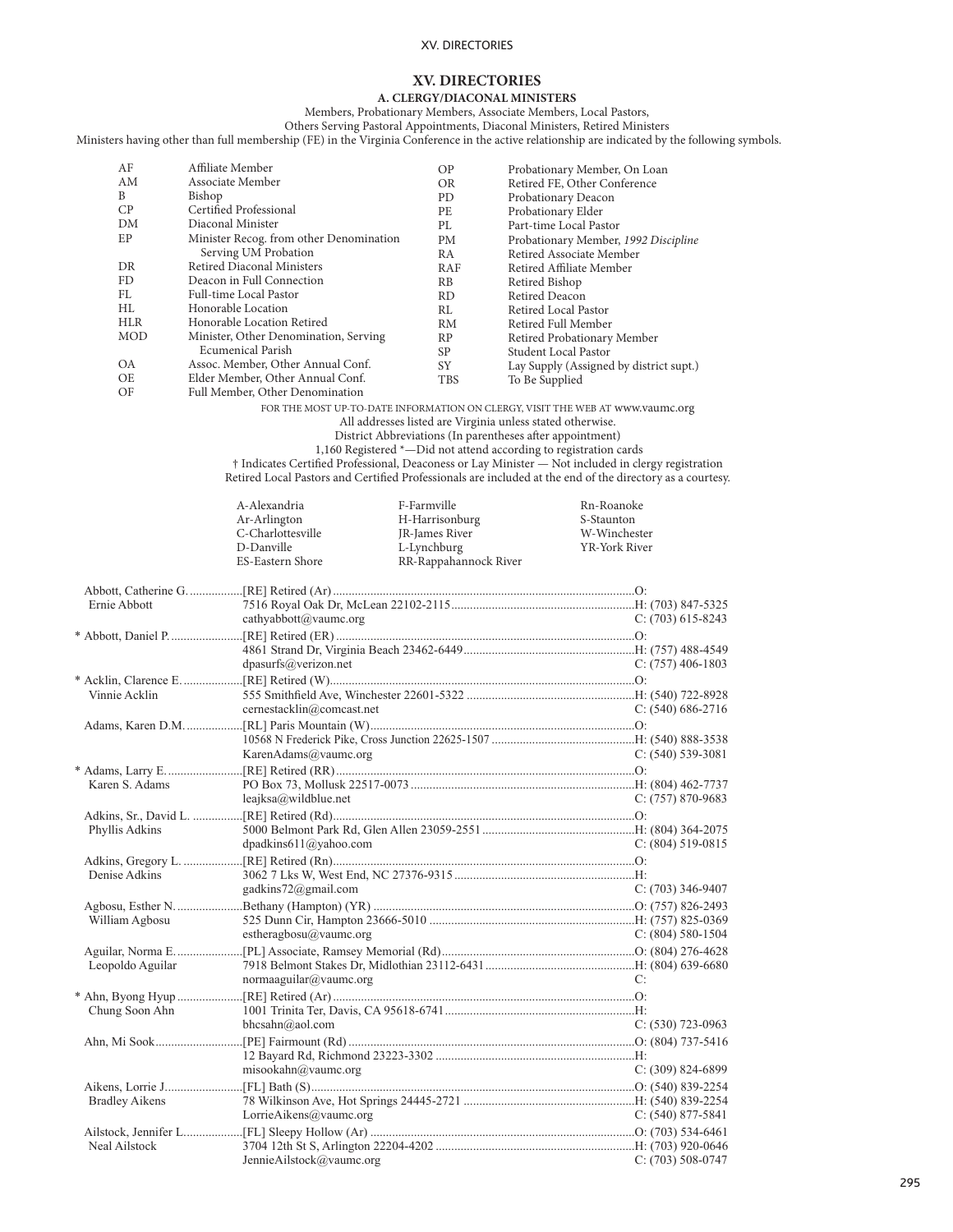| Linda Marsh Akers |                               |                     |
|-------------------|-------------------------------|---------------------|
|                   | DougAkers@vaumc.org           | $C: (757) 254-3767$ |
|                   |                               |                     |
| Lucinda Maine     |                               |                     |
|                   | danalbrant@vaumc.org          | C: $(703)$ 517-4776 |
|                   |                               |                     |
| Sandy Alden       |                               |                     |
|                   | RusselAlden@vaumc.org         | $C: (540) 874-4442$ |
|                   |                               |                     |
|                   |                               |                     |
|                   | nedalderman@vaumc.org         | C: $(757)$ 777-5566 |
|                   |                               |                     |
|                   |                               |                     |
|                   | AshleyAllen@vaumc.org         | $C: (571)$ 379-1270 |
|                   |                               |                     |
|                   |                               |                     |
| Alethea Allen     |                               |                     |
|                   | JustinAllen@vaumc.org         | $C: (703)$ 901-4566 |
|                   |                               |                     |
|                   |                               |                     |
|                   | EarlAllen@vaumc.org           | C:                  |
|                   |                               |                     |
| Susan Allen       |                               |                     |
|                   | jsallen3002@comcast.net       | $C: (540)$ 448-0079 |
|                   |                               |                     |
| R. Clayton Allen  |                               |                     |
|                   | JanetAllen@vaumc.org          | $C: (757)$ 449-8052 |
|                   |                               |                     |
| Gary W. Allen     |                               |                     |
|                   | MarieAllen@vaumc.org          | C: (703) 475-2456   |
|                   |                               |                     |
|                   |                               |                     |
|                   |                               |                     |
|                   | $nonaallen(\omega)$ vaumc.org | $C: (434) 547-0440$ |
|                   |                               |                     |
| Herb Grant        |                               |                     |
|                   | LynneAlleyGrant@vaumc.org     | $C: (540)$ 250-5819 |
|                   |                               |                     |
| Cathie Allport    |                               |                     |
|                   | cathiebraxton@msn.com         | C:                  |
|                   |                               |                     |
| Diana Almy        |                               |                     |
|                   | robbalmy@vaumc.org            | $C: (540)$ 408-3878 |
|                   |                               |                     |
| Patricia Alvis    |                               |                     |
|                   | gfalvis@yahoo.com             | C:                  |
|                   |                               |                     |
|                   |                               |                     |
|                   |                               |                     |
|                   | joeamend@vaumc.org            | C: $(301)$ 741-7633 |
|                   |                               |                     |
|                   |                               |                     |
|                   |                               |                     |
| Kevin A. Anderson |                               |                     |
|                   | BethAnderson@vaumc.org        | $C: (804)$ 930-7627 |
|                   |                               |                     |
|                   |                               |                     |
|                   | iranderson2@mac.com           | C: $(804)$ 212-6699 |
|                   |                               |                     |
|                   |                               |                     |
|                   | NathanAnderson@vaumc.org      | $C: (540)$ 960-0099 |
|                   |                               |                     |
|                   |                               |                     |
| Bert Cloud        |                               |                     |
|                   | GinaAndersonCloud@vaumc.org   | C: (757) 775-9571   |
|                   |                               |                     |
|                   |                               |                     |
|                   | ChristAndress@value.org       | $C: (804)$ 432-1262 |
|                   |                               |                     |
| Jennifer Andrews  |                               |                     |
|                   | revjonand@aol.com             | $C: (757)$ 615-8976 |
|                   |                               |                     |
| Martie Archer     |                               |                     |
|                   |                               |                     |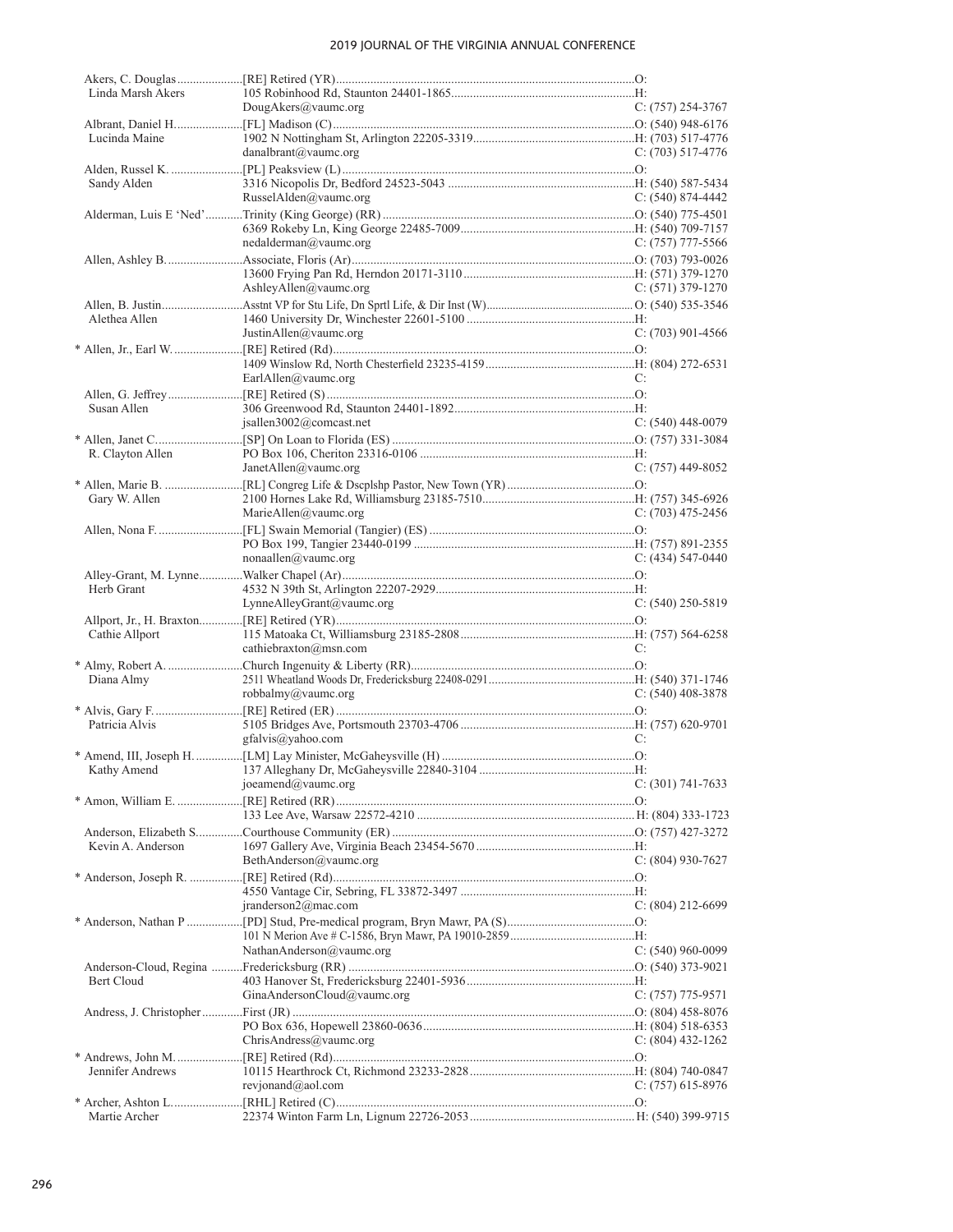| Adreka Archie<br>donovanarchie@vaumc.org<br><b>Betty Armstrong</b><br>barmstrs@yahoo.com<br>Julia Arndt<br>$f$ jarndt@comcast.net<br>Theresa Arnold<br>tonyarnold@vaumc.org<br>ted.ashby@gmail.com<br>Polly Ashby | $C: (202)$ 815-9709<br>$C: (434)$ 665-7686<br>$C: (540)$ 460-0934<br>$C: (703)$ 431-4291<br>$C: (703) 855-6774$ |
|-------------------------------------------------------------------------------------------------------------------------------------------------------------------------------------------------------------------|-----------------------------------------------------------------------------------------------------------------|
|                                                                                                                                                                                                                   |                                                                                                                 |
|                                                                                                                                                                                                                   |                                                                                                                 |
|                                                                                                                                                                                                                   |                                                                                                                 |
|                                                                                                                                                                                                                   |                                                                                                                 |
|                                                                                                                                                                                                                   |                                                                                                                 |
|                                                                                                                                                                                                                   |                                                                                                                 |
|                                                                                                                                                                                                                   |                                                                                                                 |
|                                                                                                                                                                                                                   |                                                                                                                 |
|                                                                                                                                                                                                                   |                                                                                                                 |
|                                                                                                                                                                                                                   |                                                                                                                 |
|                                                                                                                                                                                                                   |                                                                                                                 |
|                                                                                                                                                                                                                   |                                                                                                                 |
|                                                                                                                                                                                                                   |                                                                                                                 |
|                                                                                                                                                                                                                   |                                                                                                                 |
|                                                                                                                                                                                                                   |                                                                                                                 |
|                                                                                                                                                                                                                   |                                                                                                                 |
|                                                                                                                                                                                                                   |                                                                                                                 |
|                                                                                                                                                                                                                   |                                                                                                                 |
|                                                                                                                                                                                                                   | C:                                                                                                              |
|                                                                                                                                                                                                                   |                                                                                                                 |
|                                                                                                                                                                                                                   |                                                                                                                 |
|                                                                                                                                                                                                                   |                                                                                                                 |
|                                                                                                                                                                                                                   |                                                                                                                 |
| Deborah Ashley                                                                                                                                                                                                    |                                                                                                                 |
| jashley111@aol.com                                                                                                                                                                                                | C:                                                                                                              |
|                                                                                                                                                                                                                   |                                                                                                                 |
|                                                                                                                                                                                                                   |                                                                                                                 |
| Johnny Askew                                                                                                                                                                                                      |                                                                                                                 |
| kristieaskew@vaumc.org                                                                                                                                                                                            | $C: (804) 694-0509$                                                                                             |
|                                                                                                                                                                                                                   |                                                                                                                 |
| Elaine Astin                                                                                                                                                                                                      |                                                                                                                 |
|                                                                                                                                                                                                                   |                                                                                                                 |
| wastin@ferrum. edu                                                                                                                                                                                                | $C: (540)$ 420-3647                                                                                             |
|                                                                                                                                                                                                                   |                                                                                                                 |
| Mary Ashton Athearn                                                                                                                                                                                               |                                                                                                                 |
| JimAthen@gmail.com                                                                                                                                                                                                | $C: (703)$ 431-3472                                                                                             |
|                                                                                                                                                                                                                   |                                                                                                                 |
|                                                                                                                                                                                                                   |                                                                                                                 |
| <b>Betty Atwell</b>                                                                                                                                                                                               |                                                                                                                 |
| watwell $2@cfl.rr.com$                                                                                                                                                                                            | $C: (386)$ 478-8078                                                                                             |
|                                                                                                                                                                                                                   |                                                                                                                 |
| Bobbye Au                                                                                                                                                                                                         |                                                                                                                 |
| thomash $au@yahoo.com$                                                                                                                                                                                            | $C: (540) 597-9115$                                                                                             |
|                                                                                                                                                                                                                   |                                                                                                                 |
|                                                                                                                                                                                                                   |                                                                                                                 |
| Jeffrey P. Mickle                                                                                                                                                                                                 |                                                                                                                 |
| deborah@beetlebolt.com                                                                                                                                                                                            | C:                                                                                                              |
|                                                                                                                                                                                                                   |                                                                                                                 |
|                                                                                                                                                                                                                   |                                                                                                                 |
|                                                                                                                                                                                                                   |                                                                                                                 |
|                                                                                                                                                                                                                   |                                                                                                                 |
| JoyceAustin@vaumc.org                                                                                                                                                                                             | $C: (434)$ 660-4473                                                                                             |
|                                                                                                                                                                                                                   |                                                                                                                 |
| Lori Baber                                                                                                                                                                                                        |                                                                                                                 |
| $CharlieBaber@value.org$ C:                                                                                                                                                                                       |                                                                                                                 |
|                                                                                                                                                                                                                   |                                                                                                                 |
|                                                                                                                                                                                                                   |                                                                                                                 |
| Tae Won Kang                                                                                                                                                                                                      |                                                                                                                 |
| mirhangbaek@vaumc.org                                                                                                                                                                                             | C: $(404)$ 680-7743                                                                                             |
|                                                                                                                                                                                                                   |                                                                                                                 |
| So Yoon Park                                                                                                                                                                                                      |                                                                                                                 |
| namseokbaek@vaumc.org                                                                                                                                                                                             | $C: (540) 679-9542$                                                                                             |
|                                                                                                                                                                                                                   |                                                                                                                 |
|                                                                                                                                                                                                                   |                                                                                                                 |
| James W. Bailey, II                                                                                                                                                                                               |                                                                                                                 |
| caitlynbailey@vaumc.org                                                                                                                                                                                           | C: $(804)$ 218-7465                                                                                             |
|                                                                                                                                                                                                                   |                                                                                                                 |
| Angela Bailey                                                                                                                                                                                                     |                                                                                                                 |
| davidbailey@vaumc.org                                                                                                                                                                                             | $C: (804)$ 338-3168                                                                                             |
|                                                                                                                                                                                                                   |                                                                                                                 |
|                                                                                                                                                                                                                   |                                                                                                                 |
| Shirley Bailey                                                                                                                                                                                                    |                                                                                                                 |
| JackBailey@value.org                                                                                                                                                                                              | $C: (804)$ 436-4071                                                                                             |
|                                                                                                                                                                                                                   |                                                                                                                 |
|                                                                                                                                                                                                                   |                                                                                                                 |
| Monica Bailey                                                                                                                                                                                                     |                                                                                                                 |
| jarvisbailey@vaumc.org                                                                                                                                                                                            | $C: (540) 760 - 5230$                                                                                           |
|                                                                                                                                                                                                                   |                                                                                                                 |
| Ionie Bailey<br>MelbourneBailey@vaumc.org                                                                                                                                                                         | $C: (202)$ 412-7879                                                                                             |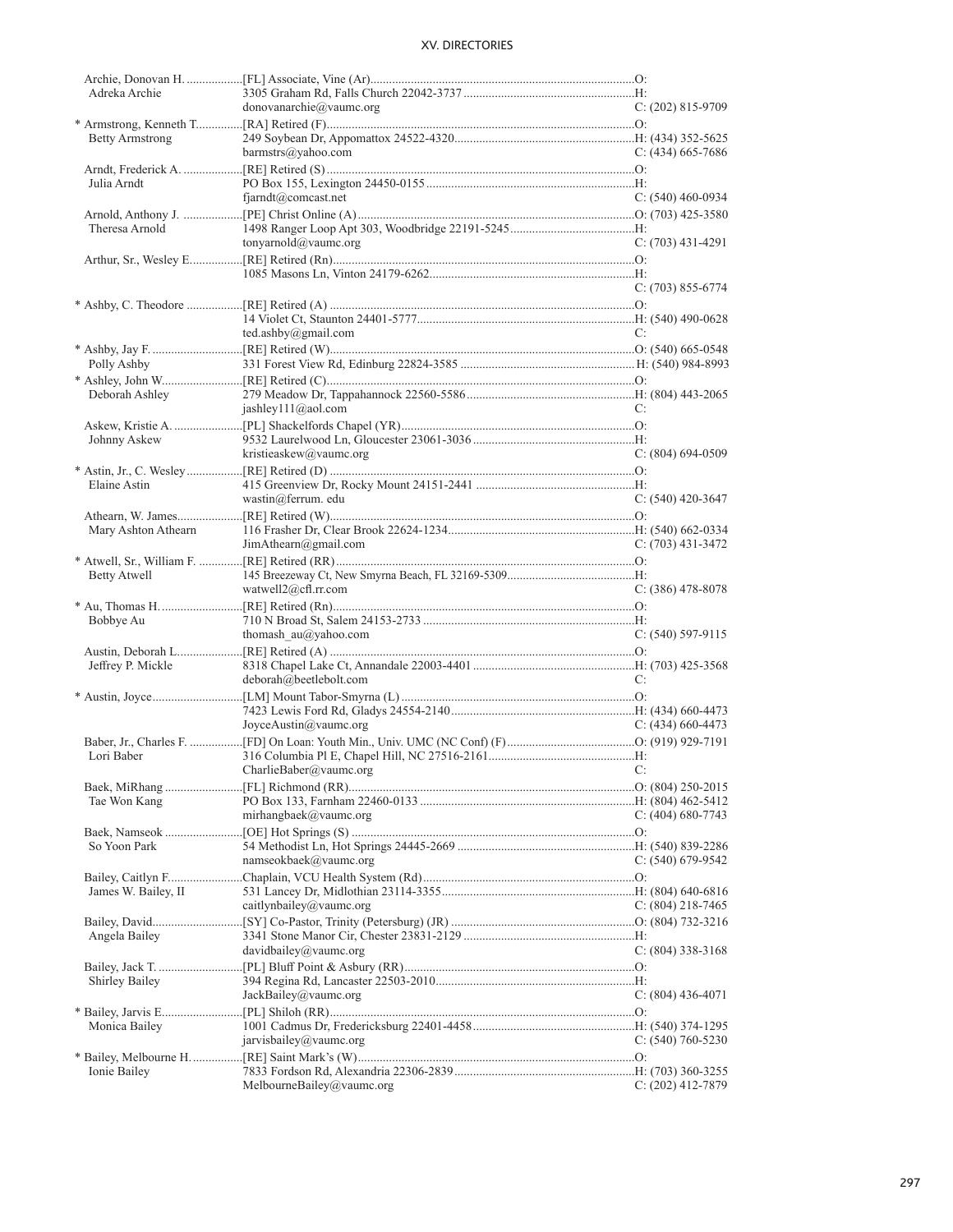|                    | sarahbailey@vaumc.org           | C: $(540)$ 209-7409   |
|--------------------|---------------------------------|-----------------------|
|                    |                                 |                       |
|                    |                                 |                       |
|                    |                                 |                       |
|                    |                                 |                       |
|                    | RandyBaisey@vaumc.org           | C: $(434)$ 955-1054   |
|                    |                                 |                       |
| Lincoln Baker      |                                 |                       |
|                    | DoriBaker@vaumc.org             | $C: (434) 841 - 0746$ |
|                    |                                 |                       |
| <b>Beth Newman</b> |                                 |                       |
|                    | JonBaker@value.org              | C:                    |
|                    |                                 |                       |
| Joanna Baker       | paulbaker@vaumc.org             | $C: (804)$ 356-0415   |
|                    |                                 |                       |
| Jackie Baldwin     |                                 |                       |
|                    | donbaldwin@value.org            | C: $(540)$ 580-8000   |
|                    |                                 |                       |
| Caroline Baldwin   |                                 |                       |
|                    | HaroldBaldwin@vaumc.org         | C:                    |
|                    |                                 |                       |
|                    |                                 |                       |
|                    | pambaldwin@value.org            | C: $(540)$ 280-0906   |
|                    |                                 |                       |
|                    |                                 |                       |
|                    | VickiBarb@vaumc.org             | $C: (540)$ 975-0680   |
|                    |                                 |                       |
|                    |                                 |                       |
|                    | lisabarbery@vaumc.org           | $C: (703)$ 298-0169   |
|                    |                                 |                       |
|                    |                                 |                       |
|                    |                                 |                       |
| Rebecca Barclay    |                                 |                       |
|                    |                                 |                       |
| Marguerite Bare    |                                 |                       |
|                    | scbr78@gmail.com                | C:                    |
|                    |                                 |                       |
| Esther Barkat      |                                 |                       |
|                    | AslamBarkat@vaumc.org           | C: $(304)$ 685-9520   |
|                    |                                 |                       |
| Kevin Brugman      |                                 |                       |
|                    | KimberlyBarkerBrugman@vaumc.org | C: $(540)$ 840-0014   |
|                    |                                 |                       |
|                    |                                 |                       |
|                    | pasturtom@revbarnard.net        | $C: (540)$ 718-9332   |
|                    |                                 |                       |
|                    |                                 |                       |
|                    |                                 |                       |
| Wylette Barnett    |                                 |                       |
|                    | EddieBarnett@vaumc.org          | C:                    |
|                    |                                 |                       |
| Douglass Barre     |                                 |                       |
|                    | KayBarre@vaumc.org              | $C: (757)$ 775-6898   |
|                    |                                 |                       |
|                    |                                 |                       |
|                    | veronicabarrell@vaumc.org       | $C: (804)$ 304-0646   |
|                    |                                 |                       |
|                    |                                 |                       |
|                    | vernbarb@comcast.net            | $C: (352)$ 454-7770   |
|                    |                                 |                       |
| Ciera Barth        | TimothyBarth@vaumc.org          |                       |
|                    |                                 | $C: (302)$ 943-5459   |
| Marylee Barton     |                                 |                       |
|                    | Rickbarton@vaumc.org            | $C: (540) 583-1493$   |
|                    |                                 |                       |
| Kerry Basehore     |                                 |                       |
|                    | BetsyBasehore@vaumc.org         | $C: (804)$ 304-5247   |
|                    |                                 |                       |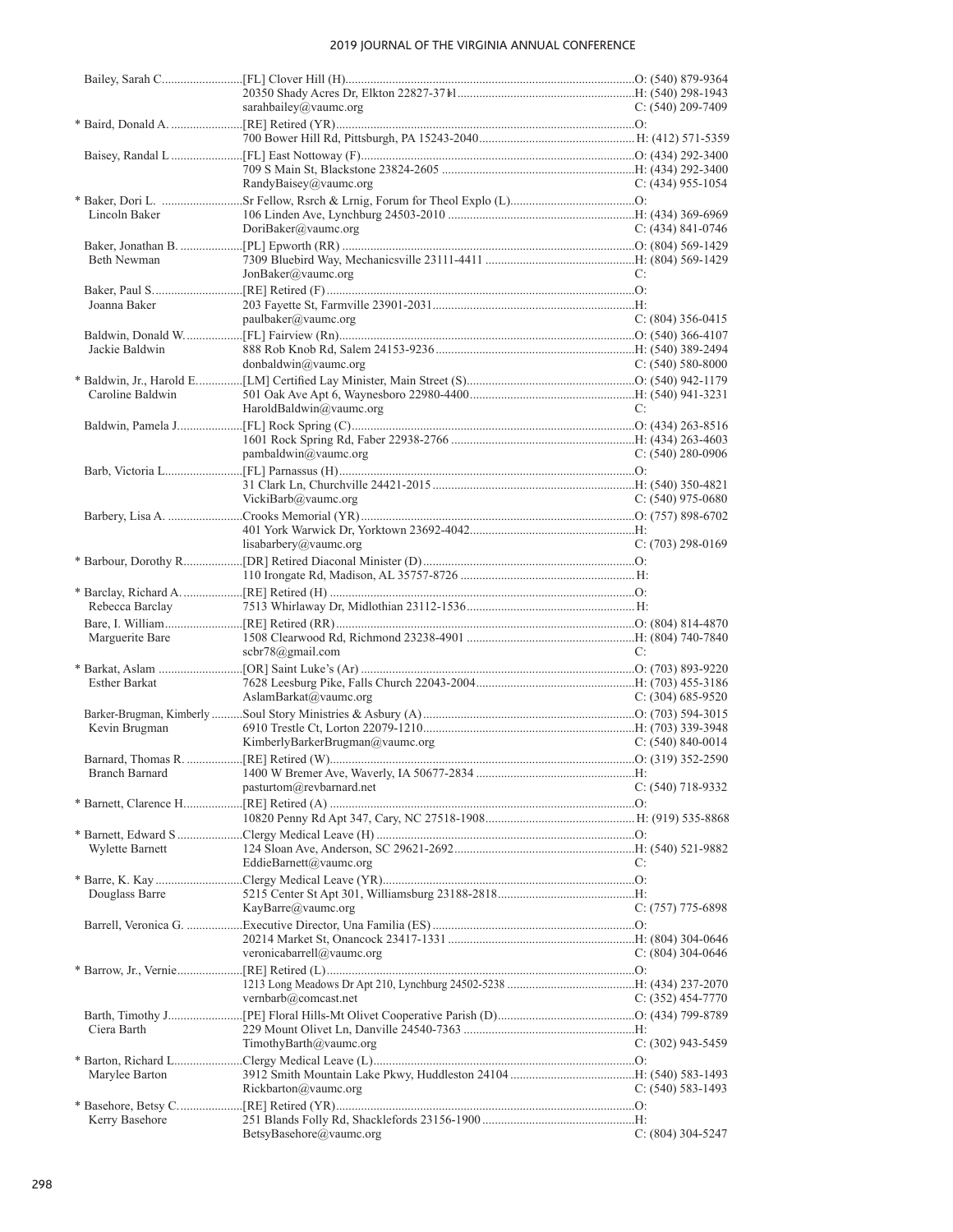| Toni Basham        |                                 |                     |
|--------------------|---------------------------------|---------------------|
|                    | LeonBasham@vaumc.org            | $C: (757) 532-4078$ |
|                    |                                 |                     |
| Jonathan Bass      |                                 |                     |
|                    | allierosnerbass@vaumc.org       | C: $(757)$ 653-8001 |
|                    |                                 |                     |
|                    |                                 |                     |
|                    | Kylebass@vaumc.org              | C:                  |
|                    |                                 |                     |
| <b>Weade Bates</b> |                                 |                     |
|                    | charlesbates@vaumc.org          | $C: (804)$ 724-0202 |
|                    |                                 |                     |
|                    |                                 |                     |
| David Bates        |                                 |                     |
|                    | DeniseBates@vaumc.org           | C: $(571)$ 449-0650 |
|                    |                                 |                     |
| Amy Bates          |                                 |                     |
|                    | $\text{MattBates}(a)$ vaumc.org | $C: (804)$ 971-7563 |
|                    |                                 |                     |
| Michael E. Baugham |                                 |                     |
|                    | debbiebaugham@vaumc.org         | C:                  |
|                    |                                 |                     |
|                    |                                 |                     |
| Deborah Baugham    |                                 |                     |
|                    | michaelbaugham@vaumc.org        | $C: (757)$ 642-0537 |
|                    |                                 |                     |
|                    |                                 |                     |
|                    | lindseybaynham@vaumc.org        | C:                  |
|                    |                                 |                     |
| Andy Beach         |                                 |                     |
|                    | LoriBeach@vaumc.org             | $C: (804)$ 539-2389 |
|                    |                                 |                     |
|                    |                                 |                     |
| Jacquelyn Beals    |                                 |                     |
|                    | kbeals@marybaldwin.edu          | C: $(540)$ 255-7178 |
|                    |                                 |                     |
|                    |                                 |                     |
|                    | billbearden@vaumc.org           | C: $(540)$ 480-9685 |
|                    |                                 |                     |
| Ann Beasley        |                                 |                     |
|                    | NC 27705-1359                   |                     |
|                    |                                 |                     |
| Talina Beck        |                                 |                     |
|                    | ChadBeck@vaumc.org              | C: $(434)$ 907-7202 |
|                    |                                 |                     |
|                    |                                 |                     |
| Jamie Beck         |                                 |                     |
|                    | ScottBeck@vaumc.org             | $C: (434)$ 390-7745 |
|                    |                                 |                     |
|                    |                                 |                     |
|                    | TimBeck@value.org               | $C: (434)$ 298-6573 |
|                    |                                 |                     |
|                    |                                 |                     |
|                    | beckleyh@wlu.edu                | $C: (540)$ 460-1713 |
|                    |                                 |                     |
|                    |                                 |                     |
|                    |                                 |                     |
|                    | PaulBeighley@vaumc.org          | $C: (434) 865-0190$ |
|                    |                                 |                     |
| Darenn BeMiller    |                                 |                     |
|                    | Robinbemiller@vaumc.org         | $C: (703)$ 303-9017 |
|                    |                                 |                     |
|                    |                                 |                     |
|                    |                                 |                     |
|                    |                                 |                     |
|                    |                                 |                     |
|                    | jbbenedict@aol.com              | C:                  |
|                    |                                 |                     |
| Jill Bennett       |                                 |                     |
|                    | ChrisBennett@vaumc.org          | $C: (540) 878-9571$ |
|                    |                                 |                     |
| Darla Bennett      |                                 |                     |
|                    | DonaldBennett@vaumc.org         | C:                  |
|                    |                                 |                     |
|                    |                                 |                     |
| Candice Bennett    |                                 |                     |
|                    | erichbennett@vaumc.org          | C:                  |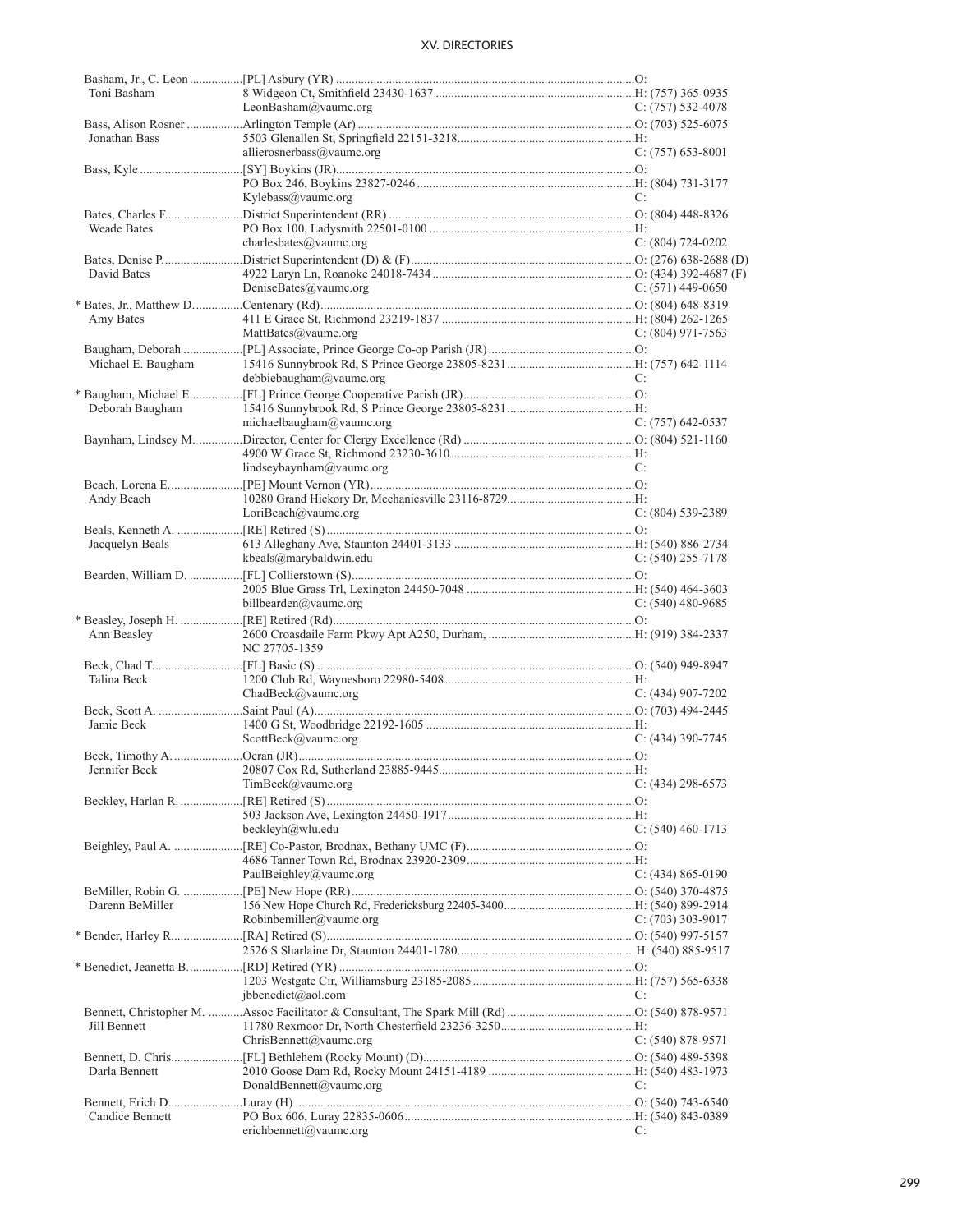| Eileen Bennett      |                              |                     |
|---------------------|------------------------------|---------------------|
|                     | JonathanBennett@vaumc.org    | C:                  |
|                     |                              |                     |
|                     |                              |                     |
|                     | jfagaldebennett@gmail.com    | $C: (804)$ 216-7126 |
|                     |                              |                     |
| Ann Bennett         |                              |                     |
|                     | MorrisBennett@vaumc.org      | C:                  |
|                     |                              |                     |
|                     |                              |                     |
|                     |                              |                     |
|                     | lorettabenninghove@vaumc.org | C: $(434)$ 480-9992 |
|                     |                              |                     |
| Lori Benson         |                              |                     |
|                     | JohnBenson@vaumc.org         | $C: (540) 290-0776$ |
|                     |                              |                     |
| Emily B. Benton     |                              |                     |
|                     | mattbenton@vaumc.org         | $C: (703)$ 599-8701 |
|                     |                              |                     |
| Patricia Berberena  |                              |                     |
|                     | peterberberena@vaumc.org     | $C: (202)$ 664-4109 |
|                     |                              |                     |
|                     |                              |                     |
| Reese Ross          |                              |                     |
|                     | RobertBerghuis@vaumc.org     | $C: (540) 624-0448$ |
|                     |                              |                     |
| Karen Berlin        |                              |                     |
|                     | TomBerlin@value.org          | C:                  |
|                     |                              |                     |
| Kitty Bertrand      |                              |                     |
|                     | Frankbertrand@vaumc.org      | C: $(703)$ 618-4800 |
|                     |                              |                     |
|                     |                              |                     |
| Romulo A. Bibay     |                              |                     |
|                     | lsbibay@gmail.com            | C: $(757)$ 679-2686 |
|                     |                              |                     |
|                     |                              |                     |
|                     | BrendaBiler@vaumc.org        | C:                  |
|                     |                              |                     |
| Jennings Bird       |                              |                     |
|                     | revmmbird@cox.net            | $C: (540) 798-6123$ |
|                     |                              |                     |
|                     |                              |                     |
| Patty Bird          |                              |                     |
|                     | SteveBird@vaumc.org          | C:                  |
|                     |                              |                     |
|                     |                              |                     |
|                     | $j$ erbearak@gmail.com       | $C: (502)$ 423-4440 |
|                     |                              |                     |
|                     |                              |                     |
|                     | SpencerBlack@vaumc.org       | $C: (540)$ 467-3133 |
|                     |                              |                     |
|                     |                              |                     |
|                     | LisaBlackmonson@vaumc.org    | $C: (757) 535-7082$ |
|                     |                              |                     |
|                     |                              |                     |
| Christina Blagg     |                              |                     |
|                     | AdamBlagg@vaumc.org          | C: $(540)$ 476-1125 |
|                     |                              |                     |
| Eric Blair          |                              |                     |
|                     | devonblair@vaumc.org         | C: $(757)$ 717-8853 |
|                     |                              |                     |
|                     |                              |                     |
|                     | LyndsieBlakely@vaumc.org     | $C: (804)$ 398-8956 |
|                     |                              |                     |
|                     |                              |                     |
|                     |                              |                     |
|                     | BarryBlakley@vaumc.org       | C: $(540)$ 628-5707 |
|                     |                              |                     |
| Rebecca Blalock     |                              |                     |
|                     | $maxblack(\omega)$ vaumc.org | $C: (757)$ 634-7406 |
|                     |                              |                     |
| Anne Blankenship    |                              |                     |
|                     |                              |                     |
|                     |                              |                     |
| Barbara Blankenship |                              |                     |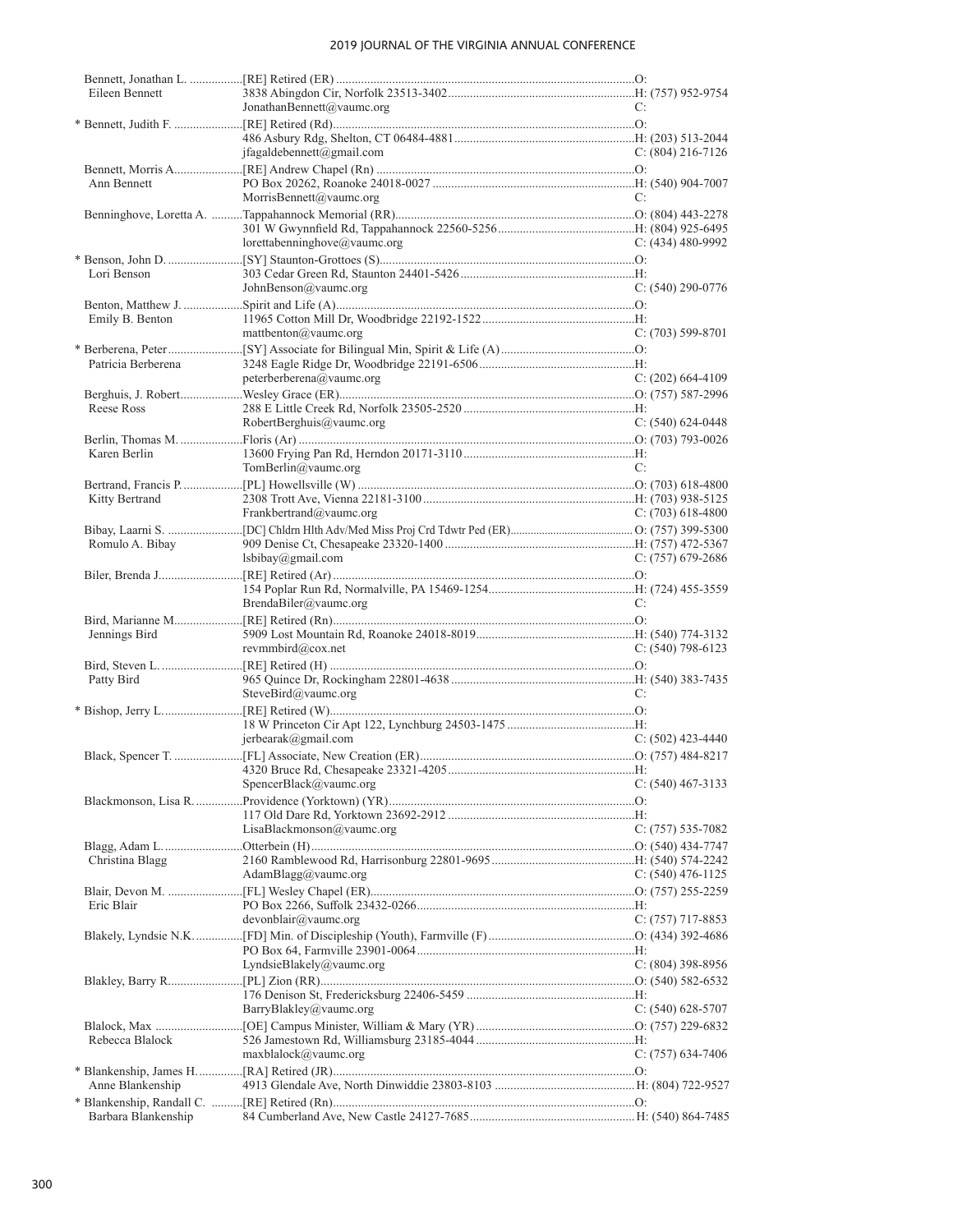| Robert C. Blinn       |                                             |                       |
|-----------------------|---------------------------------------------|-----------------------|
|                       | blinnrmb@gmail.com                          | $C: (571)$ 244-1856   |
|                       |                                             |                       |
| Mary BethBlinn        |                                             |                       |
|                       | robertcblinn@gmail.com                      | $C: (804) 836-3704$   |
|                       |                                             |                       |
| Rosee M. Blubaugh     |                                             |                       |
|                       | iblaineblu@gmail.com                        | $C: (703)$ 338-2928   |
|                       |                                             |                       |
|                       |                                             |                       |
| Jesse C. Blythe       |                                             |                       |
|                       | DonnaBlythe@vaumc.org                       | C:                    |
|                       |                                             |                       |
| Donna M. Blythe       |                                             |                       |
|                       | JesseBlythe@value.org                       | C: $(804)$ 456-6733   |
|                       |                                             |                       |
| Kristen Blythe        |                                             |                       |
|                       | michaelblythe@vaumc.org                     | C:                    |
|                       |                                             |                       |
|                       |                                             |                       |
|                       |                                             |                       |
|                       | brianboettcher@vaumc.org                    | $C: (757)$ 615-6192   |
|                       |                                             |                       |
| Vicki Boger           |                                             |                       |
|                       | daveboger@value.org                         | $C: (540)$ 414-4315   |
|                       |                                             |                       |
| Katherine Boggs       |                                             |                       |
|                       | KerryBoggs@vaumc.org                        | $C: (804) 514-5691$   |
|                       |                                             |                       |
|                       |                                             |                       |
|                       |                                             |                       |
|                       | i.boiceir@mac.com                           | $C: (804)$ 928-6707   |
|                       |                                             |                       |
|                       |                                             |                       |
|                       |                                             |                       |
| Deb Bollinger         |                                             |                       |
|                       |                                             |                       |
|                       | JimBollinger@vaumc.org                      | C: $(540)$ 817-0398   |
|                       |                                             |                       |
|                       |                                             |                       |
|                       |                                             |                       |
|                       | kylebomar@vaumc.org                         | $C: (540)$ 521-9306   |
|                       |                                             |                       |
|                       |                                             |                       |
| Marian Bomberger      |                                             | C:                    |
|                       | $margra2(a)$ comcast.net                    |                       |
|                       |                                             |                       |
| Gina Bonney           |                                             |                       |
|                       | DavidBonney@vaumc.org                       | C: $(804)$ 218-5434   |
|                       |                                             |                       |
| Joy Daigle Book       |                                             |                       |
|                       | $C: (757)$ 771-4224<br>AndrewBook@vaumc.org |                       |
|                       |                                             |                       |
|                       |                                             |                       |
|                       |                                             |                       |
|                       | CarolBookwalter@vaumc.org                   | $C: (757) 759-4474$   |
|                       |                                             |                       |
| Tim Boone             |                                             |                       |
|                       | Cross Roads, AL 35763-5005                  |                       |
|                       | SandyBoone@vaumc.org                        | $C: (443) 890 - 3430$ |
|                       |                                             |                       |
|                       |                                             |                       |
|                       | SandraBottoms@vaumc.org                     | C: $(804)$ 690-8964   |
|                       |                                             |                       |
|                       |                                             |                       |
| Sallye E. H. Bowen    |                                             | C:                    |
|                       | ClarenceBowen@vaumc.org                     |                       |
|                       |                                             |                       |
| Fred Bowen            |                                             |                       |
|                       | fhanddmbowen@earthlink.net                  | C: $(804)$ 313-5626   |
|                       |                                             |                       |
| Clarence W. Bowen Jr. |                                             |                       |
|                       | SallyeBowen@vaumc.org                       | C:                    |
|                       |                                             |                       |
| Laura D. Bowers       |                                             |                       |
|                       |                                             |                       |
|                       | jamesbowers@vaumc.org                       | C: $(423)$ 774-6664   |
|                       |                                             |                       |
|                       | GennieBowles@vaumc.org                      | $C: (540) 649-1216$   |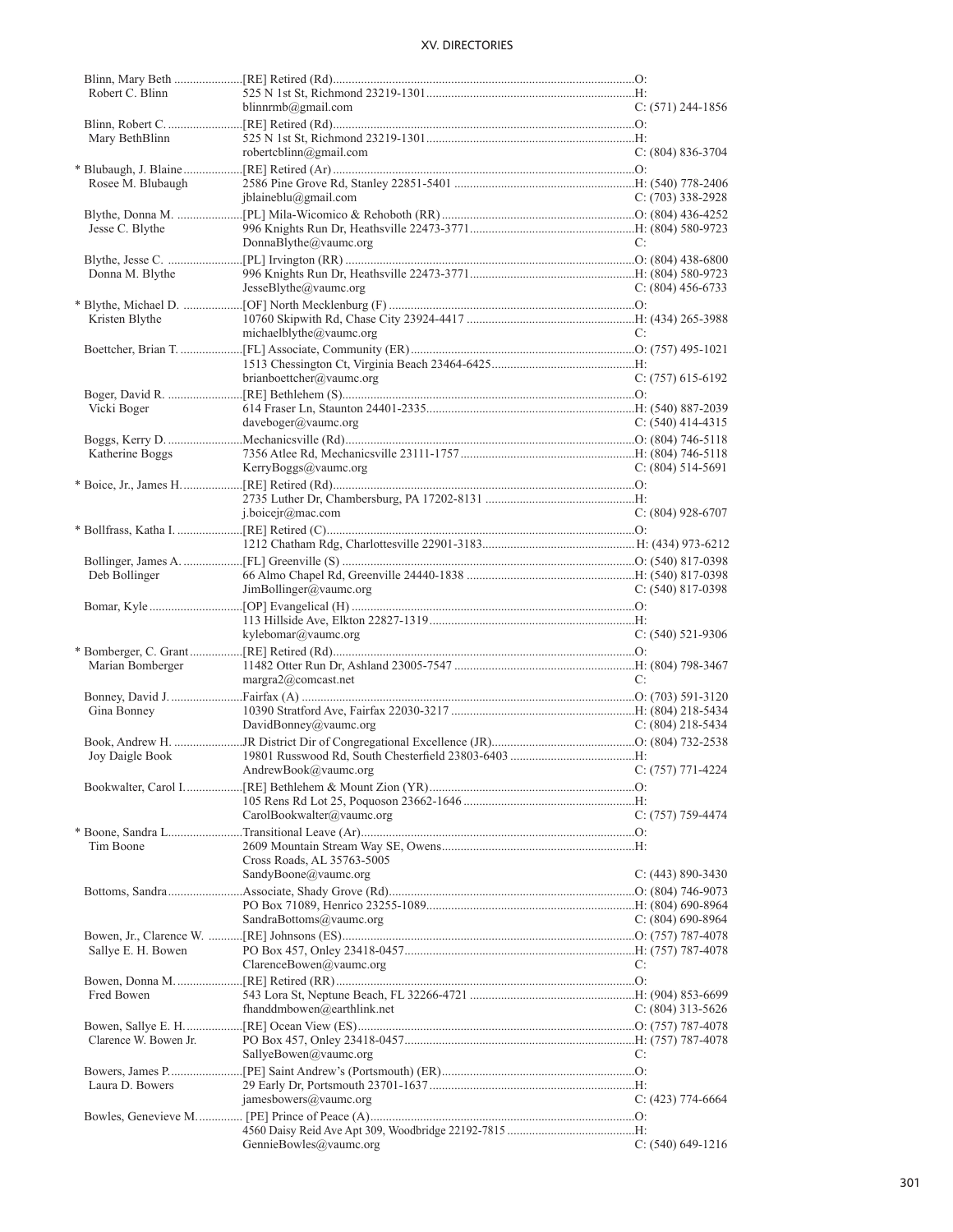| Kate Box              |                            |                       |
|-----------------------|----------------------------|-----------------------|
|                       | OliverBox@vaumc.org        | $C: (571)$ 217-3886   |
|                       |                            |                       |
| Pamela Boyette        |                            |                       |
|                       | KeithBoyette@vaumc.org     | $C: (540) 538-3202$   |
|                       |                            |                       |
|                       | SusieBrack@vaumc.org       | $C: (540)$ 420-1829   |
|                       |                            |                       |
| Betty Bradley         |                            |                       |
|                       | bradleypub@centurylink.net | $C: (252)$ 903-1644   |
|                       |                            |                       |
| Linda Branton         |                            |                       |
|                       | gcbrantoniii@yahoo.com     | C:                    |
|                       |                            |                       |
| Beverly Bray          |                            |                       |
|                       | SteveBray@vaumc.org        | $C: (703)$ 926-6334   |
|                       |                            |                       |
| Phyllis Breeden       |                            |                       |
|                       | davidbreeden8@aol.com      | C:                    |
|                       |                            |                       |
| Sandy Breeden         |                            |                       |
|                       | flbreeden@yahoo.com        | C:                    |
|                       |                            |                       |
| Rose Brenneke         |                            |                       |
|                       | johnbrenneke@vaumc.org     | $C: (434)$ 298-7589   |
|                       |                            |                       |
| Linda Bridges         |                            |                       |
|                       | TildenBridges@vaumc.org    | $C: (434) 857-6043$   |
|                       |                            |                       |
| Norma Briggs          |                            |                       |
|                       | jgreybriggs2@gmail.com     | C: $(804)$ 986-5970   |
|                       |                            |                       |
| Lynn Bright           | JohnBright@vaumc.org       | $C: (804)$ 437-0937   |
|                       |                            |                       |
| Jane Brill            |                            |                       |
|                       | RayBrill@vaumc.org         | C: $(703)$ 231-2460   |
|                       |                            |                       |
| Lori Broce            |                            |                       |
|                       | Spencerbroce@vaumc.org     | C: $(804)$ 239-5268   |
|                       |                            |                       |
| Regina Petersen Brock |                            |                       |
|                       |                            |                       |
|                       | andybrock@vaumc.org        | $C: (540)$ 336-3794   |
|                       |                            |                       |
|                       |                            |                       |
|                       | fredbrockhausen@vaumc.org  | $C: (757)$ 635-3408   |
|                       |                            |                       |
|                       |                            |                       |
|                       | ceceliabrooks@vaumc.org    | C: $(405)$ 466-9786   |
|                       |                            |                       |
| N. Burton Brooks, Jr. |                            |                       |
|                       | florencebrooks@vaumc.org   | C: $(804)$ 912-4332   |
|                       |                            |                       |
| Florence F. Brooks    |                            |                       |
|                       | BurtBrooks@vaumc.org       | $C: (804)$ 370-3509   |
|                       |                            |                       |
| Barbara Brosnan       |                            |                       |
|                       | 8brosnan@gmail.com         | C: $(240)$ 520-2669   |
|                       |                            |                       |
| George Brothers       | chemal@verizon.net         | C:                    |
|                       |                            |                       |
| Susan Browder         |                            |                       |
|                       | m.browder@hotmail.com      | C: $(804)$ 458-5557   |
|                       |                            |                       |
| Katherine Brown       |                            |                       |
|                       | bookerbrown@vaumc.org      | $C: (804) 513 - 9258$ |
|                       |                            |                       |
| Candace Brown         | BrianBrown@vaumc.org       | $C: (703) 867-7722$   |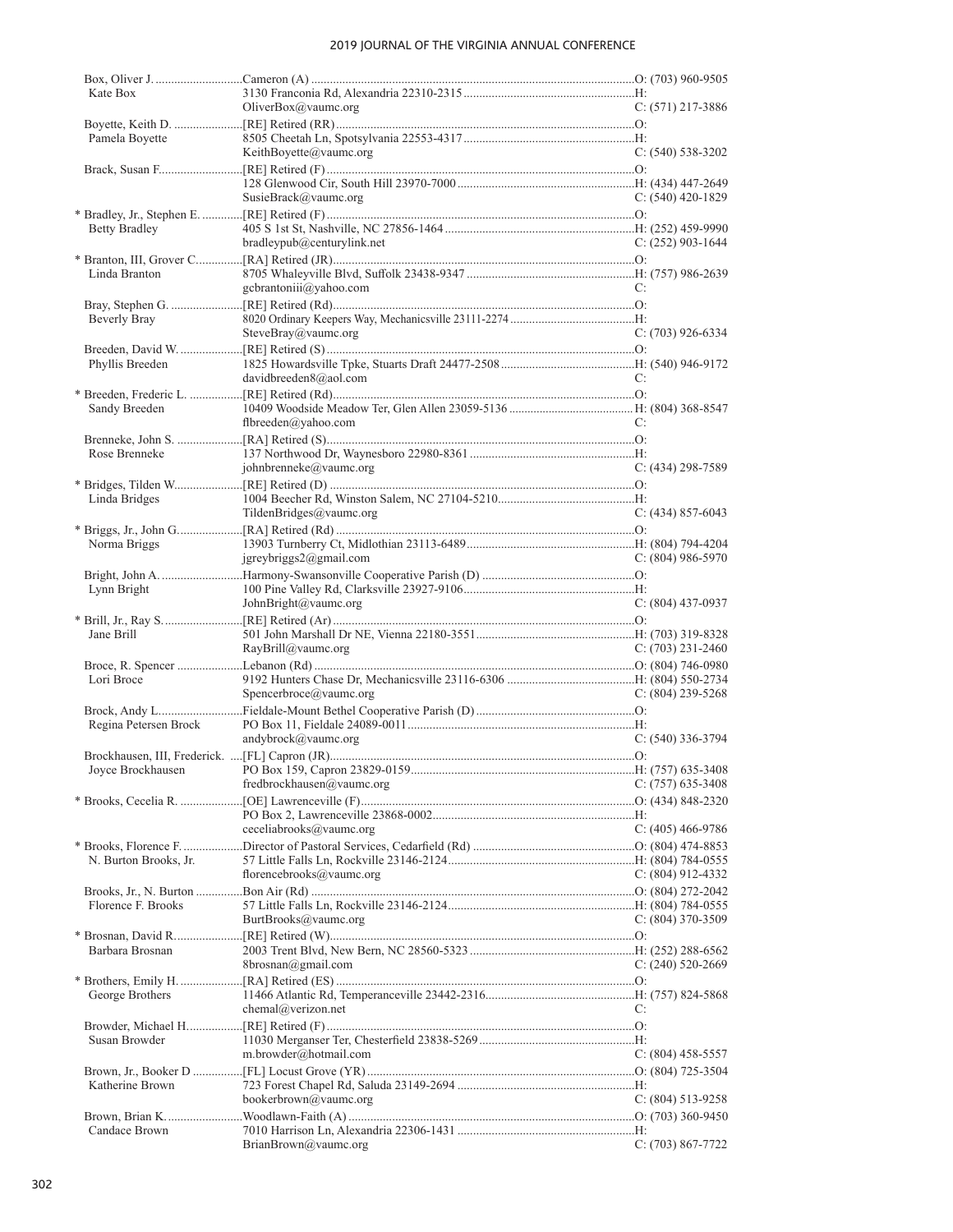| Jarun Brown            |                                         |                       |
|------------------------|-----------------------------------------|-----------------------|
|                        | ClarenceBrown@vaumc.org                 | $C: (757)$ 477-4474   |
|                        |                                         |                       |
|                        |                                         |                       |
|                        | ElaineBrown@vaumc.org                   | C:                    |
|                        |                                         |                       |
|                        |                                         |                       |
|                        | davidbrown@value.org                    | $C: (540)$ 958-3358   |
|                        |                                         |                       |
| Ann Brown              |                                         |                       |
|                        | tombrown17@verizon.net                  | $C: (804) 221 - 2329$ |
|                        |                                         |                       |
|                        |                                         |                       |
| Mary Brown             |                                         |                       |
|                        | JimBrown@value.org                      | C:                    |
|                        |                                         |                       |
| Beverly Brown          |                                         |                       |
|                        | MarcBrown@vaumc.org                     | $C: (804)$ 221-9051   |
|                        |                                         |                       |
| Margaret Brumback      |                                         |                       |
|                        | PhilBrumback@vaumc.org                  | $C: (540)$ 336-7659   |
|                        |                                         |                       |
| Joanne Brusati         |                                         |                       |
|                        |                                         |                       |
|                        |                                         |                       |
| Virginia Hohlt Bryant  |                                         |                       |
|                        | JasonBryant@value.org                   | $C: (434) 579-1813$   |
|                        |                                         |                       |
| Judy Brynildsen        |                                         |                       |
|                        | herbbrynildsen@vaumc.org                | $C: (571)$ 276-6945   |
|                        |                                         |                       |
|                        |                                         |                       |
|                        | raybuchanan007@gmail.com                | $C: (919)$ 427-4638   |
|                        |                                         |                       |
| Susan Bucher           |                                         |                       |
|                        | RickBucker@value.org                    | C:                    |
|                        |                                         |                       |
| Lynn Copeland Buckles  |                                         |                       |
|                        |                                         | $C: (703)$ 304-8994   |
|                        | bryanbuckles@vaumc.org                  |                       |
|                        |                                         |                       |
| Kathryn F. Budzik      |                                         |                       |
|                        | anthonybudzik@vaumc.org                 | $C: (540) 488-2783$   |
|                        |                                         |                       |
| Anthony C. Budzik      |                                         |                       |
|                        | KathrynBudzik@vaumc.org                 | C: $(540)$ 488-4688   |
|                        |                                         |                       |
|                        |                                         |                       |
|                        | danielburch@vaumc.org C: (540) 845-7818 |                       |
|                        |                                         |                       |
| Valerie Burch          |                                         |                       |
|                        | DavidBurch@vaumc.org                    | C: $(540)$ 209-0855   |
|                        |                                         |                       |
|                        |                                         |                       |
| Mary Burgess           |                                         |                       |
|                        | maryal71@comcast.net                    | C:                    |
|                        |                                         |                       |
| Ruth M. Burgess        |                                         |                       |
|                        | maburg $07$ @gmail.com                  | $C: (703)$ 939-5682   |
|                        |                                         |                       |
|                        |                                         |                       |
| Susan V. Burgess       |                                         |                       |
|                        | pastorburgess@cov.net                   | C: $(757)$ 502-9154   |
|                        |                                         |                       |
|                        |                                         |                       |
| Mark A. Burgess        |                                         |                       |
|                        | RuthBurgess@vaumc.org                   | $C: (703)$ 939-5695   |
|                        |                                         |                       |
| Fran Burgess           |                                         |                       |
|                        | sburgess2048@gmail.com                  | $C: (540) 892 - 8342$ |
|                        |                                         |                       |
| Geraldine R Burkholder |                                         |                       |
|                        | BarryBurkholder@vaumc.org               | C: $(540)$ 816-9480   |
|                        |                                         |                       |
| Sandra Burks           |                                         |                       |
|                        | BenjaminBurks@vaumc.org                 | C:                    |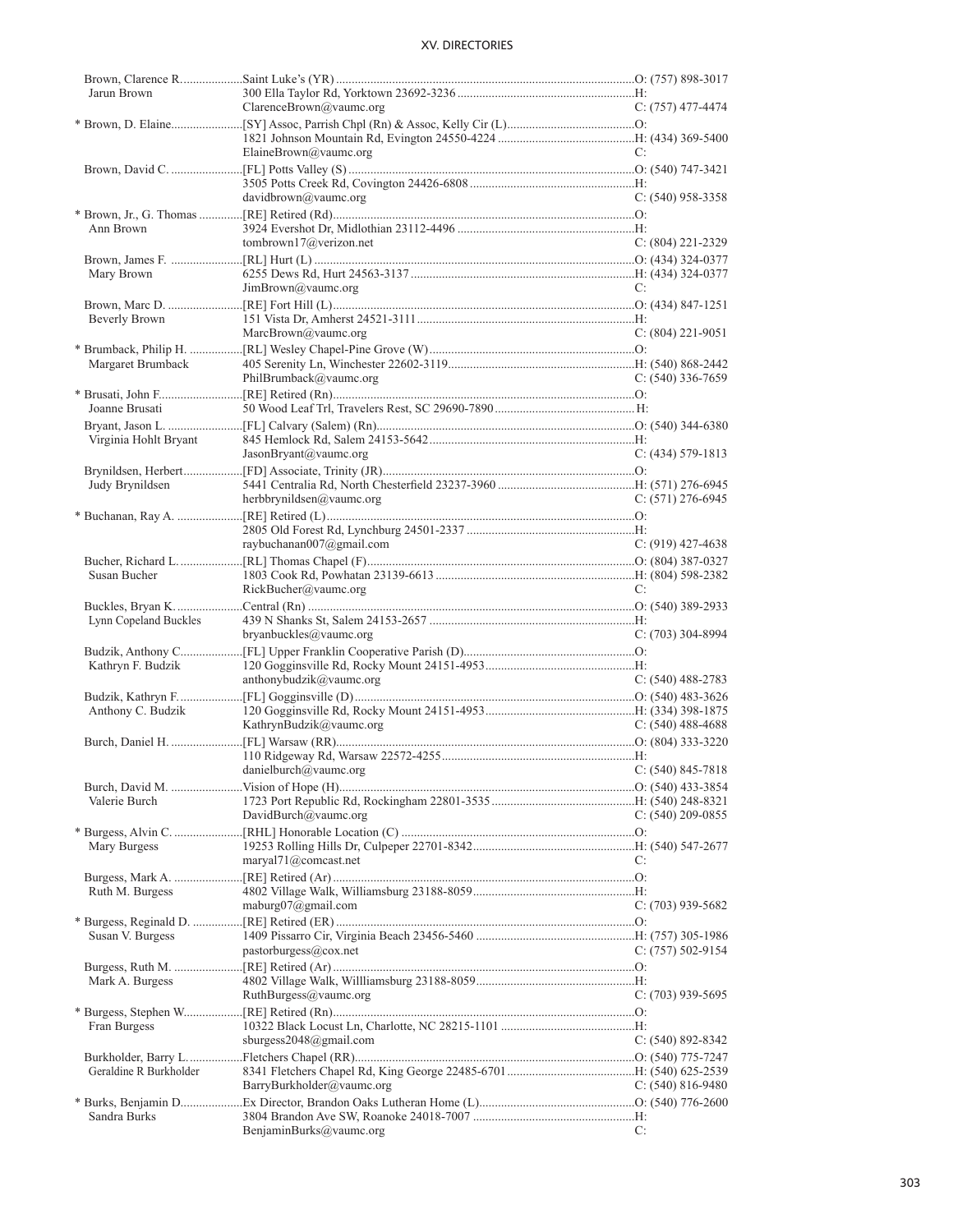| Shelley Burleigh      |                                        |                     |
|-----------------------|----------------------------------------|---------------------|
|                       | BillBurleigh@value.org                 | C:                  |
|                       |                                        |                     |
| Carol Burnette        |                                        |                     |
|                       |                                        |                     |
| Sandy Burns           |                                        |                     |
|                       |                                        | $C: (540)$ 435-1058 |
|                       |                                        |                     |
|                       |                                        |                     |
| Carolyn Burrough      |                                        |                     |
|                       | DavidBurrough@vaumc.org                | C: $(540)$ 476-4706 |
|                       |                                        |                     |
| Janette Burrough      |                                        |                     |
|                       | burroughw $1$ (@gmail.com              | C:                  |
|                       |                                        |                     |
| Sharon Buse'          |                                        |                     |
|                       | DarinBuse@vaumc.org                    | C: $(540)$ 421-3619 |
|                       |                                        |                     |
|                       |                                        |                     |
| Jan Butcher           |                                        |                     |
|                       | butcher.jeff@yahoo.com                 | $C: (540) 560-3006$ |
|                       |                                        |                     |
| Shirley Butler        |                                        |                     |
|                       | HenryButler@vaumc.org                  | C:                  |
|                       |                                        |                     |
| Diane Patricia Butler |                                        |                     |
|                       | WillieButler@vaumc.org                 | C: $(434)$ 426-7457 |
|                       |                                        |                     |
|                       |                                        |                     |
| Spencer Butts         |                                        |                     |
|                       | SaunnieButts@vaumc.org                 | $C: (757) 286-8608$ |
|                       |                                        |                     |
|                       |                                        |                     |
|                       | CraigBuxton@value.org                  | C: $(804)$ 239-2153 |
|                       |                                        |                     |
|                       |                                        |                     |
|                       | LizBuxton@value.org                    | C:                  |
|                       |                                        |                     |
| Beverly Mease-Buxton  |                                        |                     |
|                       |                                        |                     |
|                       | lwhuxton@gmail.com                     | $C: (571)$ 225-1668 |
|                       |                                        |                     |
|                       |                                        |                     |
|                       | preachad11@verizon.net                 | C:                  |
|                       |                                        |                     |
| Marcia Caddell        |                                        |                     |
|                       | loucaddell@vaumc.org                   | C: $(540)$ 817-9438 |
|                       |                                        |                     |
| Kim Dillon-Cailles    |                                        |                     |
|                       | JoeCailles@vaumc.org C: (540) 460-2313 |                     |
|                       |                                        |                     |
|                       |                                        |                     |
|                       |                                        |                     |
|                       |                                        |                     |
| Kyle Calhoun          |                                        |                     |
|                       | JimmyCalhoun@vaumc.org                 | C: $(434)$ 713-1450 |
|                       |                                        |                     |
|                       |                                        |                     |
|                       | Arlington $DS@$ vaumc.org              | $C: (703)$ 231-4297 |
|                       |                                        |                     |
|                       |                                        |                     |
| Katie Monfortte       |                                        |                     |
|                       | JayCampbell@vaumc.org                  | C: $(205)$ 441-4643 |
|                       |                                        |                     |
|                       |                                        |                     |
|                       | jerrycampbell@vaumc.org                | $C: (540)$ 256-4779 |
|                       |                                        |                     |
| Judith Canada         |                                        |                     |
|                       | dmcanadasr@gmail.com                   | C:                  |
|                       |                                        |                     |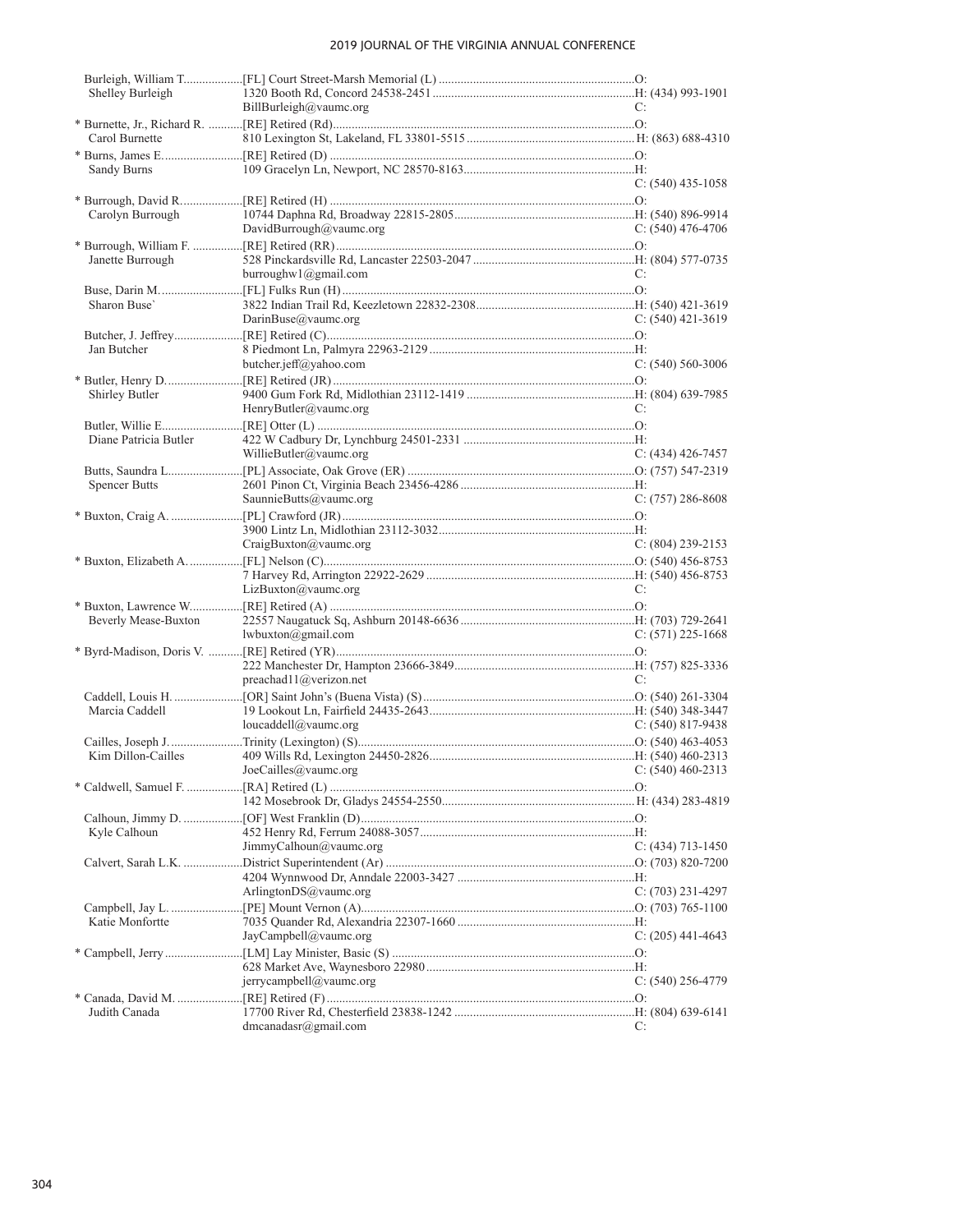$\star$ 

| Karen L. Cannon      |                               |                       |
|----------------------|-------------------------------|-----------------------|
|                      | JeffCannon@vaumc.org          | C: $(757)$ 810-4706   |
|                      |                               |                       |
| Janice Canody        |                               |                       |
|                      | jimcanody@vaumc.org           | $C: (703) 861 - 2023$ |
|                      |                               |                       |
| Andrew Card          |                               |                       |
|                      | KathleeneCard@gmail.com       | $C: (703)$ 309-5221   |
|                      |                               |                       |
|                      |                               |                       |
| Michael N. Carey     |                               |                       |
|                      | DeborahCarey@vaumc.org        | $C: (540)$ 969-9922   |
|                      |                               |                       |
| Ann Carey            |                               |                       |
|                      | jaycarey@vaumc.org            | C: $(804)$ 502-3975   |
|                      |                               |                       |
| Judy Carl            |                               |                       |
|                      | DavidCarl@vaumc.org           | C:                    |
|                      |                               |                       |
|                      |                               |                       |
|                      | revearlson@hotmail.com        |                       |
|                      |                               | C:                    |
|                      |                               |                       |
|                      |                               |                       |
|                      | SusanCarlson@vaumc.org        | $C: (540) 691-6422$   |
|                      |                               |                       |
| Amy Carlton          |                               |                       |
|                      | donandamy $1$ @gmail.com      | C:                    |
|                      |                               |                       |
|                      |                               |                       |
|                      | JuneCarpenter@vaumc.org       | C: $(434)$ 944-0234   |
|                      |                               |                       |
|                      |                               |                       |
| Debby Carper         |                               |                       |
|                      | BruceCarper@vaumc.org         | $C: (757) 589-8513$   |
|                      |                               |                       |
| Debra Varnell Carper |                               |                       |
|                      | BryanLCarper@vaumc.org        | C: $(804)$ 495-7059   |
|                      |                               |                       |
|                      |                               |                       |
|                      |                               |                       |
| Willie Carrier       |                               |                       |
|                      | wejo55@aol.com                | C:                    |
|                      |                               |                       |
| Katie Carrillo       |                               |                       |
|                      | EduardoCarrillo@vaumc.org     | $C: (703)$ 967-4361   |
|                      |                               |                       |
| Donelda Carson       |                               |                       |
|                      | $j$ oedcarson $(a)$ vaumc.org | $C: (540)$ 750-3806   |
|                      |                               |                       |
|                      |                               |                       |
|                      |                               |                       |
|                      | JoeTCarson@vaumc.org          | $C: (804)$ 920-9397   |
|                      |                               |                       |
| Geneva Carson        |                               |                       |
|                      |                               |                       |
| Carrie Carswell      |                               |                       |
|                      | warrencarswell@vaumc.org      | C: $(540)$ 353-9934   |
|                      |                               |                       |
| Margaret Carte       |                               |                       |
|                      | CamCarte@value.org            | C:                    |
|                      |                               |                       |
|                      |                               |                       |
| Fredia L. Carter     |                               |                       |
|                      | carrollcarter@vaumc.org       | C: $(336)$ 908-2468   |
|                      |                               |                       |
| Linda Carter         |                               |                       |
|                      | waynecarter@vaumc.org         | C: $(540)$ 353-1607   |
|                      |                               |                       |
| Vincent Carter       |                               |                       |
|                      | VernellCarter@vaumc.org       | C: $(703)$ 907-9489   |
|                      |                               |                       |
|                      |                               |                       |
| Beth Casey           |                               |                       |
|                      | cdewcasey@gmail.com           | $C: (757) 685-1655$   |
|                      |                               |                       |
| Marilyn Casey        | rtcmtc@cox.net                | $C: (757) 254-7216$   |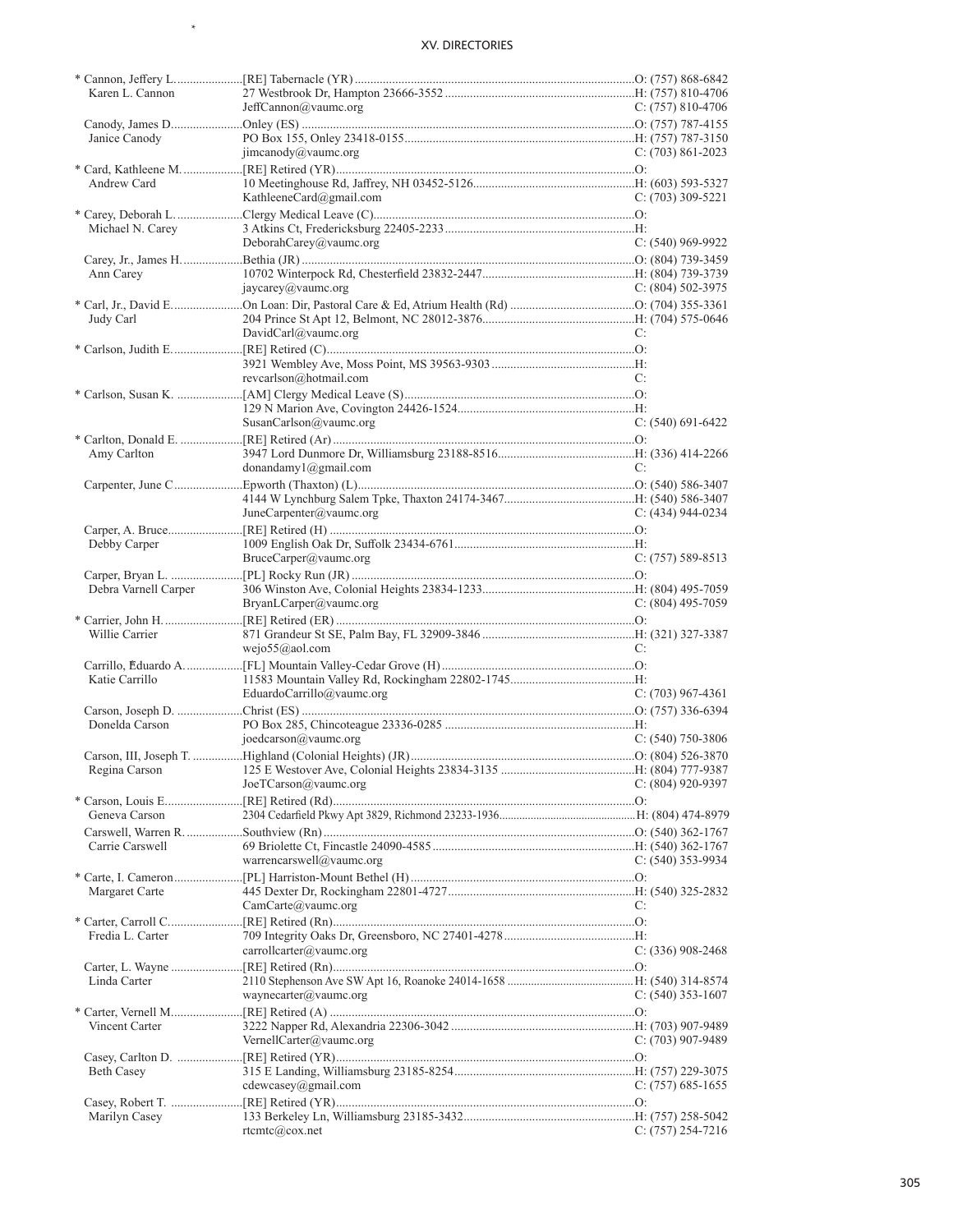| Randy Casey-Rutland    |                                                             |                       |
|------------------------|-------------------------------------------------------------|-----------------------|
|                        | helencaseyrutland@vaumc.org                                 | $C: (757) 291-3091$   |
|                        |                                                             |                       |
| Tommy W. Catlett       |                                                             |                       |
|                        | SusanCatlett@vaumc.org                                      | $C: (540)$ 331-1222   |
|                        |                                                             |                       |
| Shirley Caudill        |                                                             |                       |
|                        |                                                             |                       |
|                        |                                                             |                       |
|                        | BetsyCaudill@vaumc.org                                      | $C: (703) 822 - 1392$ |
|                        |                                                             |                       |
| John S. Chadsey        |                                                             |                       |
|                        | innertruth@mac.com                                          | $C: (540)$ 270-2316   |
|                        |                                                             |                       |
| Elizabeth W. Chadsey   |                                                             |                       |
|                        | JohnChadsey@vaumc.org                                       | $C: (540) 270 - 2190$ |
|                        |                                                             |                       |
| Carolyn Chamberlain    |                                                             |                       |
|                        | dowc@hotmail.com                                            | C:                    |
|                        |                                                             |                       |
| Martha Chamberlain     |                                                             |                       |
|                        | raycan7777@aol.com                                          | $C: (540) 664-3791$   |
|                        |                                                             |                       |
| Lynda Chandler         |                                                             |                       |
|                        | $\text{ijmchandler}(\hat{\omega} \text{value} \text{.org})$ | $C: (804)$ 356-1369   |
|                        |                                                             |                       |
| Olivia Chandler        |                                                             |                       |
|                        | ReasonChandler@vaumc.org                                    | $C: (757) 633-4672$   |
|                        |                                                             |                       |
| William T. Chaney, Jr. |                                                             |                       |
|                        | MichelleChaney@vaumc.org                                    | C: $(443)$ 909-9055   |
|                        |                                                             |                       |
| Kathleen M. Chapman    |                                                             |                       |
|                        | CarlChapman@value.org                                       | $C: (937) 269 - 1131$ |
|                        |                                                             |                       |
| Elaine F. Chapman      |                                                             |                       |
|                        | BobChapman@vaumc.org                                        | $C: (757) 803 - 5660$ |
|                        |                                                             |                       |
|                        |                                                             |                       |
|                        |                                                             |                       |
| Julie Cheatham         |                                                             |                       |
|                        | RussellCheatham@vaumc.org                                   | $C: (434)$ 665-6205   |
|                        |                                                             |                       |
| Clayton Childers       |                                                             |                       |
|                        | denisechilders@vaumc.org                                    | $C: (703)$ 447-3277   |
|                        |                                                             |                       |
| <b>Beth Childress</b>  |                                                             |                       |
|                        | EdwinChildress@vaumc.org                                    | C: $(703)$ 785-8626   |
|                        |                                                             |                       |
|                        |                                                             |                       |
|                        | NancyChildress@vaumc.org                                    | $C: (703) 851-9338$   |
|                        |                                                             |                       |
| Catherine H. Cho       |                                                             |                       |
|                        | DanielCho@vaumc.org                                         | $C: (646) 808-6336$   |
|                        |                                                             |                       |
| Sunhyo Kim             |                                                             |                       |
|                        | heewoncho@vaumc.org                                         | $C: (202)$ 290-9798   |
|                        |                                                             |                       |
|                        |                                                             |                       |
|                        | jaewukcho@vaumc.org                                         | $C: (678)$ 770-9060   |
|                        |                                                             |                       |
| Young Jin Cho          |                                                             |                       |
|                        |                                                             |                       |
|                        |                                                             |                       |
|                        | KiokCho@vaumc.org C: (703) 347-4429                         |                       |
|                        |                                                             |                       |
| Hyesook Lee            |                                                             |                       |
|                        | kyungsukcho@vaumc.org                                       | $C: (703)$ 609-0519   |
|                        |                                                             |                       |
| Yosung Cho             | sarahkcho@gmail.com                                         | $C: (973) 879 - 0467$ |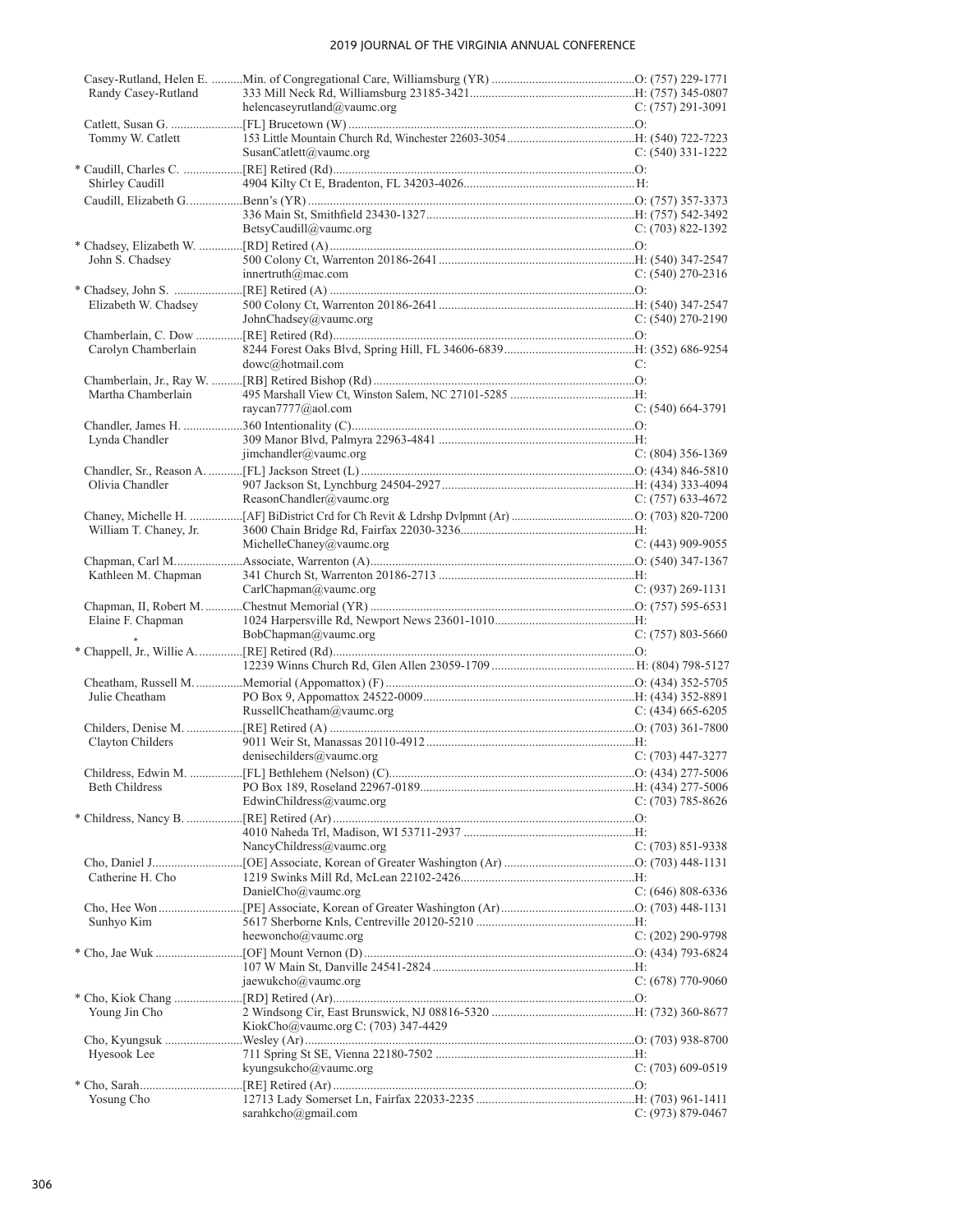| Kiok Chang Cho       |                             |                       |
|----------------------|-----------------------------|-----------------------|
|                      | YoungJCho@vaumc.org         | C:                    |
|                      |                             |                       |
|                      |                             |                       |
|                      | PeterChoi@vaumc.org         | $C: (540) 676-7749$   |
|                      |                             |                       |
|                      |                             |                       |
|                      | JaeHaengChoi@vaumc.org      | $C: (408) 838-2193$   |
|                      |                             |                       |
|                      |                             |                       |
|                      |                             |                       |
|                      | johnchoi@vaumc.org          | $C: (804)$ 384-3521   |
|                      |                             |                       |
| Eunjung Huh          |                             |                       |
|                      | YoonSeokChoi@vaumc.org      | $C: (757)$ 243-4697   |
|                      |                             |                       |
| Shannon Christian    |                             |                       |
|                      | MarkChristian@vaumc.org     | $C: (757) 880 - 5131$ |
|                      |                             |                       |
|                      |                             |                       |
|                      |                             |                       |
|                      | dannychung@vaumc.org        | $C: (213)$ 210-4057   |
|                      |                             |                       |
| Karyn Mi Chung       |                             |                       |
|                      | samuelchung@vaumc.org       | $C: (336) 500-3647$   |
|                      |                             |                       |
| Rin Chung            |                             |                       |
|                      | SungHoChung@vaumc.org       | $C: (703) 589-6503$   |
|                      |                             |                       |
|                      |                             |                       |
|                      |                             |                       |
|                      | DeborahClark@vaumc.org      | $C: (757)$ 641-1525   |
|                      |                             |                       |
| Mary Clark           |                             |                       |
|                      |                             |                       |
| Margaret Clark       |                             |                       |
|                      | laryclark141@gmail.com      | C:                    |
|                      |                             |                       |
|                      |                             |                       |
| <b>Beth Clark</b>    |                             |                       |
|                      | TerryClark@vaumc.org        | $C: (540)$ 252-7561   |
|                      |                             |                       |
| Connie Clark         |                             |                       |
|                      |                             |                       |
| Diane S. Clark       |                             |                       |
|                      | WilliamClark@vaumc.org      | $C: (540) 875-9152$   |
|                      |                             |                       |
|                      |                             |                       |
| Tim Clark-Egan       |                             |                       |
|                      | revclarkegan@gmail.com      | $C: (703)$ 220-1643   |
|                      |                             |                       |
| Josh Clayton         |                             |                       |
|                      | MeghanClayton@vaumc.org     | $C: (703) 785-4776$   |
|                      |                             |                       |
| Ellen Clayton        |                             |                       |
|                      | RodClayton@vaumc.org        | $C: (757) 582 - 7817$ |
|                      |                             |                       |
|                      |                             |                       |
| <b>Becky Clemens</b> |                             |                       |
|                      |                             | C: $(256)$ 682-5280   |
|                      |                             |                       |
| Dianna Clemens       |                             |                       |
|                      | JefferyClemens@vaumc.org    | C:                    |
|                      |                             |                       |
| Terry Cleveland      |                             |                       |
|                      | kencleveland@vaumc.org      | C: $(276)$ 224-4935   |
|                      |                             |                       |
|                      |                             |                       |
|                      |                             |                       |
|                      | eclever $555@$ com cast.net | $C: (571)$ 921-0126   |
|                      |                             |                       |
| Patrick Cline        |                             |                       |
|                      | $DebraCline@$ vaumc.org     | $C: (540)$ 470-8744   |
|                      |                             |                       |
| Joan Close           |                             |                       |
|                      |                             | $C: (540) 521-1166$   |
|                      |                             |                       |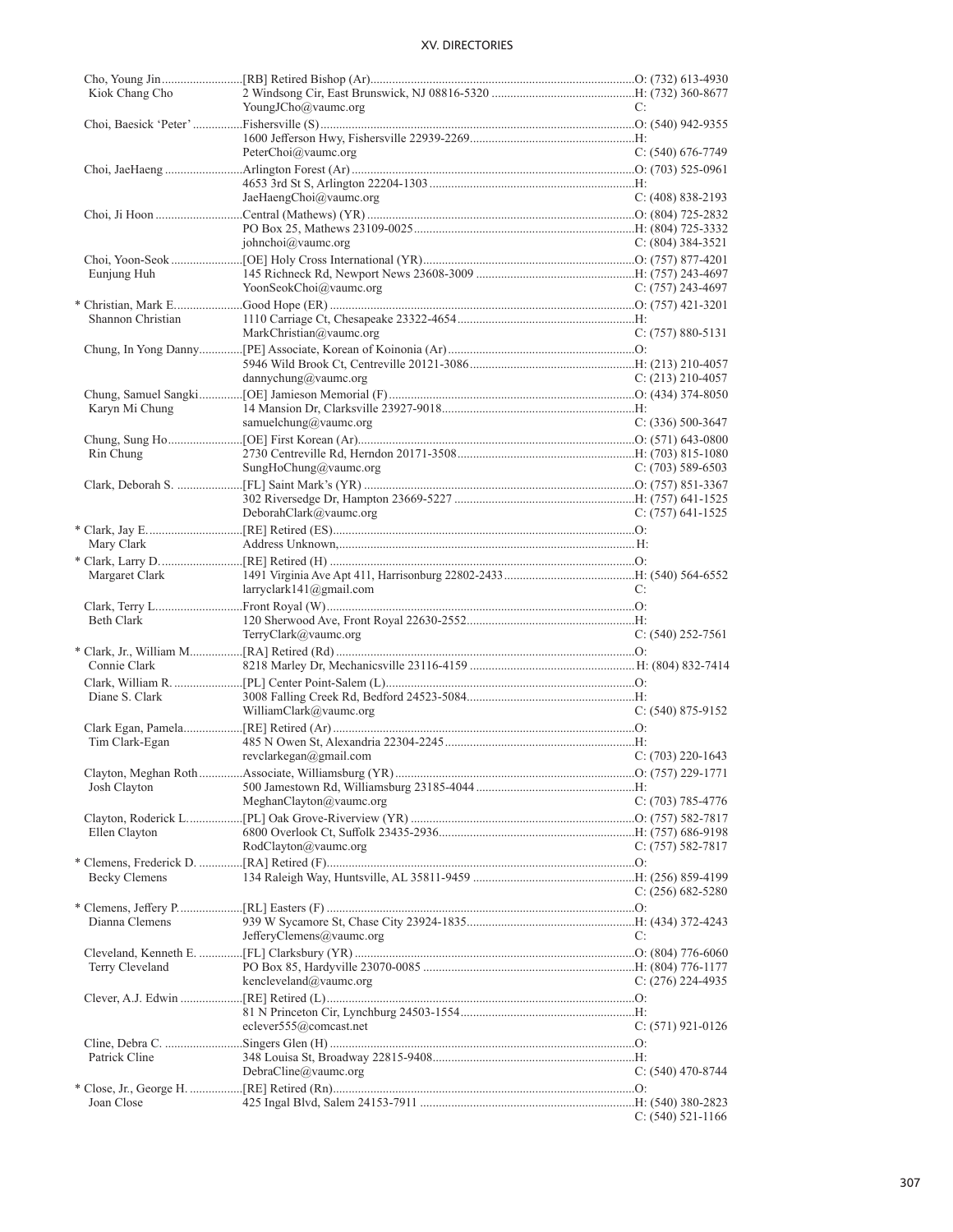|                       | BeckyCloud@value.org        | C: $(540)$ 420-7145   |
|-----------------------|-----------------------------|-----------------------|
|                       |                             |                       |
| Regina Anderson-Cloud |                             |                       |
|                       | bertcloud@vaumc.org         | C: (757) 775-9532     |
|                       |                             |                       |
| Carroll Ellis Cobb    |                             |                       |
|                       | umcelder@aol.com            | $C: (571)$ 723-9855   |
|                       |                             |                       |
| MaryKaye Cochran      | larrycochran@vaumc.org      | $C: (804) 516-9195$   |
|                       |                             |                       |
| Lynda Cock            |                             |                       |
|                       | $pc2025$ @outlook.com       | C: (336) 404-0770     |
|                       |                             |                       |
|                       |                             |                       |
|                       | renimom@aol.com             | C:                    |
|                       |                             |                       |
|                       | LisaCoffelt@value.org       | C:                    |
|                       |                             |                       |
| Stephen Coffey        |                             |                       |
|                       | Jennifercoffey@vaumc.org    | C: $(540)$ 521-2273   |
|                       |                             |                       |
| Dorothy Coffey        |                             |                       |
|                       | cupacoffey@comcast.net      | C:                    |
| Shawn Coffey          |                             |                       |
|                       | dickiecoffey@vaumc.org      | $C: (804)$ 248-0224   |
|                       |                             |                       |
| Nancy Coffman         |                             |                       |
|                       | $n$ letle $73$ @gmail.com   | $C: (804)$ 310-4479   |
|                       |                             |                       |
| Sandra Cofield        |                             |                       |
|                       | bcofield1@hotmail.com       | C:                    |
|                       |                             |                       |
|                       | donvandykecolby@gmail.com   | $C: (804) 512-0976$   |
|                       |                             |                       |
| Allison Colby         |                             |                       |
|                       | $d$ rewcolby@vaumc.org      | C:                    |
|                       |                             |                       |
| Sarah Cole            | chuckcole@vaumc.org         | $C: (804)$ 387-2029   |
|                       |                             |                       |
|                       |                             |                       |
|                       | johncole@vaumc.org          | $C: (757) 705-4117$   |
|                       |                             |                       |
| Greg Coleman          |                             |                       |
|                       | amybethcoleman@vaumc.org    | $C: (434) 838-9368$   |
|                       |                             |                       |
| David C. Reeves       | CynthiaColeman@vaumc.org    | $C: (703) 887-6308$   |
|                       |                             |                       |
| Beth Coleman          |                             |                       |
|                       | StephenColeman@vaumc.org    | C: $(804)$ 967-0002   |
|                       |                             |                       |
| Clydia Collins        |                             |                       |
|                       | DonCollins@vaumc.org        | $C: (434)$ 315-4783   |
|                       |                             |                       |
| Natalee McReynolds    | IsaacCollins@value.org      | $C: (865) 271-7522$   |
|                       |                             |                       |
|                       |                             |                       |
|                       |                             |                       |
| <b>Charles Dinger</b> | RuthCollinsDinger@vaumc.org | $C: (804) 512 - 8228$ |
|                       |                             |                       |
| Nelson Colwell        |                             |                       |
|                       | JessieColwell@vaumc.org     | $C: (540)$ 717-2411   |
|                       |                             |                       |
| Shana Colwell         | nathancolwell@vaumc.org     | $C: (434)$ 333-8181   |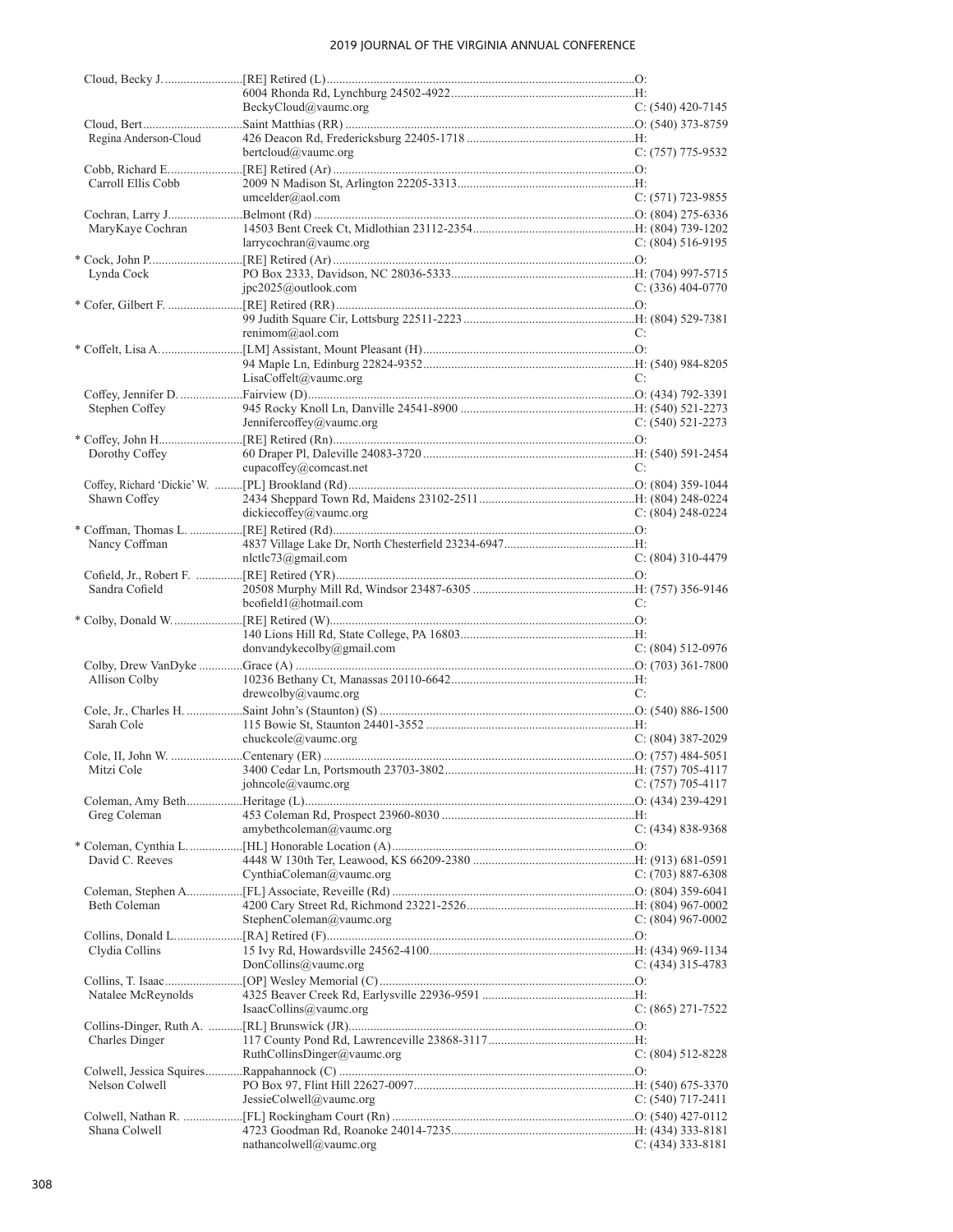| Mary Alice Colwell |                           |                       |
|--------------------|---------------------------|-----------------------|
|                    | robcolwell@vaumc.org      | $C: (540)$ 312-4597   |
|                    |                           |                       |
|                    |                           |                       |
| Morgan Combs       |                           |                       |
|                    | alancombs@vaumc.org       | $C: (540)$ 598-0705   |
|                    |                           |                       |
| Joseph Commander   |                           |                       |
|                    | Janprentace@vaumc.org     | $C: (703) 868-7923$   |
|                    |                           |                       |
|                    |                           |                       |
| Jim Compher        |                           |                       |
|                    | nancycompher@yahoo.com    | $C: (540)$ 454-3679   |
|                    |                           |                       |
| Aaron Compton      |                           |                       |
|                    | DawnCompton@vaumc.org     | $C: (434)$ 238-0464   |
|                    |                           |                       |
|                    |                           |                       |
| Raymond Comstock   |                           |                       |
|                    | EllenComstock@vaumc.org   | C: (757) 373-3137     |
|                    |                           |                       |
| Joyce Conner       |                           |                       |
|                    | JohnConner@vaumc.org      | C: $(252)$ 678-3504   |
|                    |                           |                       |
|                    |                           |                       |
| Marsha Conway      |                           |                       |
|                    | Johnconway@vaumc.org      | $C: (703) 887-7305$   |
|                    |                           |                       |
| Brenda Cook        |                           |                       |
|                    | linwoodomr@gmail.com      | $C: (804)$ 347-8373   |
|                    |                           |                       |
|                    |                           |                       |
| Anita Marie Cook   |                           |                       |
|                    | revmary $1007$ @gmail.com | $C: (270)$ 980-8066   |
|                    |                           |                       |
| Elizabeth Cooke    |                           |                       |
|                    | waalker $31$ @gmail.com   | C: $(804)$ 389-9333   |
|                    |                           |                       |
|                    |                           |                       |
| Robert E. Cooper   |                           |                       |
|                    | FranCooper@vaumc.org      | C: $(757)$ 630-7412   |
|                    |                           |                       |
| Frances T. Cooper  |                           |                       |
|                    | BobCooper@vaumc.org       | $C: (757)$ 641-5852   |
|                    |                           |                       |
|                    |                           |                       |
| Donna Copeland     |                           |                       |
|                    | MichaelCopeland@vaumc.org | $C: (540) 855-4604$   |
|                    |                           |                       |
|                    |                           |                       |
|                    | beckycopeland@vaumc.org   | $C: (804)$ 356-7834   |
|                    |                           |                       |
|                    |                           |                       |
|                    |                           |                       |
|                    | jcopenha@su.edu           | $C: (540)$ 327-6771   |
|                    |                           |                       |
|                    |                           |                       |
|                    |                           |                       |
|                    | cacorley@ctsi.net         | C: (804) 241-9809     |
|                    |                           |                       |
| Ruby Corr          |                           |                       |
|                    | randlcorr@yahoo.com       | C:                    |
|                    |                           |                       |
|                    |                           |                       |
| Richard B. Cory    |                           |                       |
|                    | pennycory@value.org       | $C: (757)$ 373-7304   |
|                    |                           |                       |
|                    |                           |                       |
|                    | baracousar@value.org      | $C: (804)$ 305-3292   |
|                    |                           |                       |
|                    |                           |                       |
| Mark Cox           |                           |                       |
|                    | ShannonCox@vaumc.org      | $C: (540)$ 494-2642   |
|                    |                           |                       |
|                    |                           |                       |
|                    | TinaCox@vaumc.org         | $C: (540) 204 - 2024$ |
|                    |                           |                       |
|                    |                           |                       |
| Ken Crabbs         |                           |                       |
|                    | Lindacrabbs@vaumc.org     | $C: (804)$ 496-1844   |
|                    |                           |                       |
| Becky Crabill      |                           |                       |
|                    | RalphCrabill@vaumc.org    | $C: (540) 244-9714$   |
|                    |                           |                       |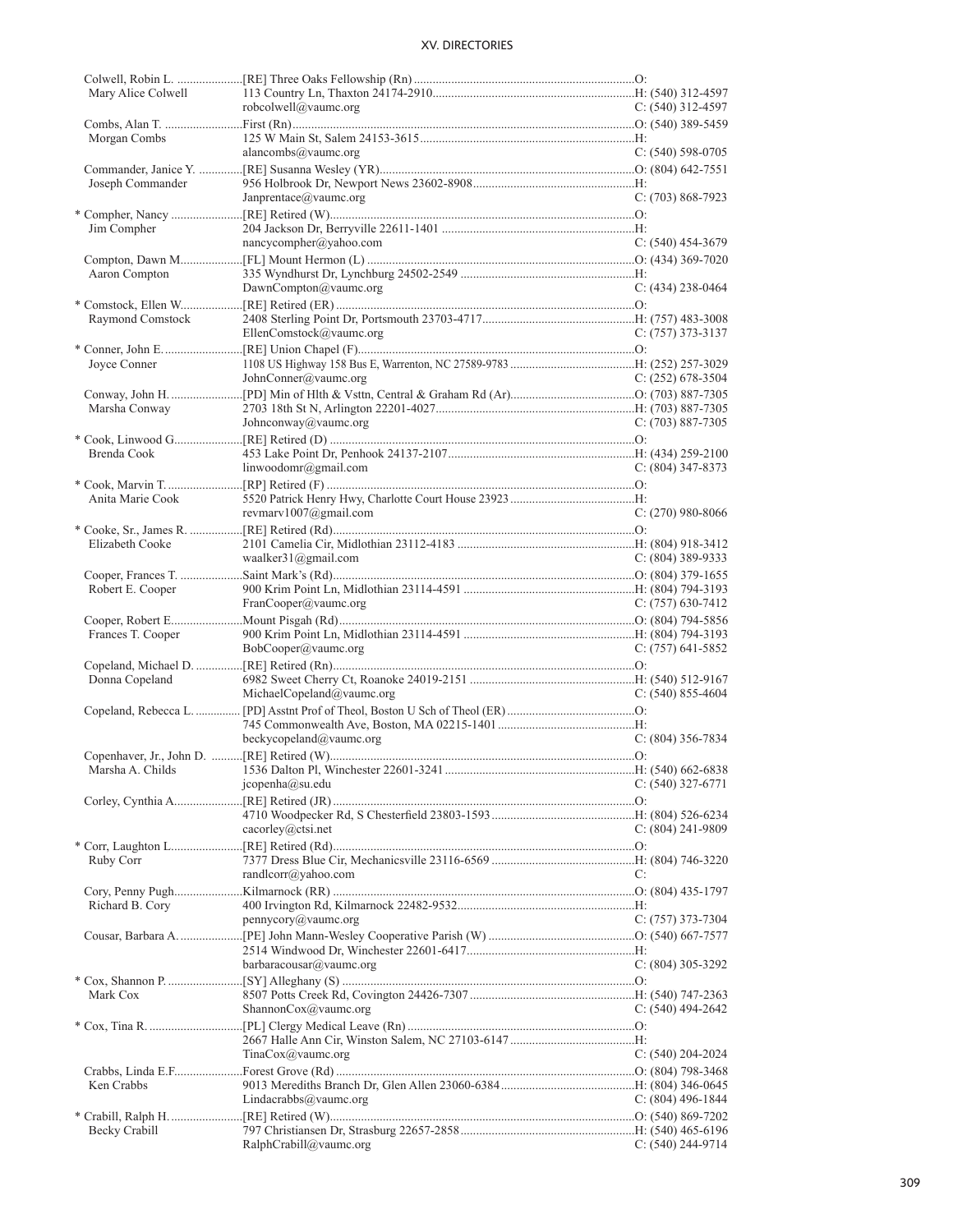| Carolyn Craddock    |                                               |                       |
|---------------------|-----------------------------------------------|-----------------------|
|                     | larrycraddock@vaumc.org                       | $C: (703) 785 - 6234$ |
|                     |                                               |                       |
|                     | timeraft@vaume.org                            | $C: (540) 819 - 9386$ |
|                     |                                               |                       |
| Janet Craig         |                                               |                       |
|                     | DavidCraig@vaumc.org                          | $C: (757) 784-5353$   |
|                     |                                               |                       |
| Ann Craig           |                                               |                       |
|                     | TimCraig@vaumc.org                            | $C: (703) 887-3192$   |
|                     |                                               |                       |
| Jackie Crawford     |                                               |                       |
|                     | JohnCrawford3@vaumc.org                       | C: $(540)$ 292-6425   |
|                     |                                               |                       |
| Deborah Creech      |                                               |                       |
|                     | stephencreech@vaumc.org                       | $C: (617) 699-6917$   |
|                     |                                               |                       |
|                     |                                               |                       |
|                     | MaxineCrenshaw@vaumc.org                      | C: $(434)$ 470-7066   |
|                     |                                               |                       |
| Ottmar Schmidt      |                                               |                       |
|                     | TammieCrews@vaumc.org                         | $C: (570) 807-4362$   |
|                     |                                               |                       |
| J. Olivia Crichlow  |                                               |                       |
|                     | WinstonCrichlow@vaumc.org                     | $C: (540)$ 420-0863   |
|                     |                                               |                       |
| Andrew Crisp        |                                               |                       |
|                     | AmyCrisp@vaumc.org                            | $C: (804)$ 399-8008   |
|                     |                                               |                       |
|                     |                                               |                       |
|                     | NipCrites@vaumc.org                           | $C: (540)$ 247-4504   |
|                     |                                               |                       |
| Ardis G. Crockett   | AlbertCrockett@vaumc.org                      | $C: (757)$ 710-6919   |
|                     |                                               |                       |
|                     |                                               |                       |
| Rita Crockett       | DougCrockett@vaumc.org                        | C: $(757)$ 619-4228   |
|                     |                                               |                       |
|                     |                                               |                       |
|                     | dccrosby2010@aol.com                          | C:                    |
|                     |                                               |                       |
| Cindy Crosby        |                                               |                       |
|                     | leecrosby@vaumc.org                           | C:                    |
|                     |                                               |                       |
|                     |                                               |                       |
|                     | tommycrosby@vaumc.org                         | $C: (540)$ 421-2216   |
|                     |                                               |                       |
| Thomas A. Slate     |                                               |                       |
|                     | slate.cross@verizon.net                       | C: $(757)$ 647-4360   |
|                     |                                               |                       |
|                     |                                               |                       |
|                     |                                               |                       |
| Darlene Crummett    |                                               |                       |
|                     | AndreCrummett@vaumc.org                       | C:                    |
|                     |                                               |                       |
| Greg Culler         |                                               |                       |
|                     | pamculler@vaumc.org                           | $C: (804)$ 389-2711   |
|                     |                                               |                       |
|                     |                                               |                       |
|                     | kirkculpepper@vaumc.org                       | C: $(757)$ 434-0078   |
|                     |                                               |                       |
| Amy Townsend        |                                               |                       |
|                     | clarkcundiff@vaumc.org                        | $C: (757)$ 615-0732   |
|                     |                                               |                       |
| Jeanette Cunningham |                                               |                       |
|                     | DavidCunningham@vaumc.org                     | $C: (757)$ 647-5229   |
|                     |                                               |                       |
|                     |                                               |                       |
|                     | Washington, DC 20008-5030<br>hlcurry3@aol.com |                       |
|                     |                                               | C:                    |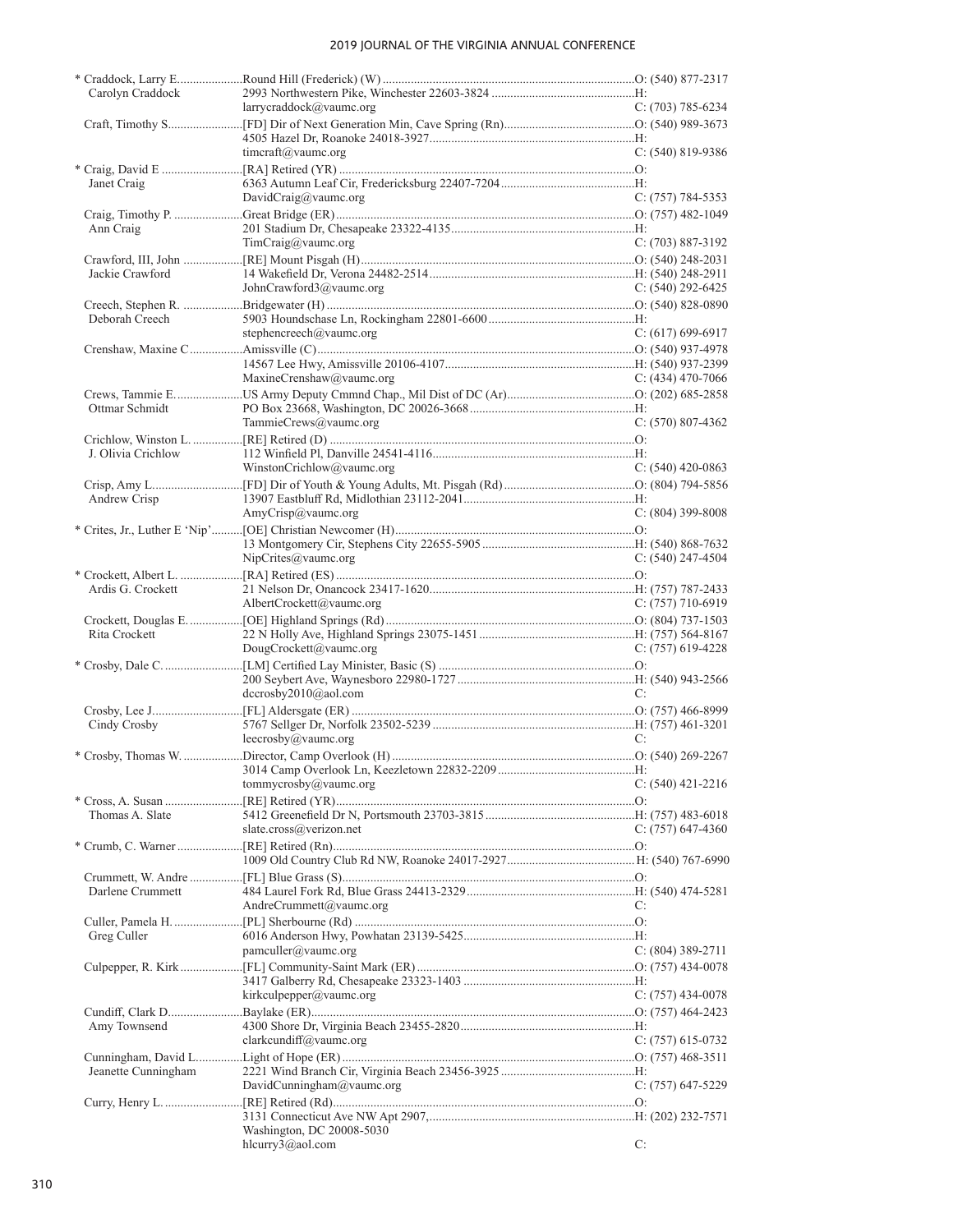| Tricia Cushnie             |                                           |                     |
|----------------------------|-------------------------------------------|---------------------|
|                            |                                           |                     |
|                            | sdc8136@cov.net                           | $C: (703)$ 346-1971 |
|                            |                                           |                     |
|                            |                                           |                     |
|                            | marydadiansman@value.org                  | $C: (757)$ 912-2233 |
|                            |                                           |                     |
| Alicia Daily               |                                           |                     |
|                            | DickDaily@vaumc.org                       | C: $(540)$ 586-4030 |
|                            |                                           |                     |
|                            | elinord $57$ @yahoo.com                   | $C: (757)$ 630-7917 |
|                            |                                           |                     |
|                            |                                           |                     |
|                            | JoshuaDalton@vaumc.org                    | $C: (434)$ 444-4901 |
|                            |                                           |                     |
| Susan Dameron              |                                           |                     |
|                            | dameron@rivnet.net                        | C: $(804)$ 694-6839 |
| Barbara Daniel             |                                           |                     |
|                            | LinwoodDaniel@vaumc.org                   | $C: (804)$ 908-5118 |
|                            |                                           |                     |
|                            |                                           |                     |
|                            | SherryDaniels@vaumc.org                   | C: $(757)$ 617-1555 |
| Daniely, James G.          |                                           |                     |
| Lili Rebecca Spain-Daniely |                                           |                     |
|                            | JDDaniely@value.org                       | $C: (804)$ 712-0253 |
|                            |                                           |                     |
|                            | stevedarr@vaumc.org                       | $C: (540)$ 230-8581 |
|                            |                                           |                     |
| Jackie Davidson            |                                           |                     |
|                            | $Revd(\partial gftw.org)$                 | C:                  |
|                            |                                           |                     |
| Cheryl Harrison-Davidson   |                                           |                     |
|                            | $revwgd(\omega)$ gmail.com                | $C: (540)$ 314-9470 |
| Melvina J. Davies          |                                           |                     |
|                            | LarryDavies@vaumc.org                     | $C: (434) 665-0073$ |
|                            |                                           |                     |
| Linda Davis                |                                           |                     |
|                            | csd63lbd@comcast.net                      | C: $(540)$ 529-0338 |
|                            |                                           |                     |
| Billy Ray Davis, Jr.       |                                           |                     |
|                            | delishiadavis@vaumc.org C: (703) 862-0115 |                     |
| Denise Davis               |                                           |                     |
|                            | JackDavisJR@vaumc.org                     | C: $(540)$ 425-4882 |
|                            |                                           |                     |
| Sharon Davis               |                                           |                     |
|                            | JackDavis@vaumc.org                       | $C: (757)$ 373-1381 |
|                            |                                           |                     |
| Lila Davis                 |                                           |                     |
|                            | JonDavis@value.org                        | C: $(540)$ 903-6303 |
|                            |                                           |                     |
|                            | MarshaDavis@vaumc.org                     | $C: (434)$ 390-7374 |
|                            |                                           |                     |
| Elizabeth Davis            |                                           |                     |
|                            | MikeDavis@vaumc.org                       | $C: (804)$ 304-0256 |
|                            |                                           |                     |
| Marilyn Davis              |                                           |                     |
|                            |                                           | C: $(434)$ 262-2373 |
|                            |                                           |                     |
|                            |                                           |                     |
| Laurie Davis               |                                           |                     |
|                            | lynchburgds@vaumc.org                     | $C: (434)$ 363-1399 |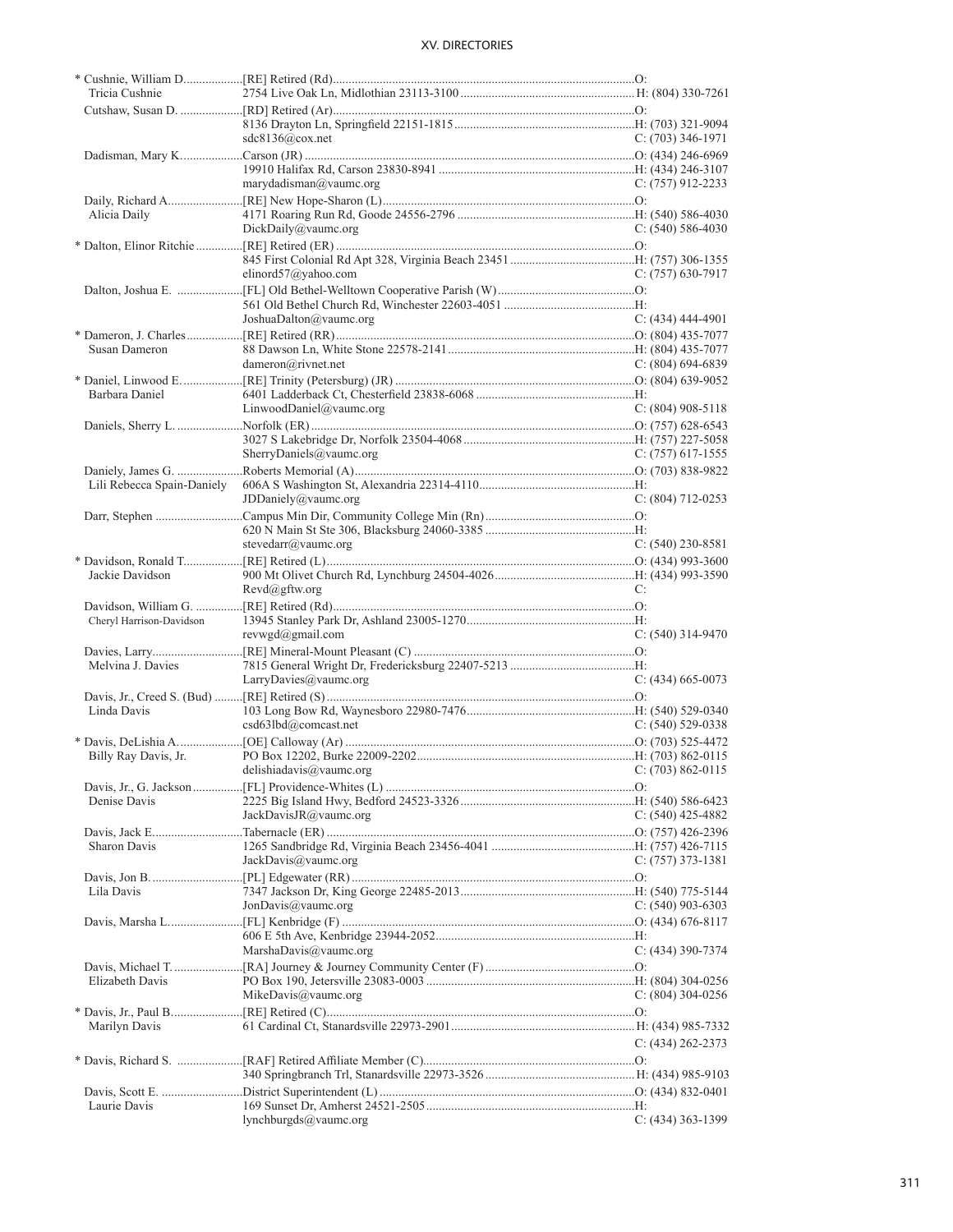| Susan Davis               |                            |                       |
|---------------------------|----------------------------|-----------------------|
|                           | BillDavis@vaumc.org        | $C: (804)$ 248-1424   |
|                           |                            |                       |
|                           | RickDawson@vaumc.org       | C: $(703)$ 505-7934   |
|                           |                            |                       |
| Elaine Dawson             |                            |                       |
|                           | wkdawson49@gmail.com       | $C: (540)$ 931-5829   |
|                           |                            |                       |
|                           |                            |                       |
|                           | JennyDay@vaumc.org         | C: $(703)$ 999-4873   |
|                           |                            |                       |
| Anne Day                  |                            |                       |
|                           | MichaelDay@vaumc.org       | C: $(434)$ 607-9209   |
| Imelda De Los Santos      |                            |                       |
|                           | jesusdelossantos@vaumc.org | $C: (757) 761-2735$   |
|                           |                            |                       |
| Vicki Decker              |                            |                       |
|                           | FrankDecker@vaumc.org      | C: $(770)$ 355-6083   |
|                           |                            |                       |
|                           |                            |                       |
|                           | ThadDecker@vaumc.org       | $C: (757)$ 334-0221   |
|                           |                            |                       |
| Stephanie Decker          |                            |                       |
|                           | nathandecker@vaumc.org     | $C: (804) 898 - 1258$ |
| Nell DeHart               |                            |                       |
|                           | charlesdehart@vaumc.org    | $C: (540)$ 381-1752   |
|                           |                            |                       |
| Elaine DeJong             |                            |                       |
|                           |                            |                       |
|                           |                            |                       |
| John Delamar              |                            |                       |
|                           | caitlindelamar@vaumc.org   | $C: (540) 207 - 2922$ |
|                           |                            |                       |
| Lela DeLoach              | clydedeloach@vaumc.org     | $C: (757) 746-2105$   |
|                           |                            |                       |
| Debby DeLoach             |                            |                       |
|                           | travisdeloach@vaumc.org    | $C: (757) 894-4598$   |
|                           |                            |                       |
|                           |                            |                       |
|                           | LeahDeLong@vaumc.org       | $C: (540)$ 219-4727   |
|                           |                            |                       |
|                           |                            |                       |
|                           | MikeDerflinger@vaumc.org   | $C: (540) 631-4469$   |
| Gabriella Luisa Mirabilio |                            |                       |
|                           | MichaelDettmer@vaumc.org   | $C: (804) 571-2990$   |
|                           |                            |                       |
| Ruth DeVerter             |                            |                       |
|                           | jsdeverter@cox.net         | C:                    |
|                           |                            |                       |
| Kate Devolites            |                            |                       |
|                           | seandevolites@vaumc.org    | C: (703) 309-4037     |
|                           |                            |                       |
| Lisa Dibble               | DanDibble@vaumc.org        | C:                    |
|                           |                            |                       |
| Norm Dietz                |                            |                       |
|                           | joannadietz@vaumc.org      | C: $(703)$ 346-8335   |
|                           |                            |                       |
| Samuel Mattison, Sr       |                            |                       |
|                           | piadiggs@vaumc.org         | $C: (336) 558-5050$   |
|                           |                            |                       |
| Janice Dixon              |                            |                       |
|                           | rogerd205@gmail.com        | C:                    |
| Donna J. Doan             |                            |                       |
|                           | stevedoan@vaumc.org        | C: (757) 709-2513     |
|                           |                            |                       |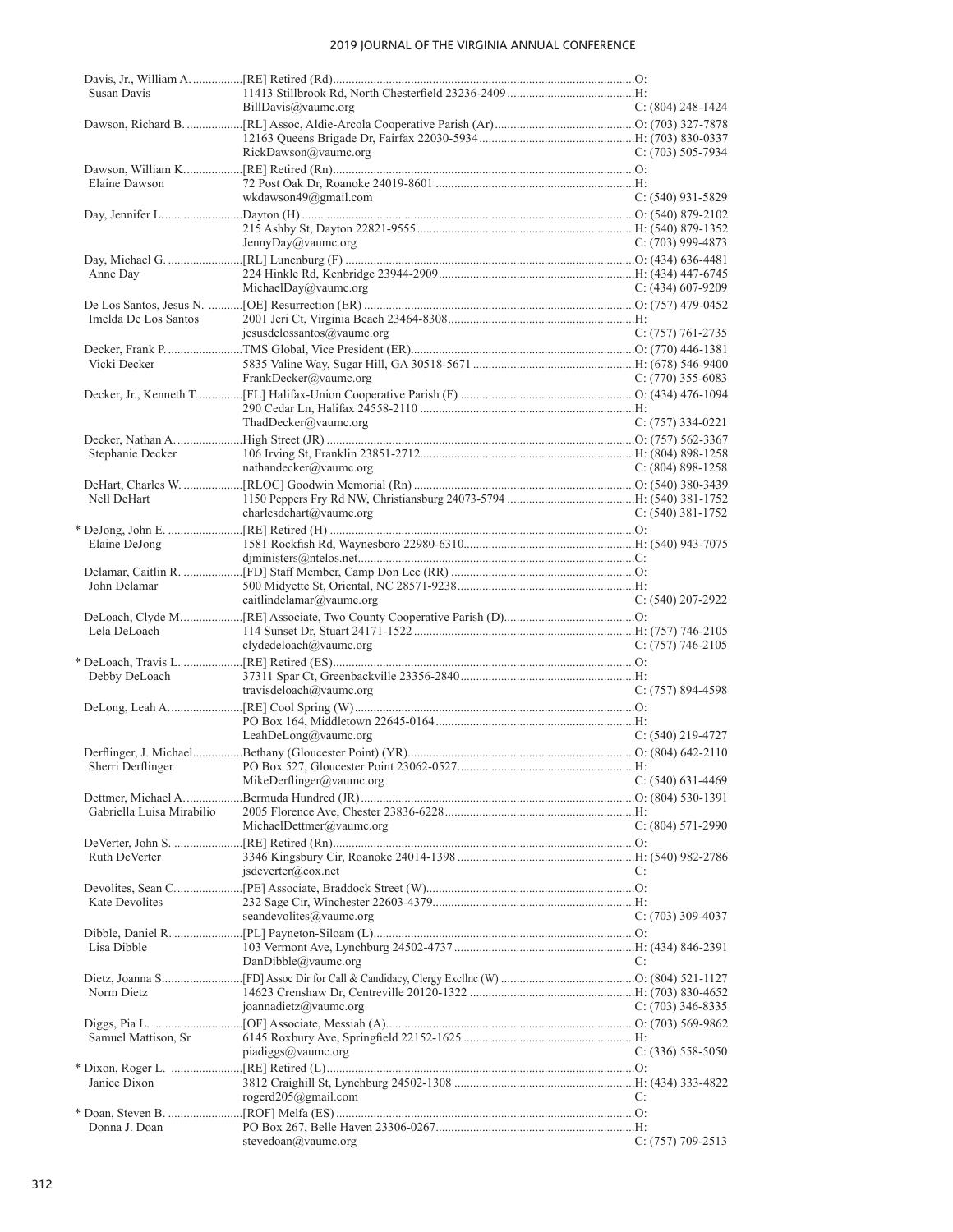| Rebecca Rigel Donald     |                           |                     |
|--------------------------|---------------------------|---------------------|
|                          | ChrisDonald@vaumc.org     | $C: (804)$ 916-0991 |
|                          |                           |                     |
| Dorothy Donat            |                           |                     |
|                          | Dotsh $34@cov.net$        | $C: (540)$ 312-0115 |
|                          |                           |                     |
| Margaret Eckert Donnelly |                           |                     |
|                          | RapidBob65@aol.com        | C:                  |
|                          |                           |                     |
| Michele L. Dore          |                           |                     |
|                          | livingstonedore@vaumc.org | $C: (804)$ 338-6067 |
|                          |                           |                     |
| Carol Dorsey             |                           |                     |
|                          | JeffDorsey@vaumc.org      | C:                  |
|                          |                           |                     |
| Nathan Solomon           |                           |                     |
|                          | TonyaDouce@vaumc.org      | $C: (703) 254-3754$ |
|                          |                           |                     |
|                          |                           |                     |
|                          |                           |                     |
|                          | DelanoDouglas@vaumc.org   | $C: (434)$ 258-7014 |
|                          |                           |                     |
|                          |                           |                     |
|                          | LauraDouglass@vaumc.org   | $C: (540) 271-1558$ |
|                          |                           |                     |
| Janie Dowdy              |                           |                     |
|                          | Rdowdy-cp@mindspring.com  | $C: (804)$ 356-6691 |
|                          |                           |                     |
| Debbie Dowling           |                           |                     |
|                          | bobdowling@vaumc.org      | $C: (336)$ 963-0537 |
|                          |                           |                     |
|                          |                           |                     |
|                          | Bethdowns@vaumc.org       | C: $(804)$ 405-3625 |
|                          |                           |                     |
|                          |                           |                     |
|                          |                           | C: $(813)$ 484-2068 |
|                          |                           |                     |
|                          |                           |                     |
|                          |                           |                     |
|                          |                           |                     |
|                          |                           | $C: (757) 509-2090$ |
|                          |                           |                     |
| Linda Drinkard           |                           |                     |
|                          | daviddrinkard@vaumc.org   | $C: (757)$ 692-0073 |
|                          |                           |                     |
| Michele Drinkard         |                           |                     |
|                          | jerrydrinkard@vaumc.org   | C:                  |
|                          |                           |                     |
|                          |                           |                     |
|                          | JimDriscoll@value.org     | $C: (757)$ 903-9417 |
|                          |                           |                     |
|                          |                           |                     |
| Kimberly Dulaney         |                           |                     |
|                          | BradDulaney@vaumc.org     | $C: (540)$ 798-7922 |
|                          |                           |                     |
| Jennifer Duley           |                           |                     |
|                          | jasonduley@vaumc.org      | $C: (540) 550-2069$ |
|                          |                           |                     |
| Robin Duncan             |                           |                     |
|                          | RandyDuncan@vaumc.org     | C: (703) 472-2710   |
|                          |                           |                     |
| Melody A. Duncan         |                           |                     |
|                          | DeWayneDuncan@vaumc.org   | $C: (757)$ 678-3577 |
|                          |                           |                     |
| Caretta Duncan           |                           |                     |
|                          | gregduncan@value.org      | C: $(757)$ 894-0880 |
|                          |                           |                     |
| DeWayne A. Duncan        |                           |                     |
|                          | MelodyDuncan@vaumc.org    | C: $(757)$ 279-8806 |
|                          |                           |                     |
|                          |                           |                     |
|                          |                           |                     |
|                          | rickduncan@vaumc.org      | $C: (304)$ 647-8119 |
|                          |                           |                     |
|                          | jimdunkin@vaumc.org       | $C: (804)$ 629-9470 |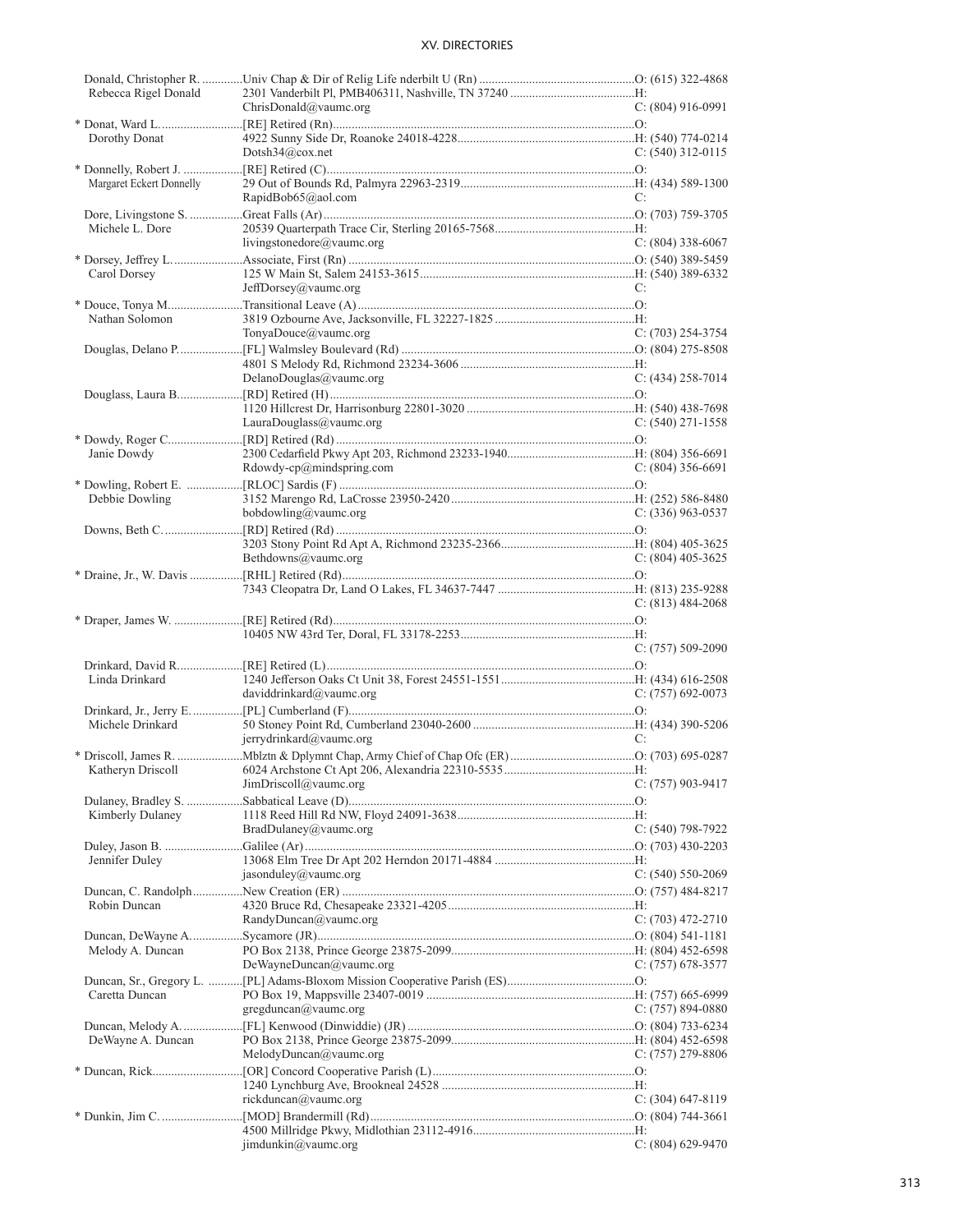| Wesley E. Dunkum     |                             |                       |
|----------------------|-----------------------------|-----------------------|
|                      | JeaneDunkum@vaumc.org       | C: $(540)$ 420-6468   |
|                      |                             |                       |
| Arlene Dunkum        |                             |                       |
|                      | revtom@comcast.net          | $C: (804)$ 396-0572   |
|                      |                             |                       |
| Kyle Dunlap          |                             |                       |
|                      | MelissaDunlap@vaumc.org     | C: $(571)$ 426-4036   |
|                      |                             |                       |
| Angelia E. Durrance  |                             |                       |
|                      | Tomdurrance@vaumc.org       | $C: (276) 734-8902$   |
|                      |                             |                       |
| Loretta Duty         |                             |                       |
|                      | DonDuty@value.org           | C: $(540)$ 290-0027   |
|                      |                             |                       |
| Sara Eakes           |                             |                       |
|                      | GareyEakes@vaumc.org        | $C: (703)$ 447-6724   |
|                      |                             |                       |
| Roger Eakin          |                             |                       |
|                      |                             |                       |
| Robert Earle         |                             |                       |
|                      | devo near le @value.        | $C: (804) 837-9850$   |
|                      |                             |                       |
| Phyllis R. Earley    |                             |                       |
|                      | JimEarley@value.org         | C: (571) 239-3529     |
|                      |                             |                       |
| James N. Earley, II  |                             |                       |
|                      |                             |                       |
|                      |                             |                       |
|                      | ReginaldEarly@vaumc.org     | $C: (703) 297-6463$   |
|                      |                             |                       |
| Judy Early           |                             |                       |
|                      | GlenEarly@vaumc.org         | $C: (540)$ 246-1176   |
|                      |                             |                       |
| Rebecca Earnhardt    |                             |                       |
|                      | TimEarnhardt@vaumc.org      | $C: (757)$ 470-9700   |
|                      |                             |                       |
| Sandra Eccard        |                             |                       |
|                      | $ewe@n$ telos.net           | C:                    |
|                      |                             |                       |
| Richard H. Ecklund   |                             |                       |
|                      | LizEcklund@value.org        | C: $(434)$ 258-2934   |
|                      |                             |                       |
| Elizabeth W. Ecklund |                             |                       |
|                      | RickEcklund@vaumc.org       | $C: (434) 258 - 2935$ |
|                      |                             |                       |
|                      |                             |                       |
|                      |                             |                       |
|                      | SharonEden@vaumc.org        | C:                    |
|                      |                             |                       |
| Ellen Edinger        |                             |                       |
|                      | DavidEdinger@vaumc.org      | C: $(434)$ 316-3974   |
|                      |                             |                       |
|                      |                             |                       |
| Cathy Edmonds        |                             |                       |
|                      | LarryEdmonds@vaumc.org      | $C: (757) 268-8930$   |
|                      |                             |                       |
| Linda Edmonds        |                             |                       |
|                      | RaymondEdmonds@mac.com      | C: $(804)$ 852-3633   |
|                      |                             |                       |
| Wanda Edwards        |                             |                       |
|                      | DarwinEdwards@vaumc.org     | C: $(757)$ 650-8400   |
|                      |                             |                       |
| Teresa Edwards       |                             |                       |
|                      | KelvinEdwards@vaumc.org     | $C: (540) 589-2989$   |
|                      |                             |                       |
| Cindy Edwards        |                             |                       |
|                      | BobEdwards@vaumc.org        | $C: (540) 521 - 1556$ |
|                      |                             |                       |
| Miriah Eisenman      | eisenman.colorado@gmail.com | $C: (719)$ 357-1269   |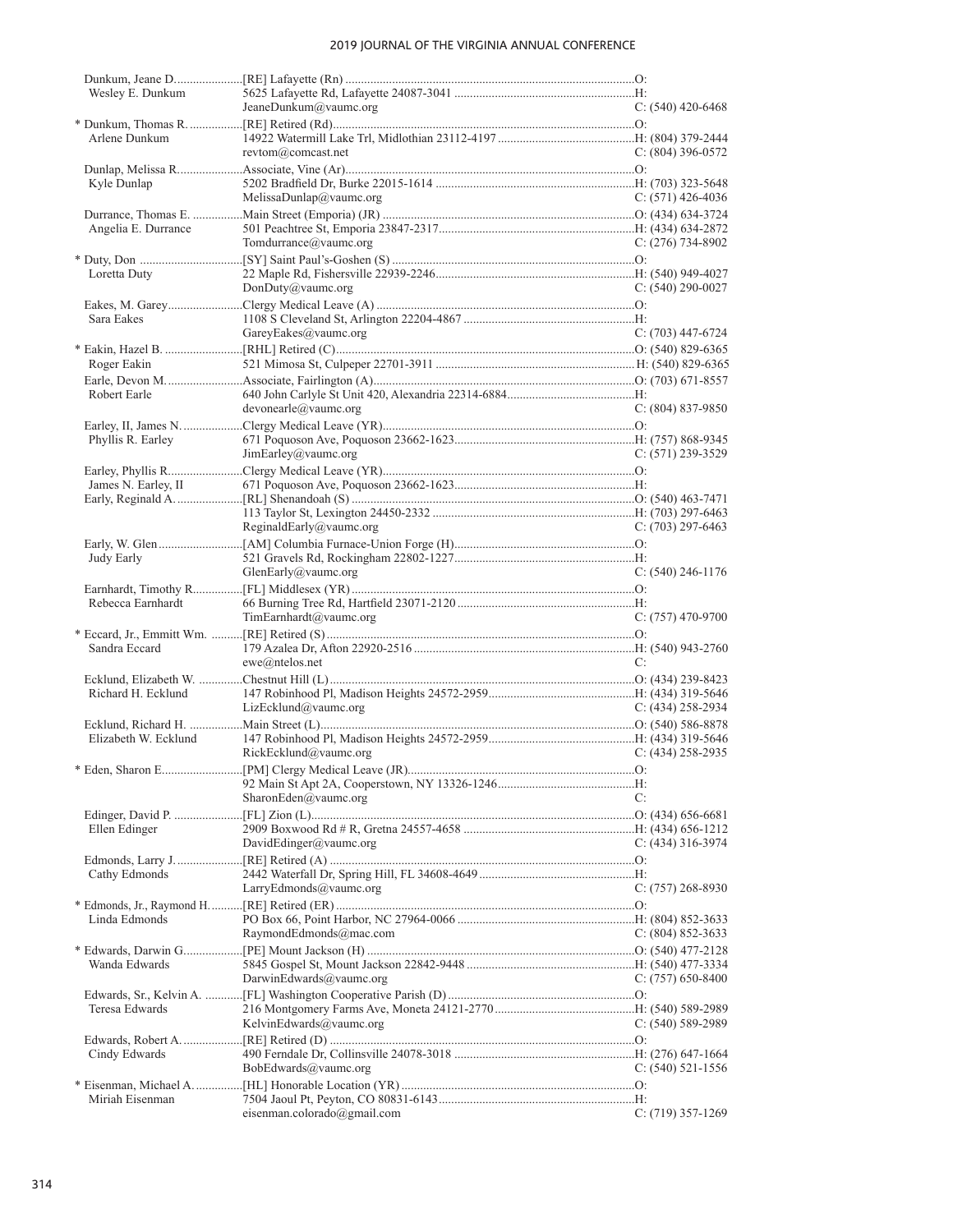| Pam Elder         |                                |                       |
|-------------------|--------------------------------|-----------------------|
|                   | GibbyElder@vaumc.org           | $C: (804)$ 239-4591   |
|                   |                                |                       |
| Maria Otero       |                                |                       |
|                   | JoeEldridge@vaumc.org          | $C: (202)$ 256-8070   |
|                   |                                |                       |
|                   |                                |                       |
| Rebekah Elmore    |                                |                       |
|                   | danelmore@value.org            | $C: (804) 898-1765$   |
|                   |                                |                       |
| Karen Elmore      |                                |                       |
|                   | KevinElmore@vaumc.org          | $C: (804) 580-1571$   |
|                   |                                |                       |
| Christy Elmore    |                                |                       |
|                   |                                |                       |
|                   | JasonElmore@vaumc.org          | $C: (804)$ 399-8590   |
|                   |                                |                       |
| Susan English     |                                |                       |
|                   | kevinenglish@vaumc.org         | $C: (302)$ 236-9993   |
|                   |                                |                       |
| Linda Ennis       |                                |                       |
|                   | carle32@hotmail.com            | $C: (703)$ 498-8700   |
|                   |                                |                       |
|                   |                                |                       |
|                   |                                |                       |
|                   | mauryenright@vaumc.org         | C:                    |
|                   |                                |                       |
| Catherine Ensz    |                                |                       |
|                   | DrewEnsz@vaumc.org             | C:                    |
|                   |                                |                       |
| Joung-Won Eo      |                                |                       |
|                   | yunhoeo@vaumc.org              | $C: (804)$ 912-7957   |
|                   |                                |                       |
|                   |                                |                       |
| Martha Erbach     |                                |                       |
|                   | wmerbach@shentel.net           | C:                    |
|                   |                                |                       |
|                   |                                |                       |
|                   | LarryErbin@vaumc.org           | $C: (434) 534-5461$   |
|                   |                                |                       |
|                   |                                |                       |
|                   |                                |                       |
| Patty C. Erickson |                                |                       |
|                   | troutbrookwaterfalls@gmail.com | C:                    |
|                   |                                |                       |
| Judi Espinoza     |                                |                       |
|                   | sjespinoza@aol.com             | $C: (540)$ 421-6770   |
|                   |                                |                       |
| David Outten      |                                |                       |
|                   |                                |                       |
|                   | TammyEstep@vaumc.org           | $C: (757)$ 999-7413   |
|                   |                                |                       |
|                   |                                |                       |
|                   | ShayneEstes@vaumc.org          | $C: (804)$ 357-1107   |
|                   |                                |                       |
| Chelsea I. Eum    |                                |                       |
|                   | terryeum@vaumc.org             | $C: (989) 992 - 8447$ |
|                   |                                |                       |
|                   |                                |                       |
|                   |                                |                       |
|                   | Mechanicsville 23111-7025      |                       |
|                   | RKEEVE@cwresidents.com         | C:                    |
|                   |                                |                       |
| Karen Evans       |                                |                       |
|                   | glenevans@artforhumanity.org   | C:                    |
|                   |                                |                       |
| Nathan Evans      |                                |                       |
|                   | hillaryevans@vaumc.org         | C: $(304)$ 490-8234   |
|                   |                                |                       |
|                   |                                |                       |
| Michelle Evans    |                                |                       |
|                   | mikeevans@vaumc.org            | $C: (540) 222 - 1719$ |
|                   |                                |                       |
| Carrie Everett    |                                |                       |
|                   | DavidEverett@vaumc.org         | $C: (804) 894-0335$   |
|                   |                                |                       |
| Jan McCall Failes |                                |                       |
|                   |                                | C:                    |
|                   | Bfailes@vaumc.org              |                       |
|                   |                                |                       |
| John A. Fair      | DebFair@value.org              | C: $(575)$ 741-0416   |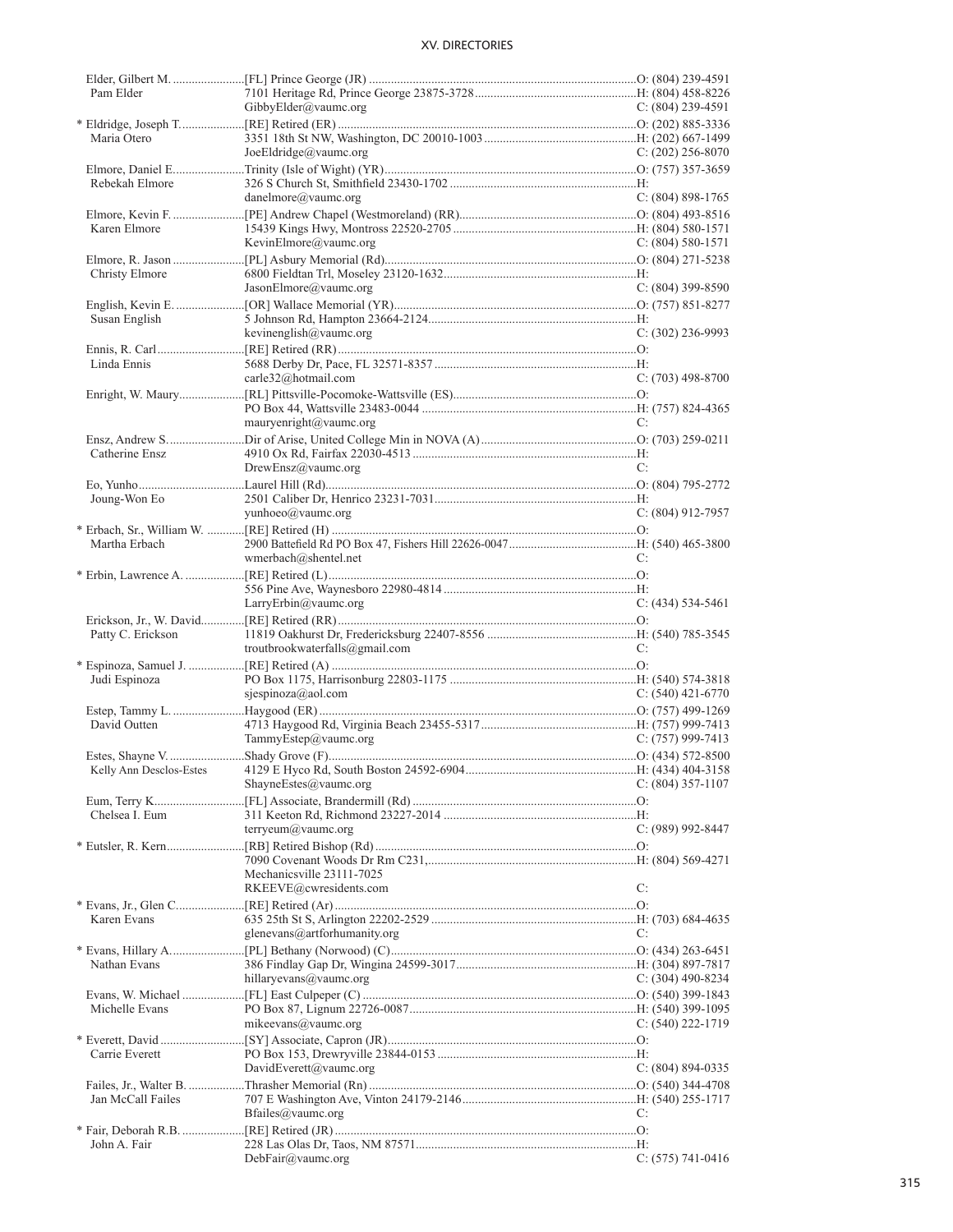| Deborah R. B. Fair     |                                    |                       |
|------------------------|------------------------------------|-----------------------|
|                        | JohnFair@vaumc.org                 | $C: (804)$ 931-3773   |
| Debby Farabaugh        |                                    |                       |
|                        | TimFarabaugh@vaumc.org             | $C: (757) 544-8623$   |
|                        |                                    |                       |
| Pat Faris              |                                    |                       |
|                        | farisrb@aol.com                    | C:                    |
|                        |                                    |                       |
| Joette Farrar          |                                    |                       |
|                        | KenFarrar@vaumc.org                | $C: (540)$ 230-0494   |
|                        |                                    |                       |
| Mark Fathbruckner      |                                    |                       |
|                        | AlexisFathbruckner@vaumc.org       | $C: (434) 294 - 7083$ |
| Arthur L. Fellows      |                                    |                       |
|                        | pastornjf@comcast.net              | $C: (540)$ 229-6653   |
|                        |                                    |                       |
| Cindy Felton           |                                    |                       |
|                        | RaleighFelton@vaumc.org            | $C: (434)$ 470-2105   |
|                        |                                    |                       |
| Bettie Ann Felumlee    |                                    |                       |
|                        | alanfelumlee@vaumc.org             | $C: (540)$ 931-5317   |
|                        |                                    |                       |
|                        |                                    |                       |
|                        | judyfender@value.org               | $C: (703)$ 424-4369   |
|                        |                                    |                       |
| P. Michael Watts       | DwalaFerrell@vaumc.org             | $C: (804)$ 400-0531   |
|                        |                                    |                       |
| Lisa Ferris-McCann     |                                    |                       |
|                        | donaldferrismccann@value.org       | $C: (989) 640-6969$   |
|                        |                                    |                       |
|                        |                                    |                       |
|                        | cathyfielding@vaumc.org            | $C: (434) 774-0443$   |
|                        |                                    |                       |
| Rosanne Finegan        |                                    |                       |
|                        | michaelfinegan@vaumc.org           | C:                    |
|                        |                                    |                       |
| Marilyn Fink           |                                    |                       |
| William M. Finley, III |                                    |                       |
|                        | Jtorfin@aol.com                    | $C: (540)$ 239-6013   |
|                        |                                    |                       |
| Jeanne T. Finley       |                                    |                       |
|                        | finleywm@aol.com C: (540) 239-1720 |                       |
|                        |                                    |                       |
| Michael Finn-McKenzie  |                                    |                       |
|                        | ElfieFinnMcKenzie@vaumc.org        | $C: (540) 604-4579$   |
|                        |                                    |                       |
| Efie Finn-McKenzie     |                                    |                       |
|                        | MichaelFinnMcKenzie@vaumc.org      | $C: (540) 604-1800$   |
|                        |                                    |                       |
| Brenda Fisher          |                                    |                       |
| Barbara Fisher         |                                    |                       |
|                        | revwrf@gmail.com                   | $C: (540)$ 256-3303   |
|                        |                                    |                       |
|                        |                                    |                       |
|                        | aaronfitch@vaumc.org               | $C: (540) 532-9493$   |
|                        |                                    |                       |
| Marcie Fleischer       |                                    |                       |
|                        | MorrisFleischer@vaumc.org          | $C: (540)$ 392-4785   |
|                        |                                    |                       |
| Claudia Fletcher       |                                    |                       |
|                        | BartFletcher@vaumc.org             | C: $(763)$ 248-2587   |
|                        |                                    |                       |
|                        | $j$ enniferfletcher@vaumc.org      | $C: (540)$ 295-3268   |
|                        |                                    |                       |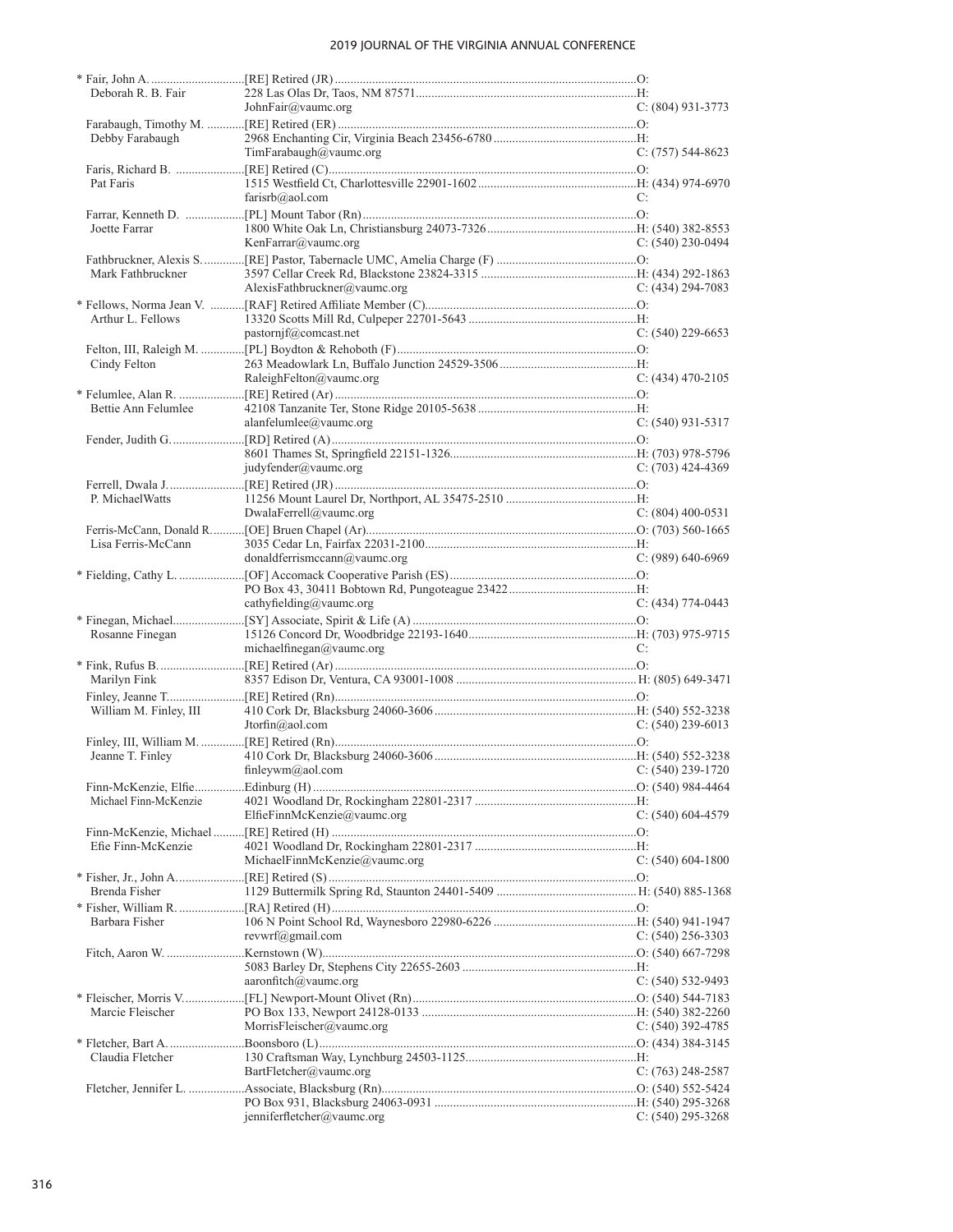| Delores Flood        |                              |                     |
|----------------------|------------------------------|---------------------|
|                      | JohnFlood@vaumc.org          | $C: (434)$ 315-1783 |
|                      |                              |                     |
| Lacy T. Lusk, Jr.    |                              |                     |
|                      | AbiFoerster@vaumc.org        | $C: (703) 887-6952$ |
|                      |                              |                     |
| Carol C. Follett     |                              |                     |
|                      | AlanFollett@vaumc.org        | C: $(540)$ 241-5342 |
|                      |                              |                     |
|                      |                              |                     |
|                      | SharonForbes@vaumc.org       | $C: (540) 877-5439$ |
|                      |                              |                     |
| Sally Ford           |                              |                     |
|                      | hb.dhpd.ce@gmail.com         | C: $(434)$ 960-4676 |
|                      |                              |                     |
|                      |                              |                     |
|                      | CostellaForney@vaumc.org     | $C: (540) 560-7995$ |
|                      |                              |                     |
| Nancy Forrest        |                              |                     |
|                      | DavidForrest@vaumc.org       | C: $(540)$ 409-6285 |
|                      |                              |                     |
| Tracy Forrester      |                              |                     |
|                      | dougforrester@value.org      | $C: (804) 814-0543$ |
|                      |                              |                     |
|                      |                              |                     |
|                      | walton.forstall@gmail.com    | $C: (757) 506-8298$ |
|                      |                              |                     |
|                      |                              |                     |
|                      | ElizabethFoss@vaumc.org      | C:                  |
|                      |                              |                     |
| Susan Foster         |                              |                     |
|                      | BarryFoster@vaumc.org        | C: $(434)$ 709-0093 |
|                      |                              |                     |
|                      |                              |                     |
|                      | KeikoFoster@vaumc.org        | C: $(703)$ 772-5886 |
|                      |                              |                     |
|                      |                              |                     |
|                      | FaithFowler@vaumc.org        | C: $(540)$ 209-4806 |
|                      |                              |                     |
| Timothy Foy          |                              |                     |
|                      | PennieFoy@vaumc.org          | C:                  |
|                      |                              |                     |
| Debi Frank           |                              |                     |
|                      | MichaelFrank@vaumc.org       | C:                  |
|                      |                              |                     |
|                      |                              |                     |
|                      |                              |                     |
|                      |                              |                     |
| Tammy P. Franklin    |                              |                     |
|                      | JohnFranklin@vaumc.org       | $C: (276)$ 229-2449 |
|                      |                              |                     |
|                      |                              |                     |
|                      | JosetteFranklin@vaumc.org    | C: (202) 702-6192   |
|                      |                              |                     |
| Alan Franklin        |                              |                     |
|                      | melaniefranklin@vaumc.org    | $C: (540)$ 521-2154 |
|                      |                              |                     |
| Suzanne Franklin     |                              |                     |
|                      | rickfranklin@vaumc.org       | C: $(804)$ 370-2203 |
|                      |                              |                     |
| John B. Franklin     |                              |                     |
|                      | TammyFranklin@vaumc.org      | C:                  |
|                      |                              |                     |
| Dallas Frederick     |                              |                     |
|                      | revlouann@verizon.net        | C: $(703)$ 307-0461 |
|                      |                              |                     |
|                      |                              |                     |
| Virginia Freeman     |                              |                     |
|                      | georgefreeman@mindspring.com | C:                  |
|                      |                              |                     |
| Claudette L. Freeman | BillFreeman@value.org        | $C: (804)$ 252-6652 |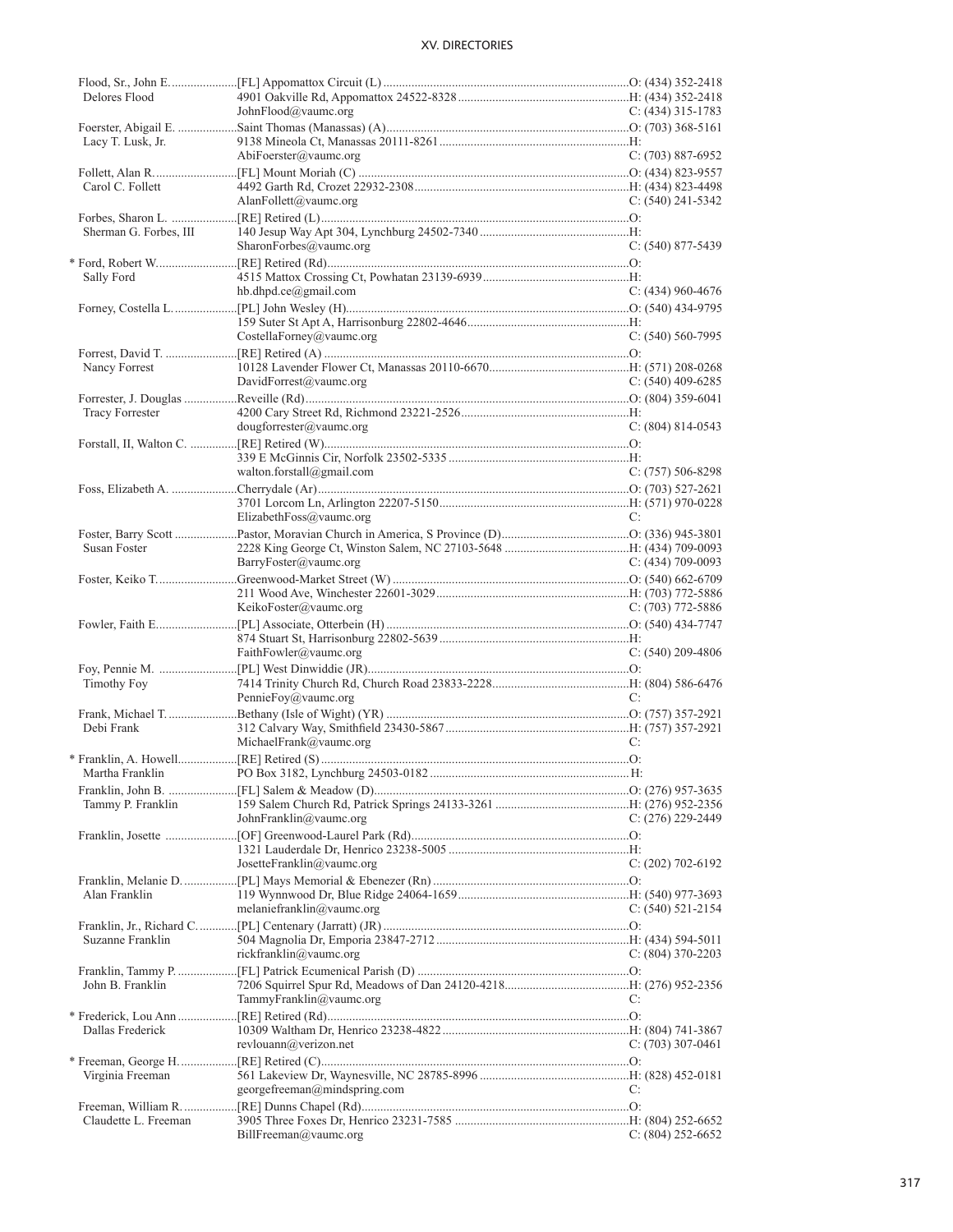$\star$ 

| Jerry Freund       |                                                    |                       |
|--------------------|----------------------------------------------------|-----------------------|
|                    | $Liz$ Freund@vaumc.org                             | C:                    |
|                    |                                                    |                       |
| Debbie Friend      |                                                    |                       |
|                    | BobFriend@vaumc.org                                | C: $(757)$ 375-3034   |
|                    |                                                    |                       |
| Gayle Fritzinger   |                                                    |                       |
|                    | CliffFritzinger@value.org                          | $C: (757)$ 635-4197   |
|                    |                                                    |                       |
| Carol Frost        |                                                    |                       |
|                    | tomfrost@vaumc.org                                 | $C: (434)$ 906-5959   |
|                    |                                                    |                       |
| Amanda Fry         |                                                    |                       |
|                    | $\lim_{x \to \infty} f(y)$ imfry (a) value of corp | C: $(804)$ 82-0846    |
|                    |                                                    |                       |
| Lawrence Frye      |                                                    |                       |
|                    |                                                    |                       |
| Abby Fuller        |                                                    |                       |
|                    | JonathanFuller@vaumc.org                           | $C: (336)$ 380-6836   |
|                    |                                                    |                       |
| <b>Rhett Gable</b> |                                                    |                       |
|                    | pgable50@gmail.com                                 | $C: (757) 560 - 5539$ |
|                    |                                                    |                       |
| Diane Galbreath    |                                                    |                       |
|                    | rngidg@aol.com                                     | C:                    |
|                    |                                                    |                       |
|                    |                                                    |                       |
|                    |                                                    |                       |
|                    |                                                    |                       |
| Louise Gant        |                                                    |                       |
|                    | edlouisegant@gmail.com                             | C:                    |
|                    |                                                    |                       |
| Jack Garber        |                                                    |                       |
|                    | AmandaGarber@vaumc.org                             | C: $(540)$ 236-8600   |
|                    |                                                    |                       |
|                    |                                                    |                       |
| James W. Gardner   |                                                    |                       |
|                    | BobbieJoGardner@vaumc.org                          | C: $(540)$ 679-9920   |
|                    |                                                    |                       |
|                    |                                                    |                       |
|                    |                                                    |                       |
| Susan S. Garrett   |                                                    |                       |
|                    | teachumc@yahoo.com                                 | $C: (540) 560 - 9539$ |
|                    |                                                    |                       |
| Marian Garrett     |                                                    |                       |
|                    | edgar8521@aol.com                                  | $C: (804)$ 317-1858   |
|                    |                                                    |                       |
| Daniel L. Garrett  |                                                    |                       |
|                    | SusanGarrett@vaumc.org                             | C: $(540)$ 560-1946   |
|                    |                                                    |                       |
|                    |                                                    |                       |
|                    | ellisgayle@vaumc.org                               | $C: (804)$ 443-7153   |
|                    |                                                    |                       |
|                    |                                                    |                       |
| Laura Gaylor       |                                                    | C:                    |
|                    | DavidGaylor@vaumc.org                              |                       |
|                    |                                                    |                       |
| Rebecca Gearheart  |                                                    |                       |
|                    | timgearheart@vaumc.org                             | $C: (540) 598-1137$   |
|                    |                                                    |                       |
| Nancy Geeting      |                                                    |                       |
|                    | $d$ geeting@me.com                                 | $C: (540)$ 841-2900   |
|                    |                                                    |                       |
| Paul R. Geib       |                                                    |                       |
|                    | LillianGeib@vaumc.org                              | $C: (276)$ 634-8292   |
|                    |                                                    |                       |
|                    |                                                    |                       |
|                    | revkbg1@hotmail.com                                | $C: (757) 653-8100$   |
|                    |                                                    |                       |
| Peter M. Geoffrion | ErinGeoffron@value.org                             | $C: (540) 294-1313$   |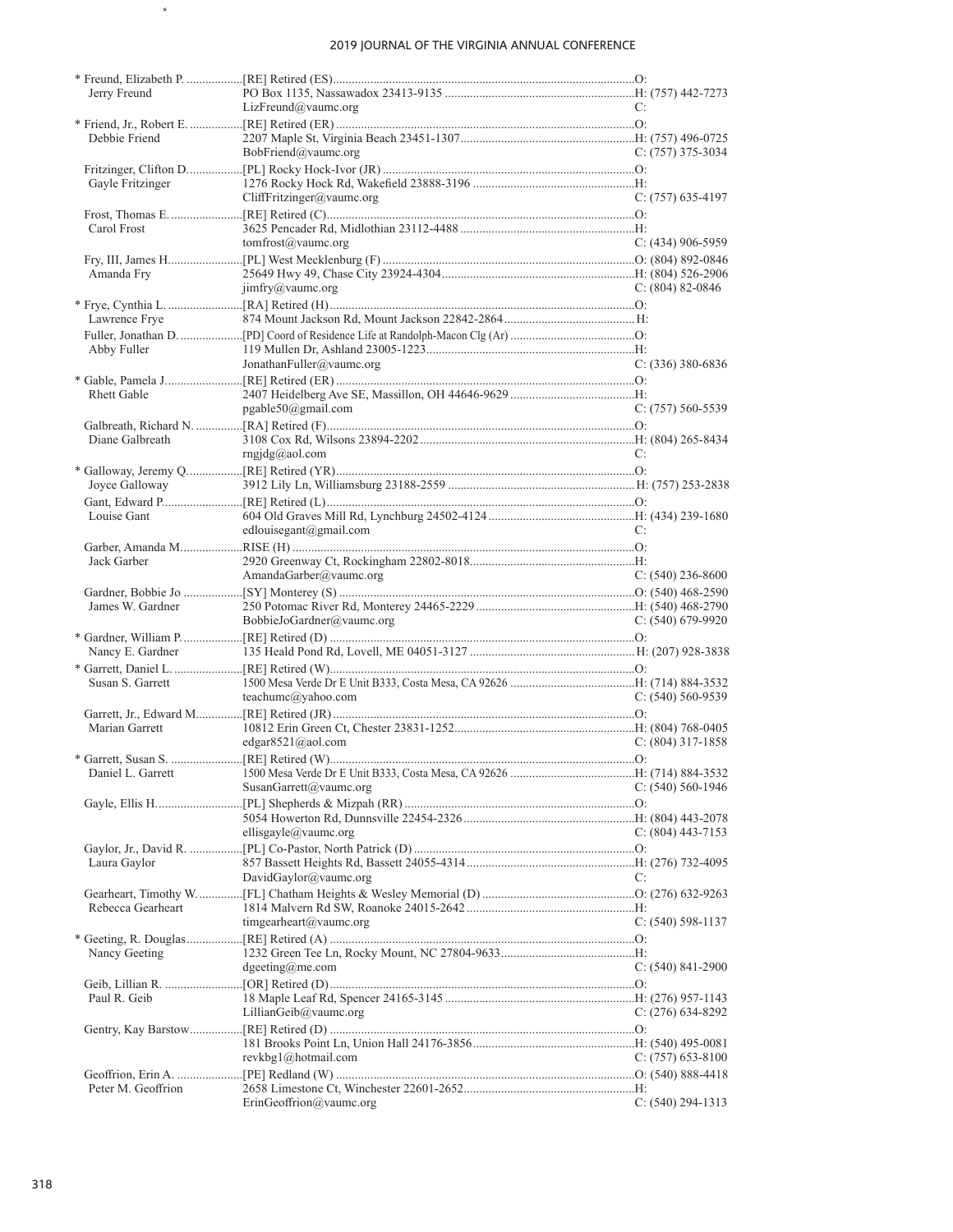| Phyllis Geoghegan   |                          |                       |
|---------------------|--------------------------|-----------------------|
|                     | rgeoghegan1@verizon.net  | $C: (804) 896-6097$   |
|                     |                          |                       |
| John Geraghty       |                          |                       |
|                     | laurengeraghty@vaumc.org | $C: (703)$ 304-7062   |
|                     |                          |                       |
| Marilyn Gerde       |                          |                       |
|                     | TimeGerde@value.org      | C: $(202)$ 870-1241   |
|                     |                          |                       |
|                     |                          |                       |
|                     |                          |                       |
|                     | ToddGess@vaumc.org       | $C: (804) 617 - 2144$ |
|                     |                          |                       |
| Douglas D. Gestwick |                          |                       |
|                     | claragestwick@vaumc.org  | $C: (757) 272 - 2448$ |
|                     |                          |                       |
| Clara P. Gestwick   |                          |                       |
|                     | DougGestwick@vaumc.org   | $C: (757) 272 - 2447$ |
|                     |                          |                       |
|                     |                          |                       |
|                     | whateverlord2@gmail.com  | $C: (757)$ 621-0359   |
|                     |                          |                       |
| Christine W. Gibson |                          |                       |
|                     | DonGibson@value.org      | $C: (540) 466 - 0271$ |
|                     |                          |                       |
|                     |                          |                       |
| Patricia Gibson     |                          |                       |
|                     | ibprayzn $@g$ mail.com   | C:                    |
|                     |                          |                       |
| Sherry Gibson       |                          |                       |
|                     | RonnieGibson@vaumc.org   | $C: (434)$ 429-1424   |
|                     |                          |                       |
|                     |                          |                       |
|                     | SuzanneGibson@vaumc.org  | C: $(804)$ 384-3519   |
|                     |                          |                       |
| Laura Giessler      |                          |                       |
|                     |                          |                       |
|                     |                          |                       |
|                     | ChipGiessler@value.org   | $C: (703)$ 408-2200   |
|                     |                          |                       |
| Sally Gilfillan     |                          |                       |
|                     | DYGilf@gmail.com         | $C: (434) 547-9045$   |
|                     |                          |                       |
|                     |                          |                       |
|                     | paulgillespie@value.org  | C: $(804)$ 824-4056   |
|                     |                          |                       |
| Lorie Gillis        |                          |                       |
|                     | DaleGillis@vaumc.org     | $C: (703) 517 - 2232$ |
|                     |                          |                       |
|                     |                          |                       |
|                     | franklingillis@vaumc.org | C:                    |
|                     |                          |                       |
|                     |                          |                       |
| Raymond E. Gilmer   |                          | C:                    |
|                     | eileengilmer@vaumc.org   |                       |
|                     |                          |                       |
| Rachel M. Gilmore   |                          |                       |
|                     | brandongilmore@vaumc.org | $C: (757) 802 - 2160$ |
|                     |                          |                       |
| Brandon L. Gilmore  |                          |                       |
|                     | RachelGilmore@vaumc.org  | C: (757) 802-2282     |
|                     |                          |                       |
| Vicky Ginther       |                          |                       |
|                     | JimGinther@value.org     | C: $(540)$ 287-3403   |
|                     |                          |                       |
|                     |                          |                       |
|                     | bethgivens@vaumc.org     | $C: (804)$ 402-1990   |
|                     |                          |                       |
| Richard Gladding    |                          |                       |
|                     | elsiegladding@vaumc.org  | $C: (301)$ 676-4588   |
|                     |                          |                       |
|                     |                          |                       |
| Michael Glass       | bethglass@vaumc.org      | $C: (760)$ 553-3202   |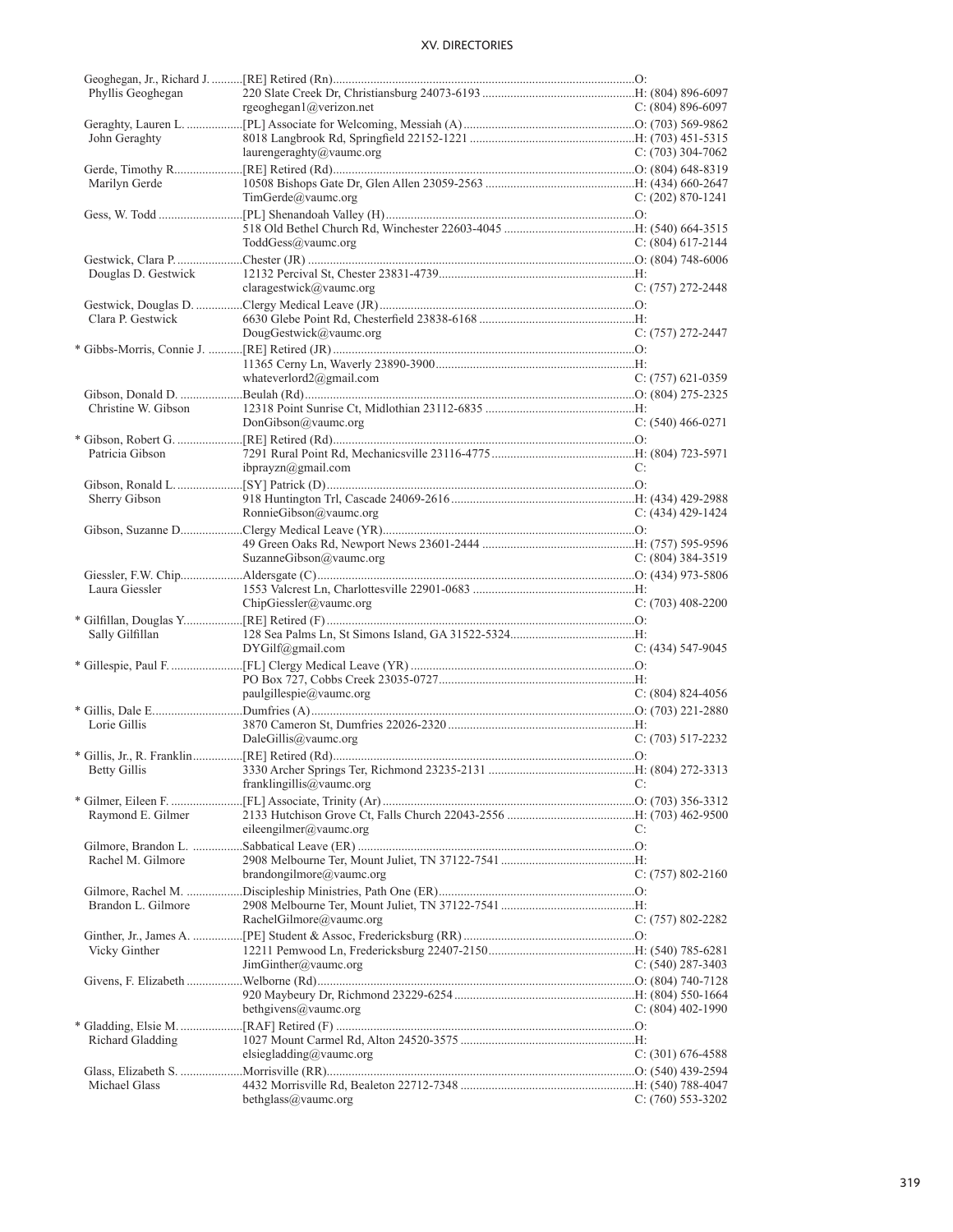| Robert W. Gochenour |                               |                       |
|---------------------|-------------------------------|-----------------------|
|                     | kathygochenour@vaumc.org      | C: $(571)$ 455-0541   |
|                     |                               |                       |
| Kathy B. Gochenour  |                               |                       |
|                     | bobgochenour@vaumc.org        | $C: (757) 810-7889$   |
|                     |                               |                       |
| Lou Godwin          |                               |                       |
|                     | jimlou83@gmail.com            | $C: (206)$ 930-1894   |
|                     |                               |                       |
| Heather Gomez       |                               |                       |
|                     | HarrisonburgDS@vaumc.org      | $C: (202)$ 285-5767   |
|                     |                               |                       |
| Matt Gooch          |                               |                       |
|                     | KatieGooch@vaumc.org          | C:                    |
|                     |                               |                       |
| Pamela Goodman      |                               |                       |
|                     | JeffGoodman@vaumc.org         | $C: (571)$ 437-2530   |
|                     |                               |                       |
| Cathryn Goodman     |                               |                       |
|                     | rbentleyg@gmail.com           | $C: (804)$ 405-5308   |
|                     |                               |                       |
|                     |                               |                       |
|                     |                               |                       |
|                     | timothy.goodman01@comcast.net | $C: (804)$ 337-6628   |
|                     |                               |                       |
| Jannette V. Clavez  |                               |                       |
|                     | DavidGoodpasture@vaumc.org    | $C: (757)$ 633-8768   |
|                     |                               |                       |
| Richard Goggins     |                               |                       |
|                     | marygoogins6131@comcast.net   | C:                    |
|                     |                               |                       |
|                     |                               |                       |
|                     | RichardGordon@vaumc.org       | C:                    |
|                     |                               |                       |
| Rita Gorman         |                               |                       |
|                     | GeorgeGorman@vaumc.org        | $C: (434) 222 - 7293$ |
|                     |                               |                       |
| Margaret Gosnell    |                               |                       |
|                     |                               | $C: (540) 533-2931$   |
|                     |                               |                       |
|                     |                               |                       |
|                     | jasmyngraham@vaumc.org        | $C: (704)$ 914-7941   |
|                     |                               |                       |
|                     |                               |                       |
|                     | $amy$ grant $(a)$ vaumc.org   | $C: (804)$ 366-9433   |
|                     |                               |                       |
|                     |                               |                       |
|                     | shrlygrnt@aol.com             | C:                    |
|                     |                               |                       |
|                     |                               |                       |
| Ila Gravely         |                               |                       |
|                     |                               |                       |
| Rayfield Graves     |                               |                       |
|                     | Carolyngraves@vaumc.org       | C: $(757)$ 404-3612   |
|                     |                               |                       |
| Julia Graves        |                               |                       |
|                     | davidgraves@vaumc.org         | $C: (240)$ 601-0218   |
|                     |                               |                       |
|                     |                               |                       |
|                     | $appygreen(a)$ hughes.net     | C:                    |
|                     |                               |                       |
|                     |                               |                       |
|                     | klgreenhill@gmail.com         | C:                    |
|                     |                               |                       |
| Kristina Greer      |                               |                       |
|                     | JonathanGreer@vaumc.org       | C: $(540)$ 290-2083   |
|                     |                               |                       |
| Kathy Greer         |                               |                       |
|                     | stevengreer@vaumc.org         | $C: (540)$ 915-5794   |
|                     |                               |                       |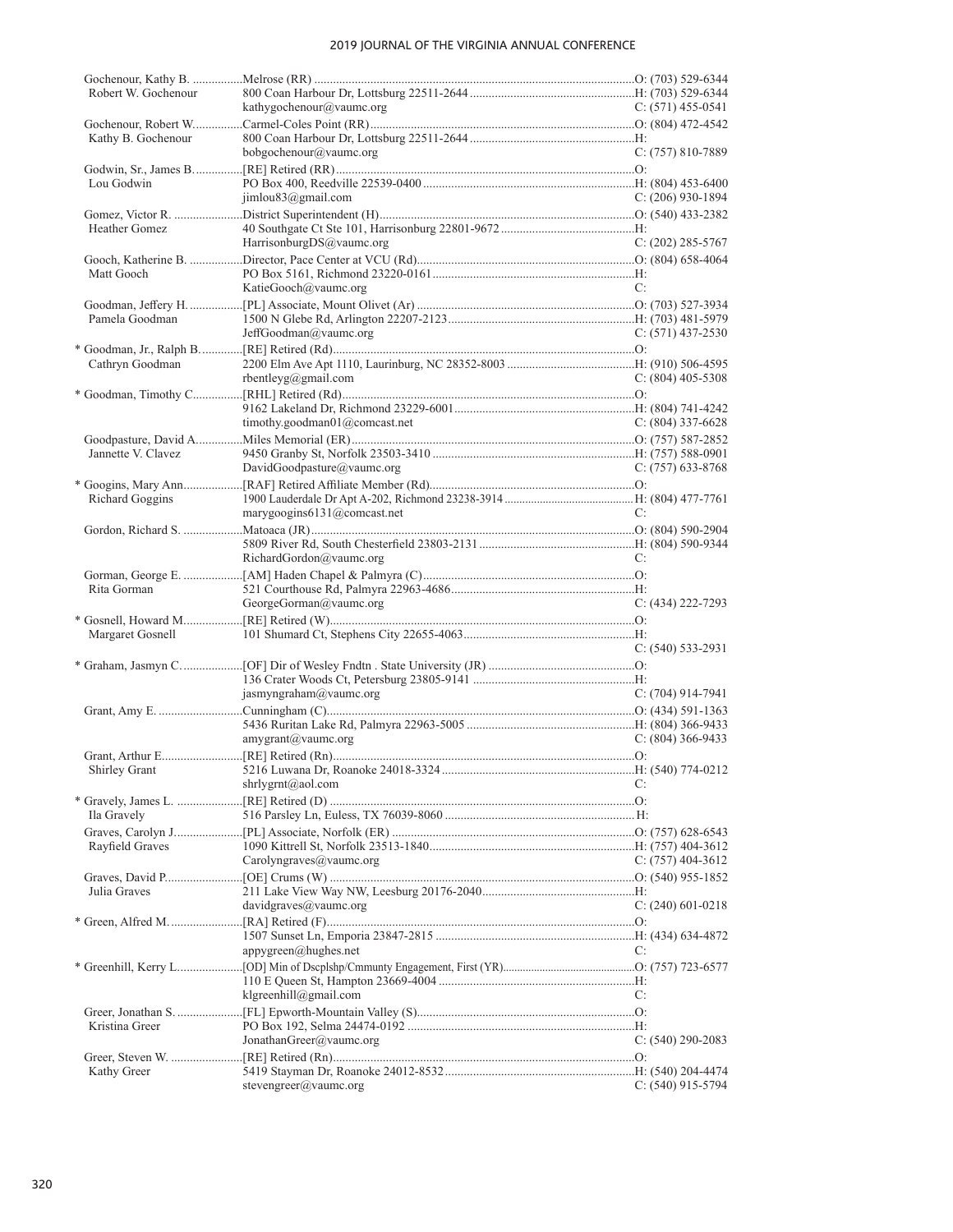|                    | VirginiaGreer@vaumc.org   | C: $(434)$ 660-2182   |
|--------------------|---------------------------|-----------------------|
|                    |                           |                       |
| Virginia Greer     |                           |                       |
|                    | williamgreer@vaumc.org    | C:                    |
|                    |                           |                       |
| Jennifer Greer     |                           |                       |
|                    | billgreer@vaumc.org       | $C: (434)$ 609-5007   |
|                    |                           |                       |
| Fann Greer         |                           |                       |
|                    | BillyGreer@vaumc.org      | C:                    |
|                    |                           |                       |
| Claire Grendahl    |                           |                       |
|                    | RichardGrendahl@vaumc.org | $C: (540) 578-3281$   |
|                    |                           |                       |
| Erin Gresham       |                           |                       |
|                    | BretGresham@vaumc.org     | C:                    |
|                    |                           |                       |
| Christy G. Gresham |                           |                       |
|                    | RussGresham@vaumc.org     | $C: (540)$ 358-5823   |
|                    |                           |                       |
| Kotosha S. Griffin |                           |                       |
|                    | bertgriffin@vaumc.org     | $C: (804)$ 901-2437   |
|                    |                           |                       |
| Donna Griffin      |                           |                       |
|                    | CalvinGriffin@vaumc.org   | $C: (540) 784-5921$   |
|                    |                           |                       |
| Bertrand Griffin   |                           |                       |
|                    | KotoshaSeals@vaumc.org    | $C: (804)$ 901-2437   |
|                    |                           |                       |
|                    |                           |                       |
|                    | KendraGrimes@vaumc.org    | $C: (804)$ 912-7809   |
|                    |                           |                       |
| Tracy Grissett     |                           |                       |
|                    | janetgrissett@vaumc.org   | C: $(276)$ 782-0090   |
|                    |                           |                       |
| Debra Grogan       |                           |                       |
|                    | lygrog $496$ @aol.com     | C: $(540)$ 960-0118   |
|                    |                           |                       |
| Kathi Groover      |                           |                       |
|                    | BrianGroover@vaumc.org    | C:                    |
|                    |                           |                       |
| David C. Lagerveld |                           |                       |
|                    | $bigross@$ metrocast.net  | $C: (540)$ 705-6867   |
|                    |                           |                       |
|                    |                           |                       |
|                    | RHYAGROW@comcast.net      | C:                    |
|                    |                           |                       |
| Barbara Gue        |                           |                       |
|                    | BGue76@gmail.com          | C:                    |
|                    |                           |                       |
|                    |                           |                       |
|                    | danielguenther@vaumc.org  | $C: (703) 862 - 0353$ |
|                    |                           |                       |
|                    |                           |                       |
|                    | CatharineGuest@vaumc.org  | C: $(703)$ 919-6083   |
|                    |                           |                       |
| Tricia Guill       |                           |                       |
|                    | WillieGuill@vaumc.org     | C: $(434)$ 426-4571   |
|                    |                           |                       |
| April Guminsky     |                           |                       |
|                    | michaelguminsky@vaumc.org | $C: (757)$ 645-5687   |
|                    |                           |                       |
| Robin Gundry       |                           |                       |
|                    | SeanGundry@vaumc.org      | $C: (803)$ 673-9799   |
|                    |                           |                       |
|                    |                           |                       |
|                    |                           |                       |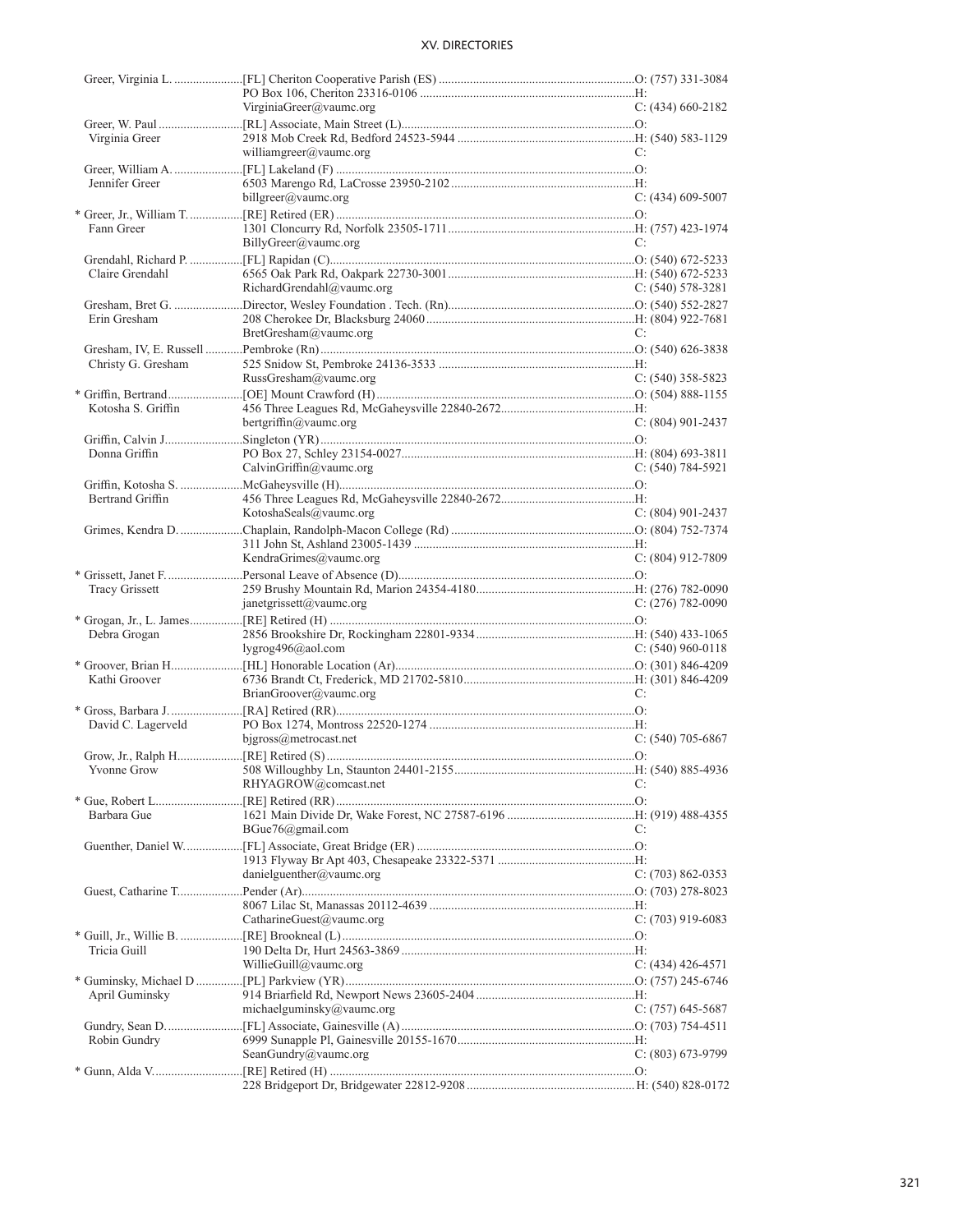|                      | DougGunsalus@vaumc.org                                                           | $C: (540)$ 290-4504   |
|----------------------|----------------------------------------------------------------------------------|-----------------------|
|                      |                                                                                  |                       |
| Cheryl Hagn Guyton   | MorganGuyton@vaumc.org                                                           | $C: (919)$ 491-0625   |
|                      |                                                                                  |                       |
|                      |                                                                                  |                       |
|                      | BeckyGwaltney@vaumc.org                                                          | $C: (757) 810-9397$   |
|                      |                                                                                  |                       |
| Beth N.B. Hackmann   |                                                                                  |                       |
|                      | ianhackmann@value.org                                                            | $C: (757) 575-9388$   |
|                      |                                                                                  |                       |
| Gail Hadley-Goggin   |                                                                                  |                       |
|                      | benhadleygoggin@vaumc.org                                                        | $C: (804)$ 317-8678   |
|                      |                                                                                  |                       |
|                      |                                                                                  |                       |
|                      | joshhagstrom@vaumc.org                                                           | $C: (703) 200 - 9250$ |
|                      |                                                                                  |                       |
| Loine Hain           |                                                                                  |                       |
|                      |                                                                                  |                       |
| Cathy Halbert        |                                                                                  |                       |
|                      | KerryHalbert@vaumc.org                                                           | C:                    |
|                      |                                                                                  |                       |
|                      |                                                                                  |                       |
|                      | JeffHale@value.org                                                               | $C: (540) 522-6303$   |
|                      |                                                                                  |                       |
|                      |                                                                                  |                       |
| Sandra Bullington    | RobertHaley@vaumc.org                                                            | C:                    |
|                      |                                                                                  |                       |
|                      |                                                                                  |                       |
|                      | GayHall@vaumc.org                                                                | $C: (434) 548-3515$   |
|                      |                                                                                  |                       |
|                      |                                                                                  |                       |
| Judith T. Hall       | jhall1128@cox.net                                                                | C: (703) 281-9735     |
|                      |                                                                                  |                       |
|                      |                                                                                  |                       |
| Judy Hall            | iohnhall@value.org                                                               |                       |
|                      |                                                                                  | C: $(804)$ 837-2025   |
|                      |                                                                                  |                       |
| James T. Hall        | JudyHall@vaumc.org                                                               | $C: (703)$ 475-3812   |
|                      |                                                                                  |                       |
| Brenda Hall          |                                                                                  |                       |
|                      | SteveHall@vaumc.org                                                              | $C: (540)$ 661-8359   |
|                      |                                                                                  |                       |
| Cherrie Hall         | 5237 Summerlin Commons Blvd Ste 344, Fort Myers, FL 33907-2158 H: (239) 334-2881 |                       |
|                      | K3CQ@arrl.net                                                                    |                       |
|                      |                                                                                  |                       |
| Margaret G. Hamilton |                                                                                  |                       |
|                      | m.e.hamilton1947@gmail.com                                                       | C: $(804)$ 432-4337   |
|                      |                                                                                  |                       |
| Susan Hammond        |                                                                                  |                       |
|                      | JoeHammond@vaumc.org                                                             | $C: (804)$ 314-6971   |
|                      |                                                                                  |                       |
|                      |                                                                                  |                       |
| Linda Hampton        |                                                                                  | C:                    |
|                      | lindavid1@cov.net                                                                |                       |
|                      |                                                                                  |                       |
| Chris Meserole       | gracehan@value.org                                                               |                       |
|                      |                                                                                  | C: $(630)$ 936-8572   |
|                      |                                                                                  |                       |
| Charles Hanak        | Chrishanak@afciworld.org                                                         | C:                    |
|                      |                                                                                  |                       |
|                      |                                                                                  |                       |
| Barbara Hanak        |                                                                                  |                       |
|                      | PaulHanak@vaumc.org                                                              | C:                    |
|                      |                                                                                  |                       |
| Loretta D. Hancock   |                                                                                  | C: (804) 314-2403     |
|                      |                                                                                  |                       |
| Harriett Hanke       |                                                                                  |                       |
|                      | jhhanke@comcast.net                                                              | C: $(540)$ 686-0433   |
|                      |                                                                                  |                       |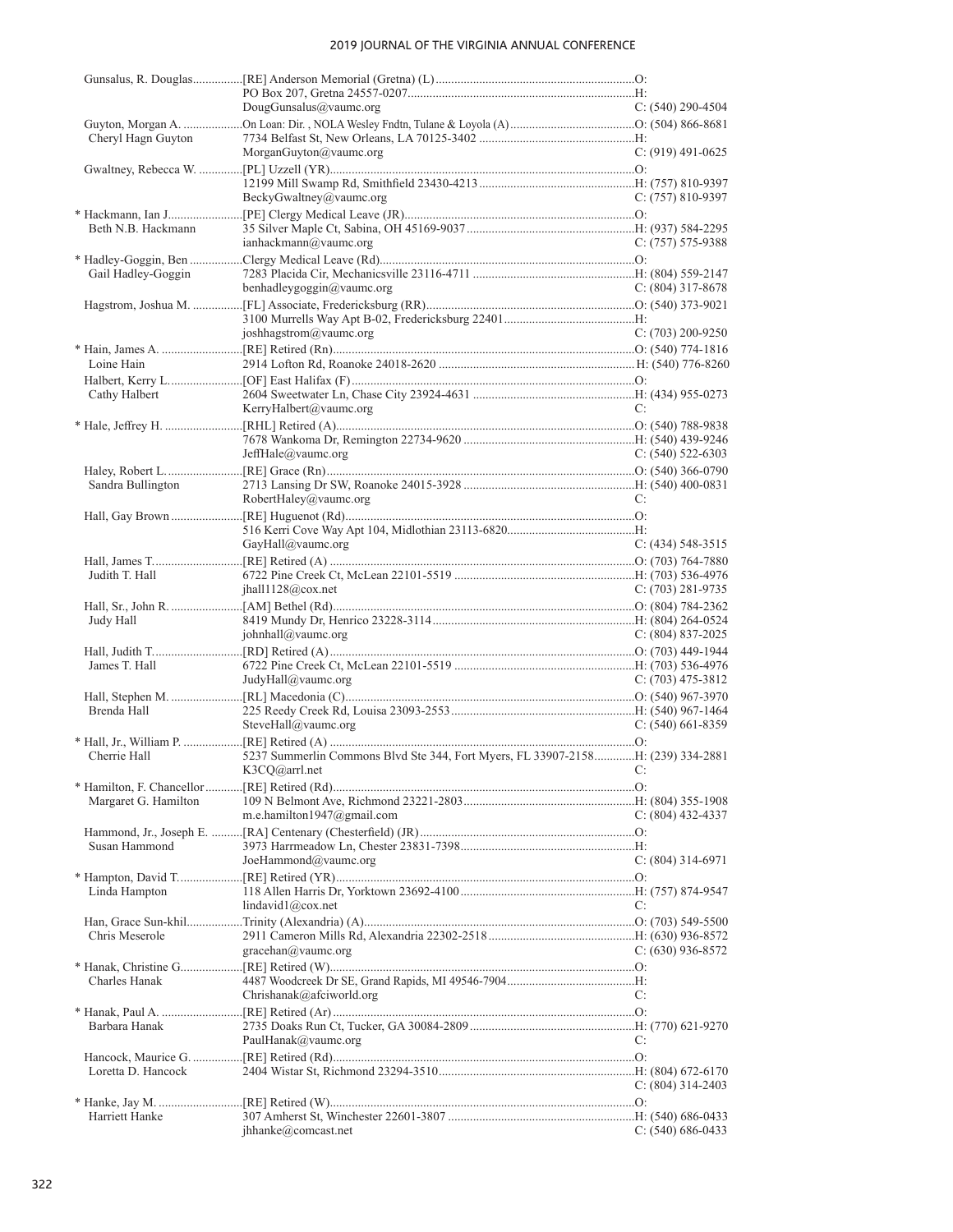| Damon Hankins            |                                |                       |
|--------------------------|--------------------------------|-----------------------|
|                          | JeanHankins@vaumc.org          | $C: (571) 652 - 5424$ |
|                          |                                |                       |
| Mike Parrish             |                                |                       |
|                          | SusanHannah@vaumc.org          | $C: (434)$ 709-0587   |
|                          |                                |                       |
| Sharon Hanson            |                                |                       |
|                          | kenhanson@vaumc.org            | $C: (757)$ 639-7701   |
|                          |                                |                       |
|                          |                                |                       |
| Roy Harding              |                                |                       |
|                          | LynHarding@vaumc.org           | $C: (804)$ 929-0172   |
|                          |                                |                       |
|                          |                                |                       |
|                          | youthahc@comcast.net           | C:                    |
|                          |                                |                       |
|                          |                                |                       |
| Allison Long Hardy       |                                |                       |
|                          | teerhardy@vaumc.org            | $C: (571)$ 308-9586   |
|                          |                                |                       |
| Diane Hargraves          |                                |                       |
|                          | StanHargraves@vaumc.org        | C:                    |
|                          |                                |                       |
|                          |                                |                       |
|                          |                                |                       |
|                          | jessicahargrove@vaumc.org      | $C: (434) 987 - 2426$ |
|                          |                                |                       |
| Nelda Harless            |                                |                       |
|                          | chharless@comcast.net          | C:                    |
|                          |                                |                       |
|                          |                                |                       |
|                          | crhneboy@aol.com               | C: $(434)$ 941-4092   |
|                          |                                |                       |
|                          |                                |                       |
| Karen Harper             |                                |                       |
|                          | IsaacHarper@vaumc.org          | $C: (540)$ 246-7768   |
|                          |                                |                       |
| Myrt Harrell             |                                |                       |
|                          | MBHMCH4U@aol.com               | C:                    |
|                          |                                |                       |
| Kathryn B. Harrington    |                                |                       |
|                          |                                |                       |
|                          | JimHarrington@vaumc.org        | C: $(703)$ 409-9350   |
|                          |                                |                       |
| Julia Harrington         |                                |                       |
|                          | MikeHarrington@vaumc.org       | $C: (757)$ 710-8407   |
|                          |                                |                       |
| Chad Harris              |                                |                       |
|                          | AmandaHarris@vaumc.org         | C: $(276)$ 732-1938   |
|                          |                                |                       |
|                          |                                |                       |
|                          |                                |                       |
|                          |                                |                       |
| Sharon Harris            |                                |                       |
|                          | artmaker29@yahoo.com           | $C: (804)$ 387-0776   |
|                          |                                |                       |
| Debbie B. Harris         |                                |                       |
|                          | JimHarris@vaumc.org            | $C: (540) 836-0770$   |
|                          |                                |                       |
|                          |                                |                       |
| Patricia J. Harris       |                                |                       |
|                          |                                |                       |
| Maureen C. Harris        |                                |                       |
|                          | michaelharris@vaumc.org        | $C: (434) 547 - 2263$ |
|                          |                                |                       |
| Brenda L. Harris         |                                |                       |
|                          |                                |                       |
|                          | RalphHarris@vaumc.org          | $C: (540)$ 493-3120   |
|                          |                                |                       |
| William G. Davidson      |                                |                       |
|                          | revchd@gmail.com               | $C: (540)$ 314-9471   |
|                          |                                |                       |
| Gregory Harrison-McQueen |                                |                       |
|                          | sarahharrisonmcqueen@vaumc.org | $C: (703) 527-1783$   |
|                          |                                |                       |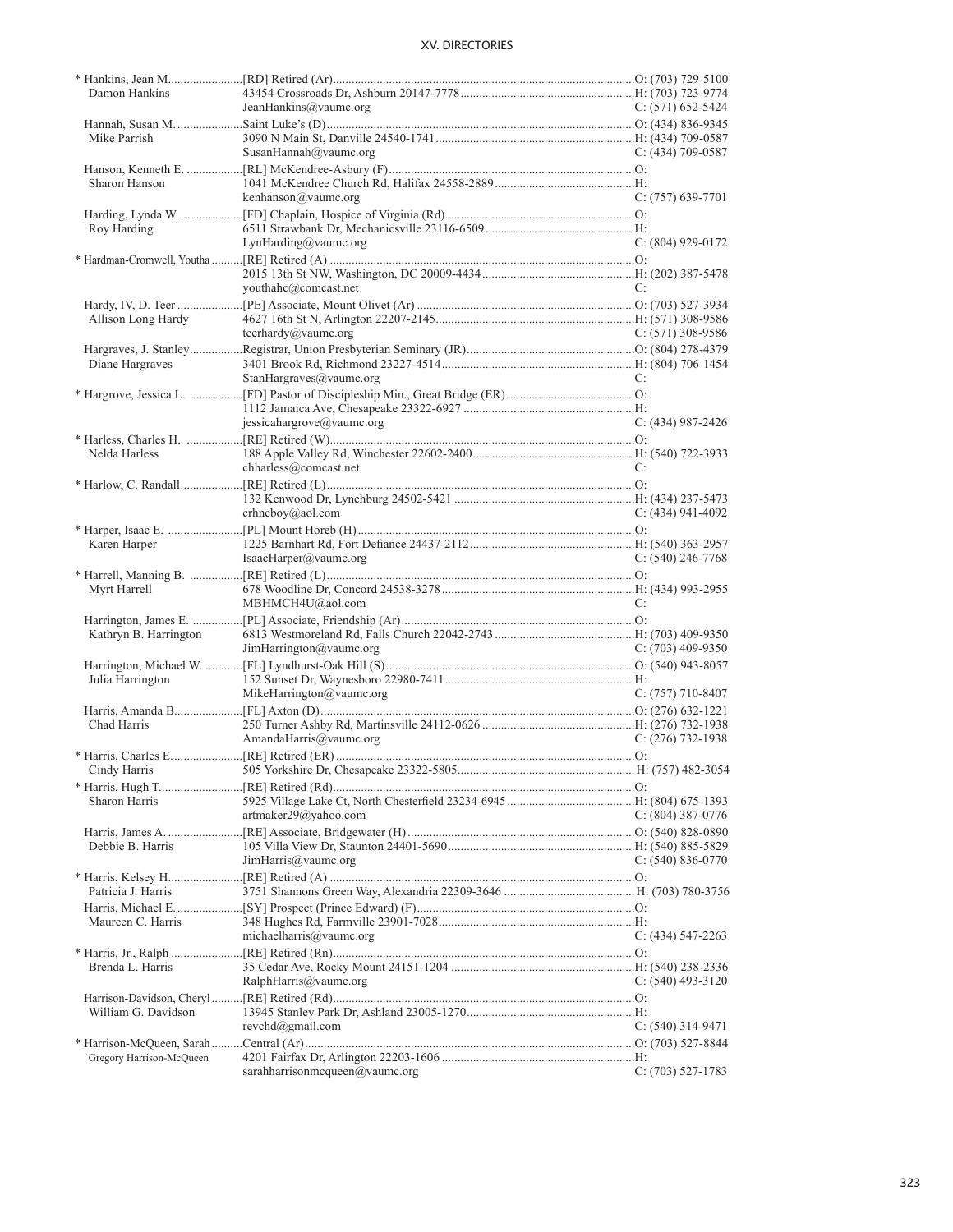|                     | drgwhartman@yahoo.com       | C:                    |
|---------------------|-----------------------------|-----------------------|
|                     |                             |                       |
| Nathan Hart-Perkins | christinaperkins@vaumc.org  | $C: (434) 294 - 1828$ |
|                     |                             |                       |
|                     |                             |                       |
|                     | maggiehasselbach@vaumc.org  | $C: (703)$ 920-0412   |
|                     |                             |                       |
| Henry N. Hassell    |                             |                       |
|                     | DianeHassell@vaumc.org      | $C: (804)$ 658-8577   |
|                     |                             |                       |
| Gail Hassmer        |                             |                       |
|                     | hassmer1465@comcast.net     | $C: (434)$ 466-4375   |
|                     |                             |                       |
| Susan Hassmer       |                             |                       |
|                     | stevehassmer@vaumc.org      | $C: (571) 224-8330$   |
|                     |                             |                       |
| Mary Hastings       |                             |                       |
|                     | $*$ bchastings3@comcast.net | $C: (804) 837 - 5236$ |
|                     |                             |                       |
| Jean Hattle         |                             |                       |
|                     |                             |                       |
| Charlene Hauck      |                             | $C: (804) 898 - 0526$ |
|                     | BobHauck@vaumc.org          |                       |
|                     |                             |                       |
| Kim Haugh           | JeffHaugh@vaumc.org         | $C: (804) 687-3938$   |
|                     |                             |                       |
| Richard Haushalter  |                             |                       |
|                     | JulieHaushalter@vaumc.org   | $C: (540)$ 421-5276   |
|                     |                             |                       |
| Richard Hawkins     |                             |                       |
|                     | JanetHawkins@vaumc.org      | C: $(434)$ 907-4810   |
|                     |                             |                       |
| Cathy Hawkins       |                             |                       |
|                     | RalphHawkins@vaumc.org      | $C: (434)$ 441-1533   |
|                     |                             |                       |
|                     |                             |                       |
|                     | 1stchairflute@gmail.com     | C:                    |
|                     |                             |                       |
| Robin Hawks         |                             |                       |
|                     | DonaldHawks@vaumc.org       | $C: (540)$ 324-8366   |
|                     |                             |                       |
| Cynthia Hay         | $C: (540) 842 - 8545$       |                       |
|                     | SteveHay@vaumc.org          |                       |
| Kathleen W. Haynes  |                             |                       |
|                     | johnhaynesjr@vaumc.org      | $C: (757)$ 620-1575   |
|                     |                             |                       |
| Robin Haynes        |                             |                       |
|                     | JohnHaynesSr@yaumc.org      | $C: (757) 814-0594$   |
|                     |                             |                       |
| John B. Haynes, Jr. |                             |                       |
|                     | KathleenHaynes@vaumc.org    | $C: (757) 630-0027$   |
|                     |                             |                       |
| Beth Haynes         |                             |                       |
|                     | KevinHaynes@vaumc.org       | $C: (540)$ 221-0331   |
|                     |                             |                       |
| Barbara Hays        |                             |                       |
|                     | brant.hays@yahoo.com        | $C: (804) 580-1598$   |
|                     |                             |                       |
| Lori Hazlett        |                             |                       |
|                     | TimHazlett@vaumc.org        | $C: (757)$ 373-0005   |
|                     |                             |                       |
| Susan Headley       | GerryHeadley@vaumc.org      | $C: (443) 624-5950$   |
|                     |                             |                       |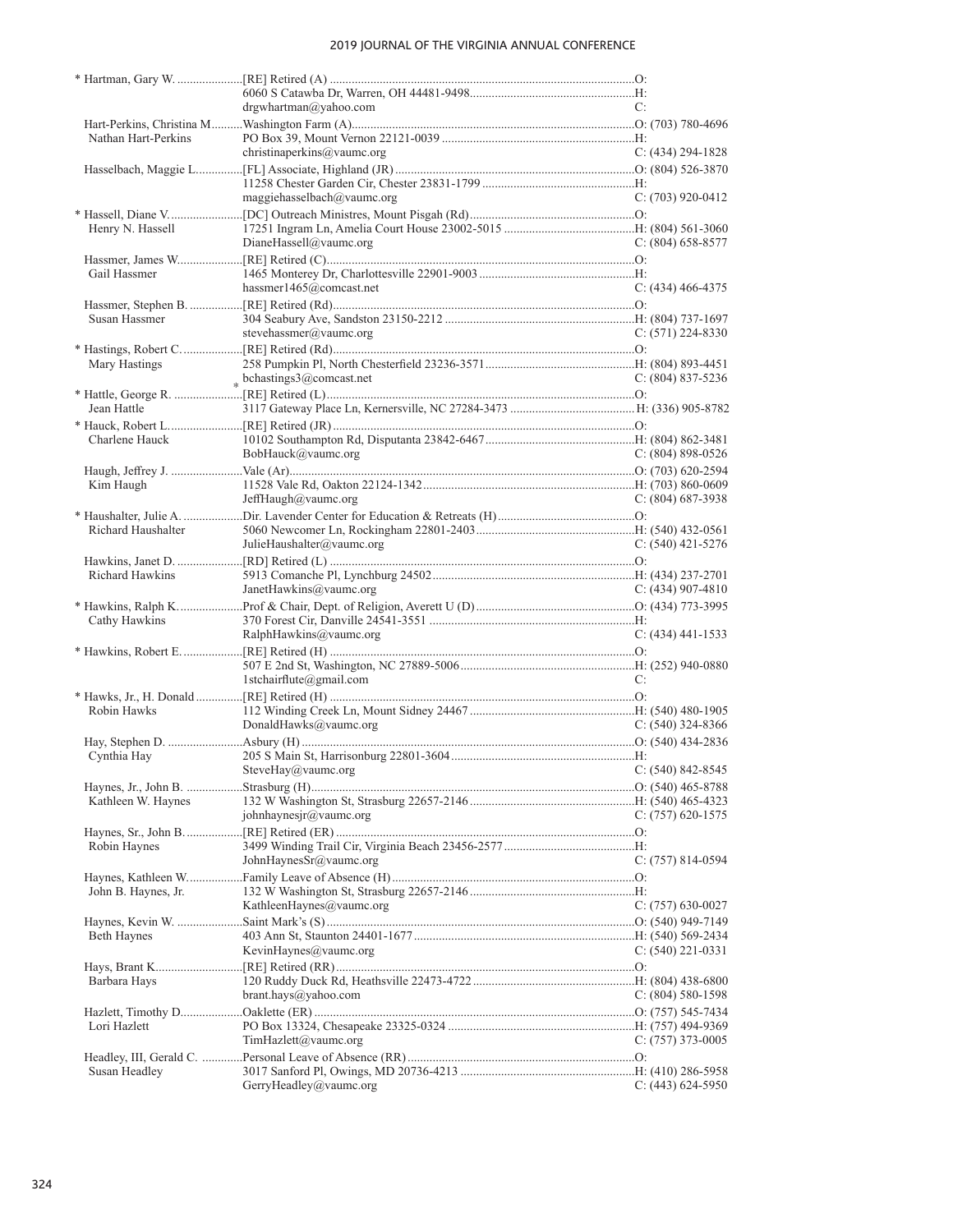|                          | CelesteHeath@vaumc.org       |    | $C: (757) 567-7909$   |
|--------------------------|------------------------------|----|-----------------------|
|                          |                              |    |                       |
| Elizabeth S. Heaton      |                              |    |                       |
|                          | GaryHeaton@vaumc.org         |    | $C: (540)$ 550-5983   |
|                          |                              |    |                       |
| Morris A. Odusanya       |                              |    |                       |
|                          | MarilynHeckstall@vaumc.org   |    | $C: (804)$ 426-3373   |
|                          |                              |    |                       |
| Barbara Heinzman         |                              |    |                       |
|                          | Billheinzman@vaumc.org       |    | $C: (703) 209 - 0461$ |
|                          |                              |    |                       |
| <b>Bruce Helmbrecht</b>  |                              |    |                       |
|                          | revhelmbrechtbmr@comcast.net |    | C: (804) 239-9227     |
|                          |                              |    |                       |
| Shirley C. Helveston     |                              |    |                       |
|                          |                              |    |                       |
| Karen Hemming            |                              |    |                       |
|                          | JohnHemming@vaumc.org        | C: |                       |
|                          |                              |    |                       |
| Robert K. Hendricks, Jr. |                              |    |                       |
|                          | terryhendricks@vaumc.org     |    | C: $(540)$ 325-1559   |
|                          |                              |    |                       |
|                          |                              |    |                       |
|                          | bobbiehenley@vaumc.org       |    | C: $(540)$ 641-6418   |
|                          |                              |    |                       |
| Linda D. Patterson       |                              |    |                       |
|                          | jameshenry@vaumc.org         | C: |                       |
|                          |                              |    |                       |
| Sara Herndon             |                              |    |                       |
|                          | ChadHerndon@vaumc.org        |    | C: $(703)$ 346-9903   |
|                          |                              |    |                       |
| Carolyn Herndon          |                              |    |                       |
|                          | TommyHerndon@vaumc.org       |    | $C: (540) 560 - 9572$ |
|                          |                              |    |                       |
|                          |                              |    |                       |
|                          |                              |    |                       |
|                          |                              |    |                       |
|                          | revjoellen1950@gmail.com     | C: |                       |
|                          |                              |    |                       |
|                          |                              |    |                       |
|                          | $arlene.$ hewitt@gmail.com   |    | $C: (607)$ 227-9530   |
|                          |                              |    |                       |
| Mary Alice Hewitt        |                              |    |                       |
|                          | JimHewitt@vaumc.org          |    | $C: (540)$ 931-7594   |
|                          |                              |    |                       |
|                          | Wesley Foundations & Antioch |    |                       |
| <b>Breanne Hicks</b>     |                              |    |                       |
|                          | justinhicks@vaumc.org        |    | $C: (804)$ 387-1494   |
|                          |                              |    |                       |
| Janet Hill               |                              |    |                       |
|                          | Granhill4@aol.com            |    | $C: (804)$ 901-3526   |
|                          |                              |    |                       |
| Colette Hill             |                              |    |                       |
|                          | LorenzoHill@vaumc.org        |    | $C: (703)$ 589-0355   |
|                          |                              |    |                       |
| Paula Hill               |                              |    |                       |
|                          | MichaelHill@vaumc.org        | C: |                       |
|                          |                              |    |                       |
| Teri Hindman             |                              |    |                       |
|                          | dthindman@aol.com            |    | $C: (757) 532-1640$   |
|                          |                              |    |                       |
| Tracy Hiner              |                              |    |                       |
|                          | shawnahiner@vaumc.org        |    | C: $(540)$ 430-5462   |
|                          |                              |    |                       |
| Leslie Hines             |                              |    |                       |
|                          | garlandhines@vaumc.org       |    | $C: (757) 685-8948$   |
|                          |                              |    |                       |
| Steve Hittel             | karenhittel@vaumc.org        |    | $C: (804) 221 - 1484$ |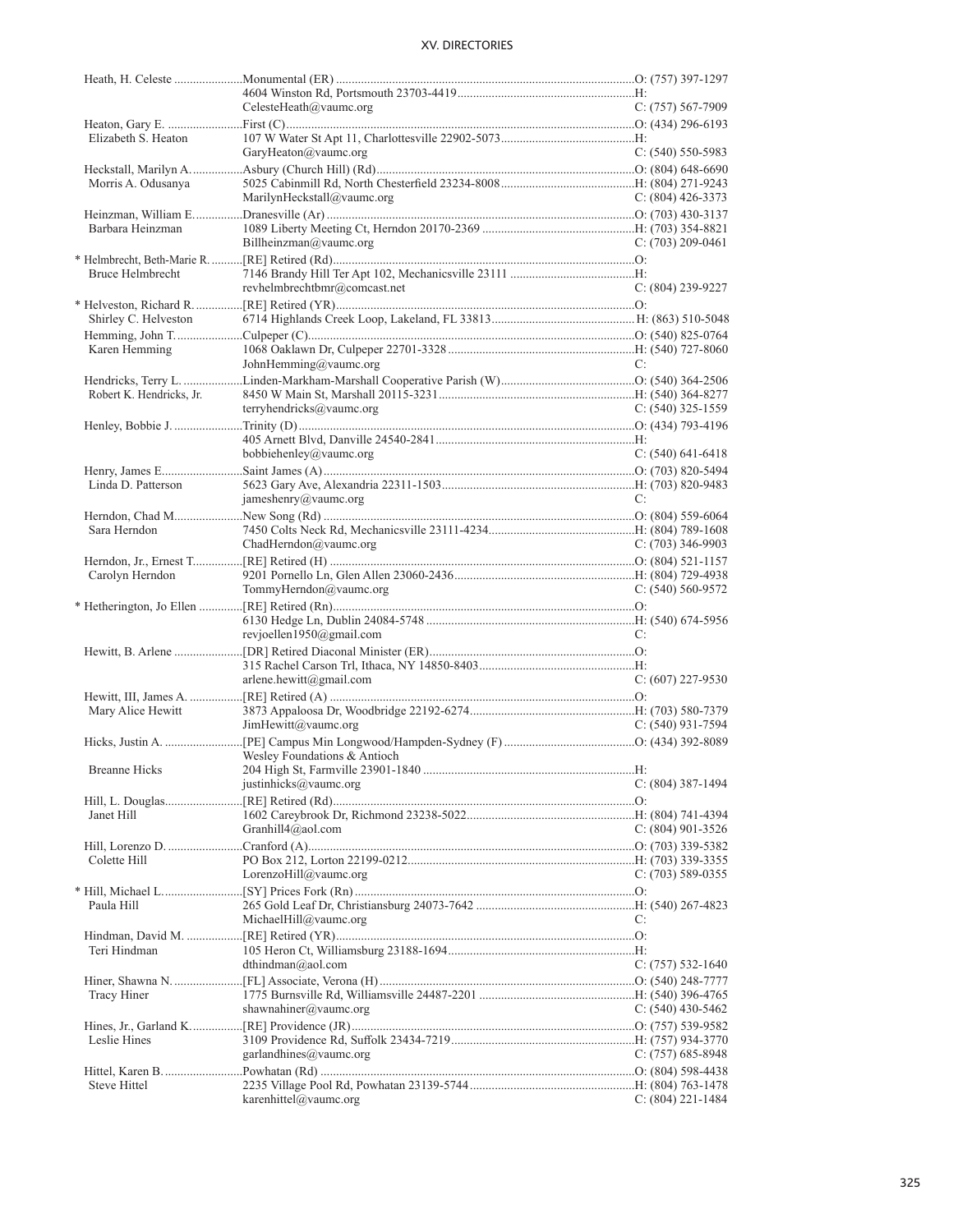| Evelyn Hobbs        |                                     |                     |
|---------------------|-------------------------------------|---------------------|
|                     | Hrbhbbs@gmail.com                   | $C: (540)$ 230-7344 |
|                     |                                     |                     |
|                     |                                     |                     |
|                     |                                     |                     |
| Robin Holbert       |                                     |                     |
|                     | dholbert49@gmail.com                | $C: (804) 898-1000$ |
|                     |                                     |                     |
| Ken Holder          |                                     |                     |
|                     | donnaholder@value.org               | C: $(804)$ 399-9295 |
|                     |                                     |                     |
| Jayne Penn Hollar   |                                     |                     |
|                     | BarryHollar@vaumc.org               | C: $(540)$ 718-5467 |
|                     |                                     |                     |
| Susan Hollenbeck    |                                     |                     |
|                     | doughollenbeck@vaumc.org            | C:                  |
|                     |                                     |                     |
| Sheila Holley       |                                     |                     |
|                     | FrankHolley@vaumc.org               | $C: (757)$ 376-1248 |
|                     |                                     |                     |
| Dianne Holmes       |                                     |                     |
|                     | randyholmes@vaumc.org               | $C: (434) 579-9968$ |
|                     |                                     |                     |
|                     |                                     |                     |
|                     | janholton@vaumc.org                 | C:                  |
|                     |                                     |                     |
| J. Pat Watkins      |                                     |                     |
|                     | DeniseHoneycutt@vaumc.org           | $C: (804)$ 241-8443 |
|                     |                                     |                     |
| Hang Sun Aimee Hong |                                     |                     |
|                     | JPHong@vaumc.org                    | C: $(703)$ 969-5600 |
|                     |                                     |                     |
| Nancy Diane Denker  |                                     |                     |
|                     | seonghong@vaumc.org                 | $C: (202)$ 714-7060 |
|                     |                                     |                     |
| Hye In Song         | ShinHong@vaumc.org                  | C: $(540)$ 480-2602 |
|                     |                                     |                     |
| Misook Hong         |                                     |                     |
|                     | philiphong@vaumc.org                | $C: (706)$ 799-3851 |
|                     |                                     |                     |
| Janet Hopkins       |                                     |                     |
|                     | edwardhopkins@vaumc.org             | C:                  |
|                     |                                     |                     |
| Kimberly Hopkins    |                                     |                     |
|                     | ScottHopkins@vaumc.org              | $C: (703)$ 232-5476 |
|                     |                                     |                     |
| Jean Kelley Horne   |                                     |                     |
|                     |                                     |                     |
| Pam M. Horner       |                                     |                     |
|                     | DanHorner@vaumc.org                 | C:                  |
|                     |                                     |                     |
| Daniel W. Horner    |                                     |                     |
|                     | lifeisgood. $pam(\omega)$ gmail.com | C:                  |
|                     |                                     |                     |
| Sarah Horrocks      |                                     |                     |
|                     | BenHorrocks@vaumc.org               | $C: (804) 551-5574$ |
|                     |                                     |                     |
| Cheryl Horton       |                                     |                     |
|                     | AlHorton@vaumc.org                  | C: $(804)$ 402-4180 |
|                     |                                     |                     |
|                     |                                     |                     |
|                     | RobHoskins@vaumc.org                | C: $(540)$ 421-6172 |
|                     |                                     |                     |
| Warren Hottle       |                                     |                     |
|                     | lucyhottle@verizon.net              | $C: (804)$ 370-3429 |
|                     |                                     |                     |
| W. Sue Houchens     |                                     |                     |
|                     | BenHouchens@vaumc.org               | $C: (434)$ 953-6946 |
|                     |                                     |                     |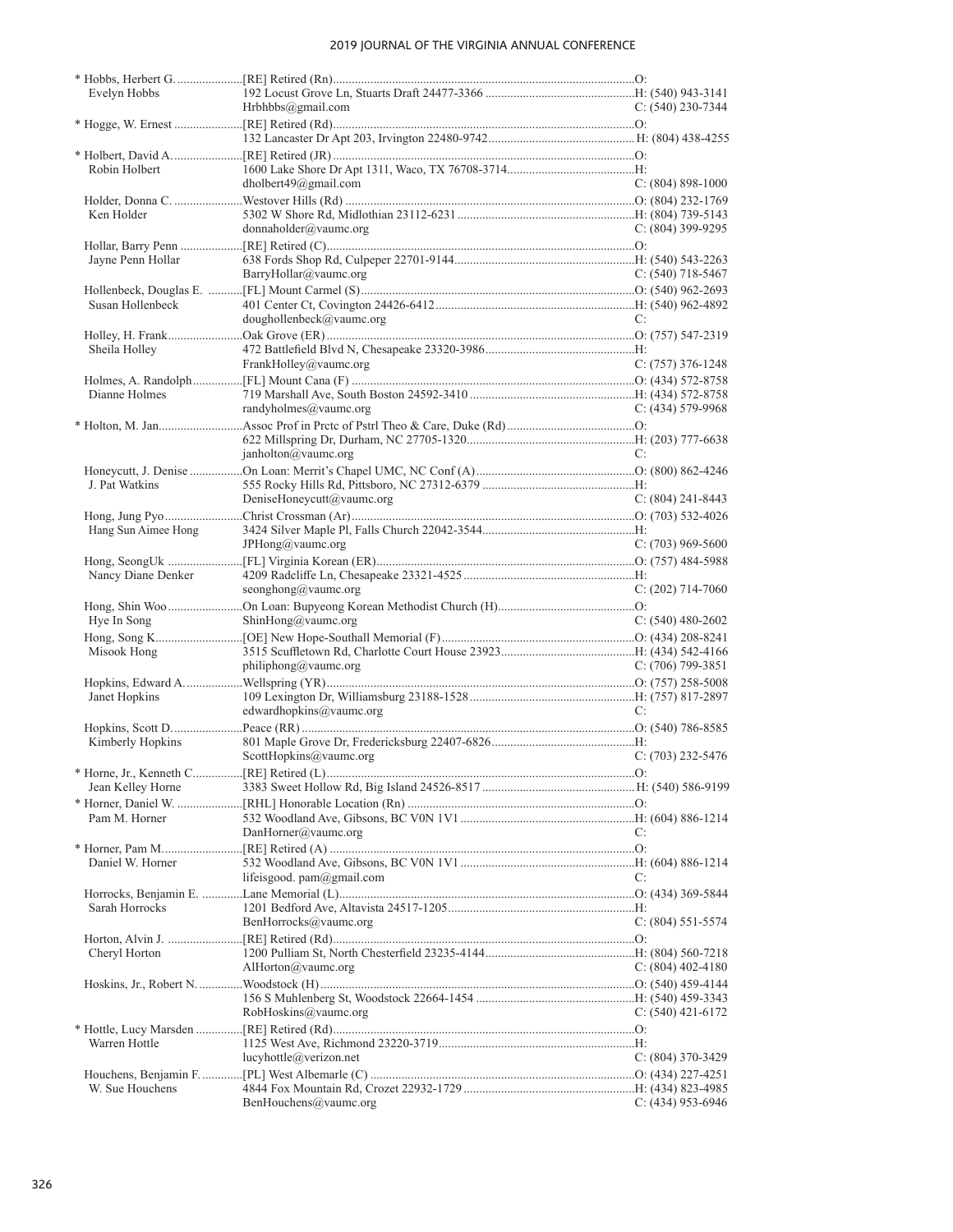| Joy Houff             |                               |                       |
|-----------------------|-------------------------------|-----------------------|
|                       | $imdmh(\partial y ahoo.com)$  | $C: (540) 580-0687$   |
|                       |                               |                       |
| Neil R. Hough         |                               |                       |
|                       | AnneHough@vaumc.org           | C:                    |
|                       |                               |                       |
| E. Anne Hough         |                               |                       |
|                       | neilhough@vaumc.org           | C: $(540)$ 256-4374   |
|                       |                               |                       |
| Ann House             |                               |                       |
|                       | $revrx(\widehat{a})$ usa.net  |                       |
|                       |                               | $C: (804) 898 - 5377$ |
|                       |                               |                       |
|                       |                               |                       |
|                       | JanineHoward@vaumc.org        | C: $(804)$ 761-1651   |
|                       |                               |                       |
| Edith Howell          |                               |                       |
|                       | davidhowell1929@outlook.com   | C:                    |
|                       |                               |                       |
|                       |                               |                       |
|                       | LauraBethHowell@vaumc.org     | $C: (540)$ 449-4888   |
|                       |                               |                       |
|                       |                               |                       |
|                       | chadhrbek@vaumc.org           | $C: (540) 660-4761$   |
|                       |                               |                       |
|                       |                               |                       |
| Carolyn Hubbard       |                               |                       |
|                       |                               |                       |
|                       |                               |                       |
|                       | lindahudgins@value.org        | $C: (540)$ 394-0445   |
|                       |                               |                       |
|                       |                               |                       |
|                       | sara1829@comcast.net          | $C: (540) 686 - 5742$ |
|                       |                               |                       |
|                       |                               |                       |
|                       |                               |                       |
|                       |                               |                       |
| Patricia Huffman      |                               |                       |
|                       | MikeHuffman@vaumc.org         | $C: (540)$ 460-7697   |
|                       |                               |                       |
|                       |                               |                       |
|                       | $DwightHughes@value$ .org     | $C: (757) 812 - 4061$ |
|                       |                               |                       |
| Mera Hughes           |                               |                       |
|                       | h3mgh@aol.com                 | C:                    |
|                       |                               |                       |
| Calvin E. Hughes      |                               |                       |
|                       | LucyHughes@value.org          | $C: (540) 817-9812$   |
|                       |                               |                       |
|                       |                               |                       |
|                       |                               | $C: (540)$ 493-8715   |
|                       | SusanHughes@vaumc.org         |                       |
|                       |                               |                       |
| Michelle M. Huh       |                               |                       |
|                       | keonhuh@vaumc.org             | $C: (703)$ 342-6778   |
|                       |                               |                       |
| Mary Camilla Hull     |                               |                       |
|                       | justsokip@verizon.net         | C: $(703)$ 881-8909   |
|                       |                               |                       |
| Chris Hulme           |                               |                       |
|                       | GaryHulme@vaumc.org           | C:                    |
|                       |                               |                       |
|                       |                               |                       |
|                       | LynneHundley222@gmail.com     | C:                    |
|                       |                               |                       |
|                       |                               |                       |
| Rebecca Hundley       |                               |                       |
|                       | SteveHundley@vaumc.org        | C: $(804)$ 456-6208   |
|                       |                               |                       |
|                       |                               |                       |
|                       | anthony.j.hunley.mil@mail.mil | C: $(317)$ 340-5603   |
|                       |                               |                       |
| Shirley Ann Hunsicker |                               |                       |
|                       | $5$ pnhsmh $7$ @gmail.com     | C:                    |
|                       |                               |                       |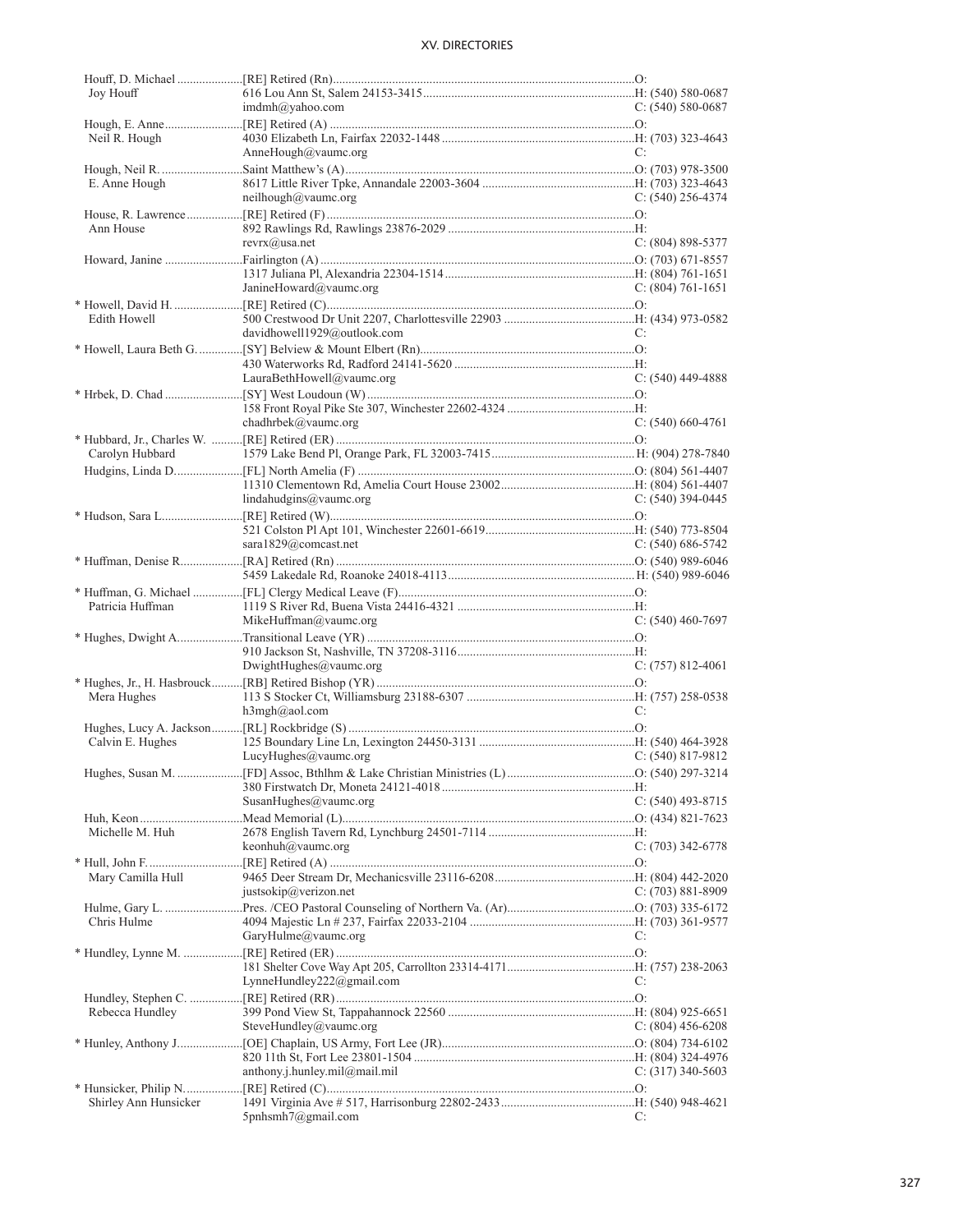| Anita Hunter         |                                  |                       |
|----------------------|----------------------------------|-----------------------|
|                      | RodneyHunter@vaumc.org           | C: $(804)$ 502-2335   |
|                      |                                  |                       |
| Kenneth A. Huntsman  |                                  |                       |
|                      | marcihuntsman@vaumc.org          | $C: (703) 819-4157$   |
|                      |                                  |                       |
|                      |                                  |                       |
| James B. Browning    |                                  |                       |
|                      | LucretiaHurleyBrowning@vaumc.org | C:                    |
|                      |                                  |                       |
|                      |                                  |                       |
|                      | KayHwang@vaumc.org               | $C: (646)$ 737-4129   |
|                      |                                  |                       |
| Bok S. Hyeon         |                                  |                       |
|                      |                                  |                       |
|                      |                                  |                       |
| Carolyn Insley       |                                  |                       |
|                      |                                  |                       |
| Kimble Irving        |                                  |                       |
|                      | Allrving@vaumc.org               | C: $(434)$ 665-3913   |
|                      |                                  |                       |
| Brett D. Isernhagen  |                                  |                       |
|                      |                                  |                       |
|                      | ashleyroth@vaumc.org             | $C: (757)$ 593-5315   |
|                      |                                  |                       |
| Ashley B. Isernhagen |                                  |                       |
|                      | BrettIsernhagen@vaumc.org        | $C: (912) 674-4935$   |
|                      |                                  |                       |
| Dorothy Ivey         |                                  |                       |
|                      | dankivey@gmail.com               | $C: (804)$ 543-2447   |
|                      |                                  |                       |
|                      |                                  |                       |
| Rebecca Jackson      |                                  |                       |
|                      | CharlesJackson $@$ vaumc.org     | C:                    |
|                      |                                  |                       |
| Alan C. Jacobs       |                                  |                       |
|                      | BarbJacobs@vaumc.org             | $C: (540)$ 295-9718   |
|                      |                                  |                       |
|                      |                                  |                       |
| Betty Jagoe          |                                  |                       |
|                      | markiage@value.org               | C: $(703)$ 999-5860   |
|                      |                                  |                       |
| Claire James         |                                  |                       |
|                      | Charlottesville 22911-8828       | C:                    |
|                      |                                  |                       |
|                      |                                  |                       |
| Elouise James        |                                  |                       |
|                      |                                  |                       |
| Jennifer L. James    |                                  |                       |
|                      | thomasjames@vaumc.org            | $C: (770)$ 313-7128   |
|                      |                                  |                       |
|                      |                                  |                       |
|                      | wajames@comcast.net              | $C: (804) 513-3421$   |
|                      |                                  |                       |
|                      |                                  |                       |
| John Jamieson        |                                  |                       |
|                      | BarbaraJamieson@vaumc.org        | $C: (540) 827 - 8555$ |
|                      |                                  |                       |
| Bonnie Jamison       |                                  |                       |
|                      | DonJamison@vaumc.org             | C: $(703)$ 472-7100   |
|                      |                                  |                       |
|                      |                                  |                       |
|                      |                                  |                       |
|                      | lrjam77@gmail.com                | C: $(540)$ 314-9274   |
|                      |                                  |                       |
| Kenneth Todd Jarman  |                                  |                       |
|                      | marcelajarman@vaumc.org          | C: $(703)$ 587-0221   |
|                      |                                  |                       |
|                      |                                  |                       |
| Virginia W. Jarvis   |                                  |                       |
|                      | jarvisd $2g(a)$ gmail.com        | C:                    |
|                      |                                  |                       |
| Beverly Jefferson    |                                  |                       |
|                      | WilliamJefferson@vaumc.org       | C: $(757)$ 710-4015   |
|                      |                                  |                       |
|                      |                                  |                       |
|                      |                                  |                       |
|                      |                                  |                       |
| Lynne Jennings       |                                  |                       |
|                      | FrankJennings@vaumc.org          | $C: (757) 536-0010$   |
|                      |                                  |                       |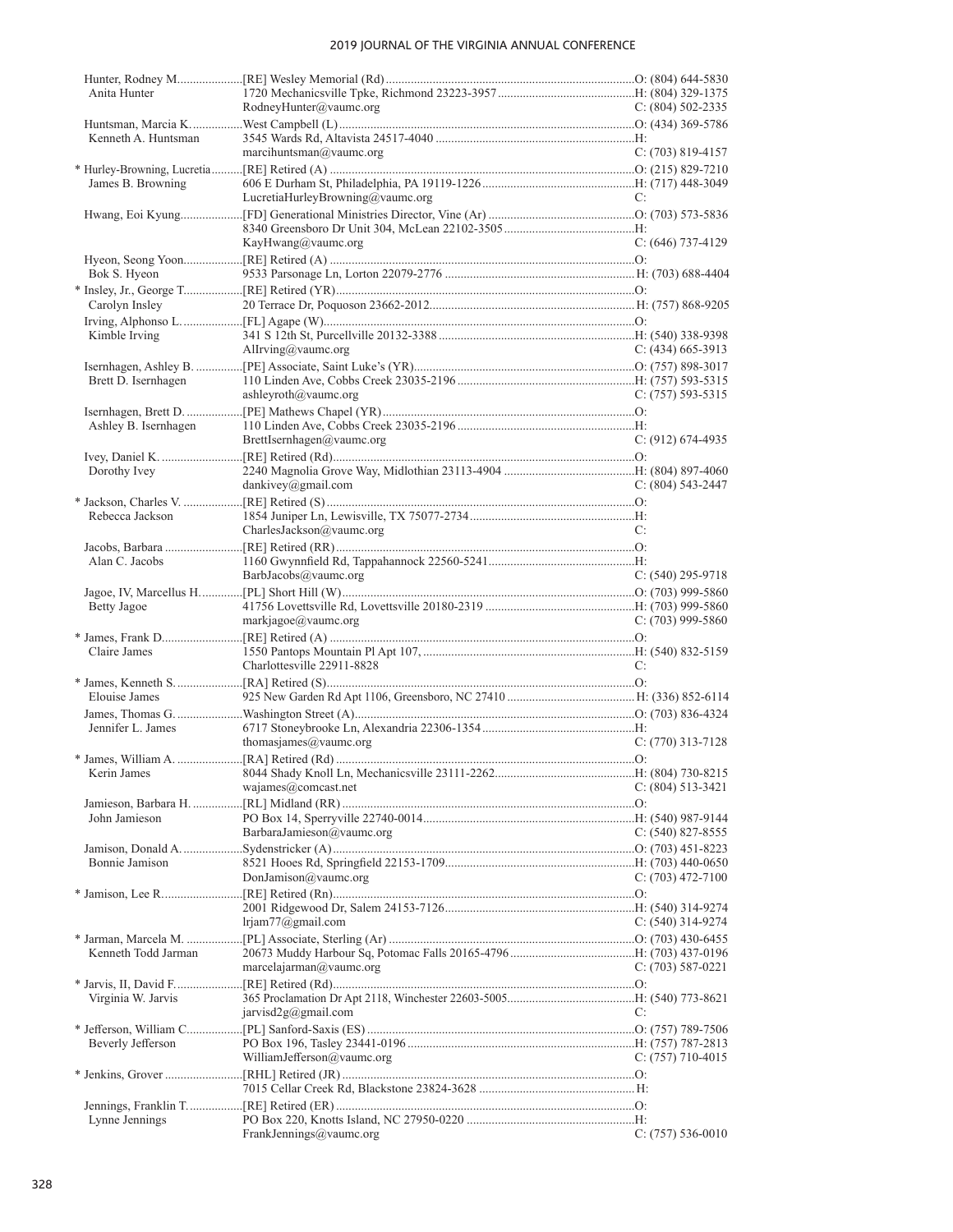| Delia Jennings         |                                       |                       |
|------------------------|---------------------------------------|-----------------------|
|                        | jennings1252@gmail.com                | $C: (252)$ 305-0234   |
|                        |                                       |                       |
| Barbara Jent           |                                       |                       |
|                        | LarryJent@vaumc.org                   | C:                    |
|                        |                                       |                       |
| Benny Jessup           |                                       |                       |
|                        | JodyJessup@vaumc.org                  | $C: (443)$ 414-7757   |
|                        |                                       |                       |
| Barbara Stoffel        |                                       |                       |
|                        | davidjimenezcardenas@vaumc.org        | C:                    |
|                        |                                       |                       |
|                        |                                       |                       |
|                        | SeongJaeJo@vaumc.org                  | $C: (479)$ 427-6039   |
|                        |                                       |                       |
| Mary John              |                                       |                       |
|                        | mecullochjames@aol.com                | $C: (540)$ 421-6211   |
|                        |                                       |                       |
| Jenny John             |                                       |                       |
|                        | billjohn@vaumc.org                    | $C: (804)$ 725-8713   |
|                        |                                       |                       |
|                        |                                       |                       |
|                        | Amyjohnson@vaumc.org                  | $C: (757)$ 717-8719   |
|                        |                                       |                       |
| Joyce E. Johnson       |                                       |                       |
|                        | BillyG@gmail.com                      | $C: (434)$ 709-1934   |
|                        |                                       |                       |
|                        |                                       |                       |
| Kimberly Johnson       | BrianJohnson@vaumc.org                | $C: (703) 577-3207$   |
|                        |                                       |                       |
|                        |                                       |                       |
| Joanne W. Johnson      |                                       |                       |
|                        | CharlieJohnson@vaumc.org              | C: $(434)$ 944-0712   |
|                        |                                       |                       |
|                        |                                       |                       |
|                        | DarceyJohnson@vaumc.org               | C: $(804)$ 551-0293   |
|                        |                                       |                       |
| Dale Johnson           |                                       |                       |
|                        | DianaJohnson@vaumc.org                | $C: (757)$ 646-4412   |
|                        |                                       |                       |
|                        |                                       |                       |
|                        | waynejohnson@vaumc.org                | $C: (757)$ 710-4397   |
|                        |                                       |                       |
| Pamela K. Johnson      |                                       |                       |
|                        | EdJohnson@vaumc.org                   | $C: (434) 774-4434$   |
|                        |                                       |                       |
|                        |                                       |                       |
|                        | GayleJohnson@vaumc.org                | C:                    |
|                        |                                       |                       |
| Sarah Johnson          |                                       |                       |
|                        | JimJohnson@vaumc.org                  | $C: (571) 229 - 2238$ |
|                        |                                       |                       |
| Richard A. Johnson     |                                       |                       |
|                        | joyfilledjan $1$ ( $\alpha$ gmail.com | $C: (828) 772 - 2349$ |
|                        |                                       |                       |
| Billy Gene Johnson Sr. |                                       |                       |
|                        | BillyG@gmail.com                      | $C: (434) 709-1934$   |
|                        |                                       |                       |
|                        |                                       |                       |
| Ilyse Johnson          | MikeJohnson@vaumc.org                 | C: (804) 339-7072     |
|                        |                                       |                       |
|                        |                                       |                       |
| R. Bruce Johnson       |                                       |                       |
|                        | NancyJohnson@vaumc.org                | C: $(434)$ 401-5776   |
|                        |                                       |                       |
| Nancy C. Johnson       |                                       |                       |
|                        | BruceJohnson@vaumc.org                | C: $(434)$ 610-1115   |
|                        |                                       |                       |
| Nancy Sue Johnston     |                                       |                       |
|                        | bobnanjohnston@verizon.net            | $C: (804) 840 - 5358$ |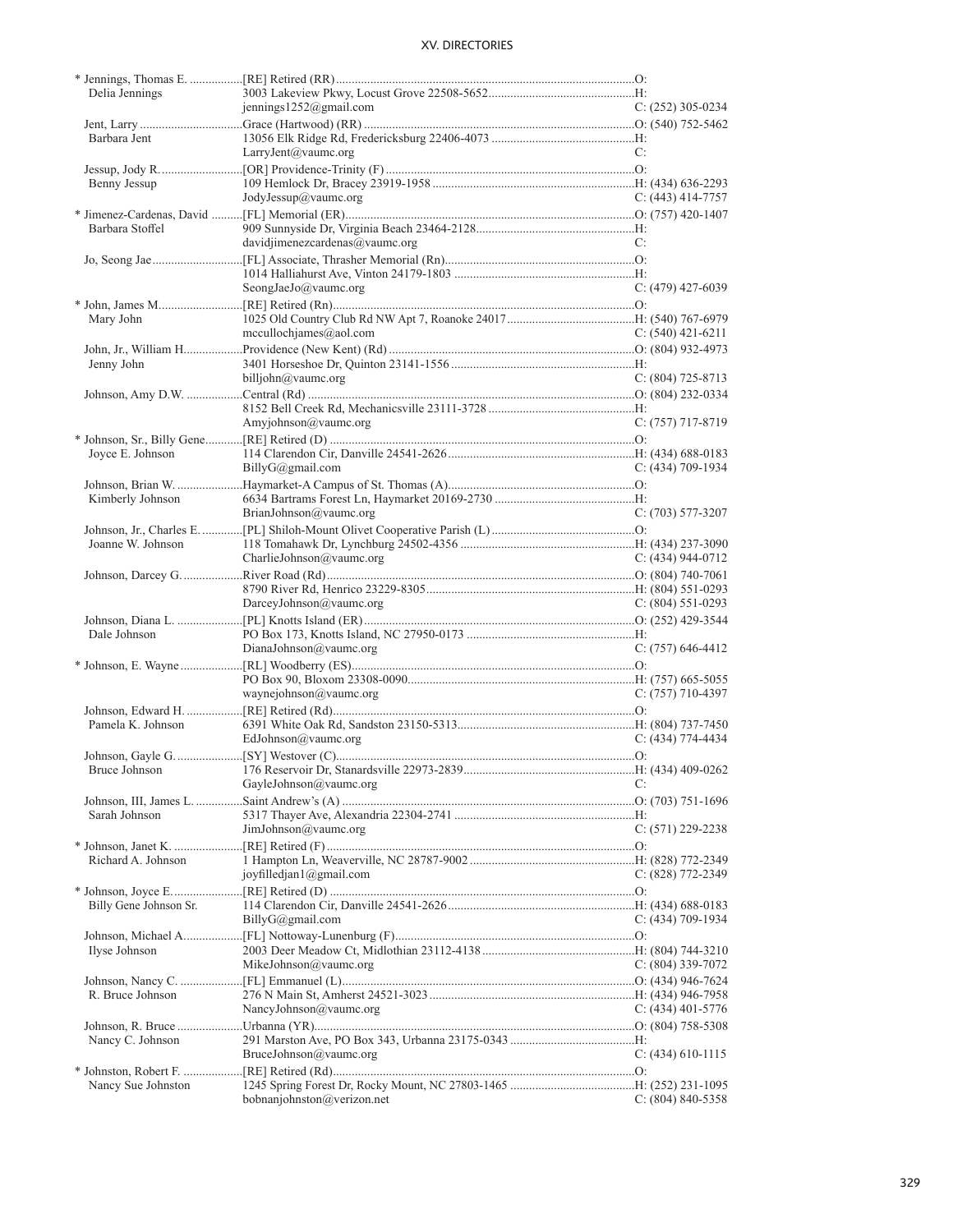|                    | Washington, DC 20008-5624            |                       |
|--------------------|--------------------------------------|-----------------------|
|                    |                                      |                       |
|                    |                                      |                       |
|                    |                                      |                       |
| Nancy H. Jones     |                                      |                       |
|                    | JamesJones@vaumc.org                 | $C: (757)$ 647-2665   |
|                    |                                      |                       |
| Sherry R. Jones    |                                      |                       |
|                    | johnjones@vaumc.org                  | $C: (434)$ 623-8590   |
|                    |                                      |                       |
|                    |                                      |                       |
|                    | $ljem@$ dancom.us                    | C: $(804)$ 647-4612   |
|                    |                                      |                       |
| Linda Jones        |                                      |                       |
|                    | billjones@vaumc.org                  | C: $(434)$ 981-3542   |
|                    |                                      |                       |
|                    |                                      |                       |
|                    | PatJones@vaumc.org                   | $C: (703)$ 717-1915   |
|                    |                                      |                       |
|                    |                                      |                       |
|                    | BobJones@vaumc.org                   | C:                    |
|                    |                                      |                       |
| Janet C. Jones     |                                      |                       |
|                    | chipjones@vaumc.org                  | C:                    |
|                    |                                      |                       |
| Janet Jones        |                                      |                       |
|                    | styrjones@gmail.com                  | $C: (804)$ 929-2491   |
|                    |                                      |                       |
|                    |                                      |                       |
|                    | VirginiaJones@vaumc.org              | $C: (434) 579-5174$   |
|                    |                                      |                       |
|                    |                                      |                       |
|                    | lauricejoneswilks@vaumc.org          | $C: (301)$ 526-7194   |
|                    |                                      |                       |
| Jennie Jordan      |                                      |                       |
|                    |                                      |                       |
| Eleanor Joyce      |                                      |                       |
|                    | tomjoyce@vaumc.org                   | C: $(540)$ 798-0145   |
|                    |                                      |                       |
| Suzanne Joyner     |                                      |                       |
|                    | EasternShoreDS@vaumc.org             | $C: (757)$ 999-4843   |
|                    |                                      |                       |
| James W. Joyner    |                                      |                       |
|                    | courtneyjoyner@vaumc.org             | $C: (540) 560-6300$   |
|                    |                                      |                       |
| Courtney C. Joyner |                                      |                       |
|                    | $\text{imipyner}(a\text{value.org})$ | $C: (540) 560-9265$   |
|                    |                                      |                       |
|                    |                                      |                       |
|                    | julcherj@yahoo.com                   | $C: (540)$ 336-8558   |
|                    |                                      |                       |
| Woo Ri Kwon        |                                      |                       |
|                    | SeungsooJun@vaumc.org                | $C: (540) 556-1188$   |
|                    |                                      |                       |
|                    |                                      |                       |
|                    | BarbaraJustis@vaumc.org              | C:                    |
|                    |                                      |                       |
| Carol Justis       |                                      |                       |
|                    | BobJustis@vaumc.org                  | $C: (757) 880 - 0015$ |
|                    |                                      |                       |
|                    |                                      |                       |
| Leigh Kammerer     |                                      |                       |
|                    | lkmmrr@aol.com                       | $C: (804)$ 317-5353   |
|                    |                                      |                       |
| Yeon Me Kim        |                                      |                       |
|                    | HoKang@vaumc.org                     | $C: (202)$ 420-1309   |
|                    |                                      |                       |
| Hye Jin Lee        | HyunSikKang@vaumc.org                | $C: (703)$ 336-3679   |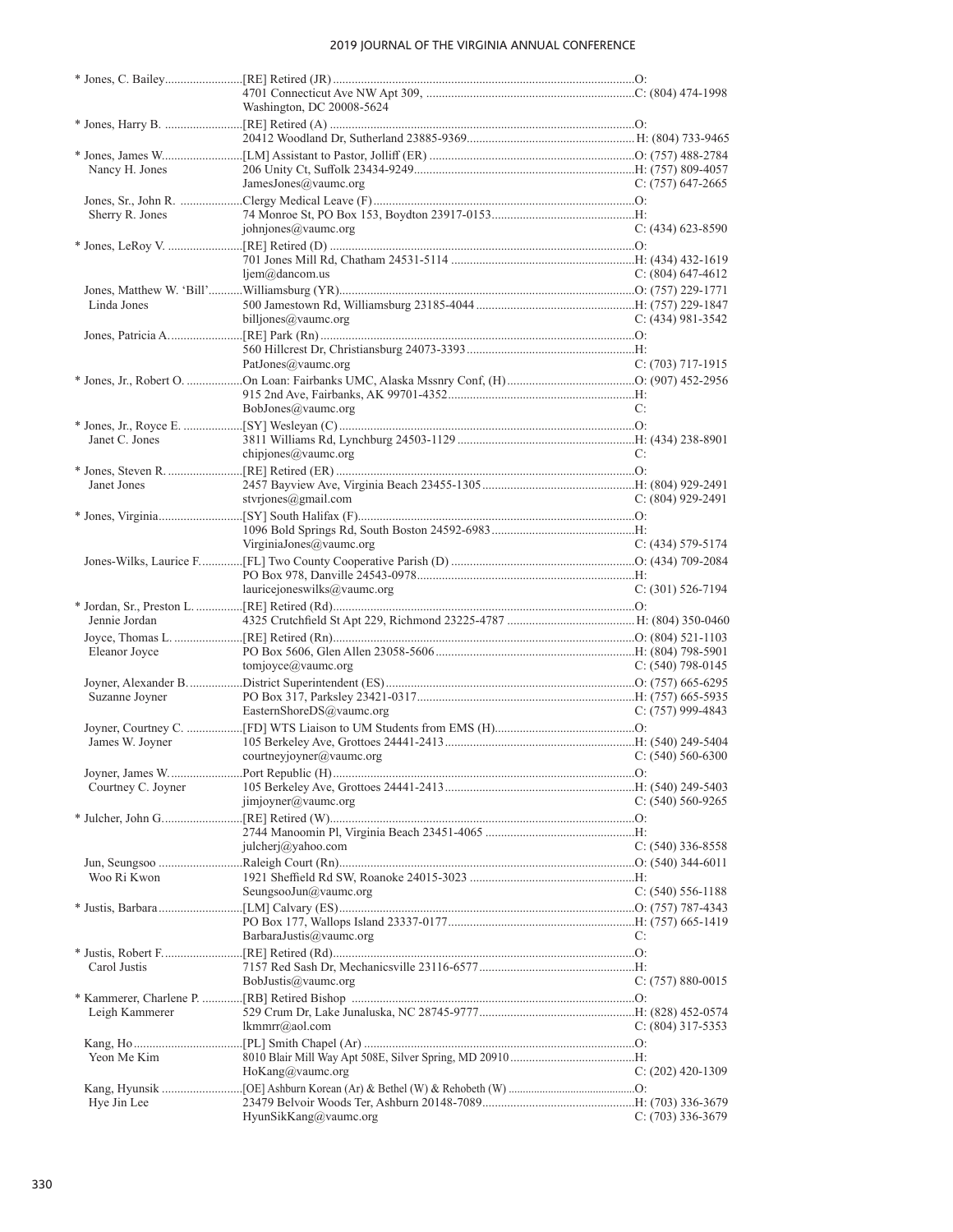$\ast$ 

|                    | SanKang@vaumc.org           | $C: (347)$ 956-1498 |
|--------------------|-----------------------------|---------------------|
|                    |                             |                     |
| MiRhang Baek       |                             |                     |
|                    | taewonkang@vaumc.org        | C: $(470)$ 728-9060 |
| Su Hyun Kang       |                             |                     |
|                    | yungookang@vaumc.org        | $C: (540) 655-0596$ |
|                    |                             |                     |
| Penny Kanney       | dougkanney@yahoo.com        | C:                  |
|                    |                             |                     |
|                    |                             |                     |
|                    | RitaKanten@value.org        | $C: (757)$ 710-7377 |
|                    |                             |                     |
| Shawn Keeling      | sarakeeling@vaumc.org       | C: $(540)$ 672-8684 |
|                    |                             |                     |
|                    |                             |                     |
|                    | SueKeen@vaumc.org           | $C: (434)$ 665-5994 |
|                    |                             |                     |
| Richard Keever     | egkrjk@yahoo.com            | $C: (757) 513-2211$ |
|                    |                             |                     |
|                    |                             |                     |
|                    | TeresaKeezel@vaumc.org      | C:                  |
|                    |                             |                     |
| Janet Keithley     | TomKeithley@vaumc.org       | $C: (540)$ 336-1695 |
|                    |                             |                     |
| Jo Kelchner        |                             |                     |
|                    | jaykelchner@vaumc.org       | C: $(804)$ 405-5422 |
|                    |                             |                     |
| Peggy Keller       | rpekeller@comcast.net       | C:                  |
|                    |                             |                     |
| Patricia C. Kelley |                             |                     |
|                    | johnkelley@vaumc.org        | $C: (571) 888-2377$ |
|                    |                             |                     |
| John M. Kelley     | PatKelley@vaumc.org         | $C: (540)$ 454-5421 |
|                    |                             |                     |
|                    |                             |                     |
|                    | Beaniekelly@vaumc.org       | C: $(804)$ 928-3710 |
|                    |                             |                     |
|                    | RobKelly@vaumc.org          | $C: (757)$ 710-2159 |
|                    |                             |                     |
| Kathy Kendall      |                             |                     |
|                    | MichaelKendall@vaumc.org    | $C: (434)$ 603-2214 |
|                    |                             |                     |
| Susie Kennedy      | LesterKennedy@vaumc.org     | C: $(540)$ 460-8164 |
|                    |                             |                     |
| Gale Kennon        |                             |                     |
|                    | revharry@aol.com            | $C: (434)$ 409-8824 |
|                    |                             |                     |
| James Kesner       | AnneKesner@vaumc.org        | C: $(804)$ 615-0947 |
|                    |                             |                     |
| Barbara Kesner     |                             |                     |
|                    | charlottesvilleds@vaumc.org | C: $(434)$ 282-3140 |
|                    |                             |                     |
| Rupa Nadeem        | NadeemKhokhar@vaumc.org     | $C: (703)$ 303-4776 |
|                    |                             |                     |
| Mary Ann Kidd      |                             |                     |
|                    | SteveKidd@vaumc.org         | $C: (540) 874-0767$ |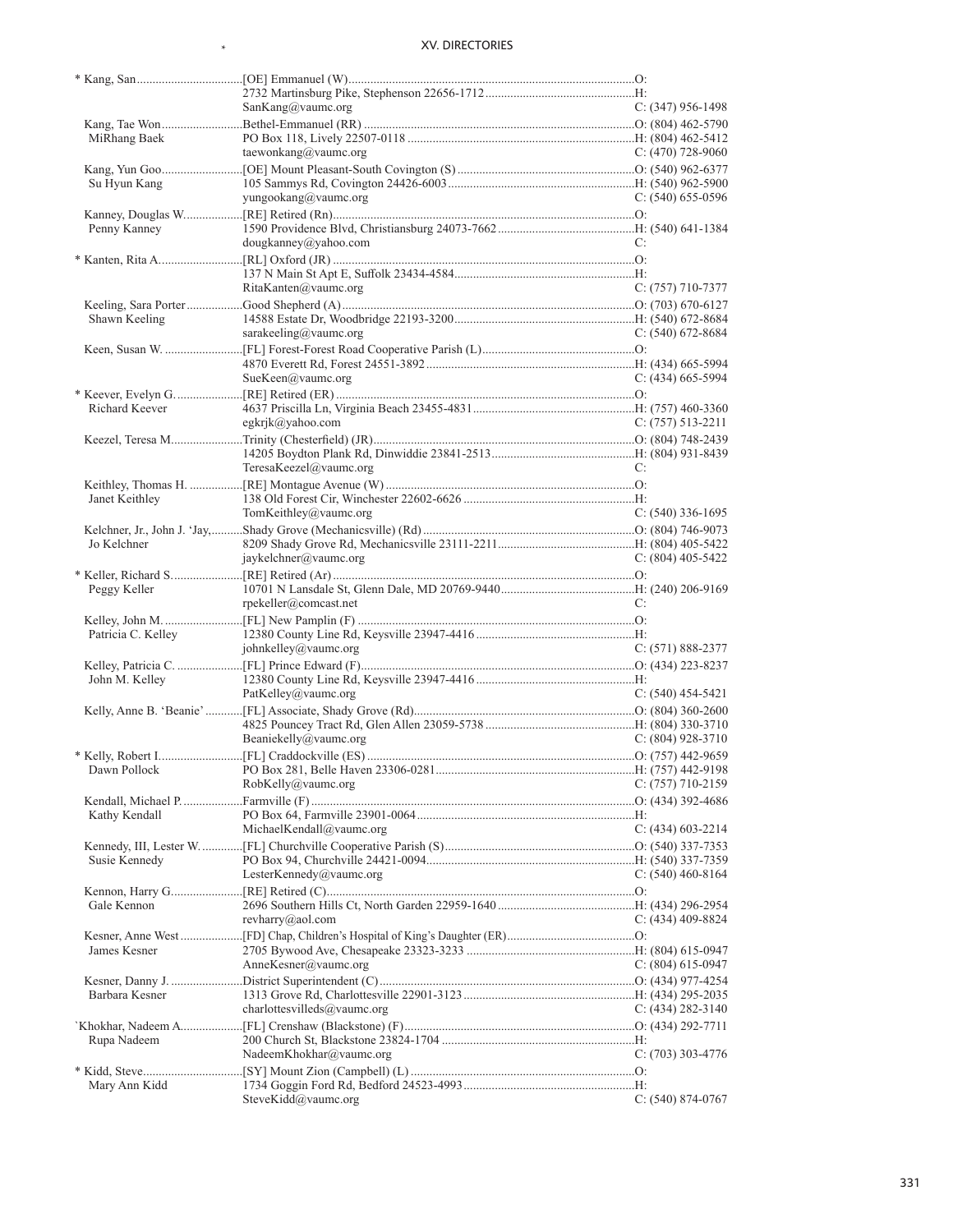| Sandy Kidd         |                        |                       |
|--------------------|------------------------|-----------------------|
|                    | TimothyKidd@vaumc.org  | C:                    |
|                    |                        |                       |
| Karen Kiel         |                        |                       |
|                    | RandyKiel@vaumc.org    | C: $(804)$ 898-4961   |
|                    |                        |                       |
| Joon-Ha Shin       |                        |                       |
|                    | arumkim@value.org      | $C: (571)$ 438-3953   |
|                    |                        |                       |
| Soon Mi Kim        |                        |                       |
|                    | ChulKiKim@vaumc.org    | C: $(804)$ 819-9618   |
|                    |                        |                       |
| Esther Choi        |                        |                       |
|                    | dankim@value.org       | $C: (757)$ 749-2801   |
|                    |                        |                       |
| Jinok Lim          |                        |                       |
|                    | EugeneKim@vaumc.org    | $C: (703) 732 - 4631$ |
|                    |                        |                       |
| Sook Hyun Kim      |                        |                       |
|                    | HanSungKim@vaumc.org   | $C: (617)$ 308-2391   |
|                    |                        |                       |
| Hyunjung Choi      |                        |                       |
|                    | hodaekim@vaumc.org     | $C: (703)$ 975-8775   |
|                    |                        |                       |
| Jayung Kim         |                        |                       |
|                    | jameskim@vaumc.org     | $C: (706)$ 631-1737   |
|                    |                        |                       |
| Mijung Hwang       |                        |                       |
|                    | jeonginkim@vaumc.org   | $C: (804)$ 384-6010   |
|                    |                        |                       |
|                    |                        |                       |
|                    | jiyeonkim@vaumc.org    | $C: (202)$ 560-9559   |
|                    |                        |                       |
| Eunjung Lim        |                        |                       |
|                    | jongkim@vaumc.org      | C:                    |
|                    |                        |                       |
| Dori Kim           |                        |                       |
|                    |                        |                       |
|                    |                        |                       |
| David Kim          |                        |                       |
|                    | michellekim@vaumc.org  | $C: (703)$ 489-4596   |
|                    |                        |                       |
| Donghwan Paul Oh   |                        |                       |
|                    | Mikangkim@vaumc.org    | C: $(757)$ 607-7170   |
|                    |                        |                       |
| Grace Lim          |                        |                       |
|                    | minookim@vaumc.org     | $C: (703)$ 994-8259   |
|                    |                        |                       |
| Mary Go Kim        |                        |                       |
|                    | ohhwankim@vaumc.org    | $C: (434)$ 907-9818   |
|                    |                        |                       |
| Sharon Younsun Kim |                        |                       |
|                    | samkim@vaumc.org       | C: $(703)$ 937-7586   |
|                    |                        |                       |
| Sunmee Choi Kim    |                        |                       |
|                    | SKKim@vaumc.org        | C:                    |
|                    |                        |                       |
|                    |                        |                       |
|                    | YorkRiverDS@vaumc.org  | C: $(757)$ 810-0504   |
|                    |                        |                       |
| Hyoun Joo Doh Kim  |                        |                       |
|                    | YoungBongKim@vaumc.org | $C: (703) 850-9447$   |
|                    |                        |                       |
| Meeyoung Kim       |                        |                       |
|                    | younghoonkim@vaumc.org | $C: (347)$ 233-1117   |
|                    |                        |                       |
| Bo Young Cho       |                        |                       |
|                    | youngminkim@vaumc.org  | $C: (857) 636-0528$   |
|                    |                        |                       |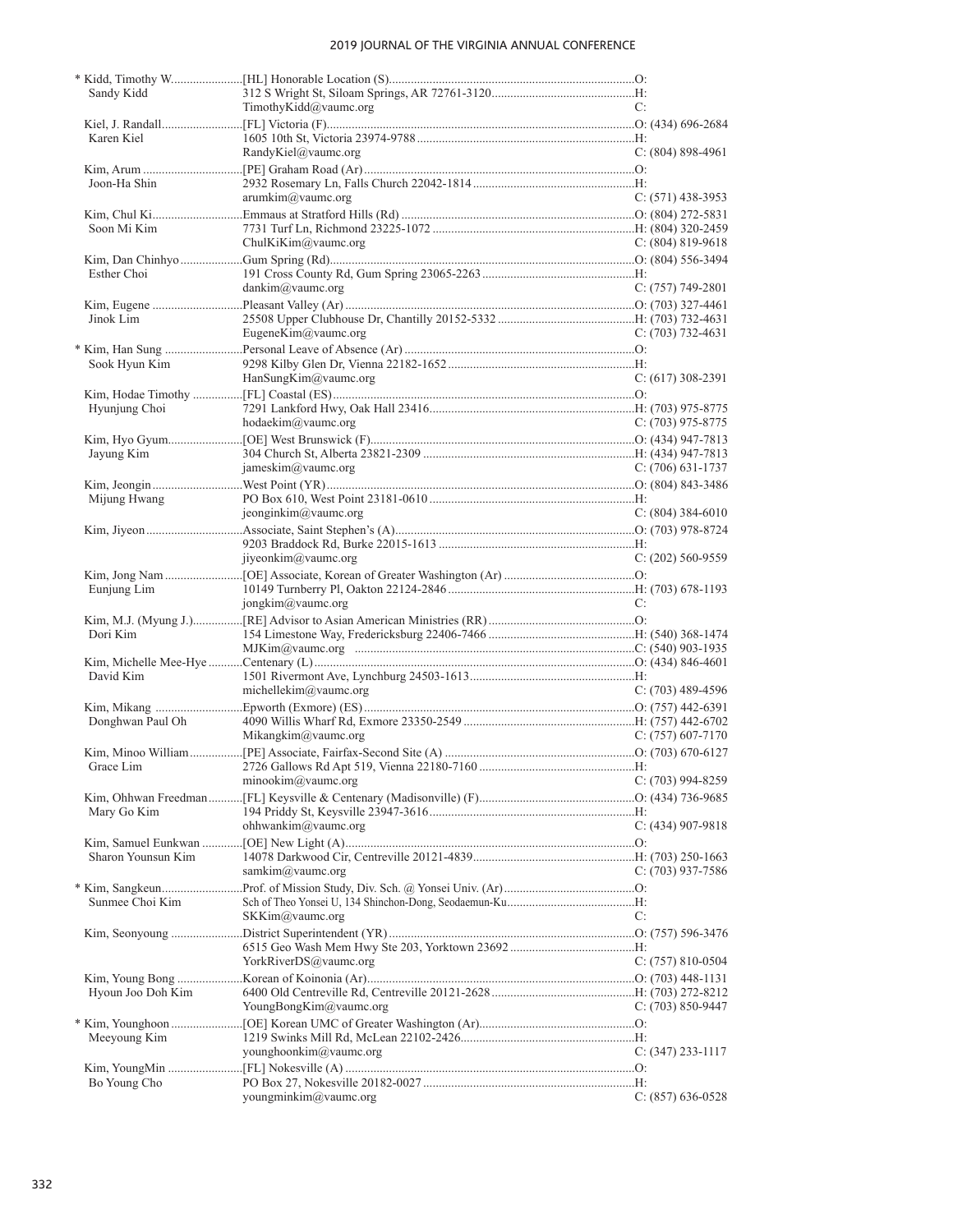| Jenny J. Chun        |                             |                       |
|----------------------|-----------------------------|-----------------------|
|                      | yunkim@yaumc.org            | $C: (571) 577-7539$   |
|                      |                             |                       |
| James A. Noseworthy  |                             |                       |
|                      | KarlaKincannon@vaumc.org    | C: $(423)$ 836-1364   |
|                      |                             |                       |
| Judith Borsher       |                             |                       |
|                      | kearykincannon@vaumc.org    | $C: (703)$ 472-6100   |
|                      |                             |                       |
| Patsy M. King        |                             |                       |
|                      | KingsinMidlo@comcast.net    | $C: (804)$ 677-3411   |
|                      |                             |                       |
|                      |                             |                       |
|                      |                             |                       |
| Jackie King          |                             |                       |
|                      | Joshuaking@vaumc.org        | $C: (703)$ 727-6589   |
|                      |                             |                       |
| Lisa King            |                             |                       |
|                      | Stephen $King(a)$ vaumc.org | $C: (540)$ 308-1028   |
|                      |                             |                       |
| Janet King           |                             |                       |
|                      | wking@alb.edu               | C:                    |
|                      |                             |                       |
| Bob Kipps            |                             |                       |
|                      | pamelakipps@vaumc.org       | $C: (703) 624-4531$   |
|                      |                             |                       |
|                      |                             |                       |
|                      | davekirkland@vaumc.org      | C: $(703) 850 - 6911$ |
|                      |                             |                       |
| Archana Samuel       |                             |                       |
|                      | SamKirubakaran@vaumc.org    | C: $(804)$ 549-6556   |
|                      |                             |                       |
| Michelle Kirven      |                             |                       |
|                      | TimKirven@value.org         | $C: (804)$ 937-2669   |
|                      |                             |                       |
|                      |                             |                       |
|                      |                             |                       |
| Mary Kleppinger      |                             |                       |
|                      | EricKleppinger@vaumc.org    | $C: (703)$ 919-3950   |
|                      |                             |                       |
| Ann Klotz            | JoeKlotz@vaumc.org          |                       |
|                      |                             | $C: (540)$ 494-1761   |
|                      |                             |                       |
| Lisa A. Knick        |                             |                       |
|                      | clayknick@vaumc.org         | $C: (540) 660 - 2531$ |
|                      |                             |                       |
| Connie Knobel        | KurtisKnobel@vaumc.org      |                       |
|                      |                             | $C: (724)$ 332-6494   |
|                      |                             |                       |
| Eugene T. Knott, Jr. | janetknott@vaumc.org        | $C: (540)$ 255-2309   |
|                      |                             |                       |
| Jean Knox            |                             |                       |
|                      | BOB1935@aol.com             | C:                    |
|                      |                             |                       |
| Abigail Kocher       |                             |                       |
|                      | CraigKocher@vaumc.org       | C: $(804)$ 467-9216   |
|                      |                             |                       |
| Lisa Koolman         |                             |                       |
|                      | DerekKoolman@vaumc.org      | $C: (757) 550-1396$   |
|                      |                             |                       |
| Brian Koontz         |                             |                       |
|                      | deborahkoontz@vaumc.org     | $C: (540)$ 661-6580   |
|                      |                             |                       |
|                      |                             |                       |
|                      | gregkropff@vaumc.org        | $C: (540)$ 471-3747   |
|                      |                             |                       |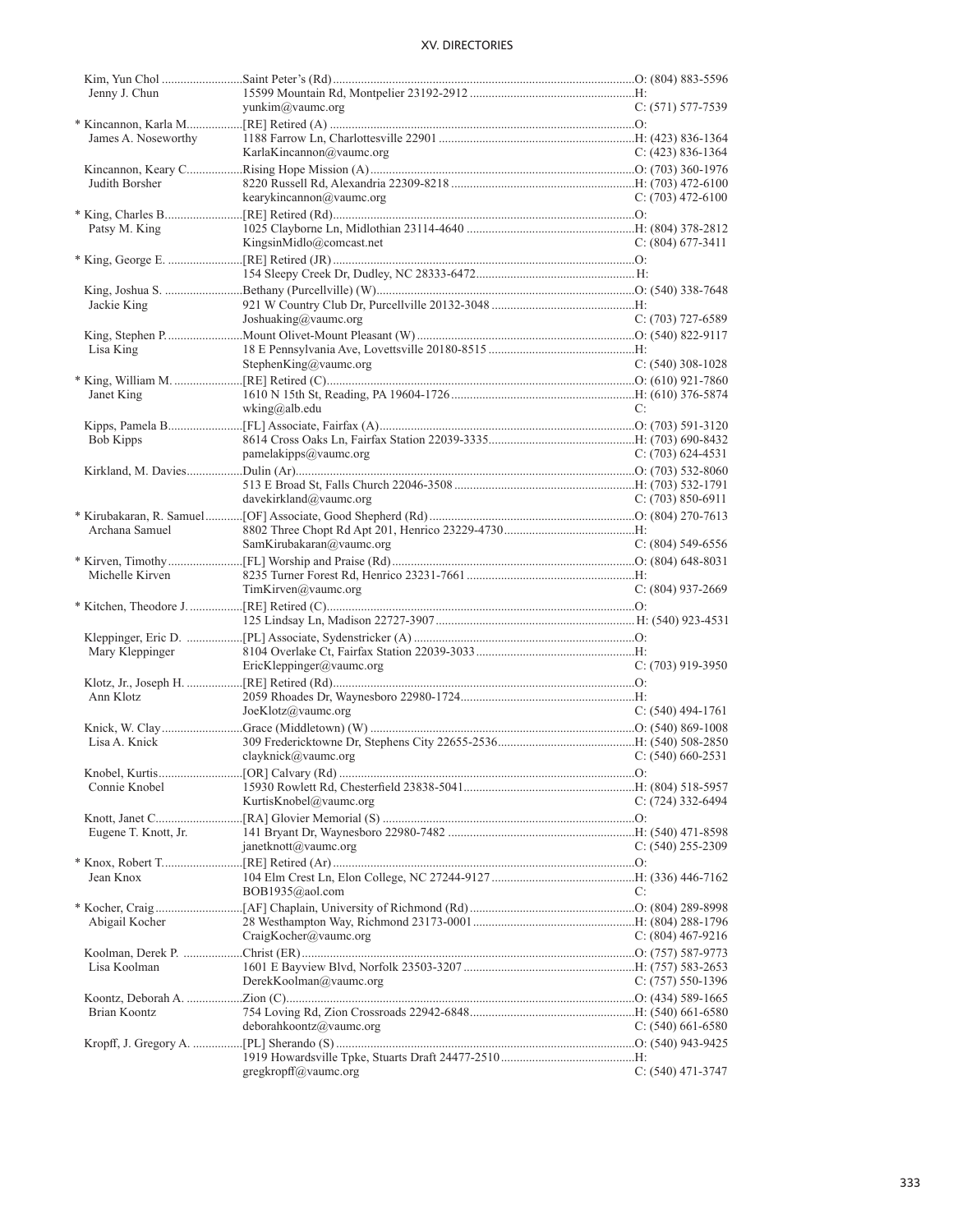| Sharon Kubat             | josephkubat@cox.net            | $C: (757) 634-2701$   |
|--------------------------|--------------------------------|-----------------------|
|                          |                                |                       |
| David Wolfe              |                                |                       |
|                          | lindakussewolfe@vaumc.org      | $C: (276)$ 634-8136   |
|                          |                                |                       |
| Robert L. Kutz           |                                |                       |
|                          | margkutz $72$ @gmail.com       | $C: (804)$ 305-6100   |
|                          |                                |                       |
|                          |                                |                       |
|                          | peterkwon@vaumc.org            | $C: (443)$ 962-0533   |
|                          |                                |                       |
| Gregory M. Foster        |                                |                       |
|                          | BethLaBellaFoster@vaumc.org    | $C: (214) 704-0567$   |
|                          |                                |                       |
| Matthew Fillette         |                                |                       |
|                          | ellenlacroixfillette@Vaumc.org | $C: (318)$ 447-2074   |
|                          |                                |                       |
|                          |                                |                       |
|                          |                                |                       |
|                          | RobinLafon@vaumc.org           | $C: (804) 839-0988$   |
|                          |                                |                       |
| Barbara J. Gross         |                                |                       |
|                          | DavidLagerveld@vaumc.org       | $C: (540)$ 705-6766   |
|                          |                                |                       |
|                          |                                |                       |
|                          | SheenaLaine@vaumc.org          | $C: (757) 556-6597$   |
|                          |                                |                       |
|                          |                                |                       |
|                          | BobbyLamb@vaumc.org            | C:                    |
|                          |                                |                       |
|                          |                                |                       |
|                          | jonathanlamb@vaumc.org         | $C: (540)$ 742-1535   |
|                          |                                |                       |
| Phill Lanasa             |                                |                       |
|                          | PastorKay@aol.com              | C:                    |
|                          |                                |                       |
| Christine Landon         |                                |                       |
|                          | darrenlandon@vaumc.org         | C: $(757)$ 710-8633   |
|                          |                                |                       |
| Erling Arne Sjovold      |                                |                       |
|                          | KelleyLane@vaumc.org           | $C: (804)$ 389-0879   |
|                          |                                |                       |
|                          |                                |                       |
|                          | PeggyLangille@vaumc.org        | $C: (757) 897-6151$   |
|                          |                                |                       |
|                          |                                |                       |
|                          | GlenLangston $@$ vaumc.org     | $C: (540)$ 476-4536   |
|                          |                                |                       |
| Judy Lanman              |                                |                       |
|                          | RonaldLanman@vaumc.org         | $C: (703) 615-2724$   |
|                          |                                |                       |
|                          |                                |                       |
|                          | RyanLaRock@vaumc.org           | $C: (757) 201 - 8850$ |
|                          |                                |                       |
| Margaret Larrimore       |                                |                       |
|                          | paullarrimore@vaumc.org        | $C: (540)$ 273-6437   |
|                          |                                |                       |
| <b>Bethany Laskey</b>    |                                |                       |
|                          | mattlaskey@vaumc.org           | C: $(404)$ 825-3124   |
|                          |                                |                       |
| Avis Lavender            |                                |                       |
|                          | JimLavender@value.org          | $C: (804) 824-1857$   |
|                          |                                |                       |
| Georgia Pennock-Lawrence |                                |                       |
|                          | marklawrence@vaumc.org         | $C: (540)$ 903-3568   |
|                          |                                |                       |
|                          |                                |                       |
|                          | $b$ rendalaws@vaumc.org        | $C: (757)$ 710-1729   |
|                          |                                |                       |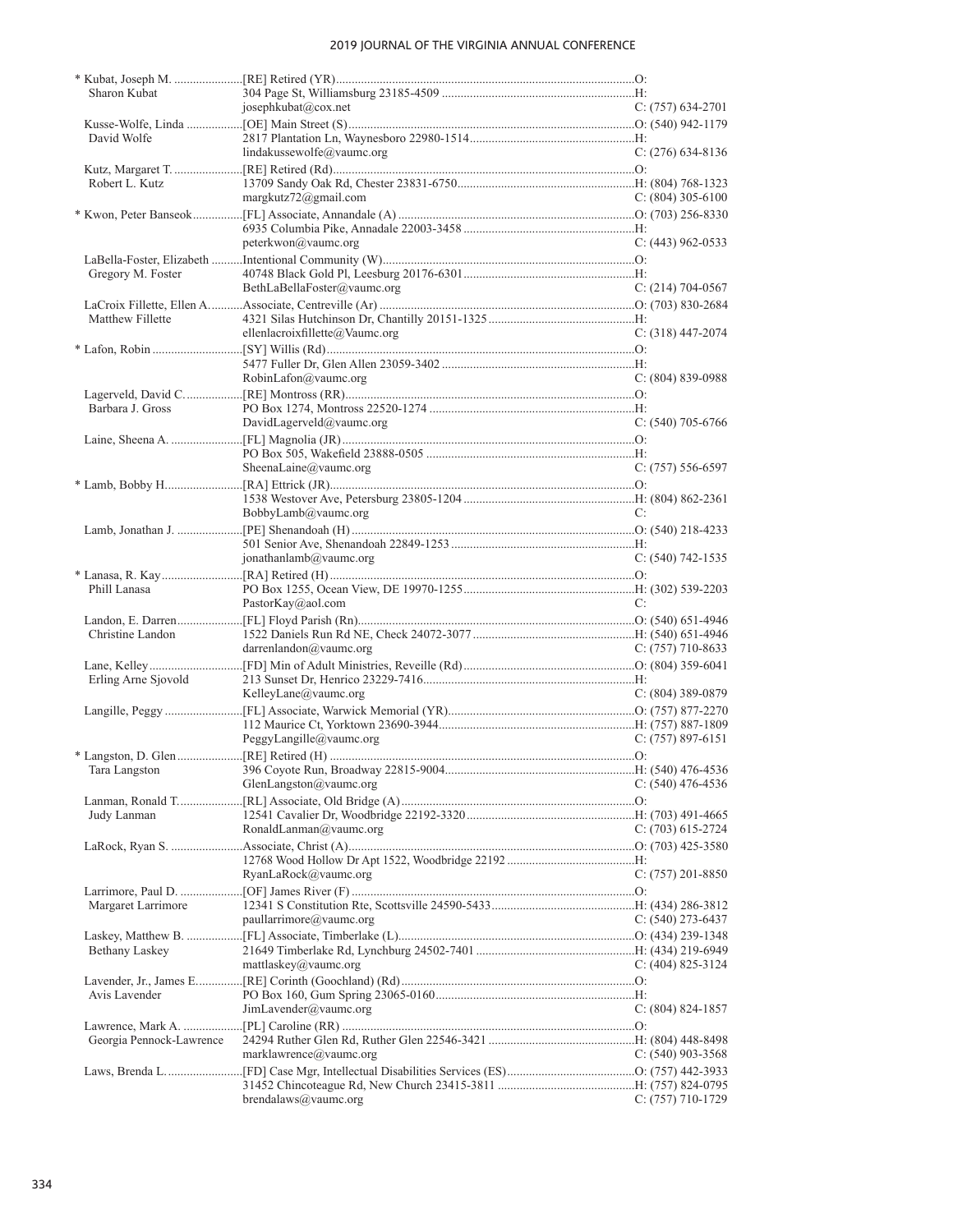| David S. Lawson  |                           |                       |
|------------------|---------------------------|-----------------------|
|                  | HaeRinLawson@vaumc.org    | C: $(540)$ 498-2242   |
|                  |                           |                       |
| Julie Layman     |                           |                       |
|                  | alanlayman@vaumc.org      | $C: (434) 981 - 2727$ |
|                  |                           |                       |
|                  |                           |                       |
| Elaine Layman    |                           |                       |
|                  | TonyLayman@vaumc.org      | $C: (540)$ 486-1312   |
|                  |                           |                       |
| Eileen Leamon    |                           |                       |
|                  | JimLeamon@value.org       | $C: (703) 298-8193$   |
|                  |                           |                       |
|                  |                           |                       |
| Tammie Weathers  |                           |                       |
|                  | marcusleathers@vaumc.org  | $C: (202)$ 746-2326   |
|                  |                           |                       |
| Wanda R. Leavitt |                           |                       |
|                  | cleavitt2018@gmail.com    | $C: (757)$ 647-5361   |
|                  |                           |                       |
| Connie Ledbetter |                           |                       |
|                  |                           |                       |
|                  | RobertLedbetter@vaumc.org | $C: (434) 294-0731$   |
|                  |                           |                       |
| Asa Lee          |                           |                       |
|                  | chendalee@value.org       | $C: (202)$ 460-9351   |
|                  |                           |                       |
|                  |                           |                       |
|                  | CindyLee@vaumc.org        | $C: (804) 263 - 4247$ |
|                  |                           |                       |
|                  |                           |                       |
| Min Ju Kim       |                           |                       |
|                  | giillee@vaumc.org         | $C: (770)$ 789-5008   |
|                  |                           |                       |
| Miyeon Lee       |                           |                       |
|                  | HyeonHoLee@vaumc.org      | C:                    |
|                  |                           |                       |
|                  |                           |                       |
| Kyung Hee Lee    |                           |                       |
|                  | $H$ yoLee $@$ yaumc.org   | $C: (540)$ 336-9297   |
|                  |                           |                       |
|                  |                           |                       |
| Ji Young Lee     |                           |                       |
|                  | kanguklee@vaumc.org       | $C: (540) 825 - 0041$ |
|                  |                           |                       |
|                  |                           |                       |
| Ji Hyun Bae      |                           |                       |
|                  | KeithLee@vaumc.org        | $C: (703)$ 328-6262   |
|                  |                           |                       |
| Young-Hwa Lee    |                           |                       |
|                  | stephenlee@vaumc.org      | $C: (703)$ 732-7795   |
|                  |                           |                       |
|                  |                           |                       |
|                  |                           |                       |
|                  | tomlee@vaumc.org          | $C: (540)$ 263-2238   |
|                  |                           |                       |
| David Ryu        |                           |                       |
|                  | tarahlee@value.org        | $C: (858)$ 344-5343   |
|                  |                           |                       |
|                  |                           |                       |
|                  | VirginiaLee@vaumc.org     | C: $(901)$ 573-5896   |
|                  |                           |                       |
|                  |                           |                       |
| Young Lee        |                           |                       |
|                  | wonlee@vaumc.org          | $C: (540)$ 395-4331   |
|                  |                           |                       |
| Constance LeFon  |                           |                       |
|                  | DavidLeFon@vaumc.org      | $C: (434)$ 466-2321   |
|                  |                           |                       |
| Jane LeGault     |                           |                       |
|                  |                           |                       |
|                  | $it$ legault@verizon.net  | $C: (757) 880-4195$   |
|                  |                           |                       |
| Lynn LeMon       |                           |                       |
|                  | CarlLeMon@vaumc.org       | C:                    |
|                  |                           |                       |
| Rebekah LeMon    |                           |                       |
|                  | JoelLeMon@vaumc.org       | C: $(404)$ 285-0547   |
|                  |                           |                       |
|                  |                           |                       |
| Larry E. Lenow   | AmyLenow@vaumc.org        | $C: (540) 850-9197$   |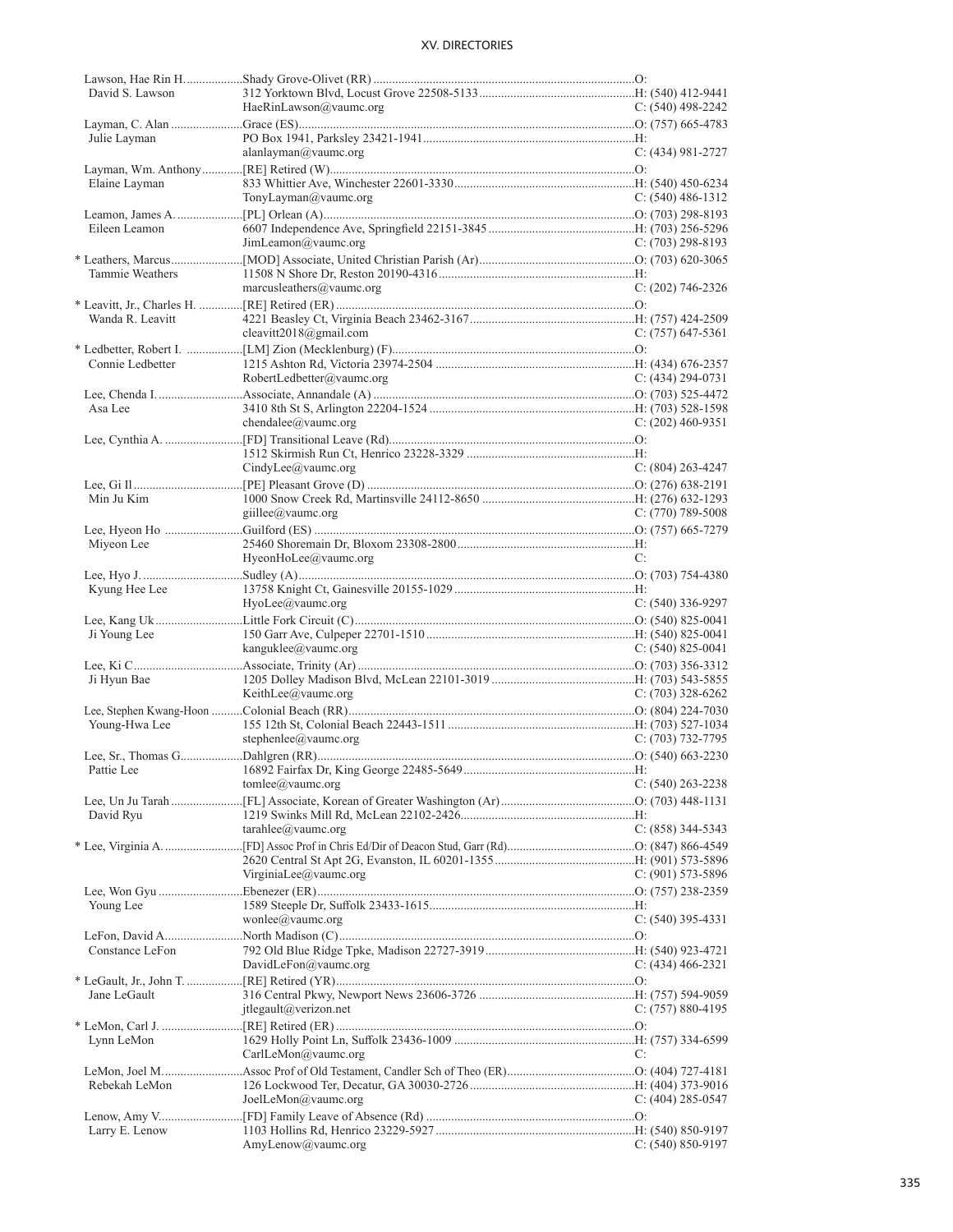| Amy V. Lenow         |                             |                       |
|----------------------|-----------------------------|-----------------------|
|                      | LarryLenow@vaumc.org        | C:                    |
|                      |                             |                       |
| Becky Leonard        |                             |                       |
|                      | BEinRoanoke@verizon.net     | C:                    |
|                      |                             |                       |
| Mary Jean Lester     |                             |                       |
|                      | TomLester@vaumc.org         | C: $(804)$ 691-5253   |
|                      |                             |                       |
| Natalie Levy         |                             |                       |
|                      | brentlevy@vaumc.org         | C: (804) 306-3984     |
|                      |                             |                       |
| Susan Lewandowski    |                             |                       |
|                      | BobLewandowski@vaumc.org    | $C: (540)$ 273-2757   |
|                      |                             |                       |
| Robert Lewandowski   |                             |                       |
|                      |                             | C: $(540)$ 273-1385   |
|                      |                             |                       |
|                      |                             |                       |
|                      | barbaralewis@vaumc.org      | C: $(434)$ 594-6241   |
|                      |                             |                       |
| Woody Sherman        |                             |                       |
|                      | DeborahLewis@vaumc.org      | C:                    |
|                      |                             |                       |
|                      |                             |                       |
|                      | RobertLewis@vaumc.org       | $C: (804) 852 - 8476$ |
|                      |                             |                       |
|                      |                             |                       |
|                      | terribiggins@vaumc.org      | C:                    |
|                      |                             |                       |
| June Lewis           |                             |                       |
|                      | shadderaker@yahoo.com       | C:                    |
|                      |                             |                       |
| Eunji Kim            |                             |                       |
|                      | hungsulim@vaumc.org         | $C: (540) 532-0123$   |
|                      |                             |                       |
| Maurice Lindsey, Jr. |                             |                       |
|                      | MichelleLindsey@vaumc.org   | $C: (804) 874 - 2246$ |
|                      |                             |                       |
| Debbie Lipham        |                             |                       |
|                      | jodylipham@vaumc.org        |                       |
|                      |                             | C: $(540)$ 460-1304   |
|                      |                             |                       |
| Dale Lipke           |                             |                       |
|                      | DennisLipke@vaumc.org       | $C: (804) 840 - 7958$ |
|                      |                             |                       |
|                      |                             |                       |
|                      | MichaelLiskiewicz@vaumc.org | C:                    |
|                      |                             |                       |
| Roberta Litten       |                             |                       |
|                      | RonaldLitten@vaumc.org      | C:                    |
|                      |                             |                       |
| Shawn Little         |                             |                       |
|                      | SteveLittle@vaumc.org       | $C: (540) 878 - 0244$ |
|                      |                             |                       |
| Rebecca Livermon     |                             |                       |
|                      | pastorgarry 4@gmail.com     | $C: (804)$ 241-4463   |
|                      |                             |                       |
| Lisa Anderson-Lloyd  |                             |                       |
|                      | roblloyd@vaumc.org          | $C: (808) 722 - 1339$ |
|                      |                             |                       |
| Sam Chafin           |                             |                       |
|                      | laurenlobenhofer@vaumc.org  | C: (567) 204-1110     |
|                      |                             |                       |
| Mary Jane Lock       |                             |                       |
|                      | JohnLock@vaumc.org          | $C: (540)$ 303-9837   |
|                      |                             |                       |
| John E. Lock         |                             |                       |
|                      | MaryLock@vaumc.org          | $C: (540)$ 303-1076   |
|                      |                             |                       |
| Joseph E. Locke      | sarahlocke@vaumc.org        | $C: (757) 897 - 8142$ |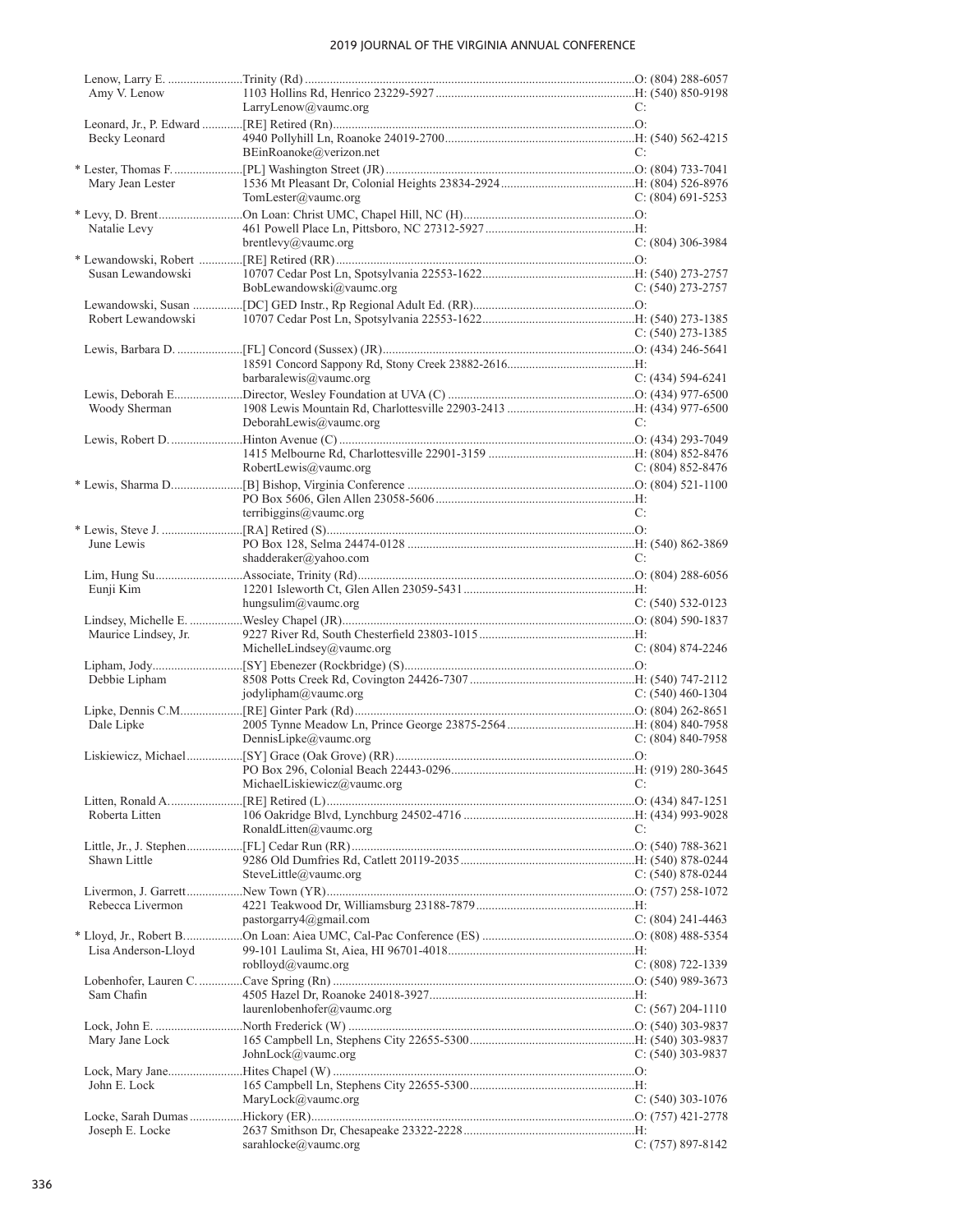| Hazel C. Lockhart   |                                        |                       |
|---------------------|----------------------------------------|-----------------------|
|                     | BenLockhart@vaumc.org                  | $C: (540)$ 330-7738   |
|                     |                                        |                       |
|                     |                                        |                       |
|                     | JudyLoehr@vaumc.org                    | $C: (540) 746-8818$   |
|                     |                                        |                       |
| Sara Logan          |                                        |                       |
|                     | BillLogan@value.org                    | C:                    |
|                     |                                        |                       |
|                     |                                        |                       |
|                     |                                        | $C: (540)$ 294-3361   |
|                     | DonaldLong@vaumc.org                   |                       |
|                     |                                        |                       |
| Mary Long           |                                        |                       |
|                     | MichaelLong@vaumc.org                  | $C: (540)$ 448-4770   |
|                     |                                        |                       |
| Patricia Longmire   |                                        |                       |
|                     | RodneyLongmire@vaumc.org               | C: $(540)$ 400-3419   |
|                     |                                        |                       |
| Cheryl Lord         |                                        |                       |
|                     | davidlord@vaumc.org                    | $C: (540) 292 - 2312$ |
|                     |                                        |                       |
| Greta Marie Christ  |                                        |                       |
|                     |                                        |                       |
|                     | thomaslott@vaumc.org                   | $C: (804)$ 389-0211   |
|                     |                                        |                       |
| Sunita Lough        |                                        |                       |
|                     | dvdlough09@gmail.com                   | C:                    |
|                     |                                        |                       |
| Andrea Rhea Lough   |                                        |                       |
|                     | RobLough@value.org                     | $C: (865)$ 603-5715   |
|                     |                                        |                       |
| Steve Louk          |                                        |                       |
|                     | michellelouk@vaumc.org                 | $C: (757) 636-6377$   |
|                     |                                        |                       |
|                     |                                        |                       |
|                     |                                        |                       |
|                     | $lindallow@value$ <i>x</i> aumc.org    | C: $(804)$ 239-7262   |
|                     |                                        |                       |
| L. Boyd Lucas       |                                        |                       |
|                     | debralucas@value.org                   | $C: (804) 517-9730$   |
|                     |                                        |                       |
| Gail Lucy           |                                        |                       |
|                     | CurtisLucy@vaumc.org                   | $C: (757)$ 478-8183   |
|                     |                                        |                       |
|                     |                                        |                       |
|                     |                                        |                       |
|                     |                                        |                       |
| Kym Ludwig          |                                        |                       |
|                     | KurtLudwig@vaumc.org C: (703) 508-9415 |                       |
|                     |                                        |                       |
|                     |                                        |                       |
|                     | BruceLugn@vaumc.org                    | C: $(434)$ 414-6968   |
|                     |                                        |                       |
| Douglas Lutz        |                                        |                       |
|                     | ElizabethLutz@vaumc.org                | $C: (757)$ 335-2649   |
|                     |                                        |                       |
|                     |                                        |                       |
| Rebecca Lutz        |                                        |                       |
|                     | tobiaslutz@vaumc.org                   | $C: (434) 203 - 3510$ |
|                     |                                        |                       |
| Brenda Lyle         |                                        |                       |
|                     | MikeLyle@vaumc.org                     | $C: (540)$ 798-9154   |
|                     |                                        |                       |
|                     |                                        |                       |
|                     |                                        | $C: (757) 871 - 5355$ |
|                     |                                        |                       |
|                     |                                        |                       |
| Joseph L. Lyons Jr. |                                        |                       |
|                     | traceylyons@value.org                  | C: $(804)$ 835-1668   |
|                     |                                        |                       |
|                     |                                        |                       |
|                     | saamist $10$ @gmail.com                | $C: (540)$ 969-7116   |
|                     |                                        |                       |
|                     |                                        |                       |
|                     | barbaramabe@vaumc.org                  | $C: (434)$ 660-6850   |
|                     |                                        |                       |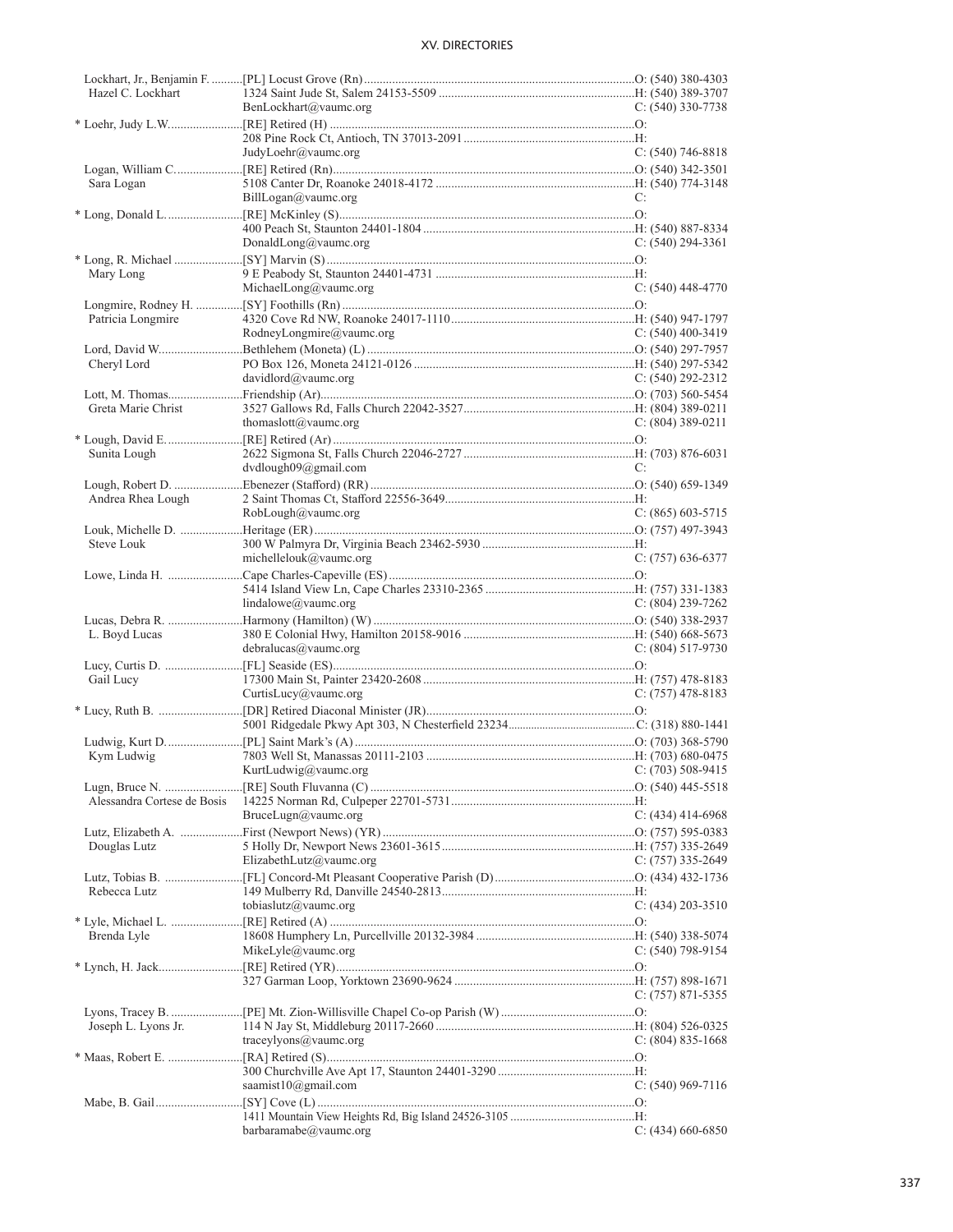| <b>Burton Mack</b>      |                              |                       |  |
|-------------------------|------------------------------|-----------------------|--|
|                         | brendamack@vaumc.org         | $C: (240)$ 701-4415   |  |
|                         |                              |                       |  |
|                         |                              |                       |  |
| Brenda Mack             |                              |                       |  |
|                         | burtonmack@vaumc.org         | $C: (757) 244-4051$   |  |
|                         |                              |                       |  |
| Mary Anne Mackey-Wisor  |                              |                       |  |
|                         | WilliamMackeyWisor@vaumc.org | $C: (570) 764-5050$   |  |
|                         |                              |                       |  |
|                         |                              |                       |  |
| Pat MacNicoll           |                              |                       |  |
|                         | DMacNicoll@msn.com           | $C: (434)$ 409-8246   |  |
|                         |                              |                       |  |
| Douglas MacTavish       |                              |                       |  |
|                         |                              |                       |  |
|                         | suemactavish $@$ vaumc.org   | $C: (540) 292 - 5613$ |  |
|                         |                              |                       |  |
| Sandy Maddox            |                              |                       |  |
|                         | JamesMaddox@vaumc.org        | $C: (804) 761 - 8170$ |  |
|                         |                              |                       |  |
|                         |                              |                       |  |
| Renelle Maddrey         |                              |                       |  |
|                         | trmaddrey@gmail.com          | $C: (704)$ 771-4924   |  |
|                         |                              |                       |  |
| Julie Magruder          |                              |                       |  |
|                         | davidmagruder@value.         | $C: (757) 879 - 2363$ |  |
|                         |                              |                       |  |
|                         |                              |                       |  |
| Linda Mahaffey          |                              |                       |  |
|                         |                              |                       |  |
|                         | mahaffeyjl@comcast.net       |                       |  |
|                         |                              |                       |  |
|                         |                              |                       |  |
| Daphine Major           |                              |                       |  |
|                         | rolandmajor@vaumc.org        | $C: (757)$ 999-0888   |  |
|                         |                              |                       |  |
| Carolyn Mallary         |                              |                       |  |
|                         |                              |                       |  |
|                         | brianmallary@vaumc.org       | $C: (540)$ 325-8398   |  |
|                         |                              |                       |  |
|                         |                              |                       |  |
|                         |                              |                       |  |
|                         |                              |                       |  |
|                         | katherinemalloy@vaumc.org    | $C: (540)$ 908-8401   |  |
|                         |                              |                       |  |
| Sandra Malone           |                              |                       |  |
|                         | JerryMalone@vaumc.org        | $C: (804) 586-7487$   |  |
|                         |                              |                       |  |
|                         |                              |                       |  |
| Susan Arruda            |                              |                       |  |
|                         | VicMaloy@vaumc.org           | C:                    |  |
|                         |                              |                       |  |
| Judy Mann               |                              |                       |  |
|                         | LarryMann@vaumc.org          | C: $(434)$ 489-4886   |  |
|                         |                              |                       |  |
| * Manner, Jr., David E. |                              |                       |  |
| Sara L. Manner          |                              |                       |  |
|                         |                              |                       |  |
|                         |                              |                       |  |
| David E. Manner, Jr.    |                              |                       |  |
|                         | skmanner@comcast.net         | C: (703) 217-5231     |  |
|                         |                              |                       |  |
|                         |                              |                       |  |
|                         | mitzimanning@vaumc.org       | C: $(703)$ 887-0683   |  |
|                         |                              |                       |  |
|                         |                              |                       |  |
| Lewis F. Marion         |                              |                       |  |
|                         | mariondebbie36@gmail.com     | $C: (804) 824-4100$   |  |
|                         |                              |                       |  |
|                         |                              |                       |  |
|                         |                              |                       |  |
|                         | tommydrev@yahoo.com          | $C: (757) 646-5901$   |  |
|                         |                              |                       |  |
| Cheryl D. Marks         |                              |                       |  |
|                         | memcdm@gmail.com             | $C: (540) 520-3471$   |  |
|                         |                              |                       |  |
|                         |                              |                       |  |
| George Marsh            |                              |                       |  |
|                         | cayshalom@embarqmail.com     | C:                    |  |
|                         |                              |                       |  |
|                         |                              |                       |  |
|                         | bettymarshall@vaumc.org      | C: $(276)$ 732-8977   |  |
|                         |                              |                       |  |
|                         |                              |                       |  |
|                         | MardyMarston@vaumc.org       | $C: (540) 292 - 2676$ |  |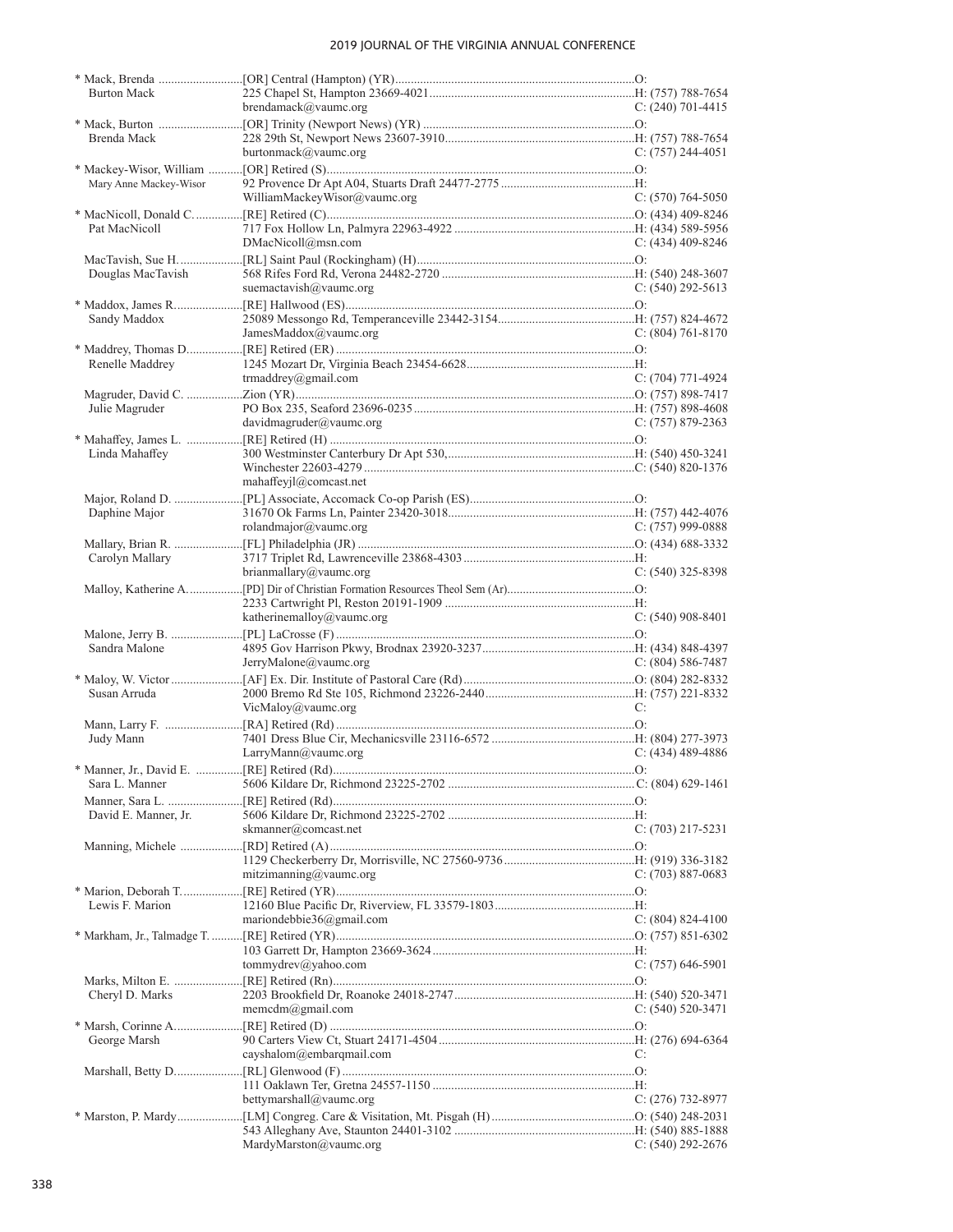|                            | candeemartin@vaumc.org                     | C:                    |
|----------------------------|--------------------------------------------|-----------------------|
|                            |                                            |                       |
| Margaret Martin            |                                            |                       |
|                            | EdMartin@vaumc.org                         | $C: (757)$ 695-0134   |
|                            |                                            |                       |
| P. Douglas Martin          |                                            |                       |
|                            | ellenmartin $@$ vaumc.org                  | $C: (540) 860 - 2452$ |
|                            |                                            |                       |
|                            |                                            |                       |
|                            | wimpymartin@vaumc.org                      | C: $(434)$ 665-3103   |
|                            |                                            |                       |
| Danielle Anne Martin       |                                            |                       |
|                            | JohnMartin@vaumc.org                       | $C: (804)$ 385-3875   |
|                            |                                            |                       |
|                            |                                            |                       |
| Marianne R. Martin         |                                            |                       |
|                            | Rvjtm@aol.com                              | $C: (434)$ 713-0083   |
|                            |                                            |                       |
| Elizabeth Martin           |                                            |                       |
|                            | loumartin333@yahoo.com                     | $C: (757) 561-6218$   |
|                            |                                            |                       |
| Ellen H. Martin            |                                            |                       |
|                            | DouglasMartin@vaumc.org                    | $C: (540) 860 - 2455$ |
|                            |                                            |                       |
| Patricia Martin            |                                            |                       |
|                            | r.k.mart $77$ @gmail.com                   | C:                    |
|                            |                                            |                       |
| Aleta Martin               |                                            |                       |
|                            | TerryMartin@vaumc.org                      | $C: (276)$ 952-5841   |
|                            |                                            |                       |
| Marilyn Martin             |                                            |                       |
|                            |                                            |                       |
| Lydia E. Rodriguez         |                                            |                       |
|                            | AngelMartinez@vaumc.org                    | $C: (703)$ 517-3406   |
|                            |                                            |                       |
|                            |                                            |                       |
| Carol H Marvel             |                                            |                       |
|                            | fgmarvel@aol.com                           | $C: (302)$ 943-5545   |
|                            |                                            |                       |
| Saundra Mateer             |                                            |                       |
|                            | sweetbuffalo@embarqmail.com                | C:                    |
|                            |                                            |                       |
| Christopher Matthews       |                                            |                       |
|                            | michellematthews@vaumc.org                 | $C: (757)$ 477-7153   |
|                            |                                            |                       |
| <b>Stanley Maughlin</b>    |                                            |                       |
|                            | joannemaughlin@gmail.com C: (703) 966-1652 |                       |
|                            |                                            |                       |
| <b>Brendalyn Max-Jones</b> |                                            |                       |
|                            | RaymondMaxJones@vaumc.org                  | $C: (571)$ 355-9118   |
|                            |                                            |                       |
| Maria Maxwell              |                                            |                       |
|                            | MikeMaxwell@vaumc.org                      | C: $(804)$ 433-6215   |
|                            |                                            |                       |
|                            |                                            |                       |
|                            | RachelMay@vaumc.org                        | C: (828) 606-1144     |
|                            |                                            |                       |
| Kenny Lucord               |                                            |                       |
|                            | anitamays $@$ vaumc.org                    | $C: (804) 536-8350$   |
|                            |                                            |                       |
|                            |                                            |                       |
| Cheryl Mayton              |                                            |                       |
|                            | mikemayton@vaumc.org                       | $C: (757) 876-9784$   |
|                            |                                            |                       |
|                            |                                            |                       |
|                            |                                            |                       |
| Shelby L. McAden           |                                            |                       |
|                            | sbmcaden@cox.net                           | $C: (540) 589-3823$   |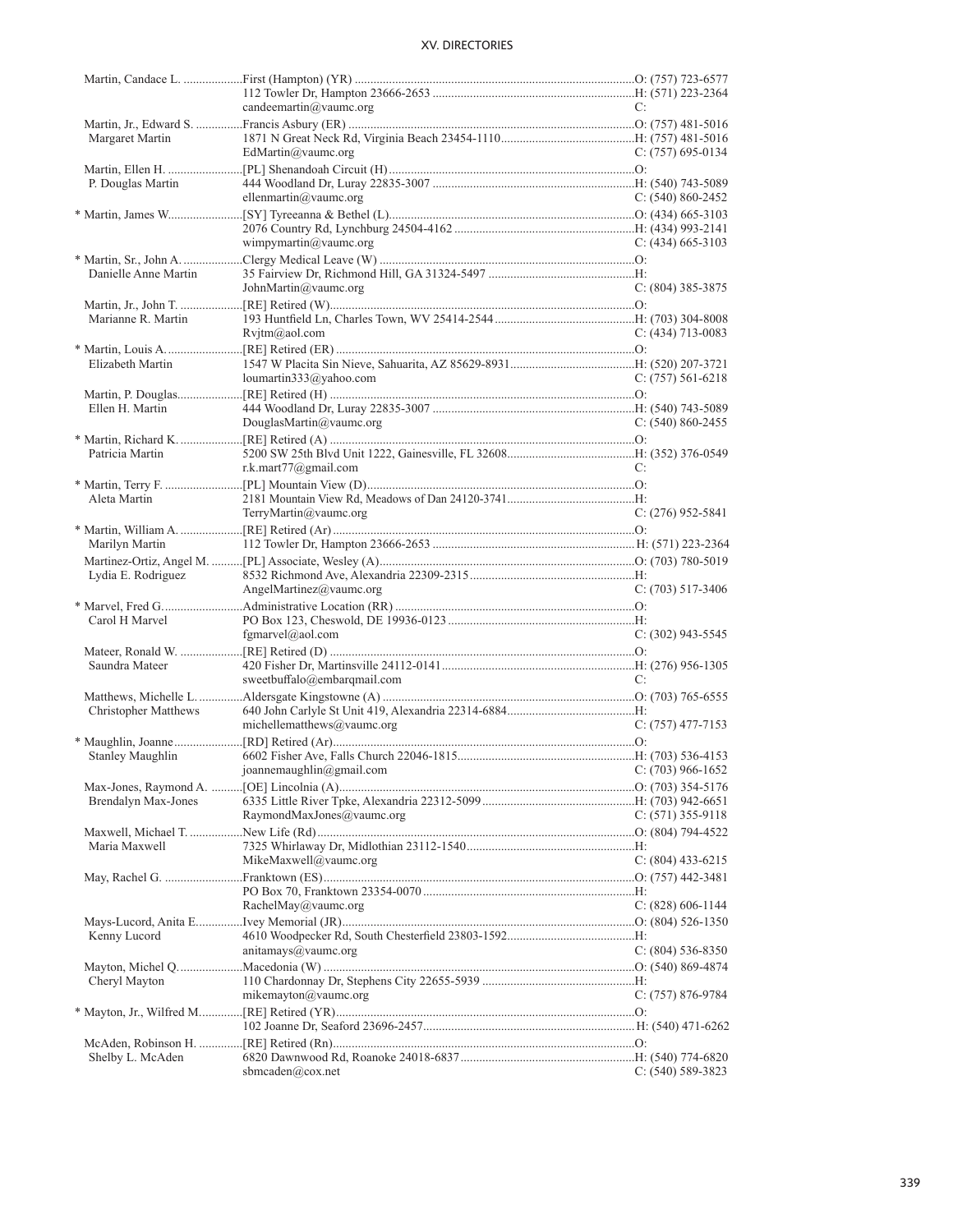| Robinson H. McAden      |                                         |                       |
|-------------------------|-----------------------------------------|-----------------------|
|                         | sbmcaden@cox.net                        | $C: (540) 589-3822$   |
|                         |                                         |                       |
| Drema McAllister-Wilson |                                         |                       |
|                         | DavidMcAllisterWilson@vaumc.org         | C:                    |
|                         |                                         |                       |
| David McAllister-Wilson |                                         |                       |
|                         | DremaMcAllisterWilson@vaumc.org         | $C: (703) 582 - 9393$ |
|                         |                                         |                       |
| Liz Grover McCauley     |                                         |                       |
|                         | joshuamccauley@vaumc.org                | $C: (540) 820 - 5601$ |
|                         |                                         |                       |
|                         |                                         |                       |
| Stephanie McClain       |                                         |                       |
|                         | bryanmcclain@vaumc.org                  | C: $(804)$ 436-5018   |
|                         |                                         |                       |
| Carrie McClung          |                                         |                       |
|                         | BillMcClung@vaumc.org                   | $C: (757) 268-4384$   |
|                         |                                         |                       |
| Jean McDonald           |                                         |                       |
|                         | $j$ mcd $1602$ @aol.com                 | C:                    |
|                         |                                         |                       |
|                         |                                         |                       |
| Robert McDonald-Walker  |                                         |                       |
|                         | $j$ gmcd1940@aol.com                    | C: $(540)$ 409-7383   |
|                         |                                         |                       |
| Yvonne McDowell         |                                         |                       |
|                         | RichardMcDowell@vaumc.org               | $C: (434)$ 989-1772   |
|                         |                                         |                       |
|                         |                                         |                       |
|                         | RayMcGarr@vaumc.org                     | $C: (804)$ 955-5535   |
|                         |                                         |                       |
|                         |                                         |                       |
| Donald McGehee          |                                         |                       |
|                         | LisaMcGehee@vaumc.org                   | $C: (804)$ 400-6171   |
|                         |                                         |                       |
| Alicia McGlone          |                                         |                       |
|                         | BensonMcGlone@vaumc.org                 | $C: (757)$ 343-5448   |
|                         |                                         |                       |
| Robin McGlothin         |                                         |                       |
|                         | jakemcglothin@vaumc.org                 | $C: (504) 250 - 4918$ |
|                         |                                         |                       |
| Pamela McHose           |                                         |                       |
|                         | ChuckMcHose@vaumc.org                   | $C: (757)$ 903-8176   |
|                         |                                         |                       |
|                         |                                         |                       |
|                         |                                         |                       |
|                         |                                         |                       |
| Linda S. McKenney       |                                         |                       |
|                         | macmckenney@vaumc.org C: (202) 360-2107 |                       |
|                         |                                         |                       |
| John McLain             |                                         |                       |
|                         | chrismclain@vaumc.org                   | C: (540) 394-0067     |
|                         |                                         |                       |
|                         |                                         |                       |
| Catherine D. McLaughlin |                                         |                       |
|                         | neilmclaughlin@value.org                | C: $(540)$ 255-5645   |
|                         |                                         |                       |
| Emily McLeod            |                                         |                       |
|                         | macmcleod@vaumc.org                     | C:                    |
|                         |                                         |                       |
|                         |                                         |                       |
|                         | BIGOwl11@aol.com                        | $C: (540)$ 397-0633   |
|                         |                                         |                       |
| Athena McMillen         |                                         |                       |
|                         | RandyMcMillen@vaumc.org                 | C: $(757)$ 350-0473   |
|                         |                                         |                       |
|                         |                                         |                       |
| R. Steven McMillen      |                                         |                       |
|                         | SandraMcMillen@vaumc.org                | C: $(434)$ 265-4275   |
|                         |                                         |                       |
| Jeanette McMillion      |                                         |                       |
|                         | SteveMcMillion@vaumc.org                | $C: (540) 810-7118$   |
|                         |                                         |                       |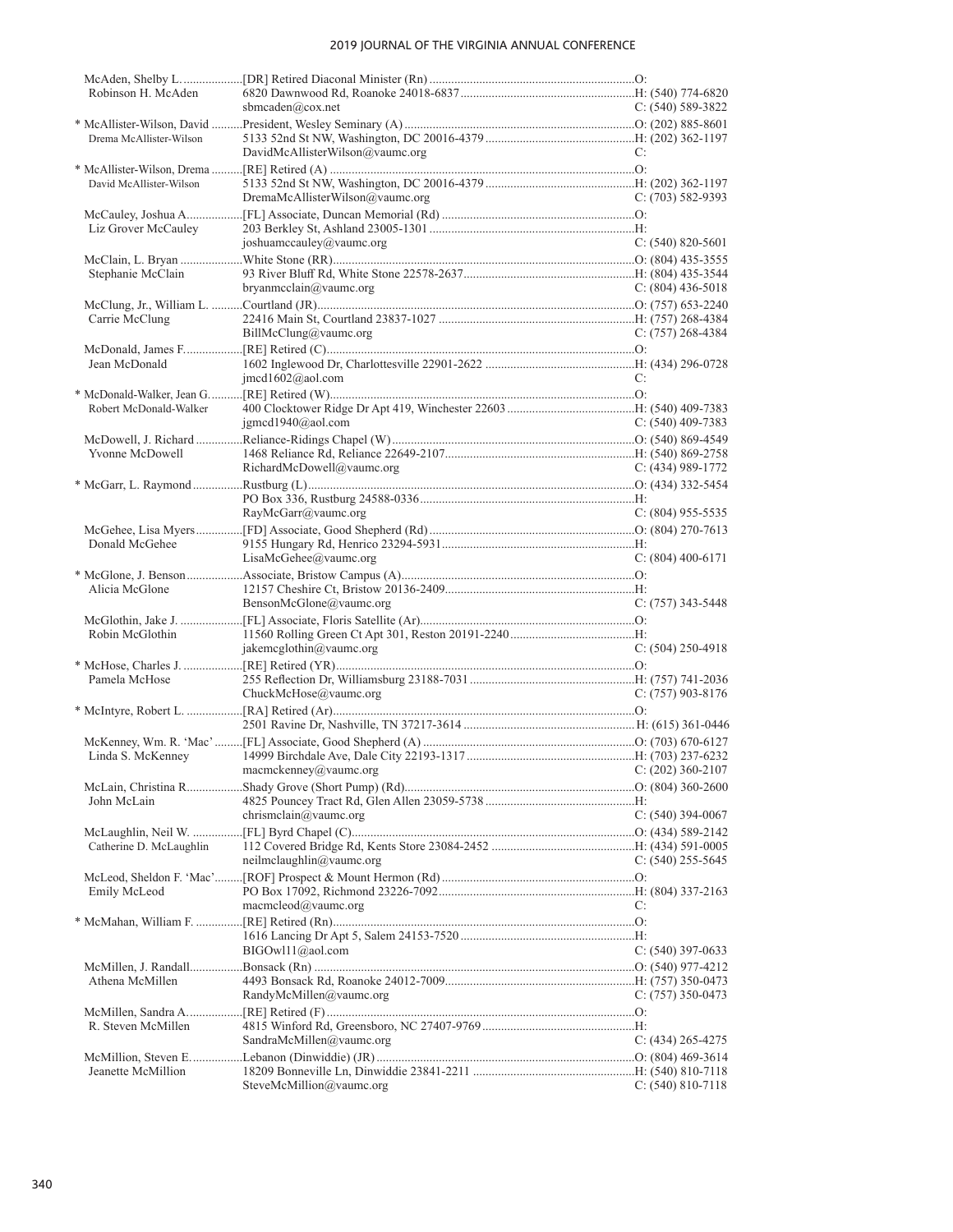| Donna I. McMullen      |                              |                       |
|------------------------|------------------------------|-----------------------|
|                        | BradMcMullen@vaumc.org       | C:                    |
|                        |                              |                       |
| Rachael McMullen       |                              |                       |
|                        | KevinMcMullen@vaumc.org      | $C: (703) 867 - 8514$ |
|                        |                              |                       |
| Michael D. Davis       |                              |                       |
|                        | MeredithMcNabb@vaumc.org     | C: (703) 945-7137     |
|                        |                              |                       |
| Nancy Jean McPhail     |                              |                       |
|                        | mcphailsam $0$ @gmail.com    | $C: (757) 814-6504$   |
|                        |                              |                       |
|                        |                              |                       |
|                        | DavidMcWilliams@vaumc.org    | $C: (630)$ 991-0764   |
|                        |                              |                       |
| Anne McWilliams        |                              |                       |
|                        | mcwilliams $8812@$ gmail.com | C:                    |
|                        |                              |                       |
|                        |                              |                       |
|                        | PatriciaMeadows@vaumc.org    | $C: (540)$ 255-3301   |
|                        |                              |                       |
| Lynn Meadows           |                              |                       |
|                        | jamesriverds@vaumc.org       | $C: (434)$ 390-7955   |
|                        |                              |                       |
| Michael Meeks          |                              |                       |
|                        | lynnmeeks@vaumc.org          | C:                    |
|                        |                              |                       |
| Sarah Meisenhelter     |                              |                       |
|                        | MattMeisenhelter@vaumc.org   | $C: (703) 819 - 0687$ |
|                        |                              |                       |
| Colleen Meiser         |                              |                       |
|                        |                              |                       |
|                        | RichMeiser@value.org         | $C: (434) 294 - 1957$ |
|                        |                              |                       |
| Melanie Melester       |                              |                       |
|                        |                              |                       |
|                        | SteveMelester@vaumc.org      | C: $(540)$ 550-3189   |
|                        |                              |                       |
| Vickie Melson          |                              |                       |
|                        | $j$ im.melson@gmail.com      | $C: (703)$ 609-3209   |
|                        |                              |                       |
|                        |                              |                       |
|                        | JenniferMercer@vaumc.org     | $C: (208)$ 250-6512   |
|                        |                              |                       |
| Susan Mercer           |                              |                       |
|                        | TomMercer@vaumc.org          | $C: (757) 287 - 8420$ |
|                        |                              |                       |
|                        |                              |                       |
|                        | gordonmeriwether@vaumc.org   | $C: (703) 608-8521$   |
|                        |                              |                       |
| <b>Lindsey Mertins</b> |                              |                       |
|                        | TaylorMertins@vaumc.org      | $C: (703)$ 508-5449   |
|                        |                              |                       |
| Sue C. Meservey        |                              |                       |
|                        | jackmeservey@vaumc.org       | C: $(757)$ 567-6392   |
|                        |                              |                       |
|                        |                              |                       |
| Steve Meyers           | LisaMeyers@vaumc.org         |                       |
|                        |                              | C: (757) 848-6982     |
| Jamie Michalides       |                              |                       |
|                        | bobmichalides@vaumc.org      | C: $(434)$ 851-4917   |
|                        |                              |                       |
|                        |                              |                       |
| Alison Keller-Micheli  |                              |                       |
|                        | JasonMicheli@vaumc.org       | $C: (703)$ 350-1967   |
|                        |                              |                       |
|                        |                              |                       |
|                        | artist7@shentel.net          | C:                    |
|                        |                              |                       |
| Neil Mickelson         | geitramickelson@vaumc.org    | $C: (703) 774-5452$   |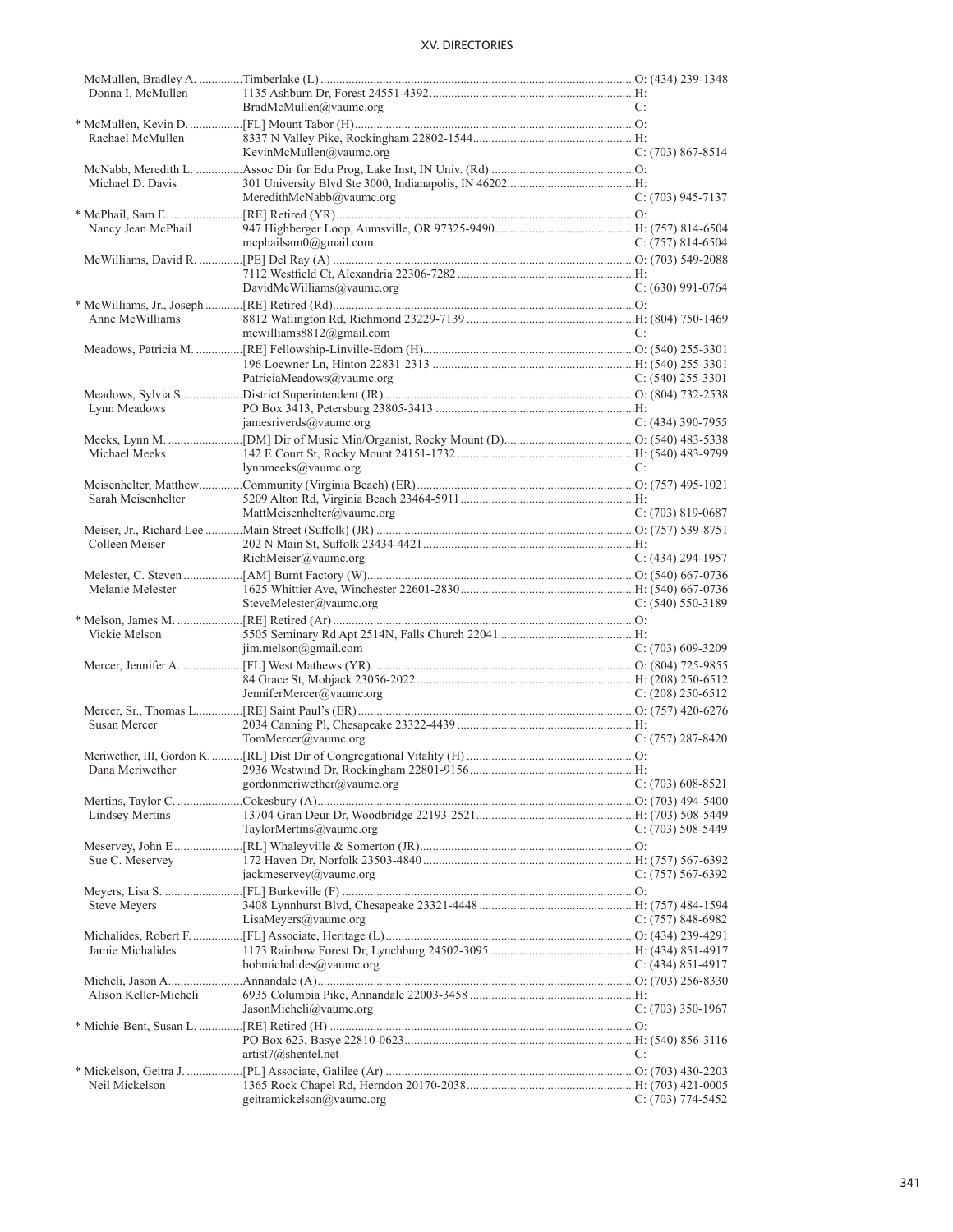| Deborah L. Austin      | AlexandriaDS@vaumc.org                        | $C: (571)$ 354-1930   |
|------------------------|-----------------------------------------------|-----------------------|
|                        |                                               |                       |
| Jan Miller             |                                               |                       |
|                        | clairemiller@vaumc.org                        | C: $(703)$ 861-8472   |
|                        |                                               |                       |
| Tampa Miller           |                                               |                       |
|                        | garymiller@vaumc.org                          | $C: (757) 894-0429$   |
|                        |                                               |                       |
| Chris Miller           | cmiller465@verizon.net                        |                       |
|                        |                                               | $C: (804) 839-1031$   |
| Gina Miller            |                                               |                       |
|                        | GregMiller@value.org                          | C: (540) 672-7957     |
|                        |                                               |                       |
| Jerry Miller           |                                               |                       |
|                        | itsaboutlove@ymail.com                        | $C: (571)$ 228-7962   |
|                        |                                               |                       |
| Roy L. Miller          |                                               |                       |
|                        | rolmiller119@gmail.com                        | $C: (540)$ 525-9792   |
|                        |                                               |                       |
| Lynn Miller            |                                               |                       |
|                        | MarkMiller@vaumc.org                          | C:                    |
|                        |                                               |                       |
| Amy Miller             | MichaelMiller@vaumc.org                       | C:                    |
|                        |                                               |                       |
|                        |                                               |                       |
|                        | MikeMiller@vaumc.org                          | C:                    |
|                        |                                               |                       |
| Louise Landis Miller   |                                               |                       |
|                        | rolmiller119@gmail.com                        | C:                    |
|                        |                                               |                       |
| Sonia Rose V. Mills    |                                               |                       |
|                        | $mrago0711$ @gmail.com                        | C:                    |
|                        |                                               |                       |
| Kay Mills              |                                               |                       |
|                        | sllimrk@shentel.net                           | C: $(540)$ 683-6672   |
| Cameron Thomas         |                                               |                       |
|                        |                                               |                       |
| Boyd J. Brown, II      |                                               |                       |
|                        | HeleneMilner@vaumc.org                        | $C: (703)$ 489-0381   |
|                        |                                               |                       |
| Janna Milstead         |                                               |                       |
|                        | $C: (540)$ 470-0831<br>GaryMilstead@vaumc.org |                       |
|                        |                                               |                       |
| Grace Min              |                                               |                       |
|                        | MosesMin@vaumc.org                            | $C: (202)$ 557-0930   |
|                        |                                               |                       |
| Martin Miner           | BarbaraMiner@vaumc.org                        | C:                    |
|                        |                                               |                       |
|                        |                                               |                       |
|                        | CMINN27@aol.com                               | C:                    |
|                        |                                               |                       |
| Anne Minnick           |                                               |                       |
|                        |                                               |                       |
| Rodney Minor           |                                               |                       |
|                        | beccaminor@vaumc.org                          | $C: (757) 870 - 8265$ |
|                        |                                               |                       |
|                        |                                               |                       |
|                        | rphmin $827@$ aol.com                         | $C: (540)$ 229-9015   |
|                        |                                               |                       |
| Bernadette Miranda     | edgarmiranda@vaumc.org                        | C: $(703)$ 226-9976   |
|                        |                                               |                       |
|                        |                                               |                       |
| <b>Bruce Misiaszek</b> |                                               |                       |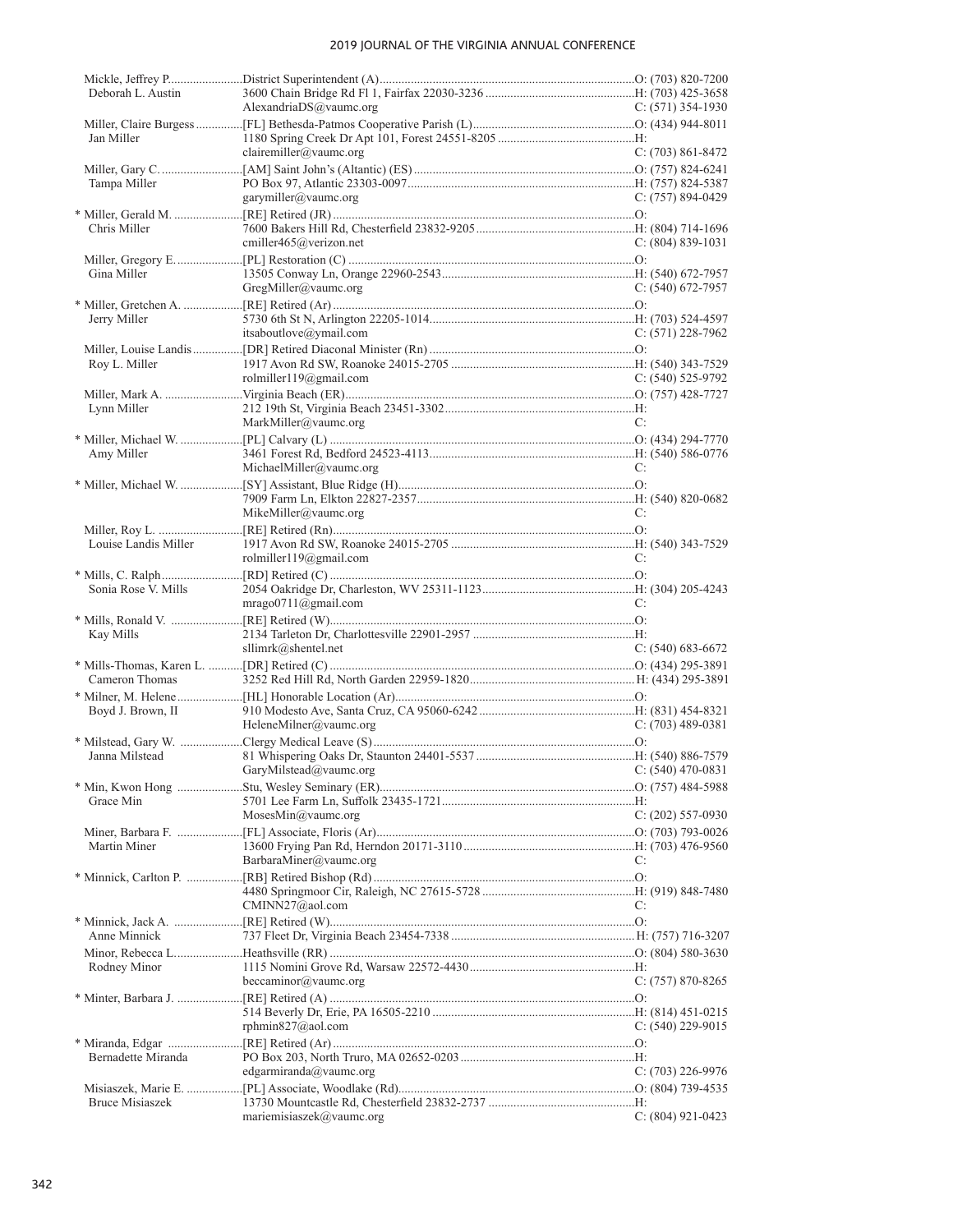|                      | AshleyMitchell@vaumc.org   | $C: (260)$ 445-9791   |
|----------------------|----------------------------|-----------------------|
|                      |                            |                       |
| Debbie Mitchell      |                            |                       |
|                      | bassmitchell@vaumc.org     | $C: (703)$ 727-0776   |
|                      |                            |                       |
| Jeanne Mitchell      |                            |                       |
|                      | DougMitchell@vaumc.org     | $C: (540) 556-4498$   |
|                      |                            |                       |
| Catherine F. Moberly |                            |                       |
|                      | BillMoberly@vaumc.org      | $C: (703) 868-3636$   |
|                      |                            |                       |
| Jesse M. Moffitt     |                            |                       |
|                      | carriemoffitt@vaumc.org    | $C: (540)$ 480-1865   |
|                      |                            |                       |
| Carrie D. Moffitt    |                            |                       |
|                      | jessemoffitt@vaumc.org     | $C: (770)$ 656-9174   |
|                      |                            |                       |
| James Money          |                            |                       |
|                      | PattiMoney@vaumc.org       | $C: (757) 652-8407$   |
|                      |                            |                       |
|                      |                            |                       |
|                      | kathleenmonge@vaumc.org    | $C: (804) 510-6303$   |
|                      |                            |                       |
|                      |                            |                       |
|                      | GaryMonroe@vaumc.org       | C: $(540)$ 810-6777   |
|                      |                            |                       |
| Mark Monroe          |                            |                       |
|                      | LindaMonroe@vaumc.org      | $C: (703)$ 798-5357   |
|                      |                            |                       |
| Melissa Montgomery   |                            |                       |
|                      | MarkMontgomery@vaumc.org   | $C: (804) 539-3722$   |
|                      |                            |                       |
| Odessa Montgomery    |                            |                       |
|                      | norwoodmontogmery@juno.com | C:                    |
|                      |                            |                       |
|                      |                            |                       |
|                      | SaraPugh@vaumc.org         | $C: (910)$ 489-2275   |
|                      |                            |                       |
| Elizabeth Montgomery |                            |                       |
|                      | willmontgomery@vaumc.org   | $C: (703)$ 328-2351   |
|                      |                            |                       |
| Lynn S. Moon         |                            |                       |
|                      | richmondds@vaumc.org       | C:                    |
|                      |                            |                       |
|                      |                            |                       |
|                      | charliemoore@vaumc.org     | $C: (757)$ 406-7340   |
|                      |                            |                       |
| William J. Moore     |                            |                       |
|                      | EdnaMoore@vaumc.org        | C: $(703)$ 819-8137   |
|                      |                            |                       |
|                      |                            |                       |
| <b>Barry Moore</b>   | JenniferMoore@vaumc.org    | $C: (434)$ 609-7373   |
|                      |                            |                       |
|                      |                            |                       |
| Janet Moore          |                            |                       |
|                      | KeithMoore@vaumc.org       | $C: (757)$ 724-3669   |
|                      |                            |                       |
|                      |                            |                       |
|                      | LyndaMoore@vaumc.org       | $C: (804)$ 937-6515   |
|                      |                            |                       |
| Lana Moore           |                            |                       |
|                      | RedMoore@vaumc.org         | C:                    |
|                      |                            |                       |
| Dee Moore            |                            |                       |
|                      | BuzzMoore@vaumc.org        | C: (703) 987-5747     |
|                      |                            |                       |
| Rick Lemocks         |                            |                       |
|                      | robinmoore@vaumc.org       | $C: (434) 594 - 5174$ |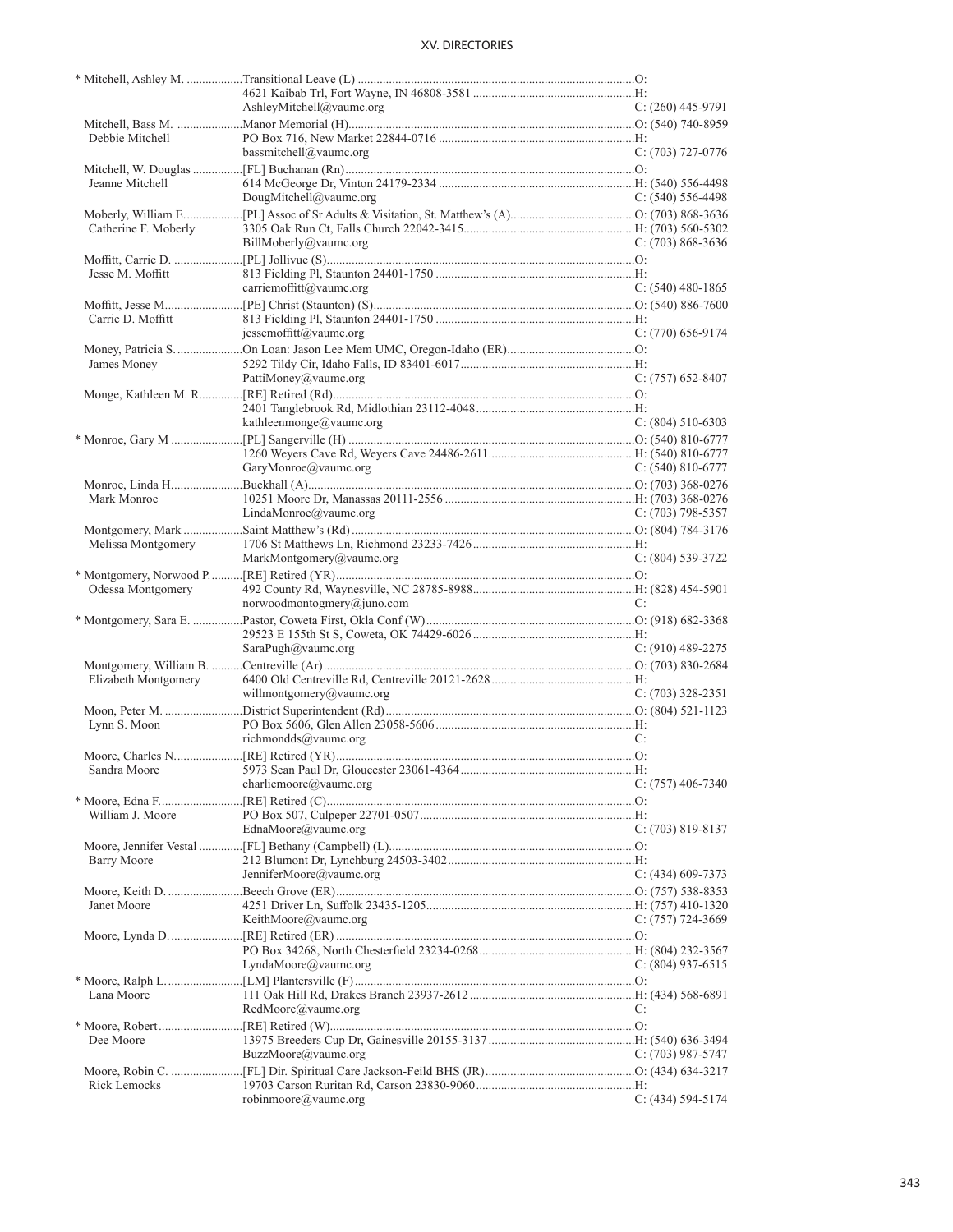| Lorrie L. Moore         |                              |                       |
|-------------------------|------------------------------|-----------------------|
|                         | WayneMoore@vaumc.org         | C: $(757)$ 509-3527   |
|                         |                              |                       |
| Scott Diamond           | emilymoorediamond@vaumc.org  | C: $(804)$ 347-3886   |
|                         |                              |                       |
| <b>Esther Morefield</b> |                              |                       |
|                         | davidnesther@comcast.net     | C:                    |
|                         |                              |                       |
| Christian S. Howard     |                              |                       |
|                         | NickieMorenoHoward@vaumc.org | $C: (210)$ 347-0221   |
|                         |                              |                       |
| Joyce Morgan            |                              |                       |
|                         | lejove@cov.net               | C:                    |
|                         |                              |                       |
|                         |                              |                       |
|                         | mochelmorris@vaumc.org       | $C: (202)$ 431-3802   |
|                         |                              |                       |
|                         | StephenMorris@vaumc.org      | $C: (434)$ 219-9758   |
|                         |                              |                       |
| Jackie Morris           |                              |                       |
|                         | rlsirrom@aol.com             | $C: (352) 552-7123$   |
|                         |                              |                       |
| Peggy Morris            |                              |                       |
|                         | RonnieMorris@vaumc.org       | $C: (757)$ 352-8842   |
|                         |                              |                       |
| Sheryl Morrison         |                              |                       |
|                         | goodshepherdasoc@aol.com     | $C: (270)$ 300-0001   |
|                         |                              |                       |
|                         |                              |                       |
|                         | cmorse646@gmail.com          | $C: (646)$ 457-8773   |
| Vera Morton             |                              |                       |
|                         | lylementon@value.org         | $C: (540)$ 922-5155   |
|                         |                              |                       |
| Anne Moseley            |                              |                       |
|                         | bobmoseley@vaumc.org         | C:                    |
|                         |                              |                       |
| James Mott              |                              |                       |
|                         | Donna.Mott@icloud.com        | $C: (804)$ 334-7106   |
|                         |                              |                       |
| Linda Mottley           |                              |                       |
|                         | keith.mottley@comcast.net    | $C: (540) 760 - 4376$ |
|                         |                              |                       |
|                         | abemoyer@bellsouth.net       | $C: (704)$ 460-1133   |
|                         |                              |                       |
| Audra Mrini             |                              |                       |
|                         | MarkMrini@vaumc.org          | C:                    |
|                         |                              |                       |
| Kim Mucha               |                              |                       |
|                         | DavidMucha@vaumc.org         | C:                    |
|                         |                              |                       |
| Judy Muffley            |                              |                       |
|                         | craigmuffley@vaumc.org       | $C: (703) 507-1587$   |
|                         |                              |                       |
| Mary Mullaney           |                              |                       |
|                         |                              |                       |
| Roy Mullen              |                              |                       |
|                         |                              |                       |
| Sherry Munford          | themun78@gmail.com           | $C: (540) 849-0934$   |
|                         |                              |                       |
| Jessica Munnikhuysen    |                              |                       |
|                         | JoshuaMunnikhuysen@vaumc.org | $C: (540)$ 525-8138   |
|                         |                              |                       |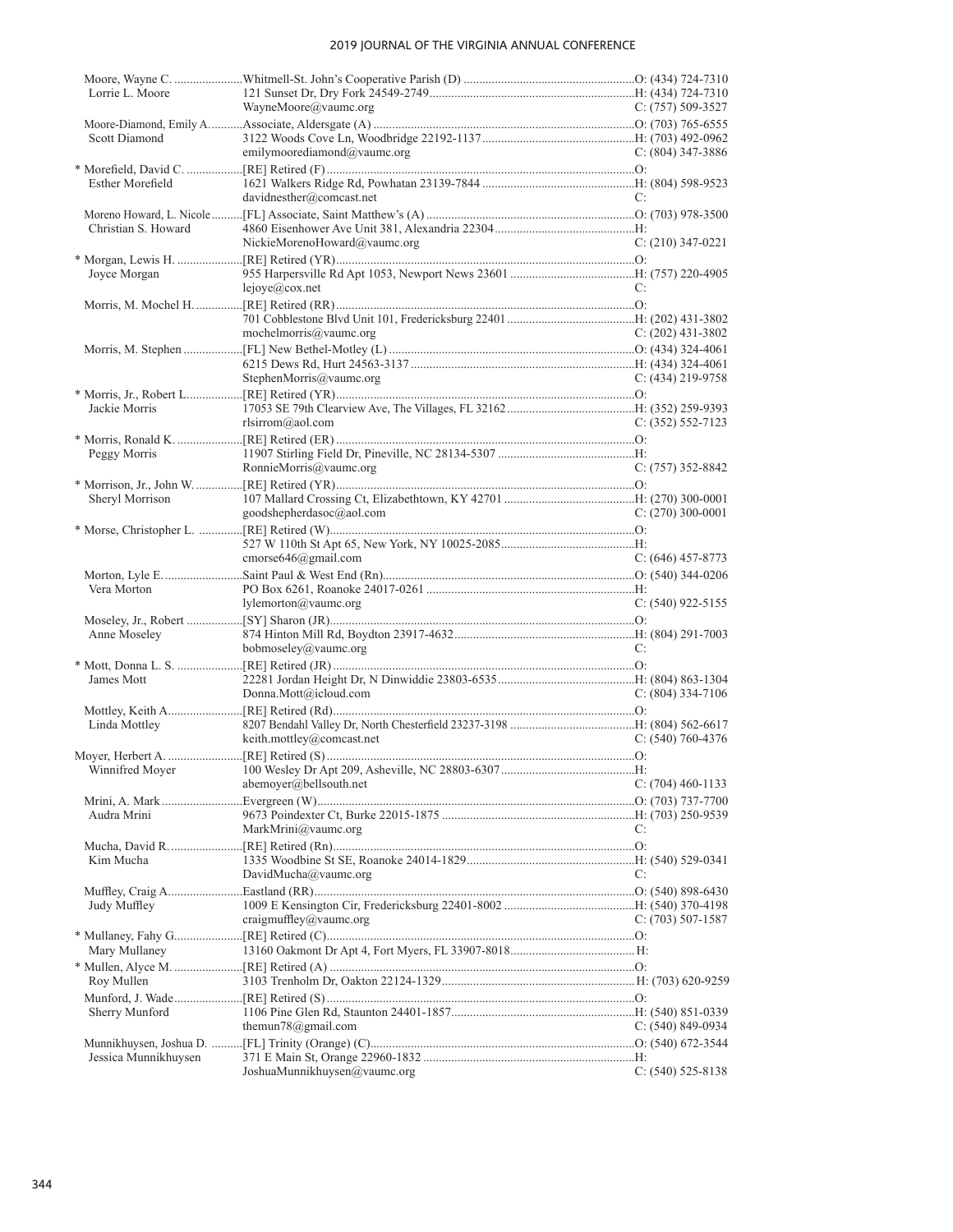|                     | <b>XV. DIRECTORIES</b>    |                       |
|---------------------|---------------------------|-----------------------|
| Dreanna Murphy      |                           |                       |
|                     | TomMurphy@vaumc.org       | $C: (540)$ 271-4560   |
| Christina Kim       | wesleychap@yahoo.com      | C: $(828)$ 333-1429   |
| Minjung Kim         | yosepnam@vaumc.org        | C: $(973)$ 294-5148   |
| Josh Nassef         | yosubnamgung@vaumc.org    | $C: (773) 814-9037$   |
| Stefanie Nave       | Mariannenassef@vaumc.org  | C: $(325)$ 320-6095   |
|                     | KirkNave@vaumc.org        | C:                    |
| Libba Neas          | GeorgeNeas@vaumc.org      | C: $(757)$ 705-5691   |
| Lindsey Neidig      | HarryNeidig@vaumc.org     | $C: (703) 589-5633$   |
| Nelson Neil         | ElizabethNeil@vaumc.org   | C:                    |
| Elizabeth H. Neil   | NelsonNeil@value.org      | C: $(703)$ 389-7436   |
|                     | PatriciaNeilsen@vaumc.org | C:                    |
|                     | sfnelms@gmail.com         | C:                    |
|                     | ctnelsn@gmail.com         | $C: (703) 819 - 2533$ |
| Michael Nelson      | GretchenNelson@vaumc.org  | $C: (804) 896-6785$   |
| Elaine Nelson       | MikeNelson@vaumc.org      | $C: (757)$ 642-2118   |
| Brenda NeSmith      | nesmith $9924$ @gmail.com | C: (804) 337-8114     |
|                     | DavidNesselrodt@vaumc.org | $C: (304) 874-4035$   |
| Melissa Newbill     |                           |                       |
|                     | rodneynewbill@vaumc.org   | C:                    |
| <b>Bland Newman</b> | mandynewman@vaumc.org     | C: $(757)$ 630-6518   |
| Melissa T. Newman   | craignewman@value.org     | $C: (434) 534-4430$   |
|                     |                           | $C: (540) 761-4230$   |
| Mary Dale Newsome   | KennyNewsome@vaumc.org    | $C: (703) 868-1775$   |
|                     | $branchols@$ vaumc.org    | $C: (757)$ 663-1998   |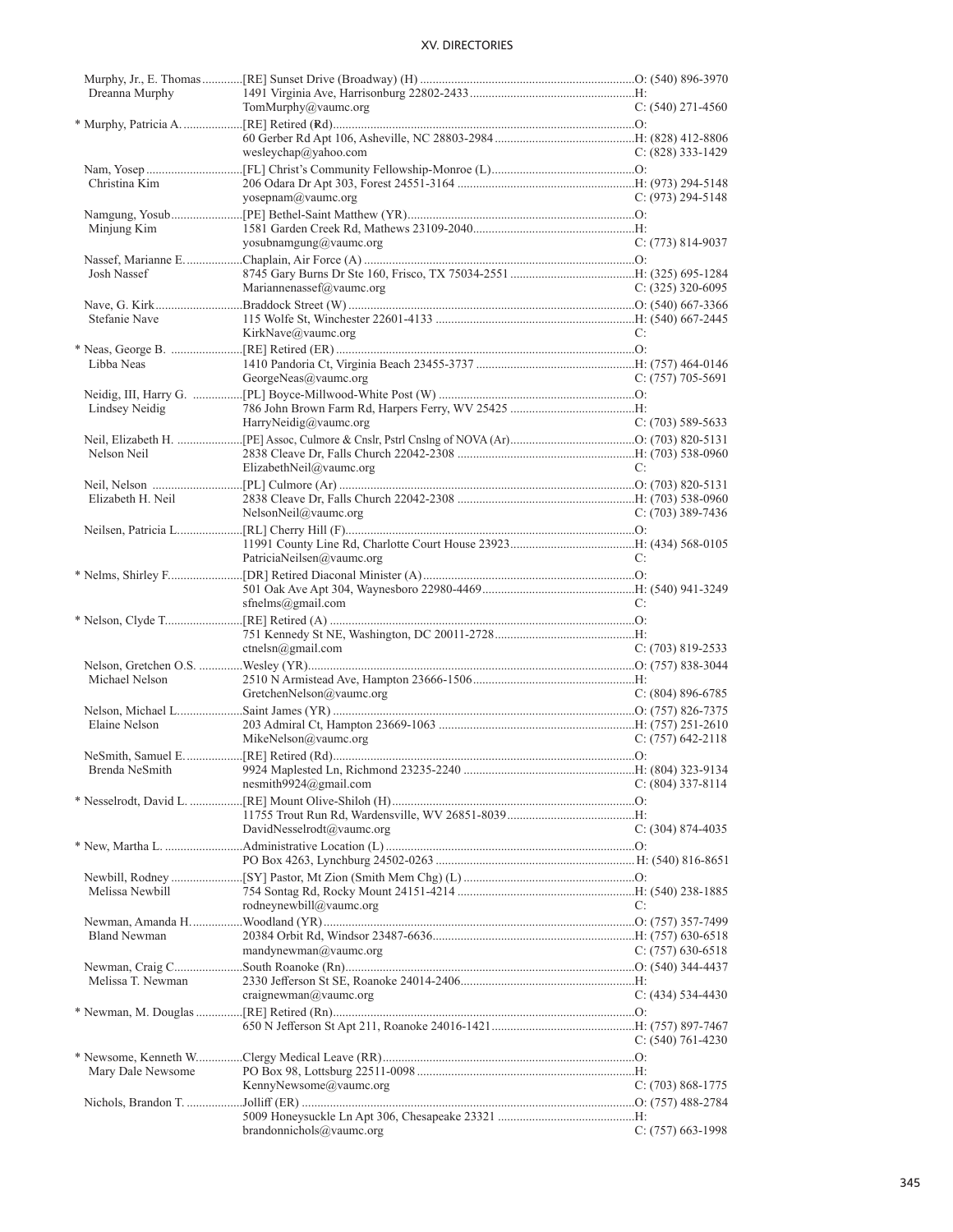| Gary Nichols          |                           |                     |
|-----------------------|---------------------------|---------------------|
|                       | LisaNichols@value.org     | C: $(540)$ 352-2138 |
| Dee Nichols           |                           |                     |
|                       | hughnichols69@gmail.com   | C:                  |
|                       |                           |                     |
| Jay Nicholson-Angle   |                           |                     |
|                       | jcnicholson@ferrum.edu    | $C: (540) 589-9118$ |
|                       |                           |                     |
| Kurt Nitzsche         |                           |                     |
|                       | JulieNitzsche@vaumc.org   | $C: (434)$ 326-6639 |
|                       |                           |                     |
|                       |                           |                     |
|                       | PaulNixon@vaumc.org       | $C: (703)$ 980-6150 |
|                       |                           |                     |
| Regina Nkrumah        | EmmanuelNkrumah@vaumc.org | $C: (703)$ 342-7886 |
|                       |                           |                     |
| Cynthia Nobles        |                           |                     |
|                       | wmnobles@hotmail.com      | $C: (757)$ 406-5323 |
|                       |                           |                     |
| <b>Inez Nock</b>      |                           |                     |
|                       | JamesNock@vaumc.org       | $C: (757)$ 710-1844 |
|                       |                           |                     |
| Carolyn Noland        |                           |                     |
|                       | revhoo@hotmail.com        | $C: (804) 878-3579$ |
|                       |                           |                     |
| $\ast$                |                           |                     |
|                       | LisaNordan@vaumc.org      | $C: (757)$ 513-0496 |
|                       |                           |                     |
| Cathy Norman          | DavidNorman@vaumc.org     | C:                  |
|                       |                           |                     |
| Stephen W. Hoydilla   |                           |                     |
|                       | FlorNorris@vaumc.org      | $C: (571)$ 232-7550 |
|                       |                           |                     |
| Ed Norton             |                           |                     |
|                       | mbc1994@hotmail.com       | C:                  |
|                       |                           |                     |
| Karla M. Kincannon    |                           |                     |
|                       | JimNoseworthy@value.org   | $C: (423) 836-1366$ |
|                       |                           |                     |
|                       | nandog1940@gmail.com      | C:                  |
|                       |                           |                     |
|                       |                           |                     |
|                       |                           | $C: (757)$ 353-9386 |
|                       |                           |                     |
| Angela Obeng          |                           |                     |
|                       | JohnObeng@vaumc.org       | C: (703) 309-1329   |
|                       |                           |                     |
| Margaret A. Turbyfill |                           |                     |
|                       |                           |                     |
|                       | markogren@vaumc.org       | C: $(804)$ 310-6129 |
|                       |                           |                     |
| Eric Oguich           |                           |                     |
|                       | judyoguich@vaumc.org      | C:                  |
|                       |                           |                     |
| Mikang Kim            |                           |                     |
|                       | PaulOh@vaumc.org          | C: (202) 489-7332   |
| Hanna Oh              |                           |                     |
|                       | intekoh $@$ vaumc.org     | $C: (770)$ 256-5816 |
|                       |                           |                     |
|                       |                           |                     |
|                       | JinOh@vaumc.org           | $C: (804)$ 241-9892 |
|                       |                           |                     |
| Carren Atieno         |                           |                     |
|                       | fredokello@vaumc.org      | $C: (757) 817-0325$ |
| Robert May            |                           |                     |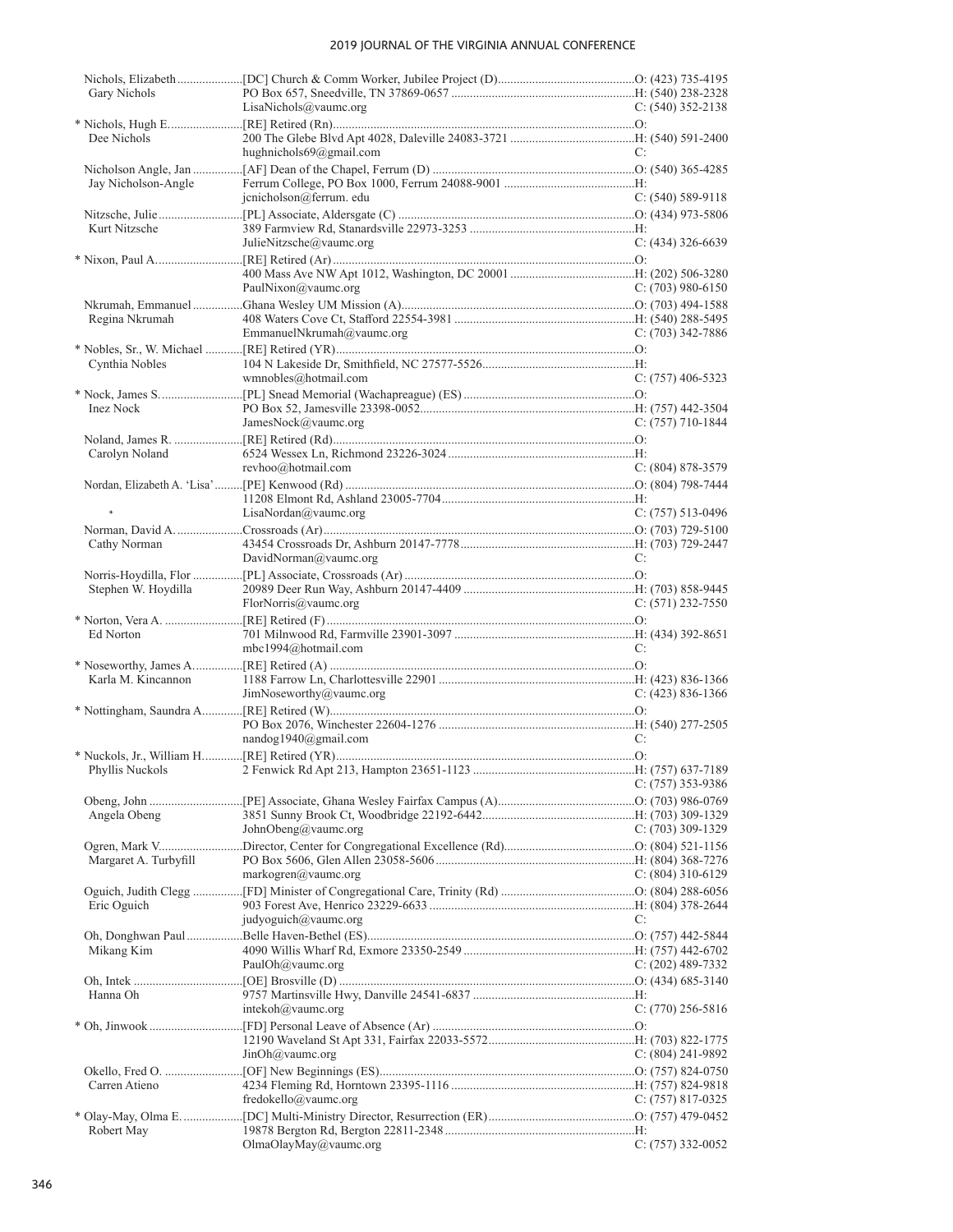|                      | BryanOldham@vaumc.org                   | $C: (703) 593-9235$   |
|----------------------|-----------------------------------------|-----------------------|
| Nancy Payne Olewiler |                                         |                       |
|                      | billrev@comcast.net                     | $C: (904) 891-4360$   |
|                      |                                         |                       |
|                      |                                         |                       |
|                      | blairoquinn@vaumc.org                   | $C: (434)$ 710-2208   |
|                      |                                         |                       |
| James G. O'Quinn     |                                         |                       |
|                      | DorothyOquinn@vaumc.org                 | $C: (804)$ 402-9613   |
|                      |                                         |                       |
| Dorothy M. O'Quinn   | JimOQuinn@vaumc.org                     | $C: (804)$ 467-9543   |
|                      |                                         |                       |
| Lee Anne Orndorff    |                                         |                       |
|                      | RandyOrndorff@vaumc.org                 | $C: (540) 661-7776$   |
|                      |                                         |                       |
| Michelle Orndorff    |                                         |                       |
|                      | JoshOrndorff@vaumc.org                  | $C: (540)$ 308-5920   |
|                      |                                         |                       |
| Luis Orozco          |                                         |                       |
|                      | luor47@yahoo.com                        | $C: (703) 868-9629$   |
|                      |                                         |                       |
| Lou Oswald           |                                         |                       |
|                      | ryanoswald@vaumc.org                    | $C: (540)$ 451-3003   |
|                      |                                         |                       |
| Nancy Owen           | $neowen1$ ( $@verizon.net$              | C:                    |
|                      |                                         |                       |
| Marie Pack           |                                         |                       |
|                      |                                         |                       |
| John Packard         |                                         |                       |
|                      | PeggyPackard@value.org                  | $C: (540) 896 - 2797$ |
|                      |                                         |                       |
| Patricia Page        |                                         |                       |
|                      | JamesPage@vaumc.org                     | $C: (703)$ 297-0355   |
|                      |                                         |                       |
|                      |                                         |                       |
|                      | briankpage07@aol.com                    | C:                    |
|                      |                                         |                       |
| Kelly Marie Page     | jonathanpage@vaumc.org                  | $C: (757)$ 748-4785   |
|                      |                                         |                       |
| Jennifer Palmer      |                                         |                       |
|                      | DavidPalmer@vaumc.org C: (540) 435-7730 |                       |
|                      |                                         |                       |
|                      |                                         |                       |
|                      | nancypalmer@value.org                   | C: (757) 346-8902     |
|                      |                                         |                       |
|                      |                                         |                       |
|                      | AmyPannell@vaumc.org                    | C: (804) 694-9759     |
|                      |                                         |                       |
| Sandra Parish        | fparish $41$ @gmail.com                 | $C: (812)$ 340-8432   |
|                      |                                         |                       |
| Isaiah Jennifer Park |                                         |                       |
|                      | danielpark@vaumc.org                    | $C: (312)$ 350-1433   |
|                      |                                         |                       |
| Joung Im Song        |                                         |                       |
|                      | JaeWooPark@vaumc.org                    | $C: (703)$ 485-7598   |
|                      |                                         |                       |
| Hyun Sook Park       |                                         |                       |
|                      | JooSupPark@vaumc.org                    | C: $(703)$ 477-9677   |
|                      |                                         |                       |
|                      |                                         |                       |
|                      | barbaraparker@vaumc.org                 | $C: (757)$ 710-8025   |
|                      |                                         |                       |
|                      |                                         |                       |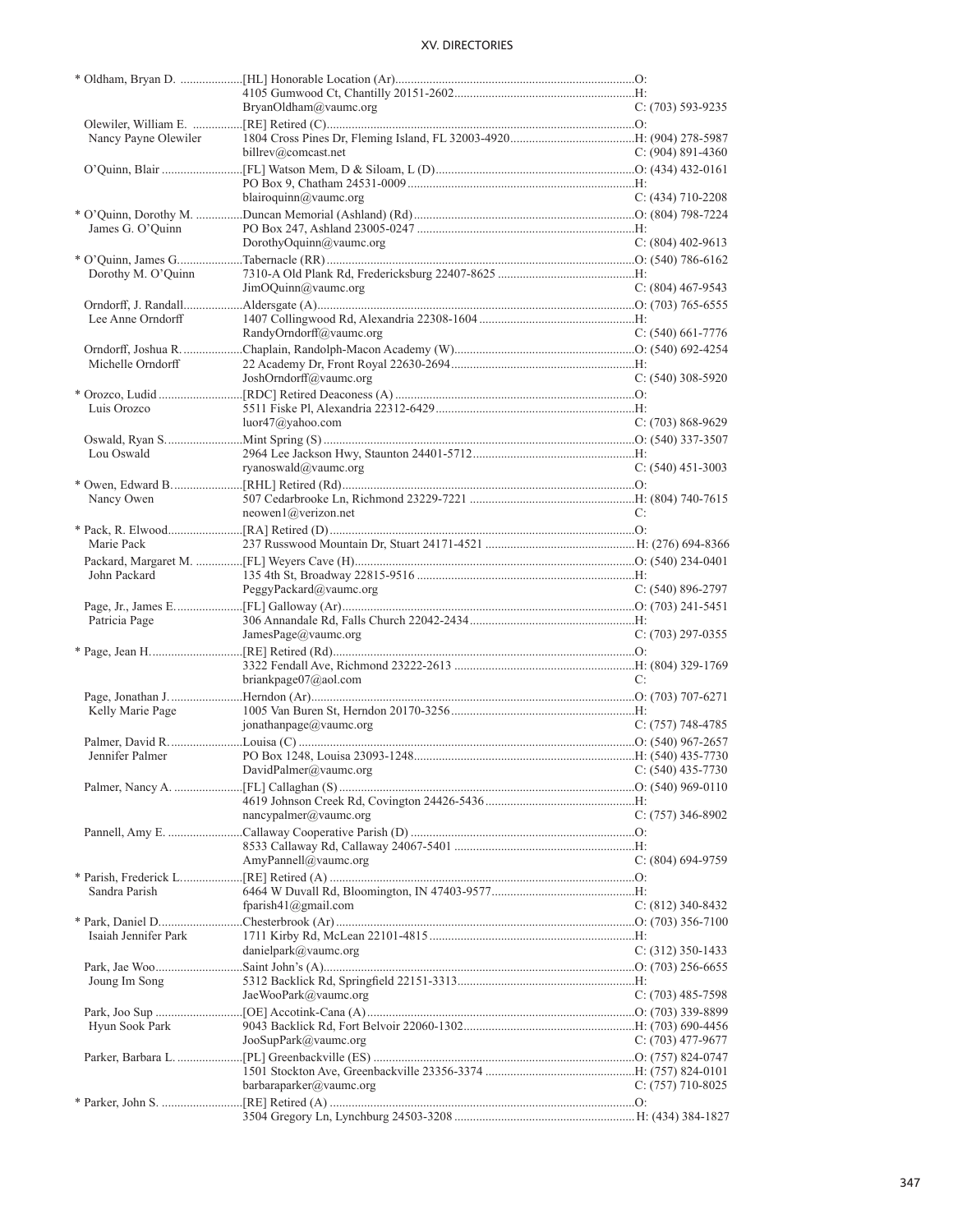| Floyd Parker        | stephaniekimecparker@vaumc.org | $C: (804)$ 441-5631       |
|---------------------|--------------------------------|---------------------------|
|                     |                                |                           |
| Sandra Parker       |                                |                           |
|                     | StevenParker@vaumc.org         | $C: (434)$ 473-3164       |
|                     |                                |                           |
| Karen Parks         |                                |                           |
|                     | chuckparks@vaumc.org           | $C: (757)$ 710-5407       |
|                     |                                |                           |
| <b>Susan Parks</b>  |                                |                           |
|                     | BobParks@vaumc.org             | $C: (434) 808 - 4446$     |
|                     |                                |                           |
| Kemp Parrish        | $D$ edeParrish@vaumc.org       | C:                        |
|                     |                                |                           |
|                     |                                |                           |
|                     | wparsley@yahoo.com             | $C: (757)$ 710-9321       |
|                     |                                |                           |
| Natalia Parson      |                                |                           |
|                     | derrickparson@vaumc.org        | C:                        |
|                     |                                |                           |
| Nancy G. Parsons    |                                |                           |
|                     | DMINBP@aol.com                 | C:                        |
|                     |                                |                           |
| Lu Anne Patrick     |                                |                           |
|                     | KenPatrick@vaumc.org           | $C: (540) 550-2954$       |
|                     |                                |                           |
| Daleen Patterson    | JohnPatterson@vaumc.org        | C:                        |
|                     |                                |                           |
| Victoria Paul-Coker |                                |                           |
|                     |                                |                           |
| Edna Paylor         |                                |                           |
|                     | eepaylor@verizon.net           | C:                        |
|                     |                                |                           |
| Sarah E. Payne      |                                |                           |
|                     | ClaytonPayne@vaumc.org         | $C: (434)$ 258-9515       |
|                     |                                |                           |
| Darlene Payne       |                                |                           |
|                     | GregoryPayne@vaumc.org         | C:                        |
|                     |                                |                           |
| Joyce Payne         |                                |                           |
|                     |                                |                           |
| Clayton W. Payne    |                                |                           |
|                     | sarahpayne@vaumc.org           | $C: (434) 851 - 0868$     |
| Crystal Payne       |                                |                           |
|                     | BusterPayne@vaumc.org          | $\mathbb{C}^{\mathbb{N}}$ |
|                     |                                |                           |
| Gail Paysour        |                                |                           |
|                     | DougPaysour( $@$ vaumc.org     | C: $(540)$ 312-8858       |
|                     |                                |                           |
| Jacob Paysour       |                                |                           |
|                     | joannapaysour@vaumc.org        | $C: (803)$ 465-1541       |
|                     |                                |                           |
|                     |                                |                           |
|                     | LemuelPearsall@vaumc.org       | $C: (703)$ 398-7074       |
|                     |                                |                           |
| Lynn Bryant         | mistergp@cov.net               | C:                        |
|                     |                                |                           |
| Jeremy S. Pelter    |                                |                           |
|                     | pennypelter@value.org          | $C: (540) 664-8488$       |
|                     |                                |                           |
| Kerry Pendley       |                                |                           |
|                     | drdeep3@gmail.com              | $C: (703)$ 304-6344       |
|                     |                                |                           |
| Martha Ann Pendrak  |                                |                           |
|                     | gpendrak@hotmail.com           | C:                        |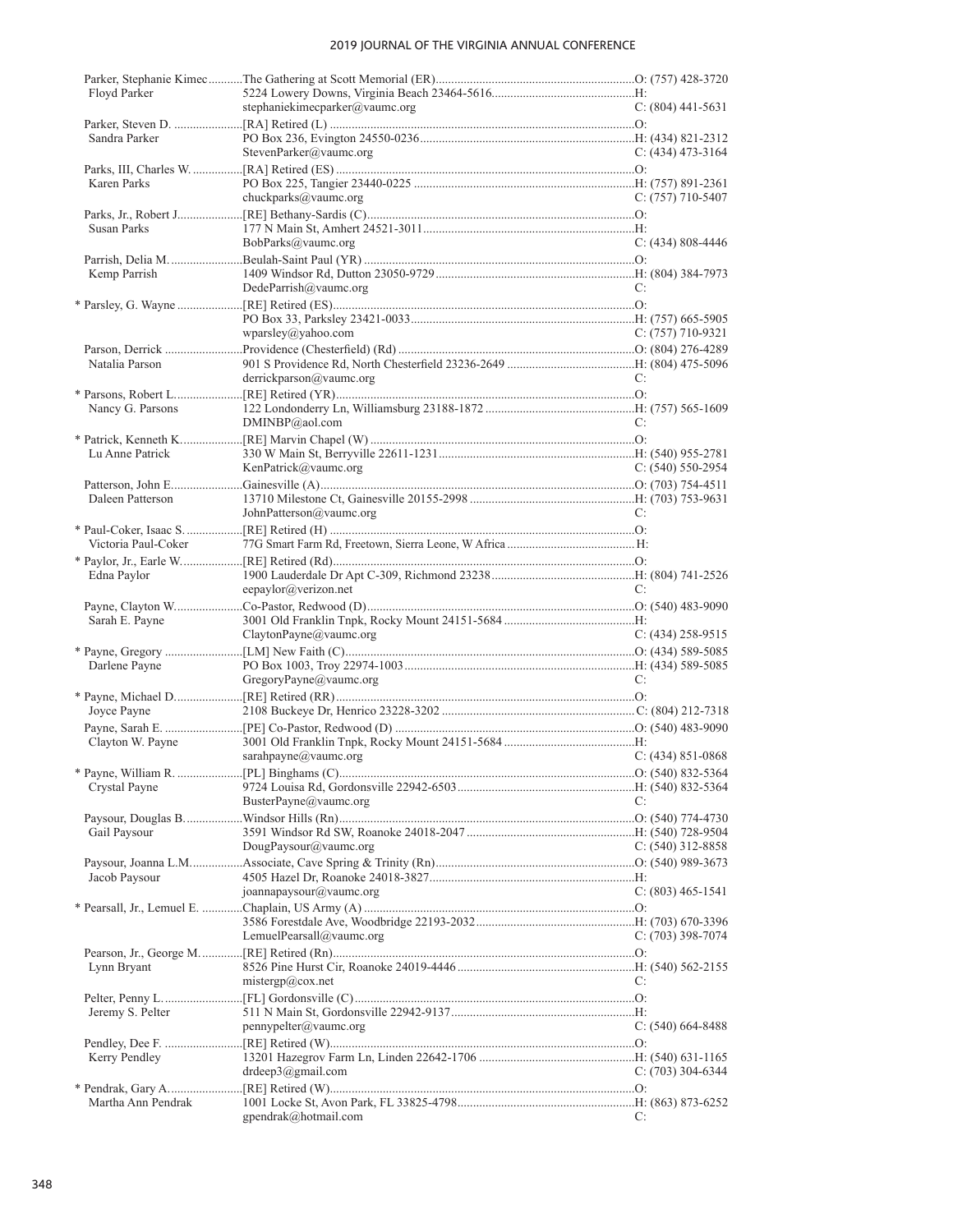|                        | evelynpenn $(a)$ vaumc.org    | $C: (540)$ 220-4454   |
|------------------------|-------------------------------|-----------------------|
|                        |                               |                       |
| Janene Pennel          |                               |                       |
|                        |                               |                       |
|                        |                               |                       |
|                        | CamillePentsil@vaumc.org      | C:                    |
|                        |                               |                       |
| Katrina Perez          |                               |                       |
|                        | Carlperez@vaumc.org           | C: $(434)$ 942-7172   |
|                        |                               |                       |
|                        |                               |                       |
|                        | TasiPerkins@vaumc.org         | $C: (703)$ 969-6902   |
|                        |                               |                       |
| Sharon Perry           |                               |                       |
|                        | DennisPerry@vaumc.org         | $C: (571) 244-2165$   |
|                        |                               |                       |
|                        |                               |                       |
|                        | JohnPeters@vaumc.org          | $C: (804)$ 314-1237   |
|                        |                               |                       |
| Kate Petreski          |                               |                       |
|                        | kitan@petreski.com            | $C: (703) 863 - 2654$ |
|                        |                               |                       |
| Elizabeth Petry        |                               |                       |
|                        | LowellPetry@vaumc.org         | C: $(434)$ 282-4201   |
|                        |                               |                       |
|                        |                               |                       |
|                        | mikepettry@vaumc.org          | $C: (540) 817-9605$   |
|                        |                               |                       |
|                        |                               |                       |
|                        |                               |                       |
| Thanh D. Nguyen        |                               |                       |
|                        | HieuPhan@vaumc.org            | C: $(858)$ 201-9175   |
|                        |                               |                       |
| Kay Phillips           |                               |                       |
|                        | Bphillips@vaumc.org           | C: $(540)$ 809-5651   |
|                        |                               |                       |
| Kevin Phillips         |                               |                       |
|                        | katiephillips@vaumc.org       | $C: (540)$ 379-4225   |
|                        |                               |                       |
| Martha Phillips        |                               |                       |
|                        | souldoc1@verizon.net          | $C: (804) 694-6678$   |
|                        |                               |                       |
| Doug Pickard           |                               |                       |
|                        | PamPickard@vaumc.org          | $C: (434)$ 917-1111   |
|                        |                               |                       |
| Nancy Pierson          |                               |                       |
|                        | MylesPierson@value.org        | C: (804) 387-1674     |
|                        |                               |                       |
| Bonnie Pihlcrantz      |                               |                       |
|                        | bobpihlcrantz@vaumc.org       | $C: (757)$ 408-6653   |
|                        |                               |                       |
|                        |                               |                       |
|                        | patrickpillow@vaumc.org       | $C: (434)$ 485-3833   |
|                        |                               |                       |
| Charles J. Piluso      |                               |                       |
|                        | $phy$ lpiluso@yahoo.com       | $C: (434)$ 632-4006   |
|                        |                               |                       |
|                        |                               |                       |
|                        | vpittard@cox.net              | C:                    |
|                        |                               |                       |
| Bonnie G. Pizzeck      |                               |                       |
|                        | DonPizzeck@vaumc.org          | C: $(434)$ 446-3355   |
|                        |                               |                       |
| Sandra Benton Plasters | MikePlasters@vaumc.org        |                       |
|                        |                               | $C: (540)$ 908-5741   |
|                        |                               |                       |
| Michael W. Plasters    | SandiBentonPlasters@vaumc.org |                       |
|                        |                               | $C: (540)$ 421-7478   |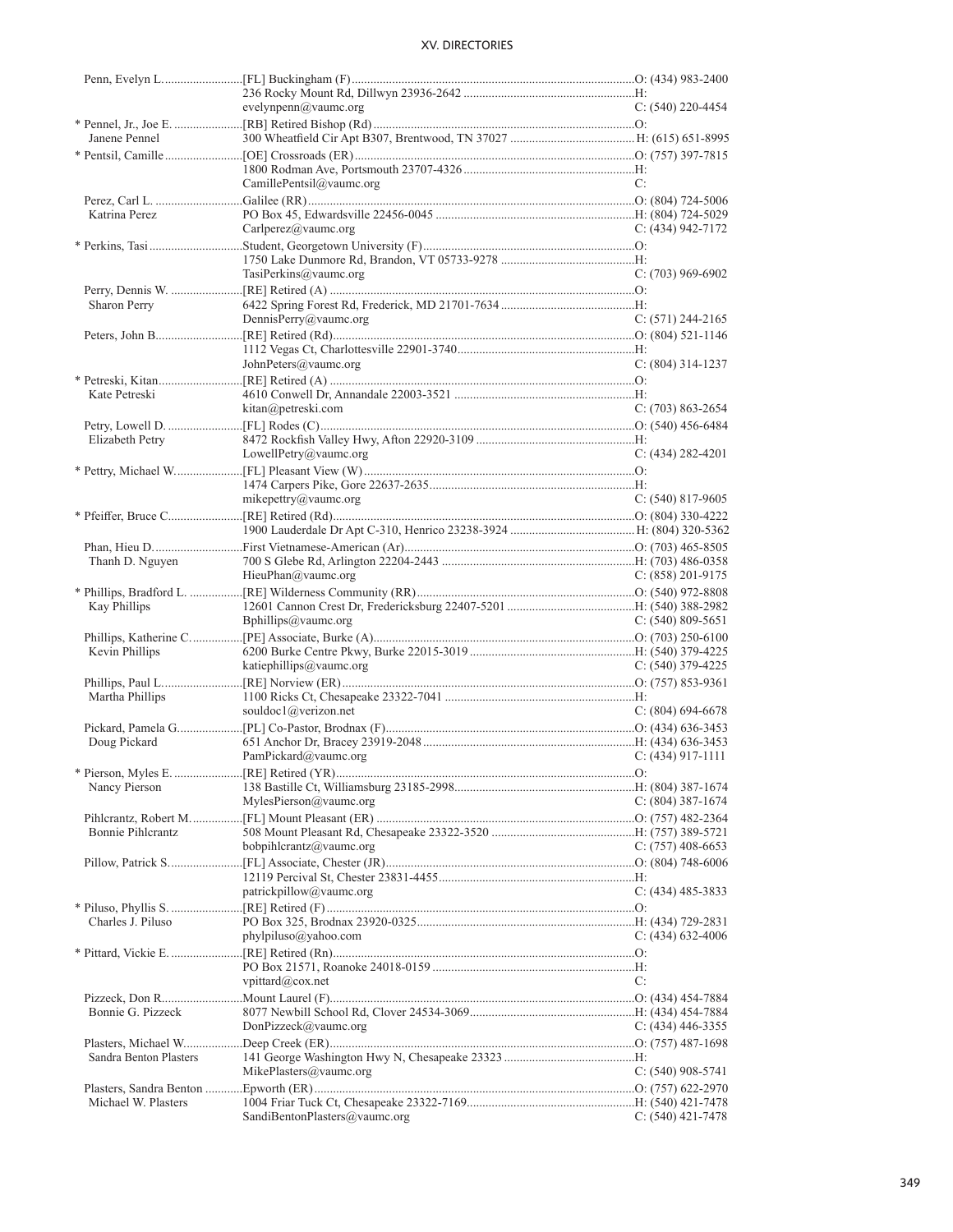| Joseph H. Plemmons     |                               |                       |
|------------------------|-------------------------------|-----------------------|
|                        | rachelplemmons@vaumc.org      | $C: (540)$ 336-7187   |
|                        |                               |                       |
| Joanne Plummer         | jplummer22@gmail.com          | $C: (703) 585-4841$   |
|                        |                               |                       |
| Nikki Plymale          |                               |                       |
|                        | SamuelPlymale@Vaumc.org       | $C: (540)$ 421-1020   |
| Barbara Plymale        |                               |                       |
|                        | drsfp85@gmail.com             | C:                    |
|                        |                               |                       |
| Vanessa Daves-Poarch   | jonpoarch@vaumc.org           | $C: (402)$ 980-7416   |
|                        |                               |                       |
| Sherri Poeckert        |                               |                       |
|                        | Kevinpoeckert@vaumc.org       | $C: (540)$ 908-1730   |
| Clementine S. Pollok   |                               |                       |
|                        |                               | $C: (804)$ 389-2198   |
|                        |                               |                       |
| Julius Porias          | gayleporias@vaumc.org         | $C: (703)$ 980-1029   |
|                        |                               |                       |
| Jose Antonio Porras    |                               |                       |
|                        | Deborahporras@vaumc.org       | $C: (240)$ 370-4868   |
|                        |                               |                       |
|                        | MelodyPorter@vaumc.org        | C:                    |
|                        |                               |                       |
| Cynthia Porter         | TimPorter@vaumc.org           |                       |
|                        |                               | $C: (757) 593-1014$   |
| Ruth Porter            |                               |                       |
|                        | Lakeporters@gmail.com         | C: $(540)$ 672-7903   |
| Robert Porter-Miller   |                               |                       |
|                        | MelissaPorterMiller@vaumc.org | $C: (202)$ 716-5714   |
|                        |                               |                       |
| Kara Posey             |                               |                       |
|                        | $brianpose y(a) x and x or y$ | C: $(540)$ 236-2472   |
| Kellie Potter          |                               |                       |
|                        | matpotter@value.org           | $C: (757)$ 374-2244   |
|                        |                               |                       |
|                        | DebbiePowell@vaumc.org        | C:                    |
|                        |                               |                       |
| R. Brent Powell        | KendraPowell@vaumc.org        | C: $(757)$ 710-5961   |
|                        |                               |                       |
| Debra A. Powell        |                               |                       |
|                        | RogerPowell@vaumc.org         | $C: (540)$ 409-7454   |
|                        |                               |                       |
|                        |                               |                       |
| Judith B. Pratt        |                               |                       |
|                        | billbennie@gmail.com          | $C: (703) 785-1815$   |
| Nicholas S. Preuninger |                               |                       |
|                        | colleenpreuninger@vaumc.org   | C:                    |
|                        |                               |                       |
| Catherine Price        | ichprice83@gmail.com          | C:                    |
|                        |                               |                       |
| Debbie Proctor         |                               |                       |
|                        | proctorsap@yahoo.com          | C:                    |
| April Propst           |                               |                       |
|                        | StevePropst@vaumc.org         | $C: (540) 292 - 3334$ |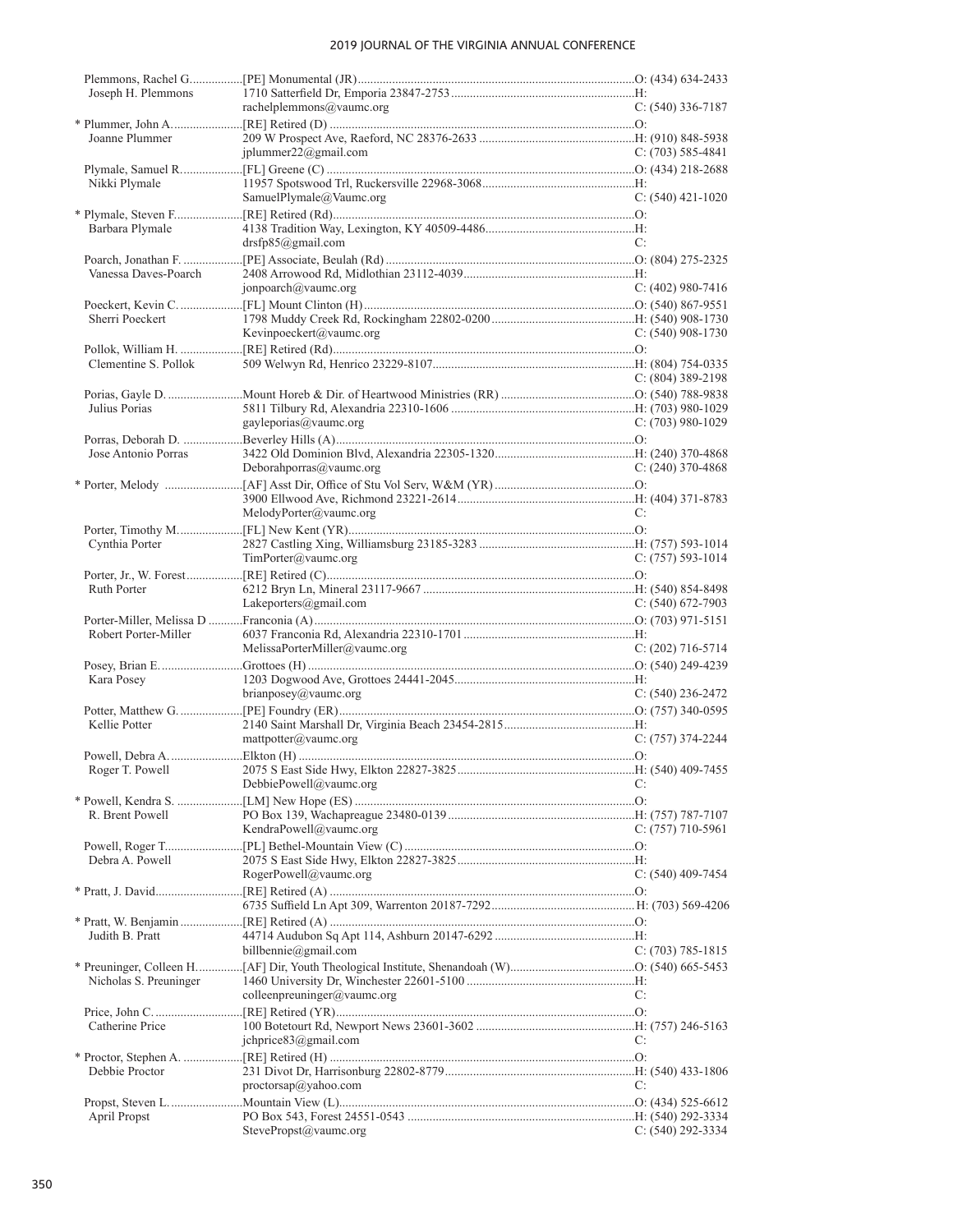\*

| Portia Pruitt      |                            |                       |
|--------------------|----------------------------|-----------------------|
|                    | EdPruitt@vaumc.org         | C: $(540)$ 414-1810   |
|                    |                            |                       |
| Leigh Ann Pruitt   | GordonPruitt@vaumc.org     | $C: (804)$ 370-2981   |
|                    |                            |                       |
| Dora Pruitt        |                            |                       |
|                    |                            |                       |
| Janice M. Rivero   |                            |                       |
|                    | JeffreyPugh@vaumc.org      | $C: (919) 967 - 2622$ |
|                    |                            |                       |
| Amy Purdom         |                            |                       |
|                    | $DanPurdom@$ vaumc.org     | $C: (540) 292 - 4028$ |
|                    |                            |                       |
| Keith Pusso        |                            |                       |
|                    | BrendaPusso@vaumc.org      | $C: (540) 846 - 2258$ |
|                    |                            |                       |
| Teresa Radford     |                            |                       |
|                    | JimRadford@vaumc.org       | $C: (434)$ 960-9553   |
|                    |                            |                       |
|                    |                            |                       |
|                    | CindyRainger@vaumc.org     | $C: (540)$ 219-0449   |
|                    |                            |                       |
| Dotty Ramsey       |                            |                       |
|                    | beardogden3@hotmail.com    | C:                    |
|                    |                            |                       |
| Rebecca Ramsey     |                            |                       |
|                    |                            |                       |
| Karen Ramsey       |                            |                       |
|                    | normanramsey@vaumc.org     | $C: (540)$ 309-1776   |
|                    |                            |                       |
| Maxine McKinney    |                            |                       |
|                    | davidrash $809@g$ mail.com | C: $(540)$ 335-5175   |
|                    |                            |                       |
|                    |                            |                       |
|                    | pennyrasnake@vaumc.org     | C: $(703)$ 864-3630   |
|                    |                            |                       |
| Bruce Ray          |                            |                       |
|                    | LindaRay@vaumc.org         | $C: (540)$ 207-1787   |
|                    |                            |                       |
| Terry Real         |                            |                       |
|                    | MarthaReal@vaumc.org       | $C: (703)$ 463-0358   |
|                    |                            |                       |
| Cheryl Reames      |                            |                       |
|                    | $w$ greames@aol.com        | C:                    |
|                    |                            |                       |
| Susan M. Reaves    |                            |                       |
|                    | michaelreaves@vaumc.org    | $C: (757)$ 653-8537   |
|                    |                            |                       |
| Michael B. Reaves  |                            |                       |
|                    | SusanReaves@vaumc.org      | $C: (757)$ 653-7830   |
|                    |                            |                       |
| Jeanette Regan     |                            |                       |
|                    | BREGAN625@aol.com          | C: $(540)$ 845-9786   |
|                    |                            |                       |
| Libby Reifsnyder   |                            |                       |
|                    | alanlibby@aol.com          | $C: (703)$ 303-7106   |
|                    |                            |                       |
| <b>Bruce Reiss</b> |                            |                       |
|                    |                            |                       |
| Melanie C. Reuter  |                            |                       |
|                    | mareuter $2002@$ yahoo.com | C: $(513)$ 410-3263   |
|                    |                            |                       |
| Mindy S. Reynolds  |                            |                       |
|                    | charliereynolds@vaumc.org  | C:                    |
|                    |                            |                       |
| Charlette Reynolds |                            |                       |
|                    |                            |                       |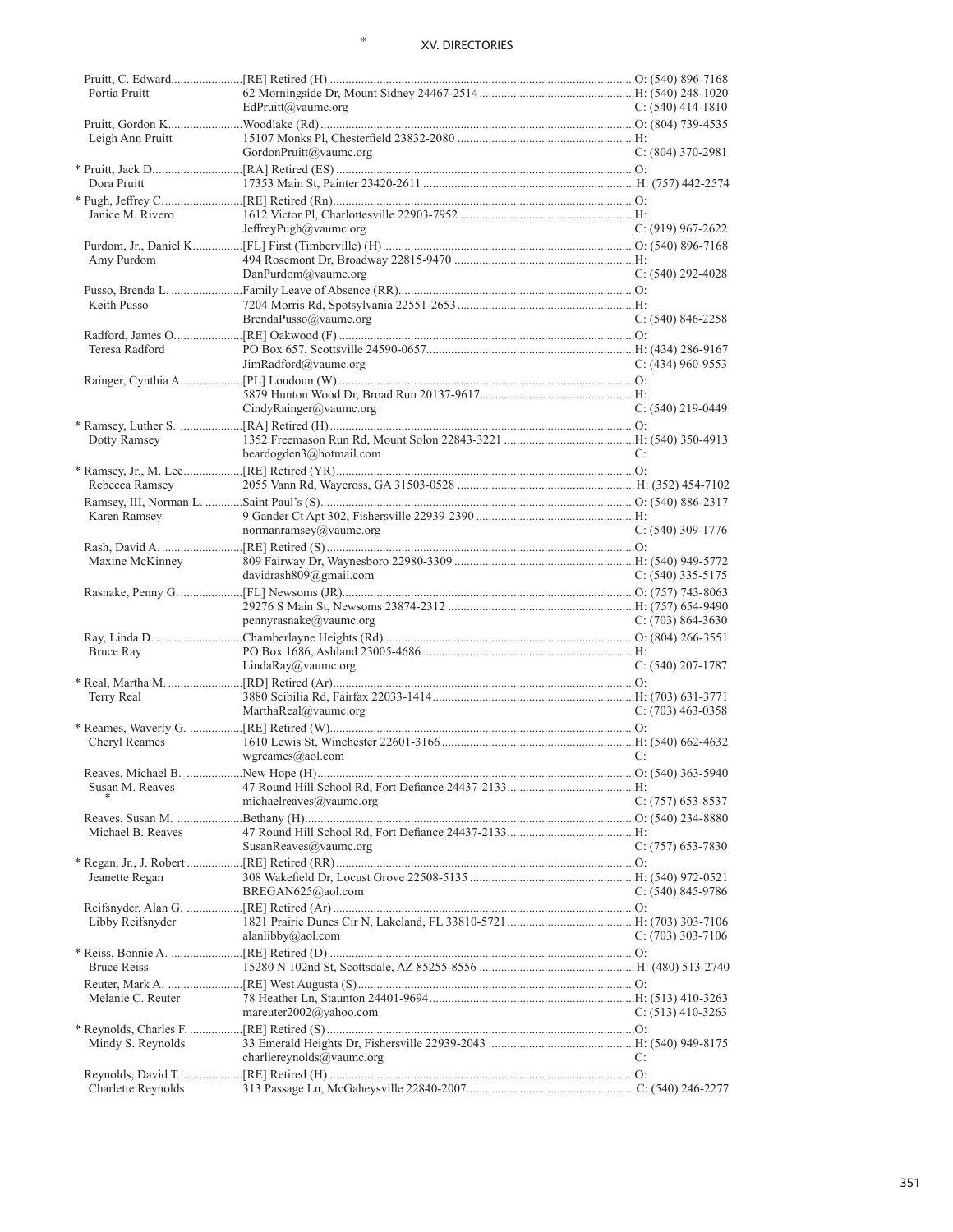| David F. Reynolds  | MonicaReynolds@vaumc.org      | $C: (703) 853 - 8309$ |
|--------------------|-------------------------------|-----------------------|
| JoAnn Reynolds     | TPJPR1984@gmail.com           | $C: (757) 871-7740$   |
| Martha T. Reynolds | tomreynolds@vaumc.org         | $C: (540)$ 256-8974   |
|                    | WayneReynolds@vaumc.org       | $C: (703) 862 - 3876$ |
| Robert Rhodes      | cherylrhodes@bellsouth.net    | C:                    |
| Lynn Rasor         | stephenandrewrhodes@gmail.com | $C: (804)$ 698-9565   |
|                    | graceellenrice@yahoo.com      | C:                    |
| Dori Richardson    | markrichardson@vaumc.org      | $C: (540)$ 484-3404   |
| Nancy Rickabaugh   | MarcRickabaugh@vaumc.org      | $C: (434)$ 989-0401   |
| Mary Jane Ricketts | willmaryjane@comcast.net      | C:                    |
|                    | WayneRickman@vaumc.org        | $C: (540) 290 - 2654$ |
| Moonyeen Rideout   | tworideouts@yahoo.com         | C:                    |
|                    | chrissyridings@vaumc.org      | $C: (434) 208-9131$   |
| Elizabeth Ridout   | emridout@cox.net              | C:                    |
| Julia Riedel       | ChrisRiedel@vaumc.org         | C: $(703)$ 328-5161   |
| Susan Rigg         | EdRigg@vaumc.org              | $C: (540)$ 406-0965   |
| Rebecca Riggins    |                               |                       |
| Jill Riggles       | bobriggles@vaumc.org          | $C: (571)$ 379-3640   |
| Amy Riggs          | glennriggs@vaumc.org          | C:                    |
| Mike Riggs         | triciariggs@vaumc.org         | $C: (757) 506-5040$   |
| Suzanne Righter    |                               |                       |
|                    | scottrimer@vaumc.org          | C:                    |
| Todd Ringenbach    | MartiRingenbach@vaumc.org     | $C: (703) 731-6922$   |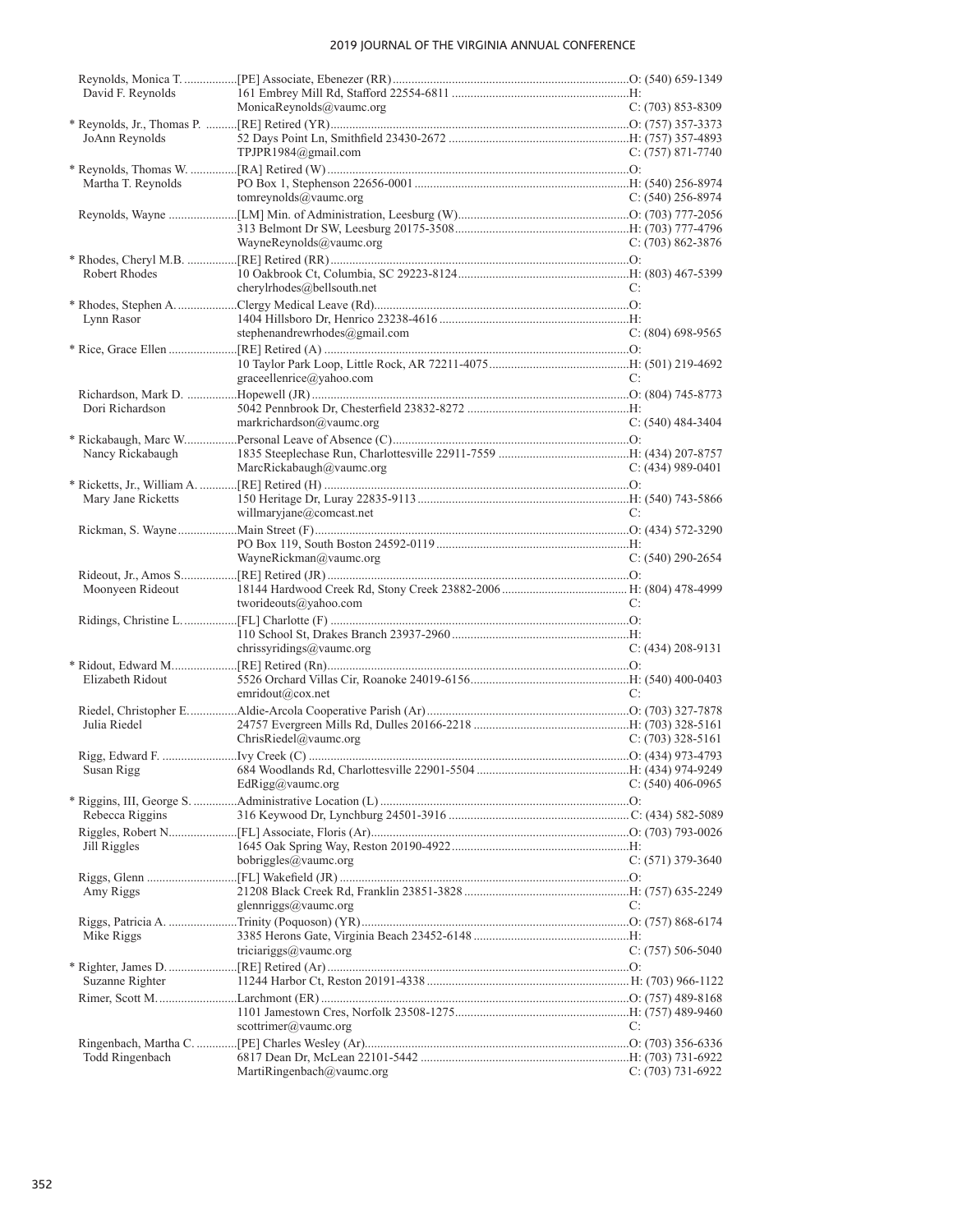|                      | CarIRipley@value.org                      | C:                    |
|----------------------|-------------------------------------------|-----------------------|
|                      |                                           |                       |
| Paula Ritchie        |                                           |                       |
|                      | KeithRitchie@vaumc.org                    | C: $(804)$ 357-8872   |
|                      |                                           |                       |
| Valerie W. Ritter    |                                           |                       |
|                      | PaulRitter@vaumc.org                      | $C: (540) 810 - 8352$ |
|                      |                                           |                       |
| Paul J. Ritter       |                                           |                       |
|                      | ValerieRitter@vaumc.org                   | $C: (540) 810-6907$   |
|                      |                                           |                       |
|                      |                                           |                       |
| Jeffrey C. Pugh      |                                           |                       |
|                      | janrivero@vaumc.org                       | $C: (919)$ 225-7130   |
|                      |                                           |                       |
|                      |                                           |                       |
|                      | CathyRoach@vaumc.org                      | $C: (434)$ 250-7549   |
|                      |                                           |                       |
| Lee Ann Robbins      |                                           |                       |
|                      | BrandonRobbins@vaumc.org                  | $C: (757) 871 - 2425$ |
|                      |                                           |                       |
| Phyllis Robbins      |                                           |                       |
|                      | GaryRobbins@vaumc.org                     | $C: (540) 588-9267$   |
|                      |                                           |                       |
| Theresa Roberson     |                                           |                       |
|                      | MarcRoberson@vaumc.org                    | $C: (540)$ 327-4954   |
|                      |                                           |                       |
|                      |                                           |                       |
| Rayn L. Roberts      |                                           |                       |
|                      | revcharles38@verizon.net                  | $C: (540)$ 327-6196   |
|                      |                                           |                       |
| Polly Roberts        |                                           |                       |
|                      |                                           |                       |
| Lori Roberts         |                                           |                       |
|                      | $j$ effroberts@vaumc.org                  | $C: (540)$ 454-7813   |
|                      |                                           |                       |
|                      |                                           |                       |
| Pamela Robertson     |                                           |                       |
|                      | rickrobertson@vaumc.org                   | C: $(540)$ 209-4096   |
|                      |                                           |                       |
|                      |                                           |                       |
| Carolyn Robertson    |                                           | C:                    |
|                      | robrobertson@vaumc.org                    |                       |
|                      |                                           |                       |
| Ruth Robertson-Gouge |                                           |                       |
|                      | scottrobertsongouge@vaumc.org             | C: $(540)$ 616-4046   |
|                      |                                           |                       |
| Jennifer Robinette   |                                           |                       |
|                      | JoelRobinette@vaumc.org C: (540) 908-9482 |                       |
|                      |                                           |                       |
| Tyagan Bolick        |                                           |                       |
|                      | KorenRobins@vaumc.org                     | C: $(757)$ 647-6742   |
|                      |                                           |                       |
| Carole Robinson      |                                           |                       |
|                      | BurtRobinson@vaumc.org                    | C: (571) 247-6483     |
|                      |                                           |                       |
| Connie Robinson      |                                           |                       |
|                      | $onepadre(\alpha$ yahoo.com               | $C: (252)$ 455-2165   |
|                      |                                           |                       |
|                      |                                           |                       |
| Kip Robinson, Jr.    | NancyRobinson@vaumc.org                   | C: $(804)$ 873-1487   |
|                      |                                           |                       |
|                      |                                           |                       |
| Barbara W. Robinson  |                                           |                       |
|                      | bobinson@value.org                        | $C: (757)$ 439-0634   |
|                      |                                           |                       |
| Lisa Rochford        |                                           |                       |
|                      | stauntonds@vaumc.org                      | $C: (540) 588-6171$   |
|                      |                                           |                       |
| Missy Kay Rodden     |                                           |                       |
|                      | jimrodden@vaumc.org                       | $C: (540)$ 958-9002   |
|                      |                                           |                       |
|                      | MiltonRodgers@vaumc.org                   | C: (571) 215-8292     |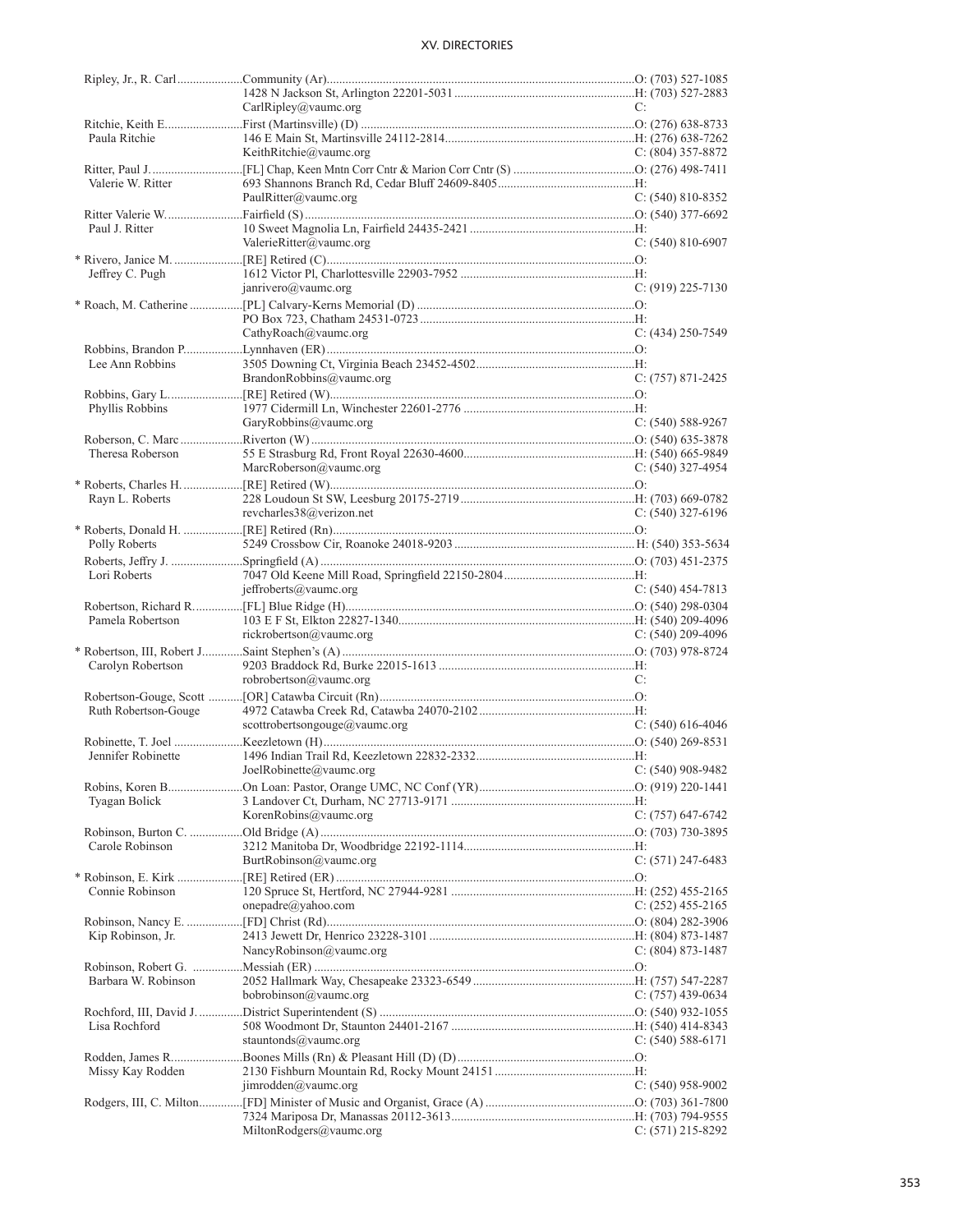| Angel Martinez-Ortiz | lydiarodriguez@vaumc.org | $C: (703) 517-4058$   |
|----------------------|--------------------------|-----------------------|
|                      |                          |                       |
| Maxine Rollins       |                          |                       |
|                      | maxr0197@cov.net         | $C: (757) 880-3360$   |
|                      |                          |                       |
| Myrna Rooks          |                          |                       |
|                      | markrooks@vaumc.org      | $C: (804) 837-7154$   |
|                      |                          |                       |
| Jean Rorrer          | SebertRorrer@vaumc.org   | C:                    |
|                      |                          |                       |
|                      |                          |                       |
|                      | IleanaRosario@vaumc.org  | C: $(703)$ 867-4545   |
|                      |                          |                       |
| Mary Douglas Roscoe  |                          |                       |
|                      | markroscoe@vaumc.org     | $C: (804)$ 651-2427   |
|                      |                          |                       |
|                      | BrendaRose@vaumc.org     |                       |
|                      |                          | $C: (214)$ 471-3144   |
|                      |                          |                       |
|                      | joerose@vaumc.org        | $C: (540)$ 958-3301   |
|                      |                          |                       |
| Susie Ross           |                          |                       |
|                      | TerryRoss@vaumc.org      | $C: (540)$ 598-2652   |
|                      |                          |                       |
| Marie Rowan          |                          |                       |
|                      | DarwoodRowan@vaumc.org   | C:                    |
| Michelle Rowe        |                          |                       |
|                      | johnrowe@vaumc.org       | C: $(703)$ 357-5446   |
|                      |                          |                       |
| Jeannie Rowland      |                          |                       |
|                      | RayRowland@vaumc.org     | $C: (757)$ 719-3870   |
|                      |                          |                       |
| Denise Rowley        |                          |                       |
|                      | rowley.chuck@gmail.com   | $C: (757) 297-6978$   |
| Darla Rowley         |                          |                       |
|                      | glennrowley@vaumc.org    | C:                    |
|                      |                          |                       |
| Marcia Rowley        |                          |                       |
|                      | RalphRowley@vaumc.org    | $C: (757) 570-0447$   |
|                      |                          |                       |
|                      |                          |                       |
|                      | joanrudisill@aol.com     | $C: (703)$ 217-4974   |
|                      |                          |                       |
|                      | RebeccaRumburg@vaumc.org | C:                    |
|                      |                          |                       |
| Glenda Rumburg       |                          |                       |
|                      | ReggieRumburg@vaumc.org  | C: $(804)$ 450-0591   |
|                      |                          |                       |
| Un Ju 'Tarah' Lee    |                          |                       |
|                      | Davidryu@vaumc.org       | $C: (858)$ 344-5354   |
| Su Jung Park         |                          |                       |
|                      | youngsungryu@vaumc.org   | $C: (571)$ 351-0876   |
|                      |                          |                       |
| Joanne Sahms         |                          |                       |
|                      | jacobsahms@vaumc.org     | C:                    |
|                      |                          |                       |
|                      |                          |                       |
|                      | JanetSalbert@vaumc.org   | $C: (571) 275-0289$   |
| Linda Saldana        |                          |                       |
|                      | JoseSaldana@vaumc.org    | $C: (703) 593 - 5340$ |
|                      |                          |                       |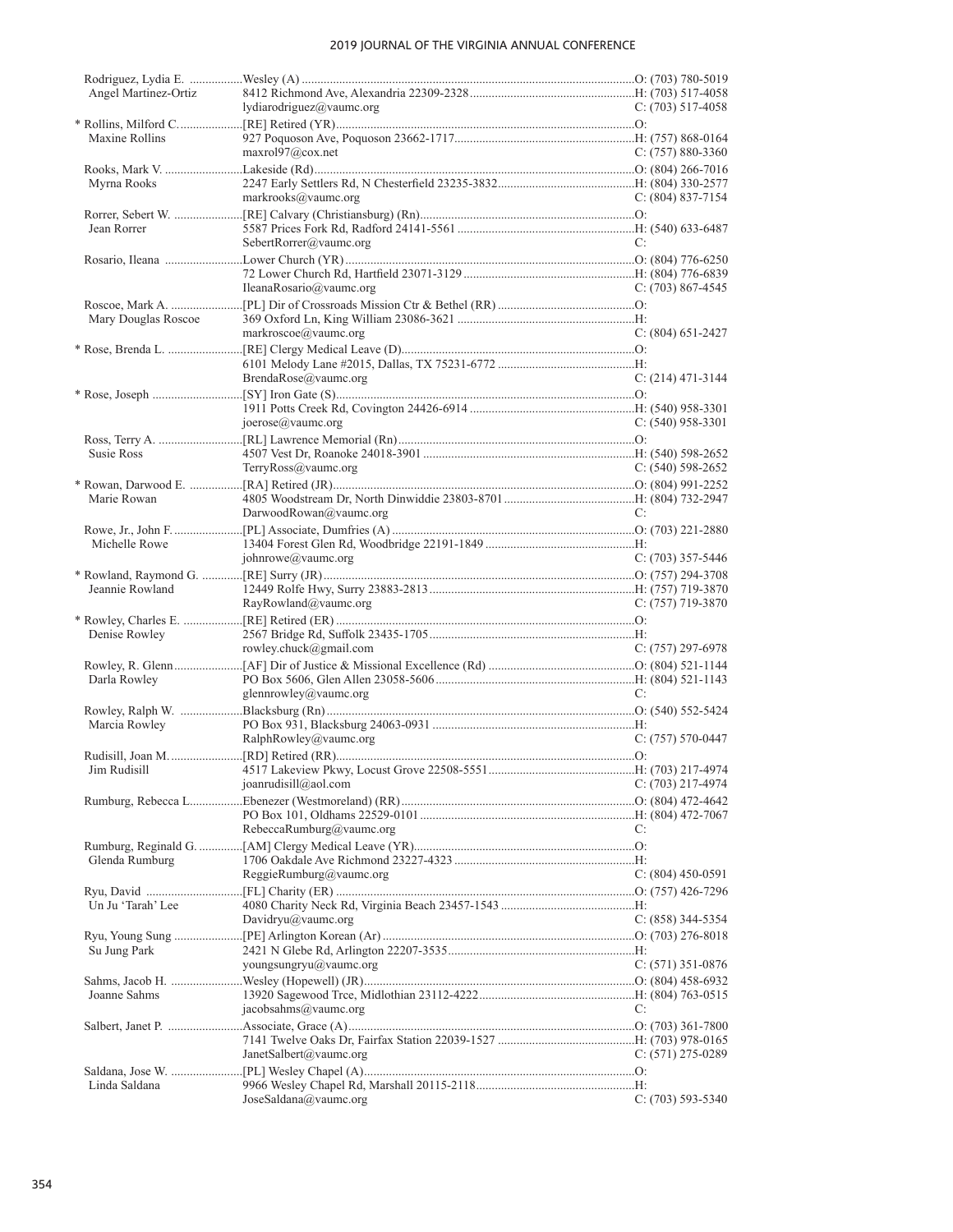| James A. Salmon    |                             |                       |
|--------------------|-----------------------------|-----------------------|
|                    | SueAnnSalmon@vaumc.org      | $C: (804) 510-8700$   |
|                    |                             |                       |
| Anselma Samson     |                             |                       |
|                    | GelSamson@vaumc.org         | C: (757) 770-6879     |
|                    |                             |                       |
|                    |                             |                       |
| Angelito G. Samson |                             |                       |
|                    | emmasamson@vaumc.org        | C:                    |
|                    |                             |                       |
|                    |                             |                       |
|                    | raysandifer@vaumc.org       | $C: (540)$ 525-0258   |
|                    |                             |                       |
|                    |                             |                       |
|                    | KarenSandoval@vaumc.org     | $C: (804)$ 436-3816   |
|                    |                             |                       |
|                    |                             |                       |
| Deena Sasser       |                             |                       |
|                    | dougsasser@value.org        | C: $(540)$ 488-5051   |
|                    |                             |                       |
| Carolyn Satter     |                             |                       |
|                    | RalphSatter@vaumc.org       | $C: (540)$ 729-2074   |
|                    |                             |                       |
|                    |                             |                       |
| Agnes Satterwhite  |                             |                       |
|                    |                             |                       |
| Jason C. Stanley   |                             |                       |
|                    | megansaucier@value.org      | $C: (804)$ 334-5859   |
|                    |                             |                       |
| David Sault        |                             |                       |
|                    | smsault@yahoo.com           | $C: (540) 742 - 3483$ |
|                    |                             |                       |
|                    |                             |                       |
|                    |                             |                       |
|                    | CSAVAGE@DREW. EDU           | C:                    |
|                    |                             |                       |
| Carolyn Savinsky   |                             |                       |
|                    | savinsky@charter.net        | $C: (757)$ 630-2259   |
|                    |                             |                       |
|                    |                             |                       |
|                    | CarlySawyer@vaumc.org       | $C: (757)$ 218-6926   |
|                    |                             |                       |
|                    |                             |                       |
|                    |                             |                       |
|                    |                             |                       |
|                    |                             |                       |
| Kathy Schaefer     |                             |                       |
|                    |                             | $C: (434) 203 - 0232$ |
|                    | GeorgeSchaefer@vaumc.org    |                       |
|                    |                             |                       |
| Erin Schaeffer     |                             |                       |
|                    | ryanschaeffer@vaumc.org     | $C: (703)$ 987-7407   |
|                    |                             |                       |
| Beverly Schill     |                             |                       |
|                    | $dschild(\omega)$ gmail.com | C:                    |
|                    |                             |                       |
|                    |                             |                       |
| Margaret Schlechty |                             |                       |
|                    | ToddSchlechty@vaumc.org     | $C: (703) 819-7795$   |
|                    |                             |                       |
| Laetitia Schoeman  |                             |                       |
|                    | RobertSchoeman@vaumc.org    | $C: (540)$ 533-5745   |
|                    |                             |                       |
| J. RobertSchoeman  |                             |                       |
|                    | laetitiaschoeman@vaumc.org  |                       |
|                    |                             | C: (540) 533-7252     |
|                    |                             |                       |
| Laura Schooler     |                             |                       |
|                    | ChuckSchooler@vaumc.org     | $C: (434) 258-4500$   |
|                    |                             |                       |
| Mary Schooler      |                             |                       |
|                    | $ilsmds@$ htcnet.org        | C:                    |
|                    |                             |                       |
| Allison Schwartz   |                             |                       |
|                    |                             |                       |
|                    | andrewschwartz@vaumc.org    | C: (757) 202-5489     |
|                    |                             |                       |
|                    | rickyscott@vaumc.org        | C:                    |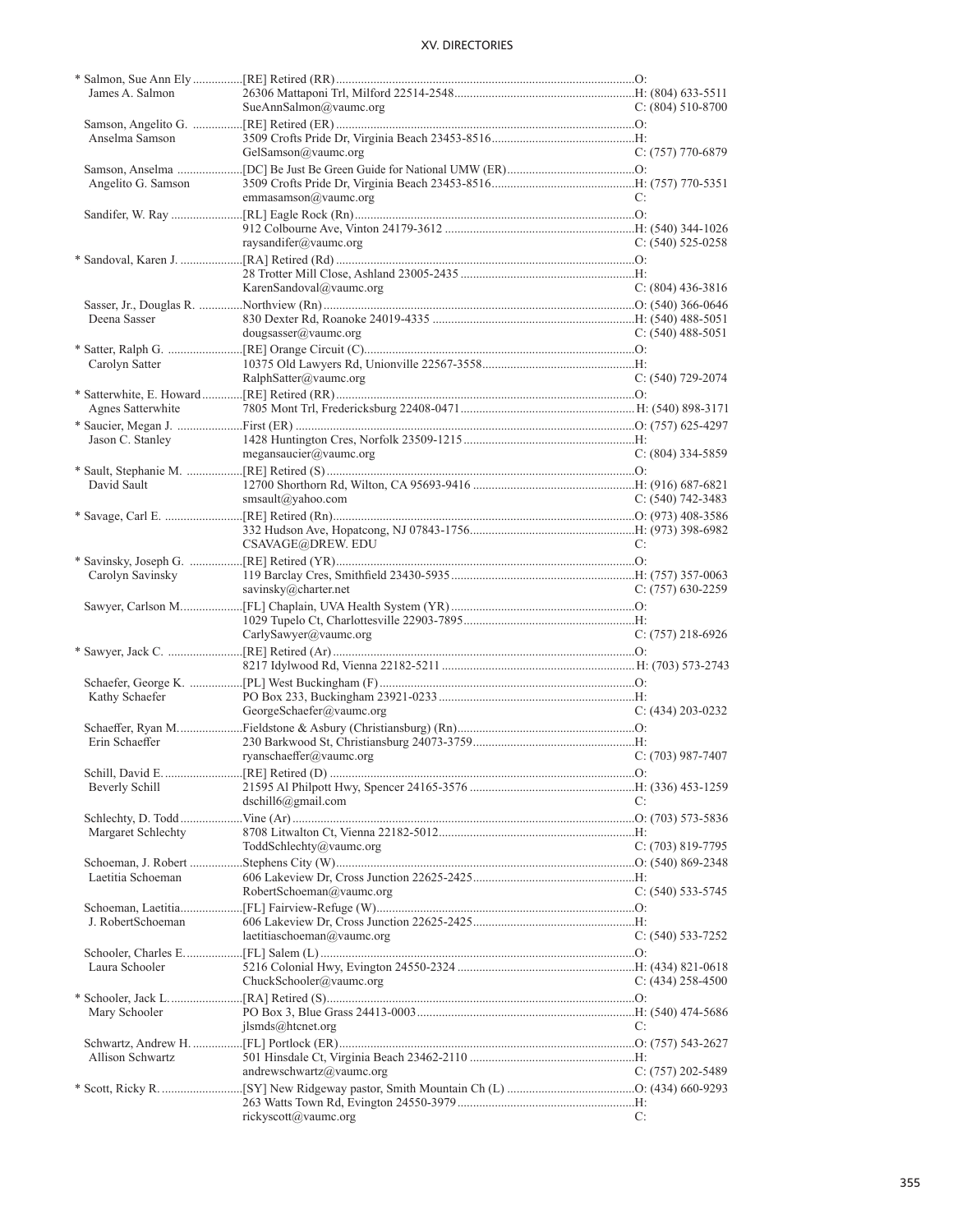| Robert Sealand       |                             |                       |
|----------------------|-----------------------------|-----------------------|
|                      | sarahsealand@vaumc.org      | $C: (804)$ 339-7769   |
|                      |                             |                       |
|                      | carolseeley@vaumc.org       | $C: (540) 834-7143$   |
|                      |                             |                       |
| Julianna Seely       |                             |                       |
|                      | dhseely@outlook.com         | $C: (910) 591-9618$   |
|                      |                             |                       |
| Vickie R. Seibert    |                             |                       |
|                      | LeroySeibert@vaumc.org      | $C: (703)$ 477-2835   |
|                      |                             |                       |
| H. Leroy Seibert     |                             |                       |
|                      | VickieSeibert@vaumc.org     | C: $(703)$ 477-2836   |
|                      |                             |                       |
| Carol Senters        |                             |                       |
|                      | johnsenters@vaumc.org       | C:                    |
|                      |                             |                       |
| Barbara A. Sergent   |                             |                       |
|                      | mattsergent@vaumc.org       | $C: (703)$ 657-9630   |
|                      |                             |                       |
| Estrella Serrano     | JulioSerranoPerez@vaumc.org | $C: (804) 274-9682$   |
|                      |                             |                       |
| Latricia Baker Seusy |                             |                       |
|                      | BrentSeusy@vaumc.org        | $C: (757)$ 617-8007   |
|                      |                             |                       |
| Ann P. Shappell      |                             |                       |
|                      | jshappell50@gmail.com       | $C: (757) 288 - 5129$ |
|                      |                             |                       |
| <b>Bruce Sharp</b>   |                             |                       |
|                      | sharpd@BnDSharp.net         | $C: (540)$ 998-0020   |
|                      |                             |                       |
| Marge Sharp          |                             |                       |
|                      | BobSharp@vaumc.org          | $C: (757) 871 - 8116$ |
|                      |                             |                       |
| Anna Shea            |                             |                       |
|                      | McKennonShea@value.org      | $C: (919) 564-6993$   |
|                      |                             |                       |
| Sue Sheaffer         |                             |                       |
|                      | leesue@cwresidents.com      |                       |
|                      |                             |                       |
| Carla Sheehan        |                             |                       |
|                      | EdSheehan@vaumc.org         | C:                    |
|                      |                             |                       |
|                      |                             |                       |
|                      | shep09@comcast.net          | C:                    |
|                      |                             |                       |
| Clarisa Shepherd     |                             |                       |
|                      | rustyshepherd@vaumc.org     | $C: (540)$ 309-4176   |
|                      |                             |                       |
| Sharon Shepherd      |                             |                       |
|                      | TommyShepherd@vaumc.org     | C:                    |
|                      |                             |                       |
| Claire Shepherd      |                             |                       |
|                      | JoeShepherd@value.org       | $C: (757) 513-3932$   |
|                      |                             |                       |
| Nancy Sherrod        |                             |                       |
|                      | TomSherrod@vaumc.org        | C:                    |
|                      |                             |                       |
|                      |                             |                       |
|                      | KwangminShin@vaumc.org      | $C: (540) 816-6334$   |
| Ruth H. Shinn        |                             |                       |
|                      | samuelshinn@hotmail.com     | C:                    |
|                      |                             |                       |
|                      |                             |                       |
|                      | plsrevdoc@aol.com           | C: $(804)$ 350-6166   |
|                      |                             |                       |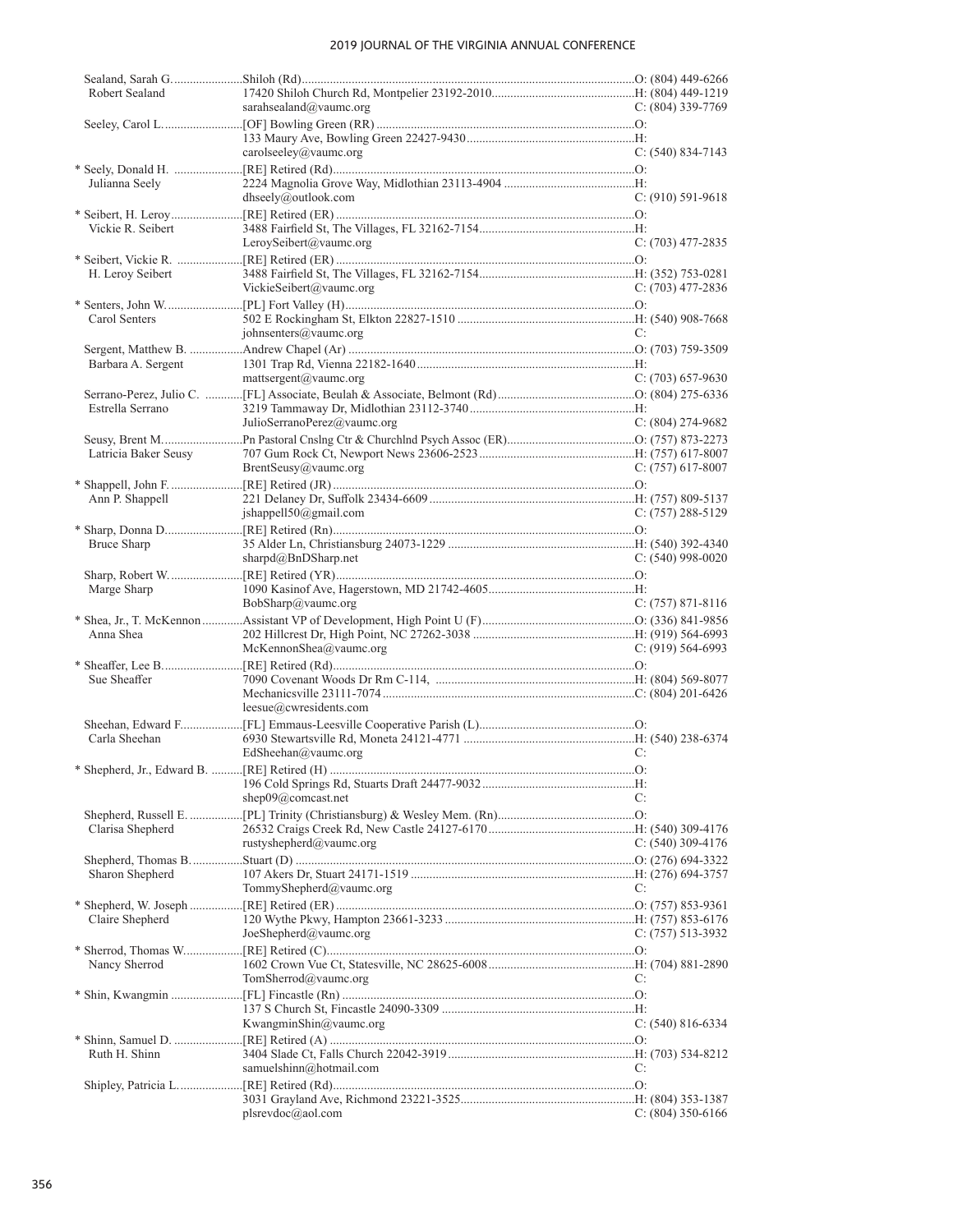| Jerry Shoemaker     |                                         |                     |
|---------------------|-----------------------------------------|---------------------|
|                     | RockyShoemaker@vaumc.org                | C: $(434)$ 996-9636 |
|                     |                                         |                     |
| Debra L. Bucklen    |                                         |                     |
|                     | JoeShoop@vaumc.org                      | C: $(540)$ 797-5505 |
|                     |                                         |                     |
| John A. Short       |                                         |                     |
|                     | jeshort05@gmail.com                     | $C: (540)$ 493-2379 |
|                     |                                         |                     |
| Lee Ann Showers     | PhilShowers@vaumc.org                   | $C: (434)$ 401-5129 |
|                     |                                         |                     |
|                     |                                         |                     |
|                     | dshull $35$ @gmail.com                  | C:                  |
|                     |                                         |                     |
| Frank Shushok       |                                         |                     |
|                     | KellyShushok@vaumc.org                  | C:                  |
|                     |                                         |                     |
| Joy Siddons         |                                         |                     |
|                     | jamessiddons@jamessiddons.com           | C:                  |
|                     |                                         |                     |
| Holly Siegle        |                                         |                     |
|                     | BrianSiegle@vaumc.org                   | $C: (804) 854-6520$ |
|                     |                                         |                     |
| Mary Siegle         |                                         |                     |
|                     | JohnSiegle@vaumc.org                    | $C: (434)$ 238-6050 |
|                     |                                         |                     |
| Libby Sikkelee      |                                         |                     |
|                     | adsikkelee@cox.net                      | C:                  |
|                     |                                         |                     |
| William Turk        |                                         |                     |
|                     | kylasilver@vaumc.org                    | C:                  |
|                     |                                         |                     |
| Joellen M. Simmons  |                                         |                     |
|                     | briansimmons@value.org                  | $C: (804)$ 605-1759 |
|                     |                                         |                     |
|                     |                                         |                     |
| Carolyn Simmons     |                                         |                     |
|                     |                                         |                     |
| Brian J. Simmons    |                                         |                     |
|                     | JeauxSimmons@vaumc.org                  | $C: (804)$ 605-2024 |
|                     |                                         |                     |
| Louise Simmons      |                                         |                     |
|                     | myron@setapart.org                      | $C: (252)$ 548-4315 |
|                     |                                         |                     |
|                     |                                         |                     |
|                     | bettyjosims@vaumc.org C: (804) 839-2769 |                     |
|                     |                                         |                     |
| <b>Kitty Sims</b>   |                                         |                     |
|                     |                                         |                     |
|                     |                                         |                     |
|                     | DawnMarieSingleton@vaumc.org            | $C: (540) 560-6432$ |
|                     |                                         |                     |
| Phyllis Sirk        |                                         | C:                  |
|                     | pwsirk@yahoo.com                        |                     |
|                     |                                         |                     |
|                     | AnneSisson@vaumc.org                    | $C: (540) 810-4971$ |
|                     |                                         |                     |
|                     |                                         |                     |
|                     | rbsisson1@gmail.com                     | C:                  |
|                     |                                         |                     |
| Shannon Sixbey      |                                         |                     |
|                     | briansixbey@vaumc.org                   | $C: (757)$ 374-3836 |
|                     |                                         |                     |
| Julie Simpson Sligh |                                         |                     |
|                     | GarySligh@vaumc.org                     | $C: (352)$ 205-1126 |
|                     |                                         |                     |
|                     | willsloan@vaumc.org                     | $C: (804) 731-6008$ |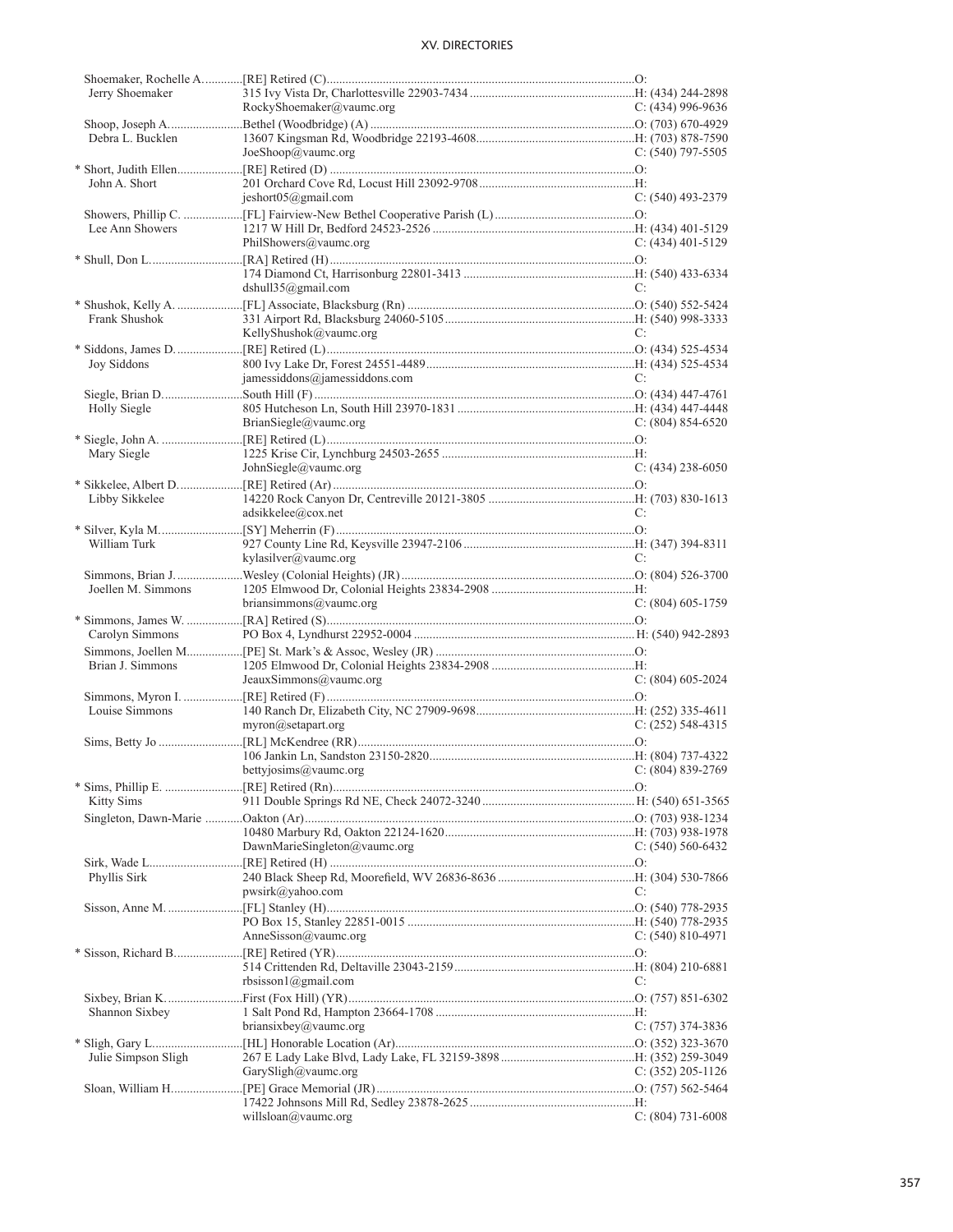| Nancy Smith         |                            |                       |
|---------------------|----------------------------|-----------------------|
|                     | $HOPEIII$ @aol.com         | C: $(757)$ 407-3825   |
|                     |                            |                       |
| Judy Gattis Smith   |                            |                       |
|                     | DavidRushSmith@gmail.com   | C:                    |
|                     |                            |                       |
| R. ShaunSmith       |                            |                       |
|                     | DonnaSmith@vaumc.org       | $C: (757)$ 408-3829   |
|                     |                            |                       |
| Juanita Smith       |                            |                       |
|                     | JimSmith@value.org         | $C: (757)$ 377-8457   |
|                     |                            |                       |
| Lee Smith           |                            |                       |
|                     | JeffreySmith@vaumc.org     | $C: (540)$ 903-0408   |
|                     |                            |                       |
| Danielle Smith      |                            |                       |
|                     | matthewsmith@vaumc.org     | $C: (540) 604-6070$   |
|                     |                            |                       |
| Donna B. Smith      |                            |                       |
|                     | RShaunSmith@vaumc.org      | $C: (434)$ 623-8108   |
|                     |                            |                       |
| Holly Smith         |                            |                       |
|                     | RileySmith@value.org       | $C: (540) 871-0742$   |
|                     |                            |                       |
| Lee Smith           |                            |                       |
|                     | ibpastorrs@aol.com         | $C: (540)$ 903-3421   |
|                     |                            |                       |
| Brenda Smith        |                            |                       |
|                     | rudys46@comcast.net        | $C: (540)$ 908-9964   |
|                     |                            |                       |
| Lori Smith          |                            |                       |
|                     | brysonsmith@vaumc.org      | $C: (571)$ 245-9627   |
|                     |                            |                       |
| Theodore Smith      |                            |                       |
|                     | TeresaSmith@vaumc.org      | C: $(571)$ 236-9753   |
|                     |                            |                       |
| Teresa S. Smith     |                            |                       |
|                     | TedSmith@vaumc.org         |                       |
|                     |                            | C: $(540)$ 419-5131   |
| Roberta Smith       |                            |                       |
|                     |                            | $C: (804)$ 720-5950   |
|                     | ToddSmith@vaumc.org        |                       |
|                     |                            |                       |
| Janice Smith        |                            |                       |
|                     | SmittySmith@vaumc.org      | $C: (757)$ 630-6154   |
|                     |                            |                       |
|                     |                            |                       |
|                     | WilliamSmith@vaumc.org     | $C: (434) 841 - 0755$ |
|                     |                            |                       |
| <b>Beth Snead</b>   |                            |                       |
|                     | elizabethriverds@vaumc.org | $C: (703)$ 447-6025   |
|                     |                            |                       |
| Linda Snider        |                            |                       |
|                     | MichaelSnider@vaumc.org    | C:                    |
|                     |                            |                       |
| Laura Snodgrass     |                            |                       |
|                     | stevesnodgrass@vaumc.org   | $C: (804)$ 490-5869   |
|                     |                            |                       |
| Sarah Doeppner Snow |                            |                       |
|                     | JasonShow@value.org        | C: $(703)$ 200-6139   |
|                     |                            |                       |
|                     |                            |                       |
|                     | JohnSnyder@value.org       | $C: (540)$ 759-0664   |
|                     |                            |                       |
| Heather Weger       |                            |                       |
|                     | EricSong@value.org         | C:                    |
|                     |                            |                       |
| Sarang Song         |                            |                       |
|                     | jaesong@vaumc.org          | $C: (404)$ 692-9879   |
|                     |                            |                       |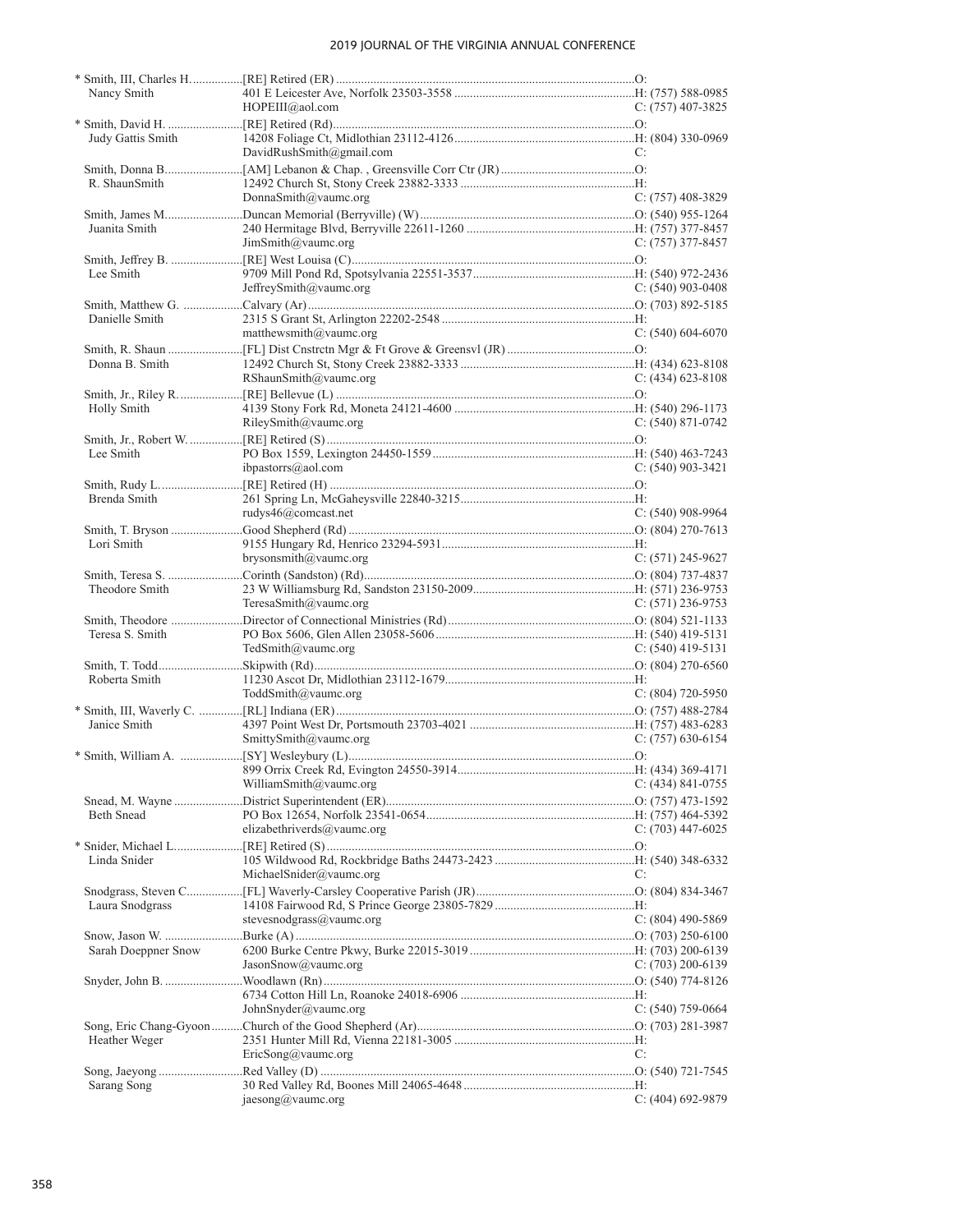| Mihwa Song               |                                    |                       |
|--------------------------|------------------------------------|-----------------------|
|                          | moonsuppaulsong@vaumc.org          | $C: (703) 625 - 8025$ |
|                          |                                    |                       |
| Jean Soots               |                                    |                       |
|                          |                                    |                       |
| Allison Soulen           |                                    |                       |
|                          | KendallSoulen@vaumc.org            | $C: (571)$ 970-8492   |
|                          |                                    |                       |
| Peggy Soulen             |                                    |                       |
|                          | soulrn@aol.com                     | C:                    |
|                          |                                    |                       |
|                          |                                    |                       |
| Marable Southall-Vess    |                                    |                       |
|                          | MichaelSouthallVess@vaumc.org      | $C: (703) 892 - 6420$ |
|                          |                                    |                       |
| L. MichaelSouthall-Vess  |                                    |                       |
|                          | marablesouthall@yahoo.com          | $C: (804)$ 295-8495   |
|                          |                                    |                       |
| Sandy Sowder             |                                    |                       |
|                          | adamsowder@value.org               | $C: (571)$ 233-6119   |
|                          |                                    |                       |
| Barbara Sowder           |                                    |                       |
|                          |                                    |                       |
|                          |                                    |                       |
| Patricia Spear           | revspear@verizon.net               |                       |
|                          |                                    | $C: (757)$ 647-8267   |
|                          |                                    |                       |
| Rosemary Speight         |                                    |                       |
|                          | JohnSpeight@vaumc.org              | $C: (571)$ 723-2945   |
|                          |                                    |                       |
| Jean S. Spigener         |                                    |                       |
|                          | LaneSpigener@vaumc.org             | C: $(434)$ 774-6044   |
|                          |                                    |                       |
|                          |                                    |                       |
|                          |                                    |                       |
| Martha Spivey            |                                    |                       |
|                          |                                    |                       |
|                          |                                    |                       |
| David B. Springstead Jr. |                                    |                       |
|                          | christaspringstead@vaumc.org       | C: $(757)$ 288-4016   |
|                          |                                    |                       |
| Molly C. Sprouse         |                                    |                       |
|                          | JimSprouse@vaumc.org               | $C: (703)$ 608-3045   |
|                          |                                    |                       |
| Michael St. Jean         |                                    |                       |
|                          | BarbaraStJean@vaumc.org            | $C: (757) 650-1577$   |
|                          |                                    |                       |
| Bethany Stabler          |                                    |                       |
|                          | kamstabler@vaumc.org               | C: $(843)$ 324-0504   |
|                          |                                    |                       |
|                          |                                    |                       |
|                          |                                    |                       |
|                          |                                    |                       |
| <b>Holly Stacy</b>       |                                    |                       |
|                          | CharlesStacy@vaumc.org             | $C: (540) 270 - 1351$ |
|                          |                                    |                       |
| <b>Scott Stallings</b>   |                                    |                       |
|                          | ClaudiaStallings@vaumc.org         | C: $(804)$ 387-2448   |
|                          |                                    |                       |
| Ellen Stamps             |                                    |                       |
|                          | robert.stamps $41$ ( $@g$ mail.com | C: $(804)$ 651-1067   |
|                          |                                    |                       |
| Megan J. Saucier         |                                    |                       |
|                          | jasonstanley@vaumc.org             |                       |
|                          |                                    | $C: (804) 921 - 1171$ |
|                          |                                    |                       |
| Carl Stanley             |                                    |                       |
|                          | sandrastanley@vaumc.org            | C: $(804)$ 240-8772   |
|                          |                                    |                       |
| Maren Starling           |                                    |                       |
|                          | CarrollStarling@vaumc.org          | C:                    |
|                          |                                    |                       |
| Angela B. Staul          |                                    |                       |
|                          | BrentStaul@vaumc.org               | $C: (757)$ 969-7333   |
|                          |                                    |                       |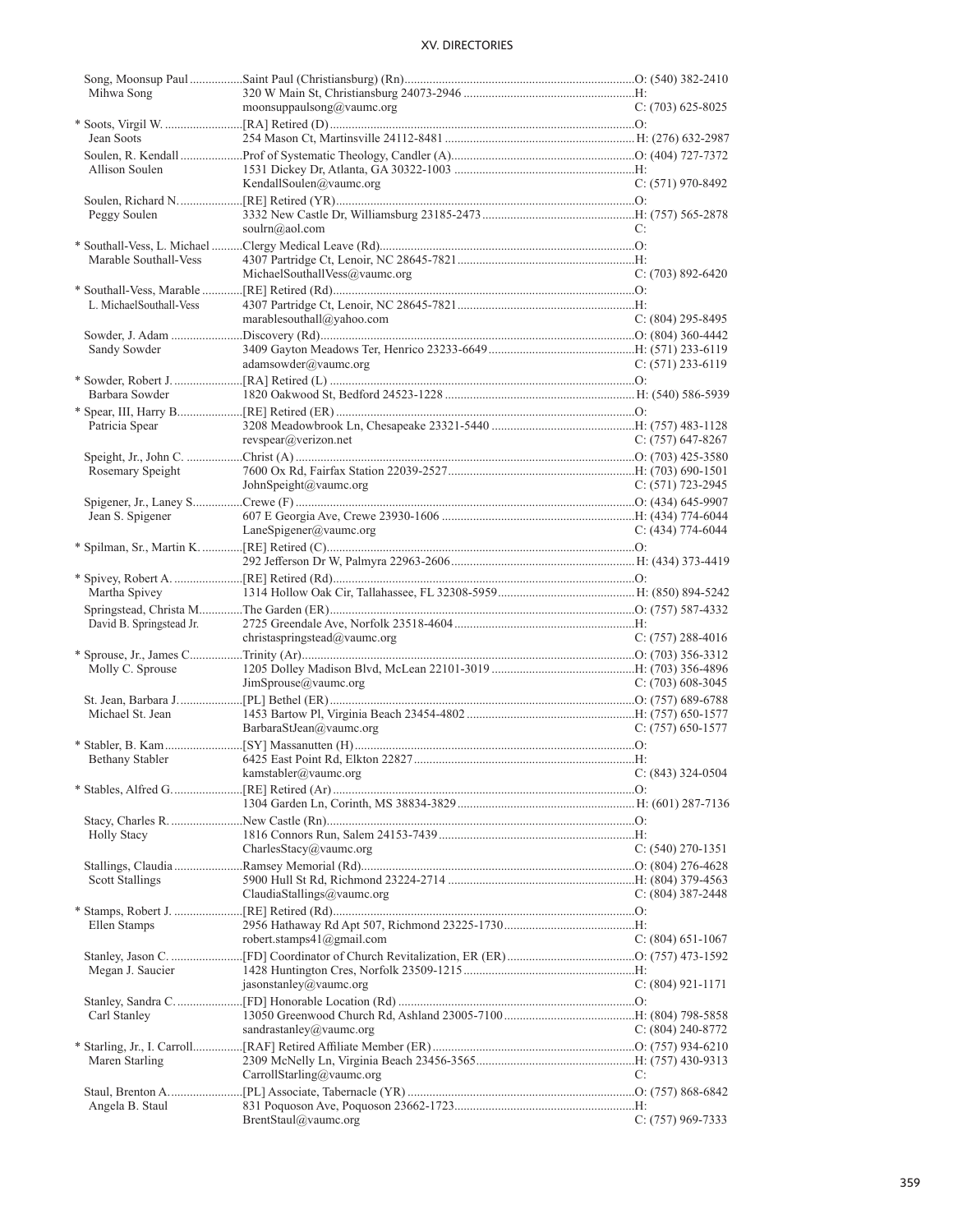|                        | RitaStaul@vaumc.org            | $C: (804) 815 - 8364$ |
|------------------------|--------------------------------|-----------------------|
|                        |                                |                       |
| Ray Stearns            |                                |                       |
|                        | CarlaStearns@vaumc.org         | $C: (757) 871-6456$   |
|                        |                                |                       |
| Sarah Stelzl           |                                |                       |
|                        | johnstelzl@vaumc.org           | $C: (540)$ 539-3044   |
|                        |                                |                       |
|                        |                                |                       |
|                        | brendasternfeld@vaumc.org      | $C: (508) 633-8081$   |
|                        |                                |                       |
| Margaret Stevens       |                                |                       |
|                        | JimStevens@value.org           | $C: (434)$ 258-6745   |
|                        |                                |                       |
|                        |                                |                       |
|                        | stevensmt@verizon.net          | C:                    |
|                        |                                |                       |
|                        |                                |                       |
| Sylvia Stewart         |                                |                       |
|                        | carlstewart@shentel.net        | $C: (540) 280 - 9683$ |
|                        |                                |                       |
| Sydney E. Stewart      |                                |                       |
|                        | $amzggrc(\partial_{a}aol.com)$ | $C: (302) 500-2860$   |
|                        |                                |                       |
| Alice L. Stewart       |                                |                       |
|                        | stewartgeorge428@yahoo.com     | $C: (540)$ 397-8222   |
|                        |                                |                       |
| Doug Stewart           |                                |                       |
|                        | stewartsyd@aol.com             | $C: (252) 571-7941$   |
|                        |                                |                       |
| Regena Stith           |                                |                       |
|                        | hewstith@yahoo.com             | C:                    |
|                        |                                |                       |
| Lynn P. Stockberger    |                                |                       |
|                        | lstockberger@verizon.net       | C:                    |
|                        |                                |                       |
|                        |                                |                       |
|                        |                                |                       |
| Annie Stovall          |                                |                       |
|                        |                                |                       |
|                        | woodies02@cox.net              | $C: (540)$ 309-0056   |
|                        |                                |                       |
|                        |                                |                       |
|                        | revpjstover@yahoo.com          | $C: (276)$ 732-5509   |
|                        |                                |                       |
| Arthur P. Stratton III |                                |                       |
|                        | $LauraStratton(a)$ vaumc.org   | $C: (540) 742 - 8148$ |
|                        |                                |                       |
|                        |                                |                       |
|                        | DebiStraughter@vaumc.org       | $C: (540)$ 226-0251   |
|                        |                                |                       |
| Carol June Stribula    |                                |                       |
|                        | CharlieStribula@vaumc.org      | $C: (703)$ 398-8192   |
|                        |                                |                       |
| Gail Strickler         |                                |                       |
|                        | LouisStrickler@vaumc.org       | $C: (540)$ 797-7608   |
|                        |                                |                       |
|                        |                                |                       |
|                        | EricStrother@value.org         | C: (540) 280-4279     |
|                        |                                |                       |
| Tricia Stroud          |                                |                       |
|                        | LeviStroud@vaumc.org           | $C: (434)$ 251-6361   |
|                        |                                |                       |
|                        |                                |                       |
| <b>Betsy Stutes</b>    | robertstutes@vaumc.org         |                       |
|                        |                                | $C: (540)$ 353-9276   |
|                        |                                |                       |
| Keith Suerdieck        |                                |                       |
|                        | revchris.suerdieck@gmail.com   | C: $(240)$ 815-0165   |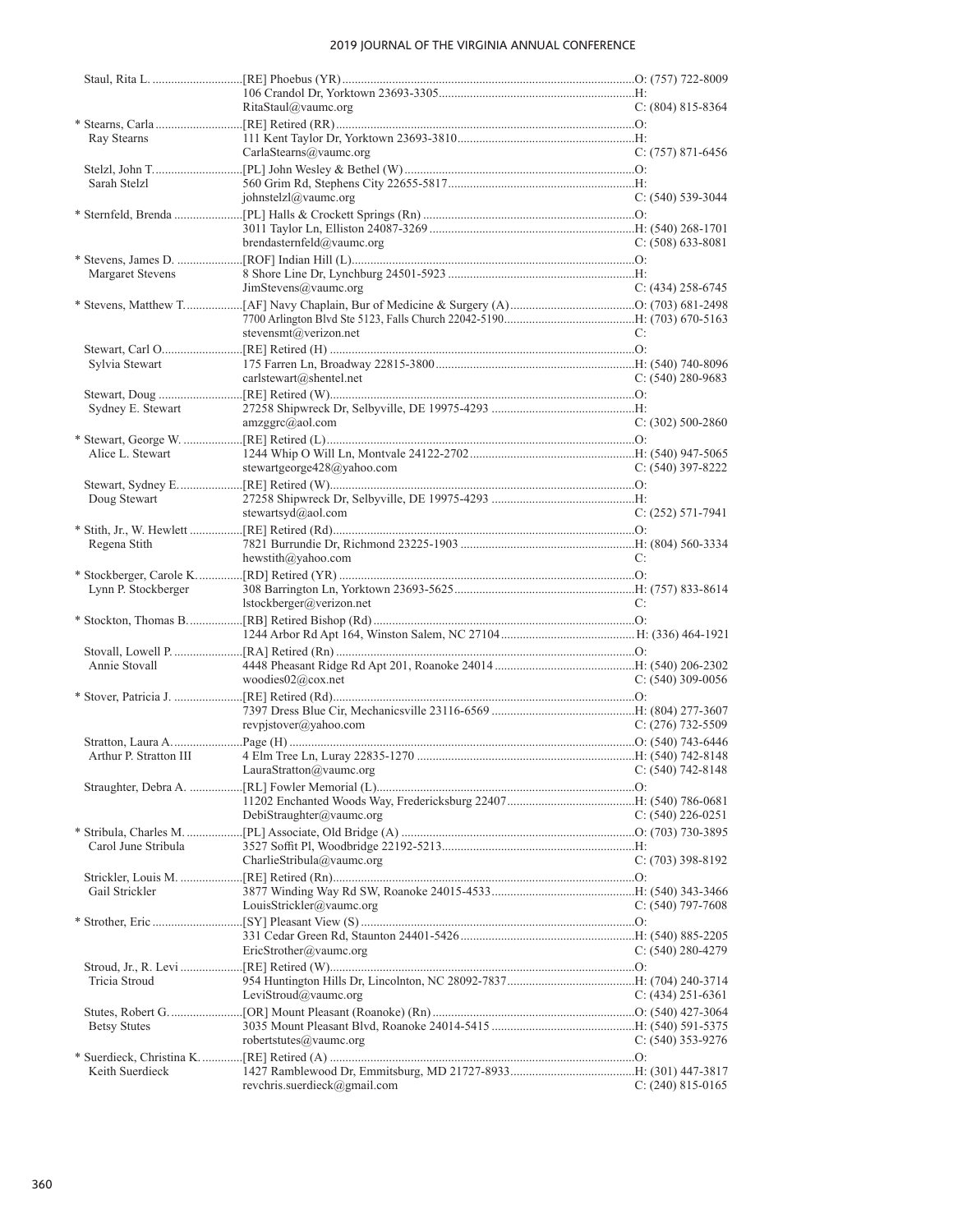|                       | tommysuh@vaumc.org                                     | $C: (804) 687-2266$   |
|-----------------------|--------------------------------------------------------|-----------------------|
|                       |                                                        |                       |
| Bo Ra Choi            |                                                        |                       |
|                       | SeokchaneSuh@vaumc.org                                 | C: $(571)$ 429-0314   |
|                       |                                                        |                       |
| Justin Sullivan-Trent |                                                        |                       |
|                       | MarySullivanTrent@vaumc.org                            | $C: (757)$ 708-0677   |
|                       |                                                        |                       |
| Sallie B. Summers     |                                                        |                       |
|                       | winchesterds@vaumc.org                                 | $C: (804) 822 - 2824$ |
|                       |                                                        |                       |
|                       | 10524 Abberly Village Ln Apt 231, Fredericksburg 22407 | $H: (540) 642 - 4669$ |
|                       | MinaSumpter@value.org                                  | $C: (703)$ 328-2743   |
|                       |                                                        |                       |
| Jeonghee Hong         |                                                        |                       |
|                       | ByungChulSung@vaumc.org                                | $C: (434)$ 426-6478   |
|                       |                                                        |                       |
| Jo Anne Sutlive       |                                                        |                       |
|                       |                                                        |                       |
| Susan Swadley         |                                                        |                       |
|                       | Charles.swadley@gmail.com                              | C: $(804)$ 502-3392   |
|                       |                                                        |                       |
| Brenda D. Swan        |                                                        |                       |
|                       | BillySwan@value.org                                    | C: $(434)$ 607-0160   |
|                       |                                                        |                       |
|                       |                                                        |                       |
|                       | msswann7@gmail.com                                     | C:                    |
|                       |                                                        |                       |
| Eric CharlesTodd      |                                                        |                       |
|                       | laurenswanson@vaumc.org                                | $C: (757)$ 646-4500   |
|                       |                                                        |                       |
| David Swartz          |                                                        |                       |
|                       |                                                        |                       |
| Gretchen Sweat        |                                                        |                       |
|                       | ThomasSweat@vaumc.org                                  | C: $(804)$ 516-8130   |
|                       |                                                        |                       |
|                       |                                                        |                       |
|                       | bobswift924@hotmail.com                                | C:                    |
|                       |                                                        |                       |
|                       |                                                        |                       |
|                       | TheresaSwindell@vaumc.org                              | C:                    |
|                       |                                                        |                       |
| Barbara Swingle       |                                                        |                       |
|                       | TomSwingle@vaumc.org                                   | $C: (703)$ 232-2470   |
|                       |                                                        |                       |
|                       |                                                        |                       |
|                       | crystalsygeel@vaumc.org                                | C:                    |
|                       |                                                        |                       |
| Seth Sykes            |                                                        |                       |
|                       | LisaSykes@vaumc.org                                    | C: (804) 370-7825     |
|                       |                                                        |                       |
| Robert E. Talbott     |                                                        |                       |
|                       | CarrieTalbott@vaumc.org                                | C: $(540)$ 383-4577   |
|                       |                                                        |                       |
| Carrie L. Talbott     |                                                        |                       |
|                       | BobTalbott@vaumc.org                                   | $C: (540)$ 421-2500   |
|                       |                                                        |                       |
|                       |                                                        |                       |
|                       | KathyTalley@vaumc.org                                  | C: (804) 240-3754     |
|                       |                                                        |                       |
|                       |                                                        |                       |
|                       | annonlintang@vaumc.org                                 | $C: (703)$ 626-4496   |
|                       |                                                        |                       |
| Ethel Tangeman        |                                                        |                       |
|                       |                                                        |                       |
| Janet Tanner          |                                                        |                       |
|                       | dtannerea@gmail.com                                    | C:                    |
|                       |                                                        |                       |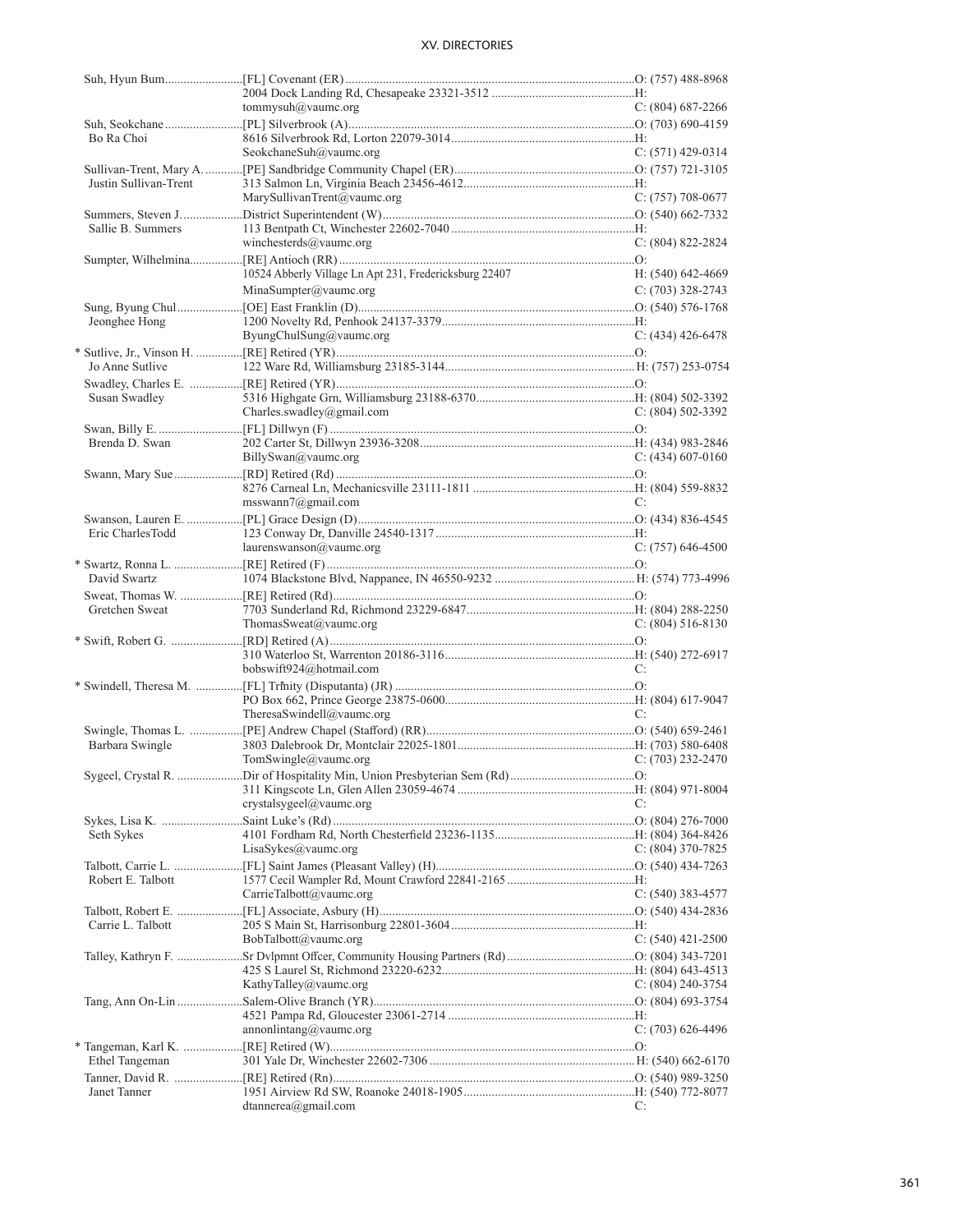| Jonathan D. Tanner    |                                 |                       |
|-----------------------|---------------------------------|-----------------------|
|                       | MelodyTanner@vaumc.org          | $C: (757)$ 709-8823   |
|                       |                                 |                       |
| Kathy Gille           | $doug(a)$ dougtanner. us        | $C: (202)$ 256-0180   |
|                       |                                 |                       |
| Sylvia Tarpley        |                                 |                       |
|                       | est1958@verizon.net             | C:                    |
|                       |                                 |                       |
| Barbara Tate          |                                 |                       |
|                       | jbartate@verizon.net            | $C: (540) 588-4875$   |
|                       |                                 |                       |
| Teresa Tate           |                                 |                       |
|                       | TimTate@value.org               | $C: (540)$ 986-8276   |
|                       |                                 |                       |
|                       |                                 |                       |
|                       | WendyTate@vaumc.org             | $C: (704) 791 - 5547$ |
|                       |                                 |                       |
| Mary Nell Tatum       |                                 |                       |
|                       | tatummr@aol.com                 | $C: (804) 731-6987$   |
|                       |                                 |                       |
| Sally Taylor          |                                 |                       |
|                       | twotaylors@cox.net              | $C: (757) 532-0889$   |
|                       |                                 |                       |
| Victoria Taylor       |                                 |                       |
|                       | Benjamintaylor@vaumc.org        | $C: (804)$ 245-0800   |
|                       |                                 |                       |
| Walter Phillip Taylor |                                 |                       |
|                       | $revewt(\widehat{a})$ gmail.com | C:                    |
|                       |                                 |                       |
| Anne K. Taylor        |                                 |                       |
|                       | taylorij $16@$ msn.com          | $C: (804) 712 - 9112$ |
|                       |                                 |                       |
| Hugh M. Ballou        |                                 |                       |
|                       | LeighAnneTaylor@vaumc.org       | $C: (540) 557-7598$   |
|                       |                                 |                       |
| Tina M. Taylor        |                                 |                       |
|                       | owentaylor@vaumc.org            | C: $(804)$ 389-5604   |
|                       |                                 |                       |
| Emiliee Teague        |                                 |                       |
|                       | forrestteague@vaumc.org         | $C: (757)$ 777-5377   |
|                       |                                 |                       |
| Paula Teague          |                                 |                       |
|                       | HankTeague@vaumc.org            | $C: (757)$ 472-1782   |
|                       |                                 |                       |
| Andy league           |                                 |                       |
|                       | reneeteague@vaumc.org           | $C: (804)$ 357-4435   |
|                       |                                 |                       |
| Deborah Teates        |                                 |                       |
|                       | teteates@gmail.com              | $C: (540)$ 325-6409   |
|                       |                                 |                       |
|                       | MichaelTeixeira@vaumc.org       | C:                    |
|                       |                                 |                       |
|                       |                                 |                       |
|                       | marysueterry@vaumc.org          | $C: (276)$ 229-5423   |
|                       |                                 |                       |
|                       |                                 |                       |
|                       | ArtThomas@vaumc.org             | $C: (240) 281 - 1523$ |
|                       |                                 |                       |
| Amanda Thomas         |                                 |                       |
|                       | cumcpastor1@verizon.net         | $C: (571) 201 - 0049$ |
|                       |                                 |                       |
| Pamela Jo Thomas      |                                 |                       |
|                       | TomThomas@vaumc.org             | $C: (434)$ 333-5755   |
|                       |                                 |                       |
| Amy Thomas            |                                 |                       |
|                       | JimThomas@vaumc.org             | $C: (540)$ 986-5310   |
|                       |                                 |                       |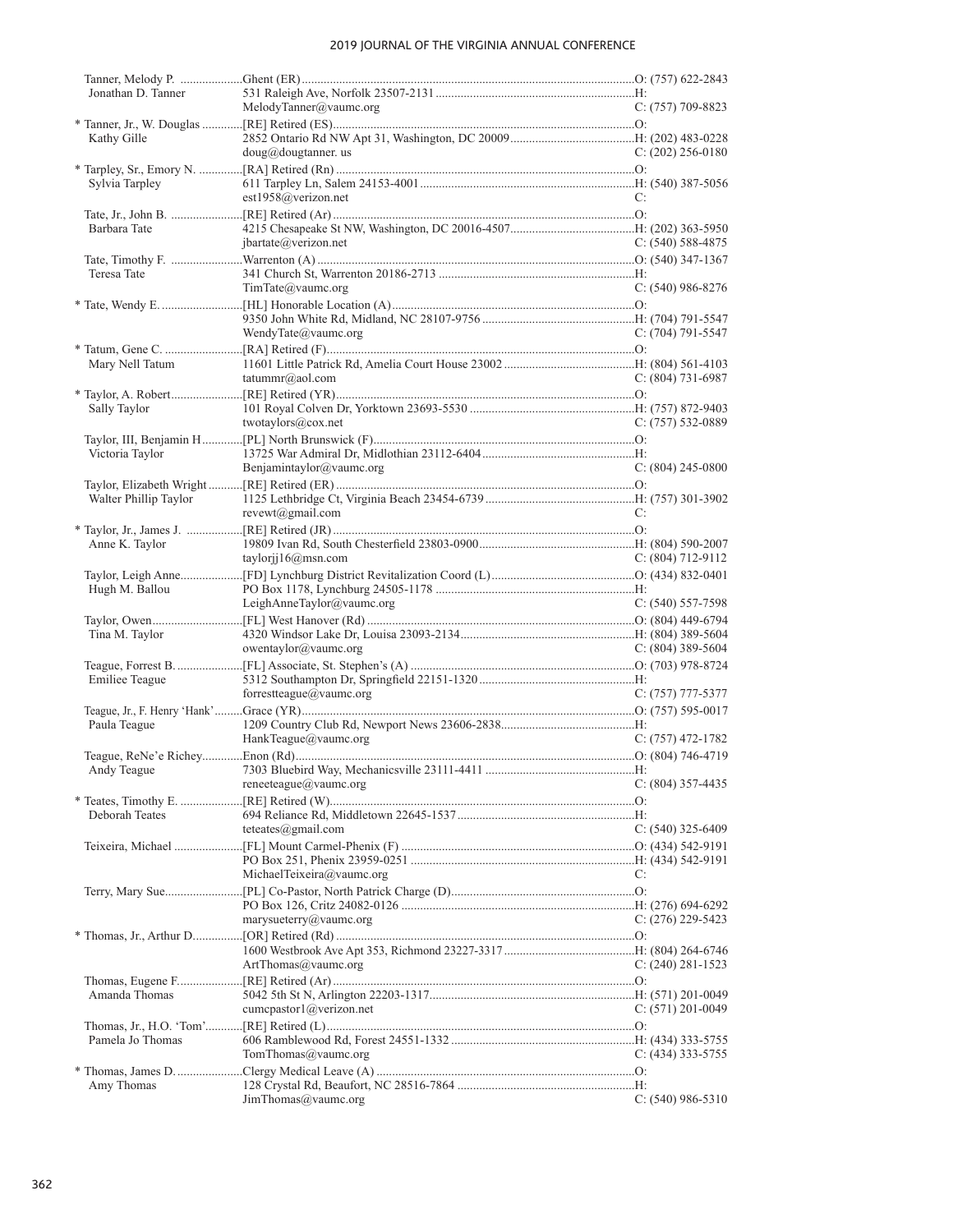|                     | pollysfolly@ntelos.net       | C:                    |
|---------------------|------------------------------|-----------------------|
|                     |                              |                       |
| Helen Thomas        |                              |                       |
|                     |                              |                       |
|                     |                              |                       |
|                     | thomasonrobt@gmail.com       | $C: (386)$ 503-4683   |
|                     |                              |                       |
|                     |                              |                       |
| James Johnson       |                              |                       |
|                     | DantaThompson@vaumc.org      | C:                    |
|                     |                              |                       |
| Vicki Thompson      |                              |                       |
|                     | LarryThompson@vaumc.org      | $C: (703)$ 283-0689   |
|                     |                              |                       |
| Anne Thompson       |                              |                       |
|                     | stanthompson@vaumc.org       | C: $(540)$ 230-1897   |
|                     |                              |                       |
| Wesley Thornberry   |                              |                       |
|                     | GayleThornberry@vaumc.org    | C: $(540)$ 414-4722   |
|                     |                              |                       |
|                     |                              |                       |
| Cathy Thorne        |                              |                       |
|                     | althorne@vaumc.org           | $C: (804) 873-8606$   |
|                     |                              |                       |
| Frances Thorne      |                              |                       |
|                     | RobertThorne@vaumc.org       | C:                    |
|                     |                              |                       |
| Nancy Thornton      |                              |                       |
|                     | HaroldThornton@vaumc.org     | $C: (434)$ 770-7822   |
|                     |                              |                       |
| Sandra B. Thornton  |                              |                       |
|                     | pastorjwt@aol.com            | $C: (540) 894-1077$   |
|                     |                              |                       |
|                     |                              |                       |
| Jan M. Thrasher     |                              |                       |
|                     | KenThrasher@vaumc.org        | C: $(434)$ 955-0253   |
|                     |                              |                       |
| Becky Throckmorton  |                              |                       |
|                     | barrythrockmorton@vaumc.org  | C:                    |
|                     |                              |                       |
| Patti Throckmorton  |                              |                       |
|                     | RobertThrockmorton@vaumc.org | C: $(540)$ 333-4959   |
|                     |                              |                       |
|                     |                              |                       |
| Amy Tillapaugh      |                              |                       |
|                     | charlestillapaugh@vaumc.org  | C:                    |
|                     |                              |                       |
|                     | Assoc Larchmont (ER)         |                       |
| Stephanie Timmerman |                              |                       |
|                     | RandyTimmerman@vaumc.org     | $C: (804) 836-9793$   |
|                     |                              |                       |
| Nancy Tingle        |                              |                       |
|                     | LOTingle@verizon.net         | C: (804) 380-5448     |
|                     |                              |                       |
| Elizabeth Tinsley   |                              |                       |
|                     | MarkTinsley@vaumc.org        | C: $(434)$ 851-2355   |
|                     |                              |                       |
|                     |                              |                       |
| Nancy Tippens       |                              |                       |
|                     | NormanTippens@vaumc.org      | $C: (540)$ 319-0386   |
|                     |                              |                       |
| Sarah Tippett       |                              |                       |
|                     | htippett $268$ @gmail.com    | C:                    |
|                     |                              |                       |
| Kimberly Tipton     |                              |                       |
|                     | TomTipton@vaumc.org          | $C: (703)$ 307-6892   |
|                     |                              |                       |
|                     |                              |                       |
| Susanna Tolbert     |                              |                       |
|                     | MikeTolbert@vaumc.org        | $C: (757) 285 - 6298$ |
|                     |                              |                       |
| Mary Tomek          |                              |                       |
|                     | derektomek@vaumc.org         | C: $(757)$ 710-6242   |
|                     |                              |                       |
| Judy Tongue         |                              |                       |
|                     | jimtongue@vaumc.org          | $C: (540) 820 - 2199$ |
|                     |                              |                       |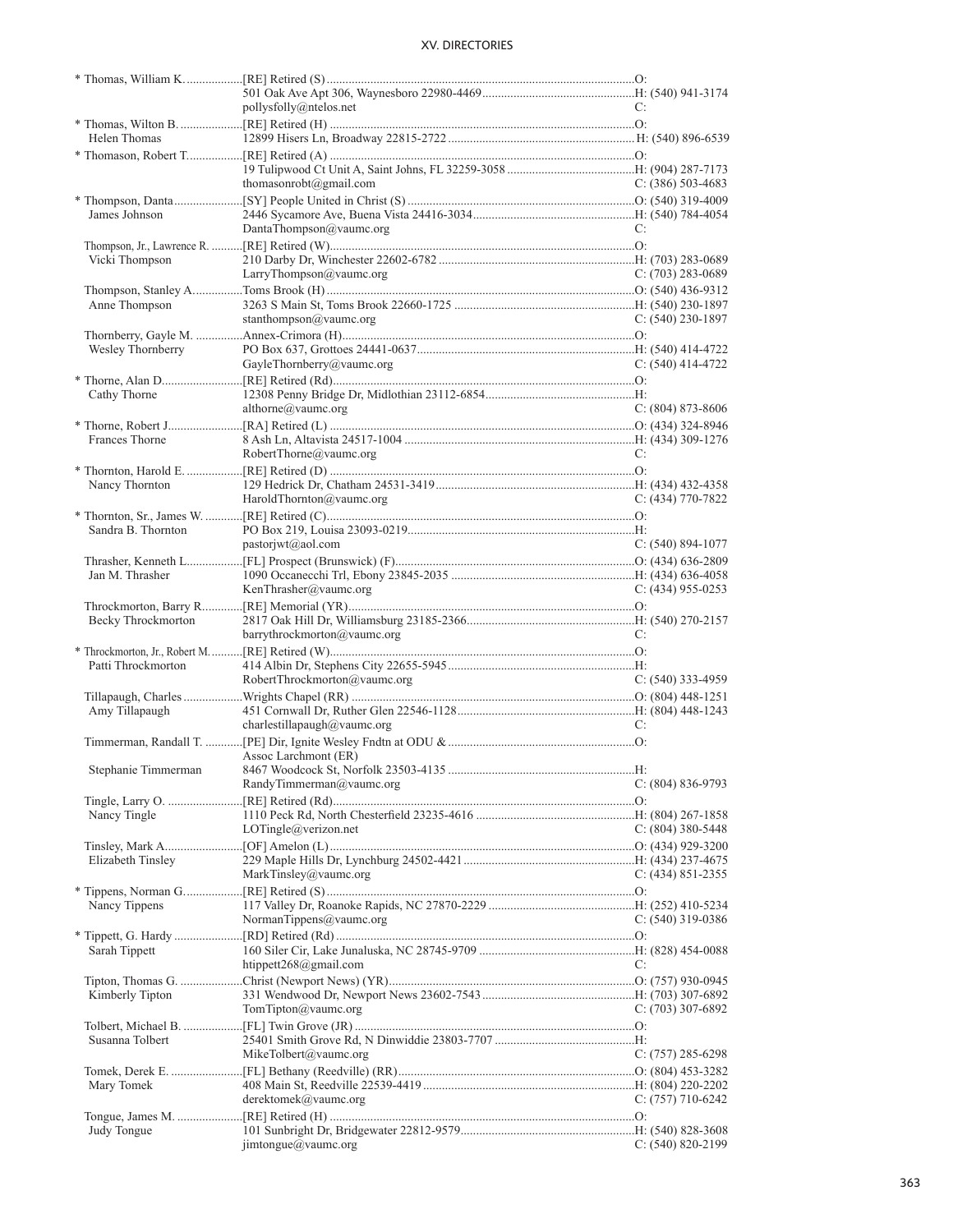| Dean Tony             |                                                             |                       |
|-----------------------|-------------------------------------------------------------|-----------------------|
|                       | PatTony@vaumc.org                                           | C:                    |
|                       |                                                             |                       |
| <b>Becky Torrence</b> |                                                             |                       |
|                       | torrence2501@comcast.net                                    | C: $(804)$ 350-4325   |
|                       |                                                             |                       |
| Casey Torrence        |                                                             |                       |
|                       | JoeTorrence@vaumc.org                                       | $C: (804)$ 370-7365   |
|                       |                                                             |                       |
|                       |                                                             |                       |
|                       | ivelissetorres@vaumc.org                                    | C:                    |
|                       |                                                             |                       |
|                       |                                                             |                       |
|                       | RondleTote@vaumc.org                                        | $C: (304)$ 920-0472   |
|                       |                                                             |                       |
| Dixie Townsend        |                                                             |                       |
|                       | pastown@verizon.net                                         | $C: (540) 550-0323$   |
|                       |                                                             |                       |
| Christine Tran        |                                                             |                       |
|                       | CharlesTran@vaumc.org                                       | $C: (408)$ 324-6310   |
|                       |                                                             |                       |
|                       |                                                             |                       |
|                       |                                                             |                       |
|                       | JoeTrickey@vaumc.org                                        | $C: (434) 579-7891$   |
|                       |                                                             |                       |
|                       | Adjunct Instructor, Supervised Min, Union Presby. Sem. (Rd) |                       |
|                       |                                                             |                       |
|                       | DorotheeTripodi@vaumc.org                                   | C: $(804)$ 467-9023   |
|                       |                                                             |                       |
| Clay Cook             |                                                             |                       |
|                       | RebeccaTrovalli@vaumc.org                                   | $C: (434) 294 - 3554$ |
|                       |                                                             |                       |
| Sandy Truxell         |                                                             |                       |
|                       | $\text{istruxell@verizon.net}$                              | C:                    |
|                       |                                                             |                       |
| Cathy McCollough      |                                                             |                       |
|                       | ReggieTuck@vaumc.org                                        | $C: (703)$ 638-4228   |
|                       |                                                             |                       |
| Violet Tucker         |                                                             |                       |
|                       |                                                             |                       |
| Elnora Tucker         |                                                             |                       |
|                       | MarkTucker@vaumc.org                                        | $C: (540)$ 521-3533   |
|                       |                                                             |                       |
| Alicia Tucker         |                                                             |                       |
|                       | RudyTucker@vaumc.org                                        | $C: (703)$ 615-3845   |
|                       |                                                             |                       |
|                       |                                                             |                       |
|                       |                                                             |                       |
|                       | mturby576@aol.com                                           | $C: (804)$ 310-6127   |
|                       |                                                             |                       |
| David Turner          |                                                             |                       |
|                       | christyhagaturner@vaumc.org                                 | C:                    |
|                       |                                                             |                       |
| Robin Turner          |                                                             |                       |
|                       | SteveTurner@vaumc.org                                       | C: $(434)$ 841-6469   |
|                       |                                                             |                       |
| Lynn Tuten            |                                                             |                       |
|                       | altuten $(a)$ vaumc.org                                     | C: $(540)$ 292-2625   |
|                       |                                                             |                       |
| Rebecca K. Tuttle     |                                                             |                       |
|                       | BruceTuttle21@gmail.com                                     | $C: (540)$ 488-4101   |
|                       |                                                             |                       |
| LaVina Tyndall        |                                                             |                       |
|                       | bluedevilhokie@gmail.com                                    | $C: (540)$ 239-1500   |
|                       |                                                             |                       |
| Maureen Ullian        |                                                             |                       |
|                       | jimullian@vaumc.org                                         | C: $(757)$ 650-4266   |
|                       |                                                             |                       |
| Diana Un              |                                                             |                       |
|                       | Won $Un@$ vaumc.org                                         |                       |
|                       |                                                             | C: $(804)$ 929-0690   |
|                       |                                                             |                       |
| Randall Adams         |                                                             |                       |
|                       | gailunterberger65@gmail.com                                 | C:                    |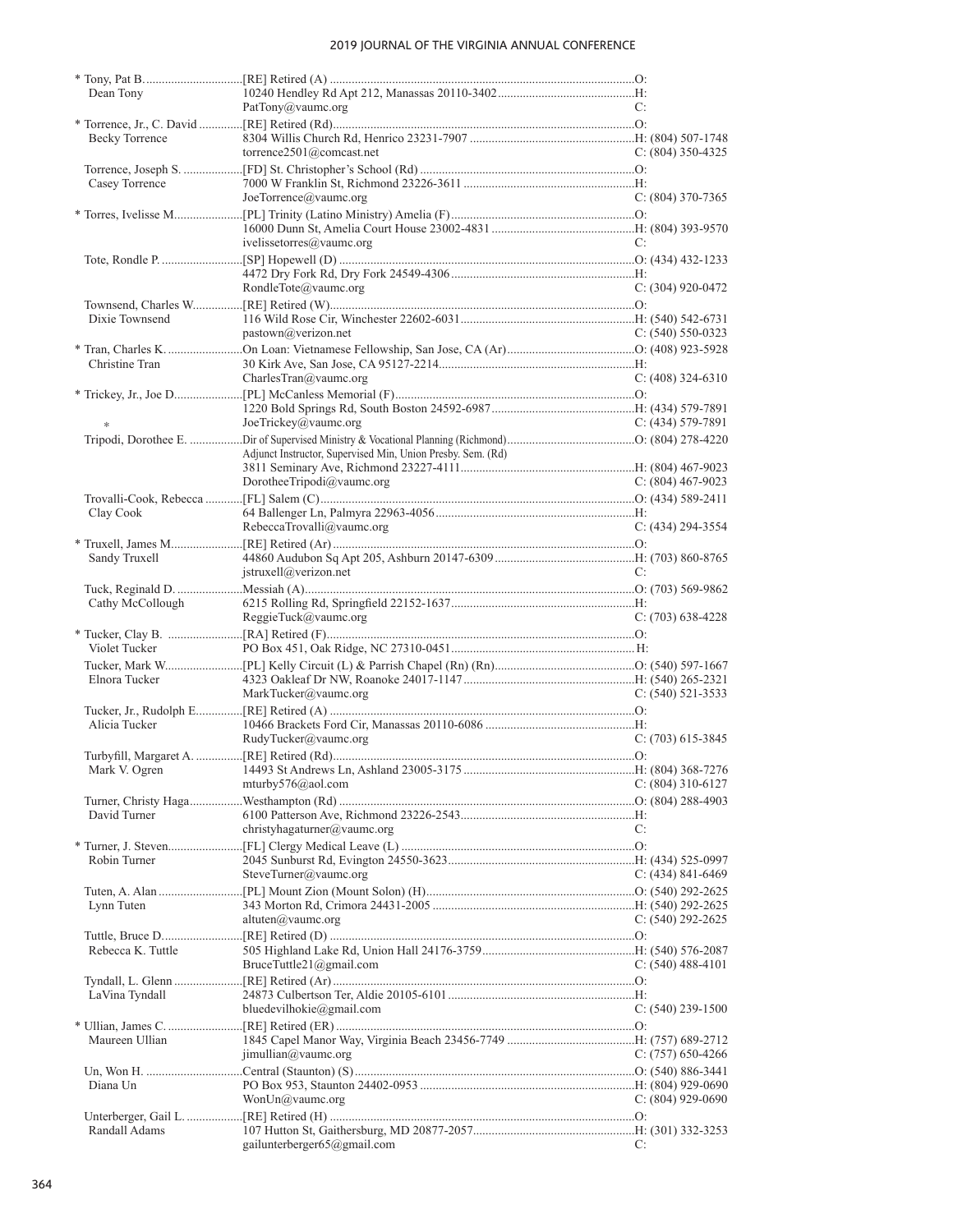| Gayle Urban          |                                         |                       |
|----------------------|-----------------------------------------|-----------------------|
|                      | russurban@vaumc.org                     | $C: (703)$ 927-5111   |
|                      |                                         |                       |
|                      |                                         |                       |
|                      |                                         |                       |
|                      | kyleuselton@vaumc.org                   | $C: (901) 297 - 3114$ |
|                      |                                         |                       |
| Jim Utz              |                                         |                       |
|                      | VivianUtz@vaumc.org                     | C: $(540)$ 661-7365   |
|                      |                                         |                       |
| Russ Uzzle           |                                         |                       |
|                      |                                         | $C: (804)$ 240-6811   |
|                      | Ctuzzle@gmail.com                       |                       |
|                      |                                         |                       |
|                      |                                         |                       |
|                      | dennyvanaalsburg@vaumc.org              | $C: (540)$ 632-6743   |
|                      |                                         |                       |
|                      |                                         |                       |
|                      |                                         |                       |
|                      | RhondaVanDyke@vaumc.org                 | $C: (804)$ 347-3100   |
|                      |                                         |                       |
|                      |                                         |                       |
|                      |                                         |                       |
| Katherine Vann       |                                         |                       |
|                      |                                         |                       |
|                      | $bkv@$ charter.net                      | C: $(757)$ 679-7088   |
|                      |                                         |                       |
| Morgan Greene Varner |                                         |                       |
|                      | joevarner@vaumc.org                     | $C: (434)$ 547-2655   |
|                      |                                         |                       |
|                      |                                         |                       |
| Peggy A. Vaudt       |                                         |                       |
|                      | ericvaudt@vaumc.org                     | $C: (757)$ 759-7484   |
|                      |                                         |                       |
| April Vaughan        |                                         |                       |
|                      | davidvaughan@vaumc.org                  | $C: (434) 825 - 3542$ |
|                      |                                         |                       |
|                      |                                         |                       |
|                      |                                         |                       |
|                      | NancyVaughan@vaumc.org                  | $C: (757)$ 630-7136   |
|                      |                                         |                       |
| Carole Vaughn        |                                         |                       |
|                      | pmvaughn@gmail.com                      | $C: (804)$ 347-2523   |
|                      |                                         |                       |
|                      |                                         |                       |
| Bane Vaughn          |                                         |                       |
|                      | robvaughn@vaumc.org                     | $C: (703) 283 - 2153$ |
|                      |                                         |                       |
| Marielis Figueroa    |                                         |                       |
|                      | mariovelezlopez@vaumc.org               | $C: (571) 270-7971$   |
|                      |                                         |                       |
|                      |                                         |                       |
| Sara Vernon          |                                         |                       |
|                      | KeithVernon@vaumc.org C: (276) 692-8615 |                       |
|                      |                                         |                       |
| Kathie Vest          |                                         |                       |
|                      | JohnVest@value.org                      | $C: (757) 262 - 8079$ |
|                      |                                         |                       |
|                      |                                         |                       |
| Carolyn Via          |                                         |                       |
|                      | bvia28@gmail.com                        | C:                    |
|                      |                                         |                       |
| Tamara Vineyard      |                                         |                       |
|                      |                                         |                       |
|                      | SteveVineyard@vaumc.org                 | C:                    |
|                      |                                         |                       |
| Alice Waclo          |                                         |                       |
|                      | KenWaclo@vaumc.org                      | C: $(804)$ 694-7287   |
|                      |                                         |                       |
|                      |                                         |                       |
|                      |                                         |                       |
|                      |                                         |                       |
|                      | SherryWaddell@vaumc.org                 | $C: (540) 664-5654$   |
|                      |                                         |                       |
|                      |                                         |                       |
|                      |                                         | C:                    |
|                      | davewade@embarqmail.com                 |                       |
|                      |                                         |                       |
| Laura Ellen Wade     | bnwade@netzero.net                      | C:                    |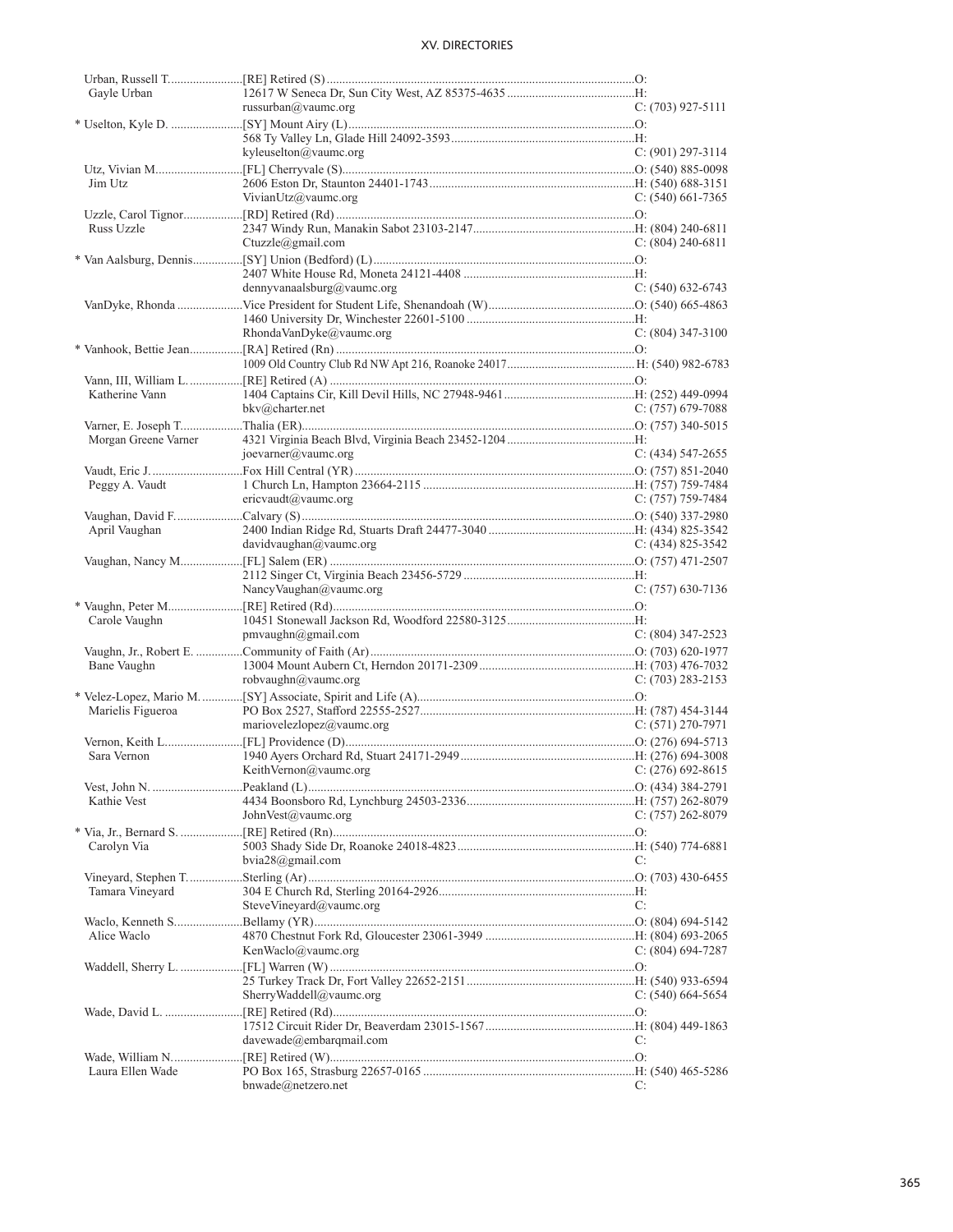| Betty Wadsworth        |                                          |                     |
|------------------------|------------------------------------------|---------------------|
|                        | PeteWadsworth@vaumc.org                  | $C: (540)$ 336-8081 |
|                        |                                          |                     |
| Louise Wagner          |                                          |                     |
|                        | revrcwcr@gmail.com                       | C:                  |
|                        |                                          |                     |
| Dan E. Walker          |                                          |                     |
|                        |                                          |                     |
|                        | calliewalker@vaumc.org                   | $C: (804) 291-6993$ |
|                        |                                          |                     |
| Callie J. Walker       |                                          |                     |
|                        | danwalker@vaumc.org                      | $C: (804) 291-6993$ |
|                        |                                          |                     |
| Sharon Walker          |                                          |                     |
|                        |                                          |                     |
|                        | EdWalker@vaumc.org                       | C:                  |
|                        |                                          |                     |
| Vern Walker            |                                          |                     |
|                        | TizzyWalker@vaumc.org                    | $C: (804) 724-0457$ |
|                        |                                          |                     |
| Emily Waller           |                                          |                     |
|                        | WillWaller@vaumc.org                     | $C: (678) 756-4880$ |
|                        |                                          |                     |
|                        |                                          |                     |
| Patti Walters          |                                          |                     |
|                        |                                          |                     |
| Carolyn Walters        |                                          |                     |
|                        | dabwalters@aol.com                       | $C: (757)$ 243-4281 |
|                        |                                          |                     |
|                        |                                          |                     |
| Katherine Waltz        |                                          |                     |
|                        | philipwaltz@vaumc.org                    | $C: (434)$ 907-3936 |
|                        |                                          |                     |
|                        |                                          |                     |
|                        | smwang@embargmail.com                    | $C: (703)$ 597-8390 |
|                        |                                          |                     |
|                        |                                          |                     |
|                        |                                          |                     |
|                        | revsbandg@connect.net                    | $C: (804) 709-7492$ |
|                        |                                          |                     |
| Susan Ward             |                                          |                     |
|                        | TimWard@value.org                        | $C: (703)$ 405-7248 |
|                        |                                          |                     |
| Sara Ware              |                                          |                     |
|                        | andrewware@vaumc.org                     | $C: (757)$ 474-5716 |
|                        |                                          |                     |
|                        |                                          |                     |
|                        |                                          |                     |
|                        | RyanWare@vaumc.org                       | $C: (318) 730-8155$ |
|                        |                                          |                     |
|                        |                                          |                     |
|                        | georgewarner@vaumc.org C: (540) 315-0372 |                     |
|                        |                                          |                     |
|                        |                                          |                     |
| Jean Warnick           |                                          |                     |
|                        | harvey.warnick@yahoo.com                 | C:                  |
|                        |                                          |                     |
| Bobbie Kay Wash        |                                          |                     |
|                        | bknblw@gmail.com                         | C: (804) 721-9272   |
|                        |                                          |                     |
|                        |                                          |                     |
| Garland 'Butch' Washer |                                          |                     |
|                        | debwasher@vaumc.org                      | C: $(540)$ 292-2846 |
|                        |                                          |                     |
| Kathleen Washington    |                                          |                     |
|                        | amwksw@netzero.net                       | C:                  |
|                        |                                          |                     |
|                        |                                          |                     |
|                        |                                          |                     |
|                        | sarahwastella@vaumc.org                  | C:                  |
|                        |                                          |                     |
|                        |                                          |                     |
|                        | watersmaria33@gmail.com                  | $C: (804)$ 363-8506 |
|                        |                                          |                     |
|                        |                                          |                     |
| Michael Watkins        |                                          |                     |
|                        | DeniseWatkins@vaumc.org                  | C:                  |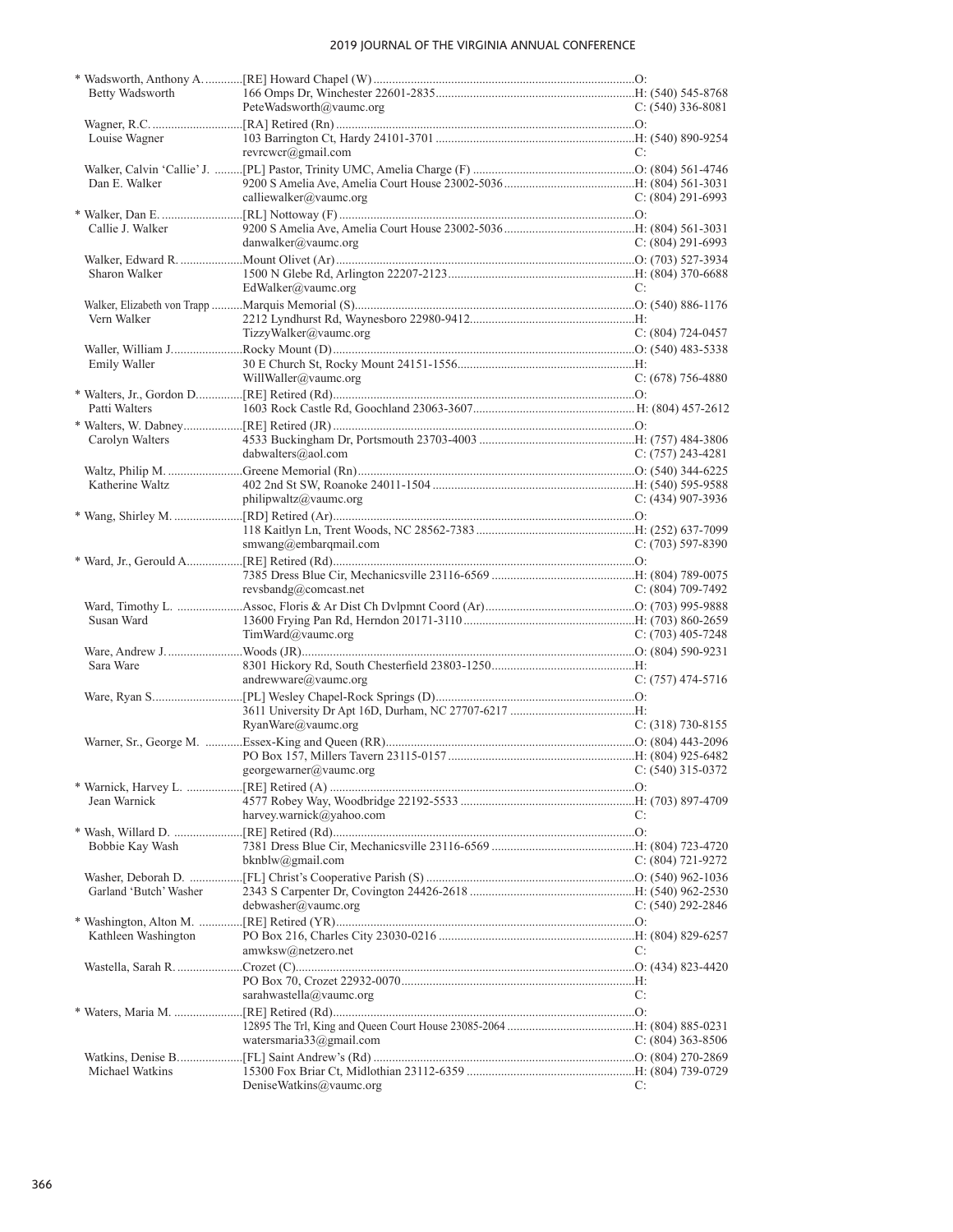| J. Denise Honeycutt     |                                          |                       |
|-------------------------|------------------------------------------|-----------------------|
|                         | ipatdenise@mac.com                       | $C: (804)$ 357-7098   |
|                         |                                          |                       |
| Jennifer Watson         |                                          |                       |
|                         | chriswatson@vaumc.org                    | C: $(540)$ 455-1704   |
|                         |                                          |                       |
| Annette Watson          |                                          |                       |
|                         | $hdw2927$ @gmail.com                     | C:                    |
|                         |                                          |                       |
| Roger Watson            |                                          |                       |
|                         | JenelleWatson@vaumc.org                  | $C: (540)$ 649-7149   |
|                         |                                          |                       |
| Peggy M. Watson         |                                          |                       |
|                         | RayWatson@vaumc.org                      | $C: (804)$ 605-3659   |
|                         |                                          |                       |
| Dwala J. Ferrell        |                                          |                       |
|                         | MikeWatts@vaumc.org                      | $C: (804)$ 640-1545   |
|                         |                                          |                       |
| Vicki Weakley           |                                          |                       |
|                         | BartWeakley@vaumc.org                    | $C: (540)$ 537-7745   |
|                         |                                          |                       |
| Jewell Weaver           |                                          |                       |
|                         |                                          |                       |
| Alan Webber             |                                          |                       |
|                         | AmandaWebber@vaumc.org                   | $C: (703)$ 608-6444   |
|                         |                                          |                       |
| Kathleen Overby Webster |                                          |                       |
|                         | twoumcrevs@aol.com                       | $C: (540) 820 - 7463$ |
|                         |                                          |                       |
| Harold F. Webster, Jr.  |                                          |                       |
|                         | RoanokeDS@vaumc.org                      | C:                    |
|                         |                                          |                       |
| Steven W. Weedling      |                                          |                       |
|                         | faithweedling@vaumc.org                  | $C: (540)$ 450-7179   |
|                         |                                          |                       |
| Faith M. Weedling       |                                          |                       |
|                         | steveweedling@vaumc.org                  | C: $(434)$ 709-2654   |
|                         |                                          |                       |
| Lydia Weeks             |                                          |                       |
|                         | bobweeks@vaumc.org                       | $C: (540) 280 - 3350$ |
|                         |                                          |                       |
| Anne Weems              |                                          |                       |
|                         | pwsailordude@gmail.com                   | $C: (434)$ 960-7893   |
|                         |                                          |                       |
|                         |                                          |                       |
|                         | noharmdogood@gmail.com C: (804) 399-1028 |                       |
|                         |                                          |                       |
| Karen Wells             |                                          |                       |
|                         | StevenWells@vaumc.org                    | $C: (703) 554-5240$   |
|                         |                                          |                       |
|                         |                                          |                       |
|                         | stjohnsumcpastor $2$ @aol.com            | C: (703) 674-7591     |
|                         |                                          |                       |
| Eileen West             |                                          |                       |
|                         | GregWest@vaumc.org                       | $C: (757) 289 - 9555$ |
|                         |                                          |                       |
|                         |                                          |                       |
| Rachel Jolly West       | MikeWest@vaumc.org                       | $C: (919)$ 323-0857   |
|                         |                                          |                       |
|                         |                                          |                       |
| Betty Westbrook         |                                          |                       |
|                         | WaltWestbrook@vaumc.org                  | C: $(434)$ 210-0367   |
|                         |                                          |                       |
| Vincent Westley         |                                          |                       |
|                         | bertinawestley@vaumc.org                 | $C: (816)$ 916-1839   |
|                         |                                          |                       |
| Lisa Westmoreland       |                                          |                       |
|                         | DavidWestmoreland@vaumc.org              | $C: (276)$ 732-0767   |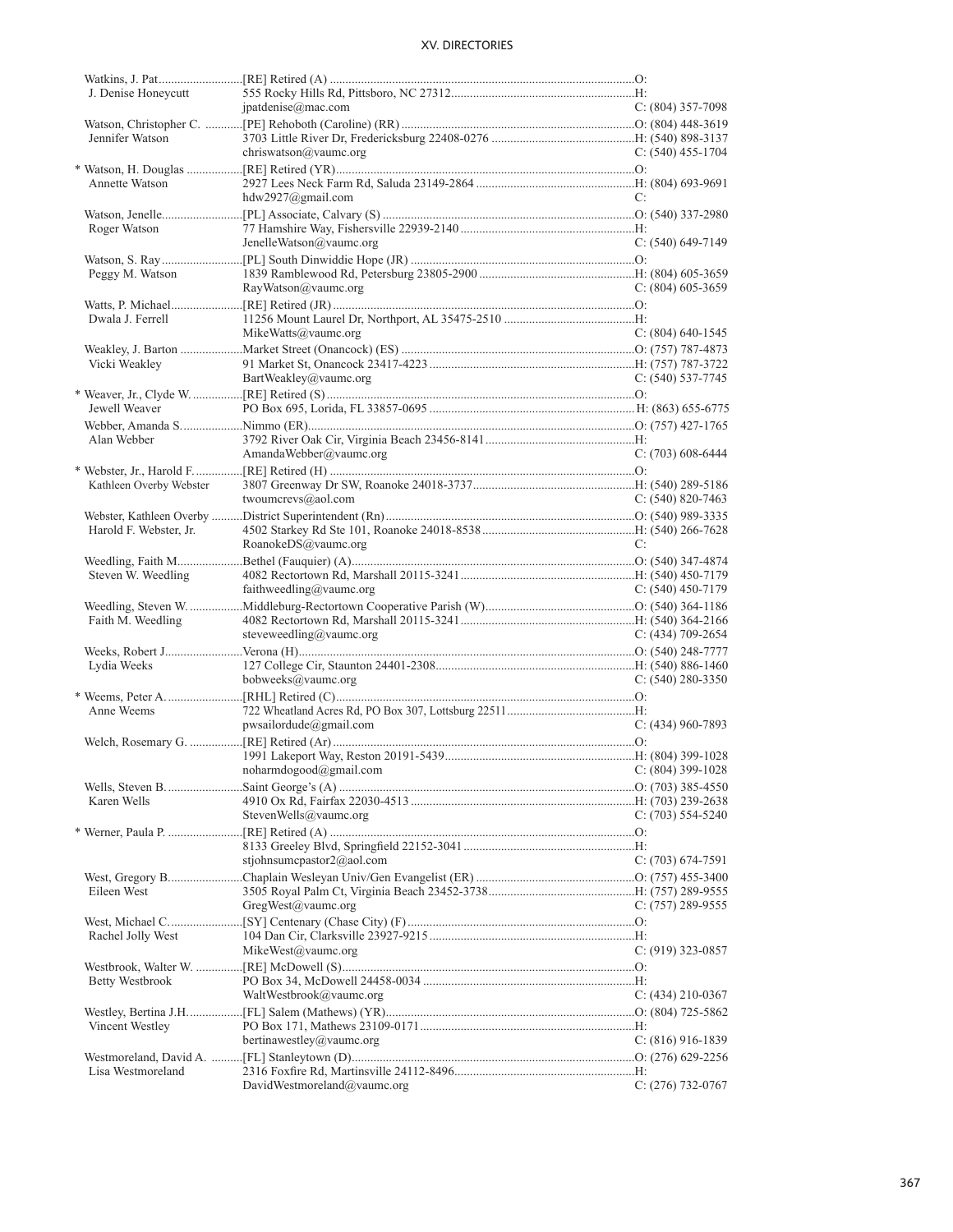|                   | MichaelWhaley@vaumc.org     | $C: (804)$ 971-1348 |
|-------------------|-----------------------------|---------------------|
|                   |                             |                     |
| Charlotte Whetzel |                             |                     |
|                   | Whetzels@shentel.net        | C:                  |
|                   |                             |                     |
|                   | AdamWhite@vaumc.org         | $C: (434) 944-7723$ |
|                   |                             |                     |
|                   |                             |                     |
|                   | amywhite@vaumc.org          | C:                  |
|                   |                             |                     |
| Mary S. White     |                             |                     |
|                   | burtonbwht@aol.com          | C: $(540)$ 420-7916 |
|                   |                             |                     |
| Kasey White       |                             |                     |
|                   | ChristianWhite@vaumc.org    | C: $(703)$ 395-2008 |
|                   |                             |                     |
| Laurine White     |                             |                     |
|                   | HaroldWhite@vaumc.org       | C:                  |
|                   |                             |                     |
| Jennifer White    |                             |                     |
|                   | jeffreywhite@vaumc.org      | $C: (540)$ 520-7875 |
|                   |                             |                     |
| Beverly White     |                             |                     |
|                   | John White $@$ vaume.org    | $C: (804)$ 920-9891 |
|                   |                             |                     |
| Katy White        |                             |                     |
|                   | justinwhite@vaumc.org       | $C: (703)$ 973-1606 |
|                   |                             |                     |
| Burton E. White   |                             |                     |
|                   | MaryWhite@vaumc.org         | C:                  |
|                   |                             |                     |
| Melissa White     |                             |                     |
|                   | mel49white@yahoo.com        | C:                  |
|                   |                             |                     |
| Deborah White     |                             |                     |
|                   | ashworth99@yahoo.com        | $C: (757)$ 621-2298 |
| Jim White         |                             |                     |
|                   | ValWhite $@$ vaumc.org      | C: $(804)$ 366-2614 |
|                   |                             |                     |
| Donna White       |                             |                     |
|                   | WillWhite@vaumc.org         | C: $(703)$ 577-2604 |
|                   |                             |                     |
|                   |                             |                     |
|                   | janewhitehead@vaumc.org     | $C: (434)$ 444-0497 |
|                   |                             |                     |
|                   |                             |                     |
|                   | BonnieWhitehurst@vaumc.org  | C:                  |
|                   |                             |                     |
| Betty Whitehurst  |                             |                     |
|                   | WaltPungo@aol.com           | C:                  |
|                   |                             |                     |
| Lynne M. Whitlock |                             |                     |
|                   | CliffWhitlock@vaumc.org     | C:                  |
|                   |                             |                     |
| Petra Wicker      |                             |                     |
|                   | JerryWicker@vaumc.org       | C: $(804)$ 586-4360 |
|                   |                             |                     |
| Ella Mae Wickham  |                             |                     |
|                   | cwickham@pinnacleliving.org | $C: (804)$ 347-8391 |
|                   |                             |                     |
| Dottie Wiest      |                             |                     |
|                   | chuckwiest@vaumc.org        | C:                  |
|                   |                             |                     |
| Nancy Wilborn     |                             |                     |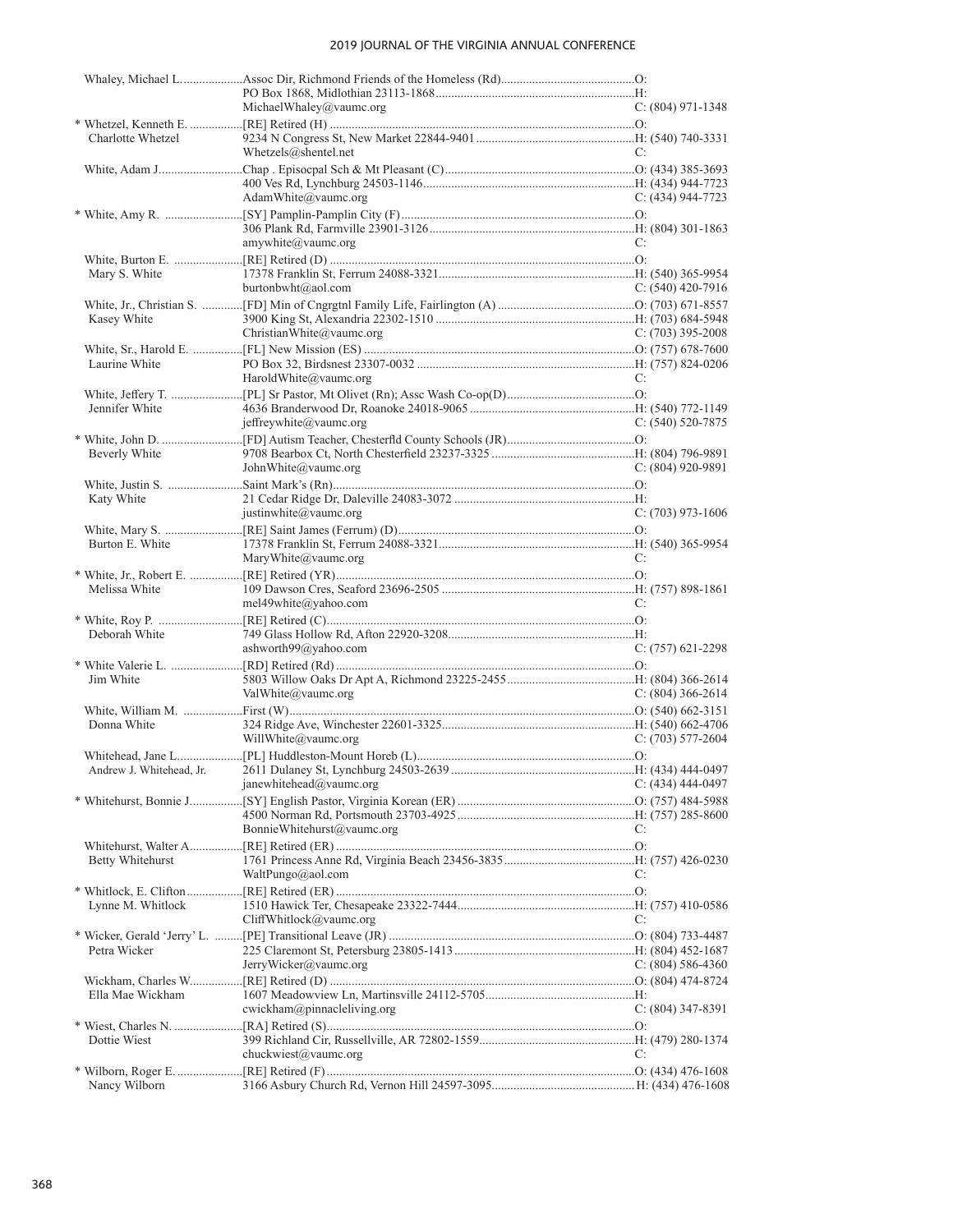| Phyllis Wilbur     |                            |                       |
|--------------------|----------------------------|-----------------------|
|                    | lwilbur $667$ @gmail.com   | C: $(919)$ 702-8515   |
|                    |                            |                       |
| Samantha L. Wilds  |                            |                       |
|                    | KameronWilds@vaumc.org     | $C: (434) 822 - 3578$ |
|                    |                            |                       |
|                    |                            |                       |
|                    | MarkWilkerson@vaumc.org    | C:                    |
|                    |                            |                       |
| F. Darlene Wilkins |                            |                       |
|                    | EdWilkins@vaumc.org        | $C: (540) 758-1310$   |
|                    |                            |                       |
| Edward F. Wilkins  |                            |                       |
|                    | darlenewilkins@vaumc.org   | $C: (540) 758-1311$   |
|                    |                            |                       |
| Donna Will         |                            |                       |
|                    | will $2@$ va.metrocast.net | C:                    |
|                    |                            |                       |
| Stephen Willhauck  |                            |                       |
|                    | SusanWillhauck@vaumc.org   | $C: (703) 505-5934$   |
|                    |                            |                       |
|                    |                            |                       |
|                    | bethwilliams@vaumc.org     | C:                    |
|                    |                            |                       |
|                    |                            |                       |
|                    | donwilliams@value.org      | $C: (571)$ 334-4925   |
|                    |                            |                       |
| Rebekah Williams   |                            |                       |
|                    | DavidWilliams@vaumc.org    | $C: (276)$ 692-8049   |
|                    |                            |                       |
|                    |                            |                       |
| Judy Williams      |                            |                       |
|                    | mmwilliams@lumos.net       | C:                    |
|                    |                            |                       |
|                    |                            |                       |
|                    | herbwilliams@vaumc.org     | C:                    |
|                    |                            |                       |
| Anita R. Williams  |                            |                       |
|                    | JustinWilliams@vaumc.org   | $C: (804)$ 994-1009   |
|                    |                            |                       |
| Nancy Williams     |                            |                       |
|                    | RandyWilliams@vaumc.org    | $C: (434)$ 470-4750   |
|                    |                            |                       |
| Diane Williams     |                            |                       |
|                    | RussellWilliams@vaumc.org  | $C: (804)$ 258-0669   |
|                    |                            |                       |
|                    |                            |                       |
|                    | $d$ rewwillson@vaumc.org   | C: $(434)$ 569-5713   |
|                    |                            |                       |
| Vicki Willson      |                            |                       |
|                    | ibwillson@gmail.com        | $C: (804)$ 357-1091   |
|                    |                            |                       |
| Susan Wilson       |                            |                       |
|                    | revvicar@live.com          | $C: (757) 288-3168$   |
|                    |                            |                       |
| Ina Wilson         |                            |                       |
|                    | dkiwils@aol.com            | C:                    |
|                    |                            |                       |
|                    |                            |                       |
|                    | jeffwilson@vaumc.org       | $C: (540)$ 353-3061   |
|                    |                            |                       |
| Lisa Wilson        |                            |                       |
|                    | PennyWilson@vaumc.org      | C:                    |
|                    |                            |                       |
|                    |                            |                       |
|                    |                            |                       |
| Leonard C. Wines   |                            |                       |
|                    | Tracywines@vaumc.org       | $C: (703) 615 - 5565$ |
|                    |                            |                       |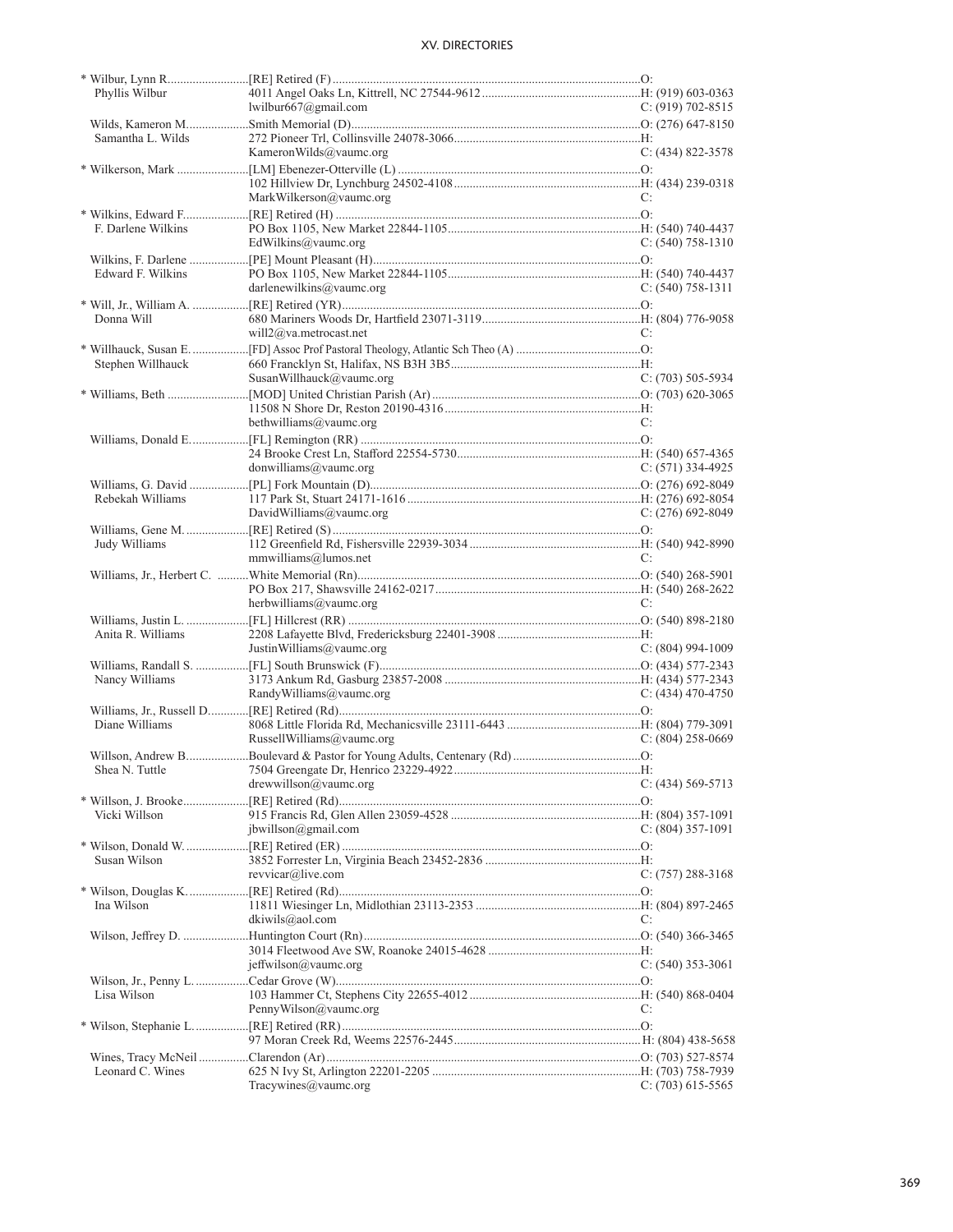| Patricia Winfree       |                                              |                       |
|------------------------|----------------------------------------------|-----------------------|
|                        | JoeWinfree@vaumc.org                         | $C: (804) 513-3291$   |
|                        |                                              |                       |
| Pat Wingert            | JimWingert@vaumc.org                         | $C: (540)$ 244-0768   |
|                        |                                              |                       |
| Willie Wingfield       |                                              |                       |
|                        | awing1932@cox.net                            | C:                    |
| Nina Winkler           |                                              |                       |
|                        | EdWinkler@vaumc.org                          | $C: (540)$ 931-6111   |
|                        |                                              |                       |
| Jane Winner            |                                              |                       |
|                        | ChuckWinner@vaumc.org                        | C: $(804)$ 384-7678   |
|                        |                                              |                       |
| Debbie Wishmyer        |                                              |                       |
|                        | JimWishmyer@vaumc.org                        | C: $(540)$ 429-5504   |
| Elizabeth Witt         |                                              |                       |
|                        | JeffreyWitt@vaumc.org                        | C: $(540)$ 454-0255   |
|                        |                                              |                       |
| Vicki Wolz             |                                              |                       |
|                        | arthur. $\text{wolz}(\hat{a})\text{cox.net}$ | $C: (804) 824-4978$   |
|                        |                                              |                       |
| Alesa Wood             |                                              |                       |
|                        | MarcusWood@vaumc.org                         | C:                    |
|                        |                                              |                       |
| Kathryn Woodall        |                                              |                       |
|                        |                                              | $C: (434) 610-4818$   |
|                        |                                              |                       |
|                        | JonWoodburn@vaumc.org                        | C: $(757)$ 709-9221   |
|                        |                                              |                       |
| Margaret Woodfin       |                                              |                       |
|                        | rev. woodfin@hotmail.com                     | C:                    |
|                        |                                              |                       |
| Marion Woodfin         |                                              |                       |
|                        | bobwoodfin@vaumc.org                         | $C: (434)$ 471-6033   |
|                        |                                              |                       |
|                        | woodless10@aol.com                           | C: $(540)$ 845-0432   |
|                        |                                              |                       |
| Ellen Woodson          |                                              |                       |
|                        | PhilWoodson@vaumc.org                        | $C: (434) 270 - 0723$ |
|                        |                                              |                       |
|                        |                                              |                       |
|                        | louwoolner@value.org                         | $C: (540)$ 940-4886   |
|                        |                                              |                       |
|                        |                                              |                       |
|                        | zmobil@comcast.net                           | $C: (540) 742 - 4693$ |
|                        |                                              |                       |
|                        | kwork22602@msn.com                           | C:                    |
|                        |                                              |                       |
| Christopher A. Workman |                                              |                       |
|                        | KarenWorkman@vaumc.org                       | C: (804) 920-8398     |
|                        |                                              |                       |
| Nyoka Worley           |                                              |                       |
|                        | ohncworley@centurylink.net                   | $C: (434)$ 969-1257   |
|                        |                                              |                       |
| JoAnne Worley          |                                              |                       |
|                        | $TimWorkey@$ vaumc.org                       | C: $(434) 882 - 0942$ |
| John Ogram             |                                              |                       |
|                        | JudyWorthington@vaumc.org                    | C: $(703)$ 855-6135   |
|                        |                                              |                       |
| Heather L. Wray        |                                              |                       |
|                        | danielwray@vaumc.org                         | C: $(804)$ 405-2872   |
|                        |                                              |                       |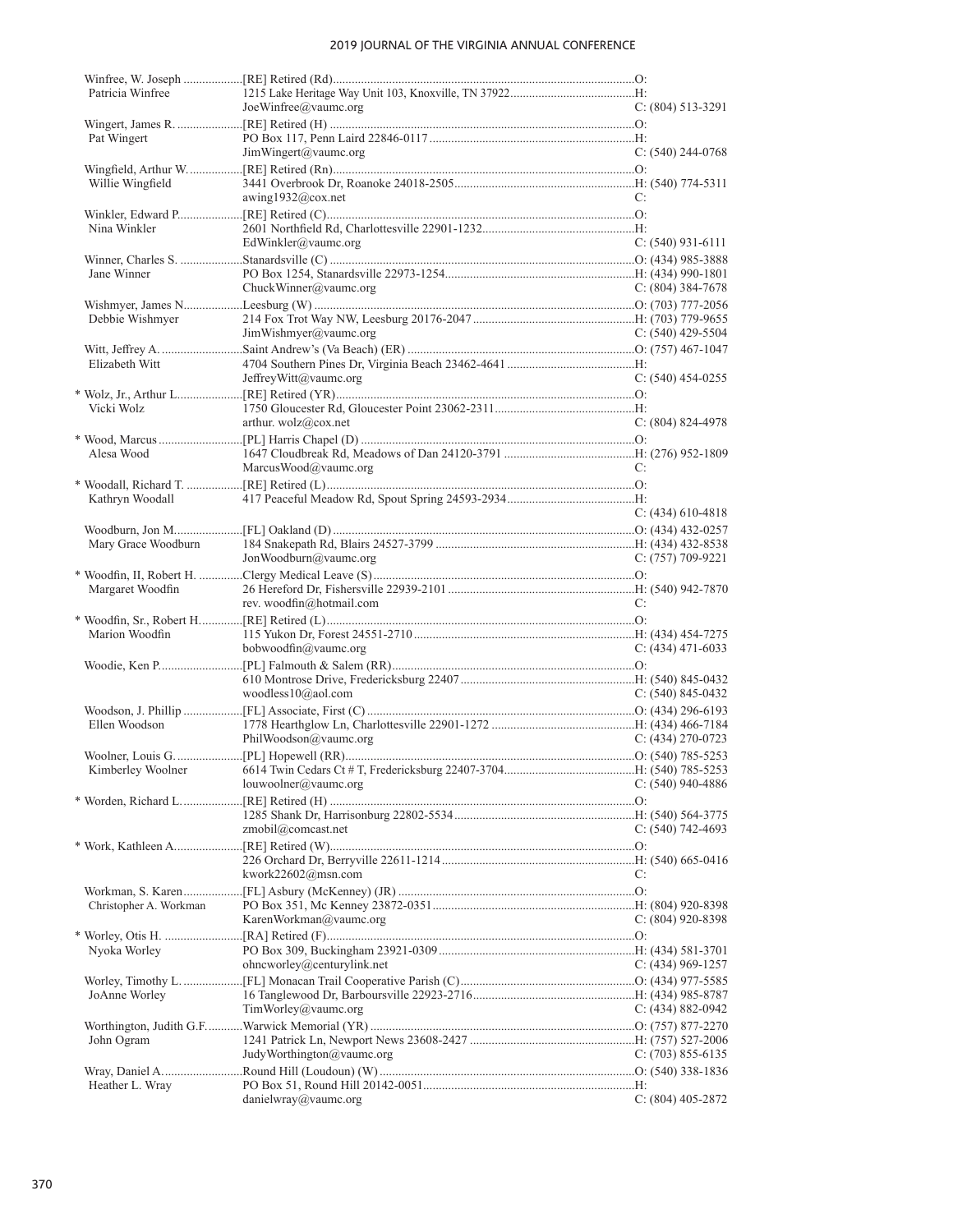| Daniel A. Wray       |                           |                       |
|----------------------|---------------------------|-----------------------|
|                      | heatherwray@vaumc.org     | $C: (540)$ 424-9936   |
|                      |                           |                       |
|                      |                           |                       |
|                      |                           |                       |
|                      | Winchester 22603-8641     |                       |
|                      | raymondwrenn@aol.com      | C:                    |
|                      |                           |                       |
|                      |                           |                       |
|                      |                           |                       |
|                      | eheawright@verizon.net    | C:                    |
|                      |                           |                       |
|                      |                           |                       |
| Michele Wright       |                           |                       |
|                      | Lynnwright@vaumc.org      | $C: (540)$ 958-0532   |
|                      |                           |                       |
|                      |                           |                       |
| Kay E. Wright        |                           |                       |
|                      | JohnWright@vaumc.org      | $C: (540) 809-9099$   |
|                      |                           |                       |
|                      |                           |                       |
|                      |                           |                       |
|                      | laurenwright@vaumc.org    | $C: (804)$ 338-0150   |
|                      |                           |                       |
|                      |                           |                       |
|                      | generLea@aol.com          | $C: (757) 871-9861$   |
|                      |                           |                       |
|                      |                           |                       |
| William Wright       |                           |                       |
|                      | sandywright@vaumc.org     | $C: (276)$ 358-2449   |
|                      |                           |                       |
|                      |                           |                       |
| Mary Wright          |                           |                       |
|                      | marywright08@comcast.net  | C:                    |
|                      |                           |                       |
|                      |                           |                       |
|                      |                           |                       |
|                      | DianeWyant@vaumc.org      | C:                    |
|                      |                           |                       |
| Frances Wyatt        |                           |                       |
|                      |                           |                       |
|                      |                           | C: $(540)$ 493-6562   |
|                      |                           |                       |
|                      |                           |                       |
|                      |                           |                       |
| So Young Yang        |                           |                       |
|                      | chongyang@vaumc.org       | $C: (816)$ 456-0412   |
|                      |                           |                       |
| Jisun Lyu            |                           |                       |
|                      |                           |                       |
|                      | hanyi@vaumc.org           |                       |
|                      |                           |                       |
| Wonsoon Kong Yoo     |                           | $C: (240)$ 614-8513   |
|                      | sungyoo@vaumc.org         | $C: (804)$ 980-4072   |
|                      |                           |                       |
|                      |                           |                       |
| Hyesun Park Yoo      |                           |                       |
|                      | SungWoonYoo@vaumc.org     | $C: (434) 532-7321$   |
|                      |                           |                       |
|                      |                           |                       |
| Ae Ju Yoo            |                           |                       |
|                      |                           |                       |
| Jeffry K. Yoo-Hess   |                           |                       |
|                      |                           | $C: (404)$ 993-5919   |
|                      | seunghaeyoohess@vaumc.org |                       |
|                      |                           |                       |
| Susan Young          |                           |                       |
|                      | pastorsteve4819@yahoo.com | C: $(540)$ 717-3822   |
|                      |                           |                       |
|                      |                           |                       |
|                      |                           |                       |
|                      | yuhija@gmail.com          | $C: (240)$ 994-5522   |
|                      |                           |                       |
|                      |                           |                       |
| Patti Zavitz         |                           |                       |
|                      | dlzavitz@gmail.com        | C: $(804)$ 380-2852   |
|                      |                           |                       |
| Lulubelle A. Ziegler |                           |                       |
|                      |                           |                       |
|                      | garynlou@gmail.com        | $C: (540) 209 - 2658$ |
|                      |                           |                       |
|                      | CindyZirlott@value.org    | $C: (540)$ 303-2309   |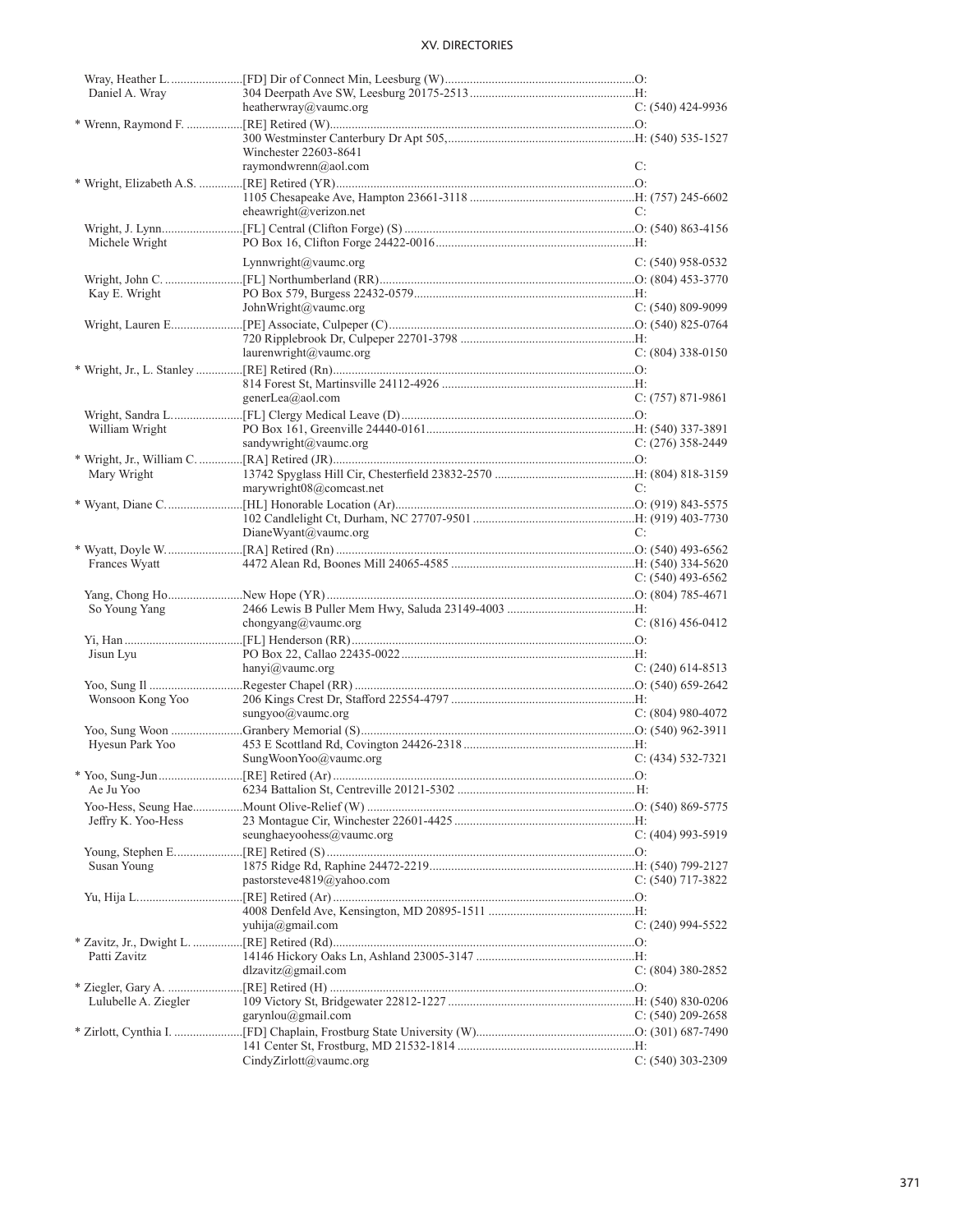|                     | $g_0$ 4zoto $(a)$ gmail.com              | C:                    |
|---------------------|------------------------------------------|-----------------------|
|                     |                                          |                       |
| Denise Zuchelli     |                                          |                       |
|                     | davezuchelli@vaumc.org                   | C: $(240)$ 606-4952   |
|                     | <b>Retired Local Pastors</b>             |                       |
|                     |                                          |                       |
| Cammie Armstrong    |                                          |                       |
|                     | armstrongdn@yahoo.com                    | $C: (434) 774-7394$   |
|                     |                                          |                       |
| Jane Aylor          |                                          |                       |
|                     |                                          |                       |
| Thyra Biggs         |                                          |                       |
|                     |                                          |                       |
| Nancy Blagg         |                                          |                       |
|                     | DonaldBlagg@vaumc.org                    | $C: (757) 755-0515$   |
|                     |                                          |                       |
| Mary Lou Branson    |                                          |                       |
|                     | revallen $1$ @verizon.net                | C:                    |
|                     |                                          |                       |
| Dawn Brayton        | LarryBrayton@vaumc.org                   | $C: (804) 517-0435$   |
|                     |                                          |                       |
|                     |                                          |                       |
|                     |                                          |                       |
| Barry L. Burkholder |                                          |                       |
|                     | GerryBurkholder@vaumc.org                | C:                    |
|                     |                                          |                       |
| Harry Chandler      |                                          |                       |
|                     | MarleneChandler@vaumc.org                | $C: (540)$ 421-2485   |
|                     |                                          |                       |
|                     |                                          |                       |
|                     | MarkClayton@vaumc.org                    | $C: (276)$ 692-6718   |
|                     |                                          |                       |
| Robin L. Colwell    | maryalicecolwell@vaumc.org               |                       |
|                     |                                          | $C: (540)$ 312-5028   |
| Pamela Corber       |                                          |                       |
|                     | WesCorber@value.org                      | $C: (571)$ 439-6937   |
|                     |                                          |                       |
|                     |                                          |                       |
|                     | PeteCostello@vaumc.org                   | C:                    |
|                     |                                          |                       |
|                     |                                          |                       |
|                     | FrancesCraig@vaumc.org C: (757) 355-1462 |                       |
|                     |                                          |                       |
|                     |                                          |                       |
|                     | janetdavismvcg@vaumc.org                 | $C: (540) 705-6117$   |
|                     |                                          |                       |
|                     | MarthadelaRosa@vaumc.org                 | C: (540) 974-1485     |
|                     |                                          |                       |
|                     |                                          |                       |
|                     | NormaDean@vaumc.org                      | $C: (434)$ 981-8980   |
|                     |                                          |                       |
| Daniel Dietze       |                                          |                       |
|                     | GailDietze@vaumc.org                     | $C: (540) 645-1327$   |
|                     |                                          |                       |
| Thelma Dotson       |                                          |                       |
|                     |                                          | $C: (540)$ 968-1313   |
| Valerie V. Duncan   |                                          |                       |
|                     | alexduncan@value.org                     | $C: (757) 232 - 7135$ |
|                     |                                          |                       |
| Loyce Edwards       |                                          |                       |
|                     | stewman1013@gmail.com                    | $C: (804) 512 - 1628$ |
|                     |                                          |                       |
|                     |                                          |                       |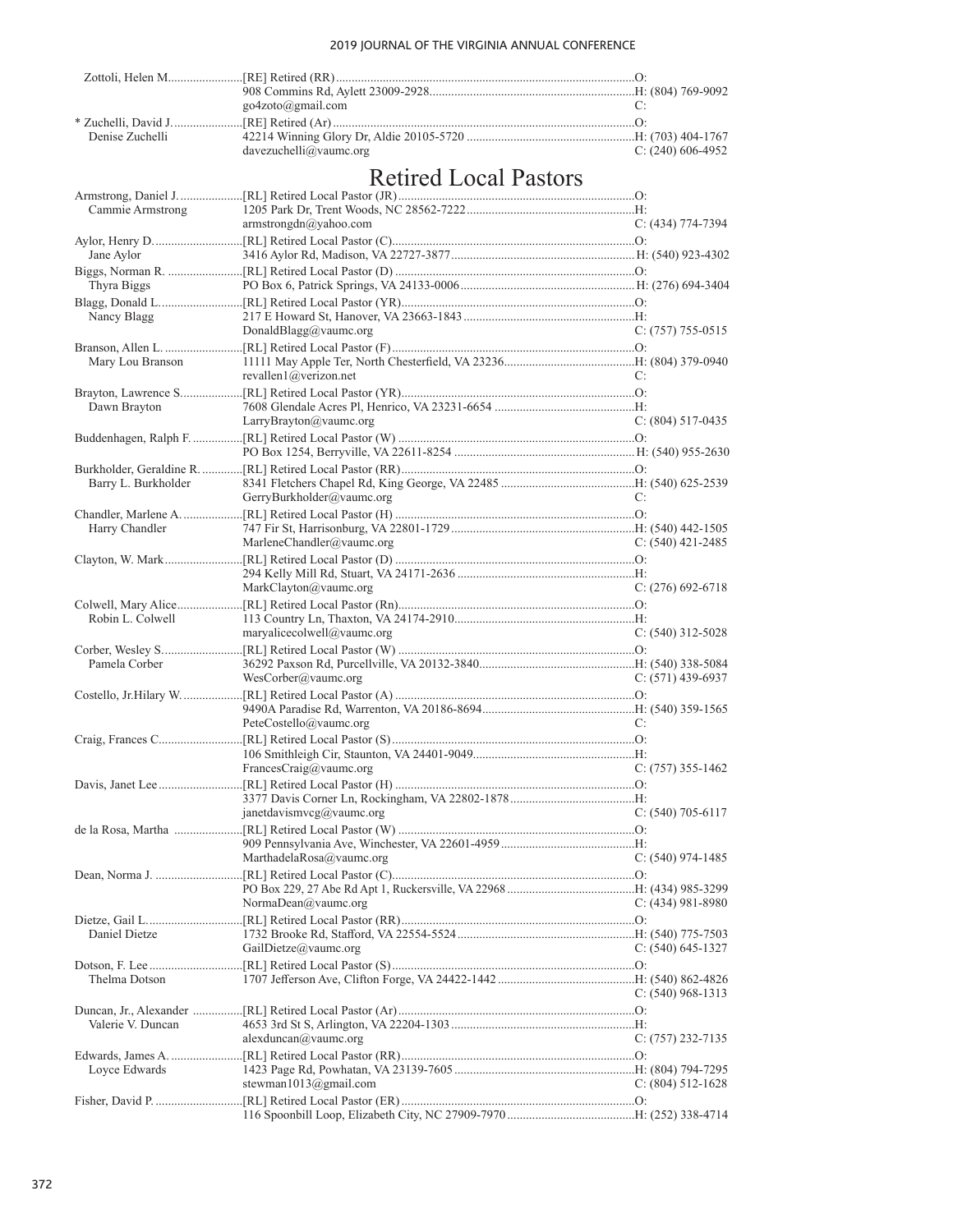|                    |                           | $C: (540)$ 309-8902   |
|--------------------|---------------------------|-----------------------|
|                    |                           |                       |
| Sandi Foley        |                           |                       |
|                    | WFSFoley@aol.com          | C:                    |
|                    |                           |                       |
| Carolyn Fuss       |                           |                       |
|                    | PastorFuss@gmail.com      | $C: (434)$ 466-5721   |
|                    |                           |                       |
| Sheila Galford     |                           |                       |
|                    | JimGalford@value.org      | C: (434) 941-1619     |
|                    |                           |                       |
| Jean Gilley        |                           |                       |
|                    | fred gilley@va.net        | C:                    |
|                    |                           |                       |
| Kenneth L. Glisson |                           |                       |
|                    | glisson-hannah@att.net    | C:                    |
|                    |                           |                       |
| Renee Goode        |                           |                       |
|                    | reneegoode@cox.net        | C:                    |
|                    |                           |                       |
|                    |                           |                       |
|                    | RobertGreen@vaumc.org     | $C: (757)$ 387-2270   |
|                    |                           |                       |
| Jackie Haley       |                           |                       |
|                    | CharlieHaley@vaumc.org    | $C: (434)$ 429-6686   |
|                    |                           |                       |
| Freda Hall         |                           |                       |
|                    |                           |                       |
| Woodie Hardy       |                           |                       |
|                    | roberthardy@vaumc.org     | $C: (434) 713 - 0831$ |
|                    |                           |                       |
| Shirley Haynes     |                           |                       |
|                    | JohnHaynes@vaumc.org      | C:                    |
|                    |                           |                       |
|                    |                           |                       |
|                    | dorishedrick@vaumc.org    | $C: (540) 570-3938$   |
|                    |                           |                       |
| Eleanor Henson     |                           |                       |
|                    | godontime@yahoo.com       | $C: (757) 653-8096$   |
|                    |                           |                       |
| Elaine Huffman     |                           |                       |
|                    | rhuffman@gamewood.net     | C: $(434)$ 250-7674   |
|                    |                           |                       |
| Debbie Hundley     |                           |                       |
|                    | mhundley7@comcast.net     | C:                    |
|                    |                           |                       |
|                    |                           |                       |
|                    | bobjennings@vaumc.org     | $C: (804) 892 - 1645$ |
|                    |                           |                       |
| Maria Jeter        |                           |                       |
|                    | iservhim@shentel.net      | C:                    |
|                    |                           |                       |
|                    |                           |                       |
|                    | DeborahKillough@vaumc.org | $C: (757) 693 - 2081$ |
|                    |                           |                       |
| Patricia A. Lacy   |                           |                       |
|                    | JimLacy@value.org         | C:                    |
|                    |                           |                       |
|                    |                           |                       |
|                    | silcrk1@msn.com           | C:                    |
|                    |                           |                       |
| Don E. Lazenby     |                           |                       |
|                    | LizLazenby@value.org      | C: $(540)$ 493-6882   |
|                    |                           |                       |
|                    |                           |                       |
|                    | ConnieRayLee@vaumc.org    | C:                    |
|                    |                           |                       |
| Debbie Lehman      |                           |                       |
|                    | LarryLehman@value.org     | C: $(434)$ 390-6405   |
|                    |                           |                       |
|                    |                           |                       |
|                    |                           |                       |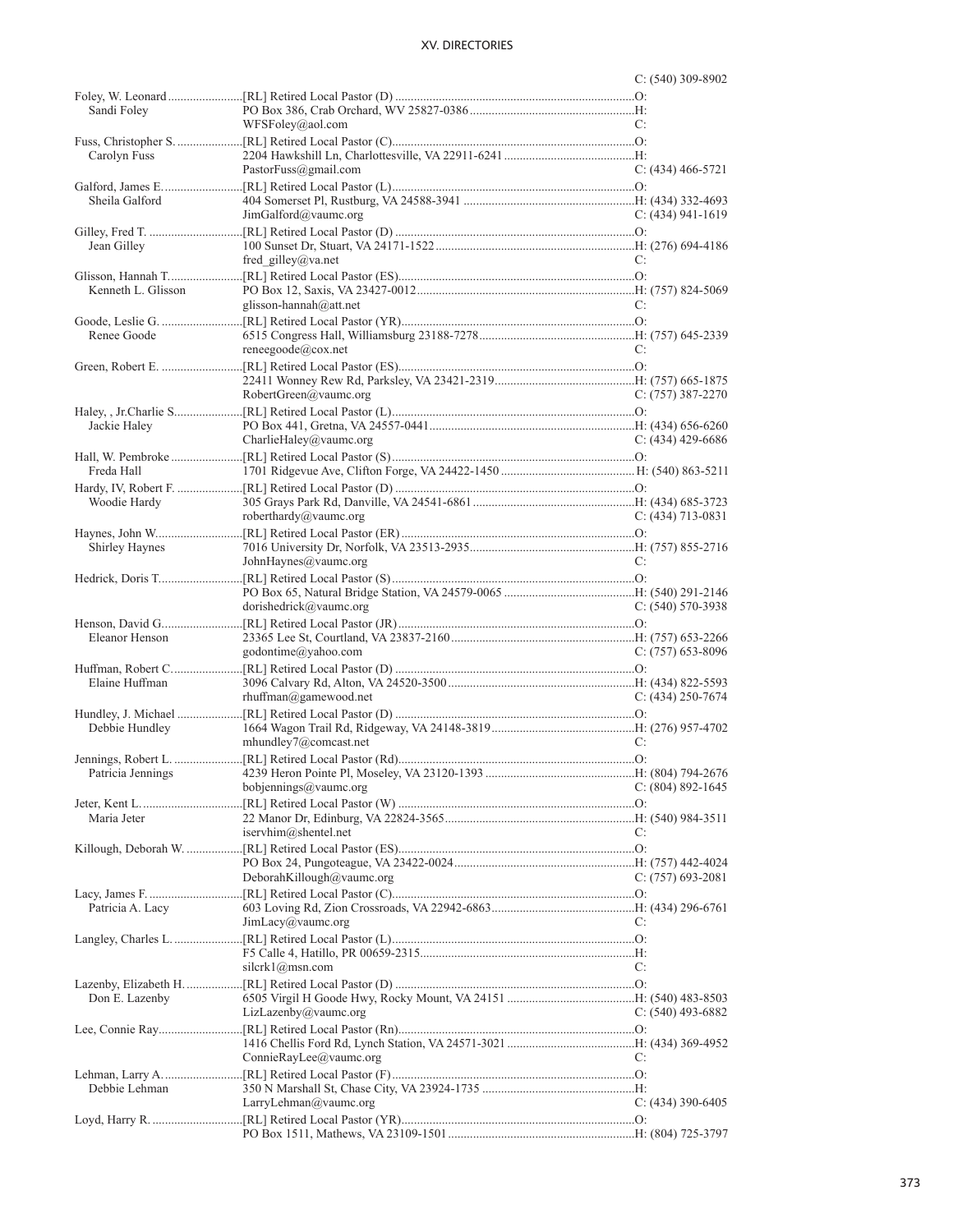|                           | hrloyd@yahoo.com           | $C: (804) 832 - 4820$ |
|---------------------------|----------------------------|-----------------------|
|                           |                            |                       |
| Kim Markle                |                            |                       |
|                           | $jmarkle10@$ wildblue.net  | C: (540) 336-2643     |
|                           |                            |                       |
|                           | marymarshall@vaumc.org     | $C: (540)$ 931-7673   |
|                           |                            |                       |
| Denver Martin             |                            |                       |
|                           | JanetMartin@vaumc.org      | C: $(540)$ 247-5549   |
|                           |                            |                       |
| Janet McCaslin            |                            |                       |
|                           | HenryMcCaslin@vaumc.org    | $C: (540)$ 903-0090   |
|                           |                            |                       |
| Judy McKinley             |                            |                       |
|                           | $m$ culster@verizon.net    | C:                    |
|                           |                            |                       |
| William Mears             |                            |                       |
|                           | charev@icloud.com          | $C: (540)$ 246-2076   |
| John E. Meeuwissen        |                            |                       |
|                           | PamMeeuwissen@vaumc.org    | C: $(703)$ 470-4513   |
|                           |                            |                       |
| Brenda Merry              |                            |                       |
|                           | Edmerry16@gmail.com        | $C: (757) 871-4696$   |
|                           |                            |                       |
|                           |                            |                       |
|                           | jmgmorris@aol.com          | $C: (434)$ 942-8267   |
|                           |                            |                       |
| Madeline 'Suzy' D Mulford |                            |                       |
|                           | StanMulford@vaumc.org      | $C: (757) 812 - 9574$ |
|                           |                            |                       |
|                           |                            |                       |
|                           | DavidNankivell@vaumc.org   | C:                    |
|                           |                            |                       |
|                           |                            |                       |
|                           |                            |                       |
|                           | nelanb@aol.com             | $C: (804)$ 651-7712   |
|                           |                            |                       |
| Mary Oberdick             |                            |                       |
|                           |                            |                       |
|                           | $ejo(\omega)$ shentel.net  | $C: (540)$ 233-1021   |
|                           |                            |                       |
|                           |                            |                       |
|                           |                            |                       |
| Janet Pittman             |                            |                       |
|                           | DeanPittman@vaumc.org      |                       |
|                           |                            |                       |
| Don R. Pizzeck            |                            |                       |
|                           | BonniePizzeck@vaumc.org    | C: $(434)$ 470-6887   |
|                           |                            |                       |
|                           |                            |                       |
|                           |                            |                       |
|                           |                            |                       |
|                           |                            |                       |
| Thomas W. Reynolds        |                            |                       |
|                           | marthareynolds@vaumc.org   | $C: (540) 256 - 2322$ |
|                           |                            |                       |
| <b>Betty Rough</b>        |                            | C:                    |
|                           | bobrough@verizon.net       |                       |
| Carla Russell             |                            |                       |
|                           | RobertRussell@vaumc.org    | C:                    |
|                           |                            |                       |
|                           |                            |                       |
|                           | pastorsal $24521$ @aol.com | C:                    |
|                           |                            |                       |
| Sue Ann Ely Salmon        |                            |                       |
|                           | oldjim@oldjim.net          | C: $(540)$ 360-5335   |
| Lois M. Sanborn           |                            |                       |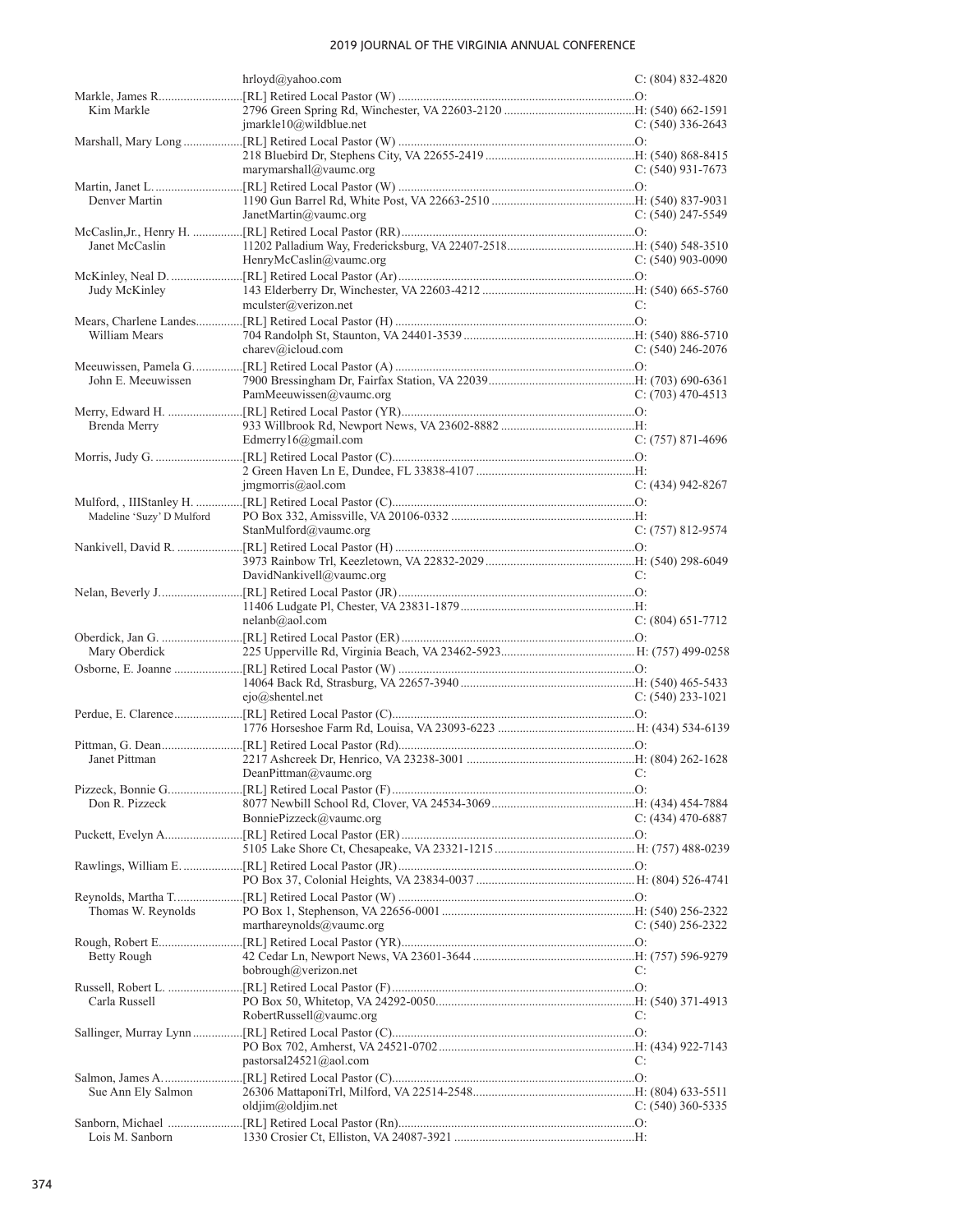|                         | sanborn $45$ @gmail.com         | $C: (540)$ 315-0881 |
|-------------------------|---------------------------------|---------------------|
| Shelton, Emerson L      |                                 |                     |
| Sandy Shelton           |                                 |                     |
|                         | emersanno@comcast.net           | C:                  |
|                         |                                 |                     |
| Rita Shively            |                                 |                     |
|                         | BobbyShively@vaumc.org          | $C: (276)$ 732-7108 |
| Strohecker, Thomas L.   |                                 |                     |
| <b>Betty Strohecker</b> |                                 |                     |
|                         | TomStrohecker@vaumc.org         | C:                  |
|                         |                                 |                     |
| Cecil Tharpe            |                                 |                     |
|                         | marytharpe $41$ ( $@g$ mail.com | $C: (434)$ 470-7567 |
|                         |                                 |                     |
| Philip Charles Theis    |                                 |                     |
|                         |                                 |                     |
| Gayle M. Thornberry     |                                 |                     |
|                         | thornberry.wesley@gmail.com     | C: $(540)$ 414-4736 |
|                         |                                 |                     |
|                         |                                 |                     |
|                         | HowardTucker@vaumc.org          | C:                  |
| Turlington, Glenda T    |                                 |                     |
| Steve Turlington        |                                 |                     |
|                         | GlendaTurlington@vaumc.org      | $C: (757)$ 710-3056 |
|                         |                                 |                     |
| Frederick G. White II   |                                 |                     |
|                         | whitewh816@hotmail.com          | C:                  |
| Whitehurst, Karen       |                                 |                     |
|                         |                                 |                     |
|                         |                                 |                     |
| G. Winston Whitmore     |                                 |                     |
|                         | swwhitmore@comcast.net          | $C: (276)$ 732-3071 |

# **Certified Professionals**

|                     | CindyBanek@vaumc.org        | $C^{\star}$         |
|---------------------|-----------------------------|---------------------|
|                     |                             |                     |
|                     |                             |                     |
|                     | KristinBloodworth@vaumc.org | C:                  |
|                     |                             |                     |
|                     |                             |                     |
|                     | LeilaDenton@vaumc.org       | C:                  |
|                     |                             |                     |
| Chris Granberg      | PatriciaGranberg@vaumc.org  | C:                  |
|                     |                             |                     |
| James E. Harrington |                             |                     |
|                     | KathyHarrington@vaumc.org   | C:                  |
|                     |                             |                     |
|                     | ShawnKiger@vaumc.org        | $C: (434)$ 258-1920 |
|                     |                             |                     |
|                     |                             |                     |
|                     | cynthialopynski@vaumc.org   | $C: (703) 861-3362$ |
|                     |                             |                     |
|                     |                             |                     |
|                     | LeslieOakes@vaumc.org       | C:                  |
| C. Nancy Cook       |                             |                     |
|                     | t8rhillrp@verizon.net       | C:                  |
|                     |                             |                     |
|                     |                             |                     |
|                     | DarleneRunaldue@vaumc.org   | $C: (571)$ 361-7057 |
|                     |                             |                     |
|                     | PattySinghass@vaumc.org     | C:                  |
|                     |                             |                     |
| <b>Steve Stokes</b> |                             |                     |
|                     | MStokes@PinnacleLiving.org  | $C: (804)$ 366-7162 |
|                     |                             |                     |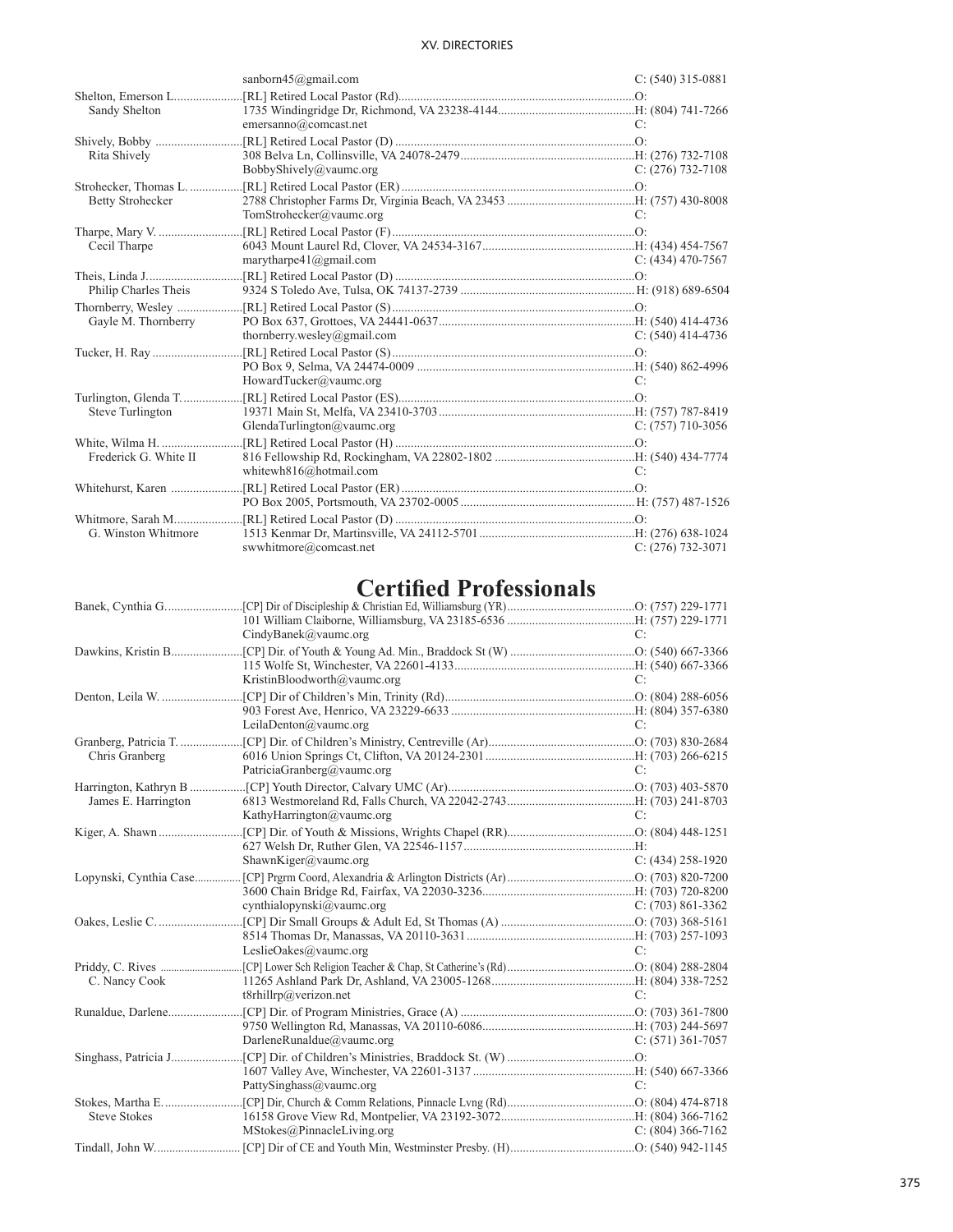|               | JohnTindall@vaumc.org            |                       |
|---------------|----------------------------------|-----------------------|
|               |                                  |                       |
|               | JanaeTschudiEvatt@vaumc.org      |                       |
| Jeff Williams | angiewilliams@the open table.org | $C: (804) 852 - 3862$ |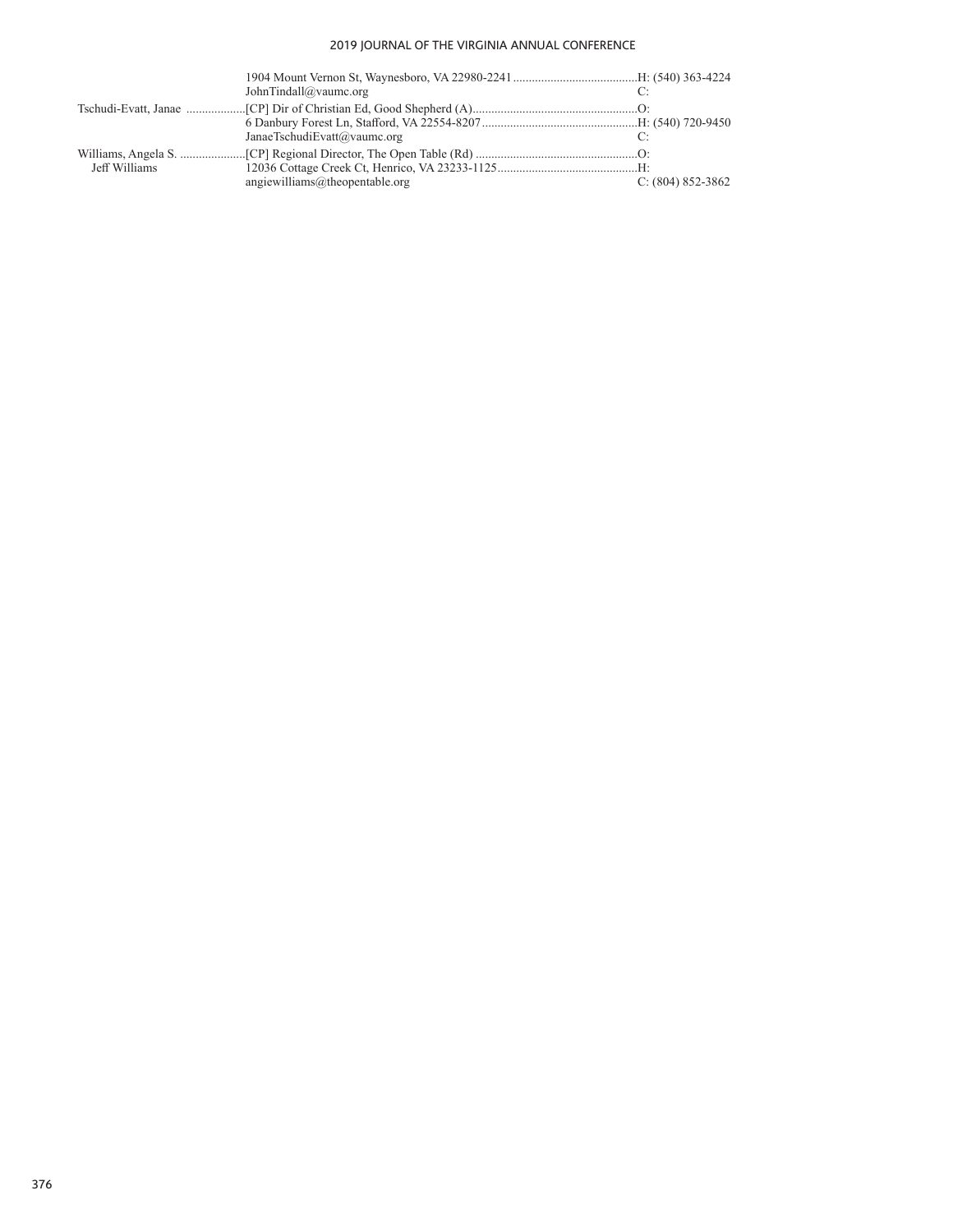|  |  |  |  | <b>B. LAY MEMBERS OF CONFERENCE BOARDS AND AGENCIES</b> |  |  |  |
|--|--|--|--|---------------------------------------------------------|--|--|--|
|--|--|--|--|---------------------------------------------------------|--|--|--|

| <b>LAST NAME</b> | <b>FIRST</b><br><b>NAME</b> | <b>ADDRESS</b>                                                                          | <b>PHONE</b>                          | <b>EMAIL</b>                                    |  |
|------------------|-----------------------------|-----------------------------------------------------------------------------------------|---------------------------------------|-------------------------------------------------|--|
| Anthony          | Stacey                      | tonysla566@gmail.com<br>11339 Farrington Farm Ln, Ashland, VA 23005<br>$(804)$ 752-2167 |                                       |                                                 |  |
| Ashley           | Lewis                       | 5374 Echols Ave. , Alexandria, VA 22311-1306                                            | cshell4@verizon.net                   |                                                 |  |
| Ayers            | Gary                        | 724 Buckhead Dr, Bracey, VA 23919                                                       | garyayers@yahoo.com                   |                                                 |  |
| Bachrach         | Brian                       | 12519 Gordon Blvd Apt 309, Woodbridge va 22192                                          | $(434)390 - 0477$                     | bsbachra@gmail.com                              |  |
| Bailey           | David                       | 3341 Stone Manor Cir, Chester, VA 23831-2129                                            | $(804)$ 338-3168                      | davidbailey@vaumc.org                           |  |
| Bain             | Terry                       | 141 Laurel Ln, Warsaw, VA 22572-3553                                                    | $(804) 761 - 1625$                    | terry.bain@yahoo.com                            |  |
| Banek            | Cynthia                     | 101 William Claiborne, Williamsburg, VA 23185-6536                                      | 757-229-1771                          | cindybanek@vaumc.org                            |  |
| Barry            | David                       | 7643 Vermont Rd, Rhoadesville, VA 22542-8925                                            | $(540) 854 - 6261$                    | david.w.berry1@gmail.com                        |  |
| <b>Bates</b>     | David                       | 4922 Laryn Ln, Roanoke, VA 24108-7434                                                   | 703-967-7063                          | dbatescpa@gmail.com                             |  |
| Berger           | Emilie                      | 1711 Whipple Dr Apt 08, Blacksburg, VA 24060-2431                                       | $(540) 521 - 2185$                    | eberger5@vt.edu                                 |  |
| Blagg            | Marilyn                     | 780 Little Mountain Trail, Doe Hill, VA 24433-2320                                      | 540-396-6127                          | marilynblagg@hotmail.com                        |  |
| Blankenship      | Stuart                      | 500 Winnamack Court, Midlothian, VA 23114                                               | $(804)$ 378-0767                      | stuart.blankenship@worldviewsolutions.<br>com   |  |
| Bonnewell        | Gary                        | 1334 Willow Wood Dr, Norfolk, VA 23509                                                  | 757-876-6966                          | gdbonnewell@gmail.com                           |  |
| Borden           | Leticia                     | 37520 Old Wakefield Rd, Wakefield, VA 23888                                             | $(757)$ 647-8553                      | jamesriverdistrict@vaumc.org                    |  |
| Boyden           | Jennifer                    | 3805 Cutshaw Ave Apt 414, Richmond, VA 23230                                            | 804-929-3513                          | jennifer.boyden@hearthavens.org                 |  |
| <b>Bragg</b>     | Karen                       | 184 Acres Ct, Lynch Station, VA 24571                                                   | 434-548-3574                          | vette92lt1@aol.com                              |  |
| Brown            | David                       | 5575 Seminary Rd, #313, Falls Church, VA 22041                                          | 703-575-8353                          | brownbas@fastmail.fm                            |  |
| <b>Bruny</b>     | Kevin                       | 512 Greene Ridge Rd, Richmond, VA 23229                                                 | 804-216-4920                          | row4it@comcast.net                              |  |
| Carpenter        | Bernard                     |                                                                                         |                                       | carpentba@gmail.com                             |  |
| Chaffin          | <b>Bill</b>                 | 2020 Buford Road, North Chesterfield, VA 23235-3467                                     | 804-356-6075                          | bcumcbsa@juno.com                               |  |
| Chafin           | <b>Bill</b>                 | 2020 Buford Rd, N. Chesterfield, VA 23235                                               | $(804)$ 356-6075                      | thrhold@comcast.net                             |  |
| Chambliss        | Tysha                       | 28944 Jacqueline Drive, Salisbury, MD 21801                                             | n/a                                   | n/a                                             |  |
| Christian        | Beth                        | 414 College Cir, Staunton, VA 24401                                                     | 804-347-5999                          | bethchristian@vaumc.org                         |  |
|                  |                             | 1708 Irvin St., Vienna, VA 22182<br>$(310)$ 926-1310                                    |                                       |                                                 |  |
| Choi             | Unsil                       |                                                                                         |                                       | Choi.unsil@gmail.com                            |  |
| Clary            | Michelle                    | 15328 Christanna Hwy, Lawrenceville, VA 23868                                           | $(434)$ 774-5678                      | auntmeme82@yahoo.com                            |  |
| Cole             | Jim                         | P.O. Box 5 Shawsville, VA 24162                                                         |                                       | jdcole2001@gmail.com                            |  |
| Craun            | Judy                        | 314 Evergreen Mill Rd SE, Leesburg, VA 20175-8722                                       | 703-399-6668                          | judykpa@aol.com                                 |  |
| Creamer          | Larry                       | PO Box 1290, Lexington, VA 24450-1290                                                   | $(540)$ 460-0771                      | Lrsacreamer@comcast.net                         |  |
| Cross            | Gene                        | 4141 N Henderson Rd Apt 310, Arlington, VA 22203-2456                                   | $(703)$ 474-8084                      | gcross@aol.com                                  |  |
| Davis            | Betsey                      | P.O. Box 100, Jetersville, VA 23083                                                     | 804-307-0369                          | betseydavis@me.com                              |  |
| Denette          | Gary                        | 503 Linda Rd, Portsmouth, VA 23701-1117                                                 |                                       | garysmiles@ymail.com                            |  |
| Diamond          | Scott                       | 3122 Woods Cove Ln, Woodbridge, VA 22192-1137                                           | 804-333-3964                          | SEDiamond1@verizon.net                          |  |
| Diggs            | Judy                        | 860 Hillcrest Dr, Christiansburg, VA 24073                                              | 540-382-6288                          | jds1978d@netscape.net                           |  |
| Doyle            | Scotty                      | 3202 Hunts Bridge Ct. Apt C, Midlothian, VA 23112-4439                                  | 804-744-3034                          | sdoyle22@verizon.net                            |  |
| Dunning          | John                        | 200 Cobia Dr, Yorktown, VA 23692-2922                                                   | $(757) 898 - 4960$                    | johndunning@cox.net                             |  |
| Durbin           | Tianna                      | 308 Daffodil Ct, Purcellville, VA 20132                                                 | 540-338-3546                          | tiannadurbin@hotmail.com                        |  |
| Earman           | Mike                        | 2969 Scenic Rd, Elkton, VA 22827-2213                                                   | $(540)$ 298-8886                      | mikeearman@yahoo.com                            |  |
| Ellis            | Blair                       | 120 Tern Ct, Yorktown, VA 23692-2988                                                    | $(757)$ 218-1703                      | blair.ellis@verizon.net                         |  |
| Federico         | Edward                      |                                                                                         |                                       | esfederico@cox.net                              |  |
| Finnegan         | Mike                        | 5001 Brandon Pines Dr, Providence Forge, VA 23140                                       | $(804)$ 557-3128                      | MJohnFinnegan@yahoo.com                         |  |
| Forbes           | Betty                       | 301 River's Bend Cir, Chester, VA 23836                                                 |                                       | bettyforbes@comcast.net                         |  |
| Fuss             | Gerry                       | 12760 Donegal Dr, Chesterfield, VA 23832-3112                                           | $(804)$ 245-9229                      | fussg@verizon.net                               |  |
| Ganoe            | Chris                       |                                                                                         |                                       | ganoe1975@earthlink.net                         |  |
| Gates<br>Gaynor  | Robert<br>Jill              | PO Box 352, Dahlgren, BA 22448-0352<br>2813 Dover Hunt Pl, Richmond, VA 23233           | $(540)$ 663-3068<br>$(804)273 - 9810$ | robgates@va.metrocast.net<br>jwgaynor@gmail.com |  |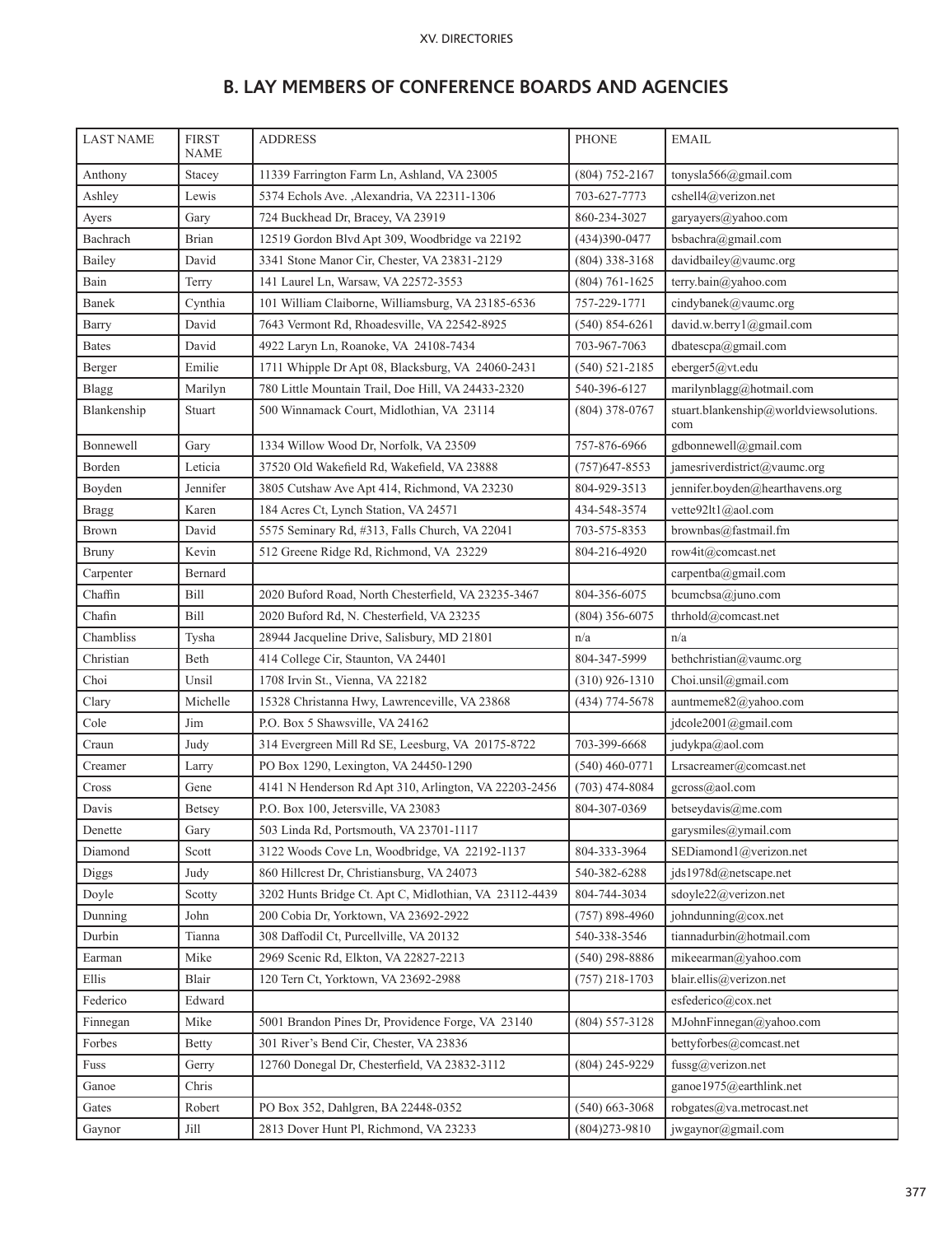| Gellasch        | Mark                         | 2608 Gallahad Way, Virginia Beach, VA 23456-8286<br>$(757)$ 426-7700<br>jagmag@cox.net |                     |                                    |
|-----------------|------------------------------|----------------------------------------------------------------------------------------|---------------------|------------------------------------|
| Glass           | John                         | 660 Hancock Dr, Ruckersville, VA 22968<br>$(434)$ 987-5367                             |                     | jglass1947@gmail.com               |
| Godbey          | Faye                         | PO Box 128, Quinby, VA 23423<br>757-710-9233                                           |                     | fayecgodbey@gmail.com              |
| Greer           | Jennifer                     | 6503 Marengo Rd, LaCrosse, VA 23950-2102                                               | 434-609-7729        | jhsasap@gmail.com                  |
| Guy             | Jeb                          | 18267 Cashville Rd, Onancock, VA 23417                                                 | jebguy101@gmail.com |                                    |
| Hammond         | Verle                        | 5325 Whitworth Ct, Haymarket, VA 20169                                                 |                     | 75vhammond@gmail.com               |
| Hanby           | Bobbie                       | 5202 Luwana Dr, Roanoke, VA 24018-3324                                                 | $(540)$ 774-6639    | bobbiehanby@hotmail.com            |
| Harper          | Warren                       | 200 Ladybank, Williamsburg, VA 23188-8945                                              | $(757)$ 258-4498    | wrscharper@gmail.com               |
| Hassler         | Thomas                       | 30 Hampton Ky, Williamsburg, VA 23185-5538                                             | 757-253-1521        | tomandellen1@cox.net               |
| Heatwole        | Ellen                        | 101 E Sea Gull Dr, Nags Head, NC 27959                                                 | 804-839-7064        | ellensheatwole@gmail.com           |
| Hernandez       | Margie                       | 429 Crosman Ct, Purcellville, VA 20132                                                 | 540-338-5101        | hernandez429@comcast.net           |
| Hickman         | Erin                         | 12702 Flagship Ct, Herndon, VA 20170                                                   |                     | ehickman@florisumc.org             |
| Hoerber         | Robin                        | 3007 Sagebrook Ct, Midlothian, VA 23112                                                | 804-744-0666        | robinhoerber@verizon.net           |
| Hrbek           | Bret                         | 335 Locust Oak Rd, Front Royal, VA 22630                                               |                     | brethrbek@gmail.com                |
| Huddler         | Samantha                     | 3113 Verdun Ave, Norfolk, VA 23509                                                     | 757-705-7522        | Fairmontparkumcoffice@gmail.com    |
| Hughes          | Calvin                       | 125 Boundary Line Ln, Lexington, VA 24450                                              | 540-464-4709        | tr631val@gmail.com                 |
| Hume            | Jennifer                     | 7401 Long Point Rd, Exmore, VA 23350-4409                                              | $(757)$ 678-6577    | jhumeva@yahoo.com                  |
| <b>Jeffries</b> | Mary                         | 10839 Dyke Rd, Stanardsville, VA 22073                                                 | 434-990-0100        | maryjeffries@gmail.com             |
| Jennings        | Wilma                        | 700 Chimney Cir, Middletown, VA 22645-2178                                             | $(540)$ 533-7494    | jenningswilma611@gmail.com         |
| Johnson         | Kim                          | 6634 Bartrams Forest Dr, Haymarket VA 20169                                            | 540-840-7459        | kimjohnson@vaumc.org               |
| Jordan          | Keith                        | 3262 Lake Prince Dr, Suffolk, VA 23434-7017                                            | $(757)$ 621-7902    | keithjordan59@gmail.com            |
| Joyner          | Joel                         | PO Box 436, Parksley, VA 23421                                                         | $(757)999 - 4176$   | j.joy1@yahoo.com                   |
| Katta           | Zaccheaus                    | 1917 Greenwood Glen Dr, Glen Allen, VA 23059-4667                                      | 804-201-0072        | revkatta@gmail.com                 |
| Kennon          | Gale                         | 2696 Southern Hills Ct, North Garden, VA 22959-1640                                    | $(434)$ 296-2954    | galegram@aol.com                   |
| Kiger           | Anthony<br>Shawn             | 627 Welsh Dr, Ruther Glen, VA 22546-1157                                               | $(434)$ 258-1920    | ShawnKiger@vaumc.org               |
| Kissell         | Andrew                       | 5261 Beaumont Dr, Virginia Beach, VA 23464-2614                                        | $(757) 839 - 0790$  | andrew.kissell@aecom.com           |
| Klagge          | James                        | 220 Huntington Ln, Blacksburg, VA 24060                                                | 540-818-6602        | klagge@vt.edu                      |
| Klotz           | Ann                          | 2059 Rhoades Dr, Wayneboro, VA 22980                                                   | 540-494-1697        | jasnc5@gmail.com                   |
| Kra             | Mary Ann                     | 11568 Lake Newport Rd, Reston, VA 20194-1208                                           | 703-437-0342        | maryannkral@gmail.com              |
| Kreider         | Carolyn                      | 5026 Troy Rd, Richmond, VA 23224                                                       | 804-232-6426        | larrycochran@vaumc.org             |
| Kurtz           | Les                          | 9780 Maple Trace Cir, Fairfax, VA 22032                                                | 703-639-8884        | lkurtz@gmu.edu                     |
| Leep            | Mark                         | 511 Gardiner Rd, Richmond, VA 23229                                                    | $(804)$ 627-5157    | mfleep@aol.com                     |
| Lehman          | Larry<br>(retired<br>clergy) | 350 N Marshall St, Chase City, VA 23924-1735                                           | 434-390-6405        | larrylehman@vaumc.org              |
| Lewis           | Mike                         | 2716 Westover Dr, Danville, VA 24541-5442                                              |                     | kbl.mwl@gmail.com                  |
| Liceaga         | Carlos                       | 94 Pointers Gln, Newport News, VA 23606-1176                                           | 757-846-4880        | Carlos.Liceaga@gmail.com           |
| Lopynski        | Cynthia                      |                                                                                        | $(703)$ 820-7200    | cynthialopynski@vaumc.org          |
| Mallory         | Jim                          | 11831 Wexwood Dr, Richmond, VA 23236                                                   | $(804)$ 794-8293    | jim.mallory@suntrust.com           |
| Manasco         | Mark                         | 15825 Blooming Rd., Chesterfield, VA 23832                                             | 804-814-7567        | mark.manasco@comcast.net           |
| Martin          | Cindy                        |                                                                                        |                     | RoanokeDistrict@vaumc.org          |
| Mayo            | Sue                          | 521 Walnut Hill Rd, Crewe, VA 23930-3517                                               | (434) 292-5486      | bnsmayo@yahoo.com                  |
| McCarney        | Katey                        | 2505 Beaver Falls Rd. Midlothian, VA 23112                                             | $(804)402-0084$     | ks.petrey@gmail.com                |
| McGrath         | Sally                        | 16048 Emerald Rd, Stony Creek, VA 23882                                                | $(434)$ 246-8022    | sjm16048@gmail.com                 |
| McGuckin        | Pat                          | 161 Embrey Mill Rd, Stafford, VA 22554                                                 | 540-845-9108        | pmcguckin@ebenezerumc.org          |
| McNaught        | Dian                         | 1949 Old Stoney Creek Rd, Nellysford, VA 22958                                         | $(434)$ 361-1245    | dckglobal@yahoo.com                |
| Meeuwissen      | John                         | 7900 Bressingham Dr, Fairfax Station, VA 22039-3156                                    | $(703) 690 - 6361$  | john.meeuwissen@verizon.net        |
| Miller          | Reba                         | 7826 Martha Washington St, Alexandria, VA 22309                                        | 703-966-3984        | msrebamiller@gmail.com             |
| Mims            | Gene                         | 14901 S Crater Rd, South Prince George, VA 23805-8250                                  | $(804) 733 - 8632$  | gene.mims@comcast.net              |
| Mitchell        | Marquetta                    | 1170 Green Acre Dr, Strasburg, VA 22657-3517                                           | $(540)$ 465-9172    | marquetta.mitchell@edwardjones.com |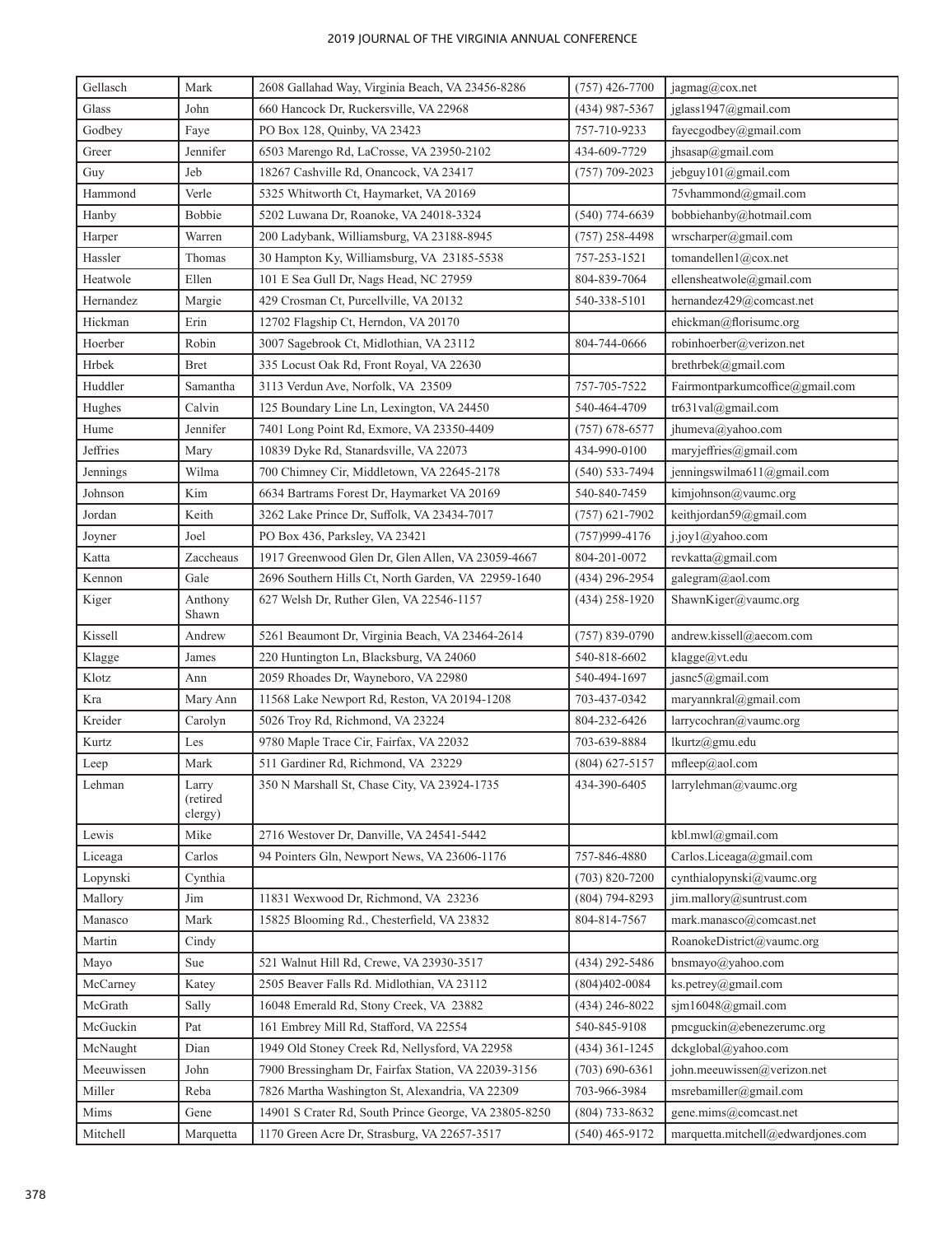| Mitchell       | James       | 804-382-3558<br>2114 Michells Mill Rd, Aylett, VA 23009 |                    | jrdeb410@gmail.com                    |  |
|----------------|-------------|---------------------------------------------------------|--------------------|---------------------------------------|--|
| Monroe         | Linda       | 703-798-5357<br>5002 Dulce Ct, Annandale, VA            |                    | lindamonroe@value.org                 |  |
| Mooers         | Kevin       | 1395 Cedar Point Rd, Heathsville, VA 22473              | 804-580-8289       | komooers555@me.com                    |  |
| Morris         | Gary        | 3107 Harmony Rd, Roanoke, VA 24018-3107                 | $(540)$ 793-0865   | Gary.morris9251@gmail.com             |  |
| Morton         | Vera        | PO Box 6261, Roanoke, VA 24017-0261                     | lylelem@aol.com    |                                       |  |
| Moughon        | Judy        | P.O. Box 213, Mathews, VA 23109                         | 804-725-8965       | judymoughon73@gmail.com               |  |
| Nation         | Jackie      | 16912 Honeybush Ln, Moseley, VA 23120-1668              | 804-790-1091       | Emandsophiesmom $@v$ erizon.net       |  |
| Nixon          | Hannah      | 13756 Ensenada Ct, Manassas, VA 20112-3831              | $(703) 791 - 5473$ | hnixon13756@gmail.com                 |  |
| Odell          | Juli        | 1013 Westover Dr, Danville, VA 24541-5101               | (434) 792-3391     | juliodell1982@gmail.com               |  |
| Oliver         | Ashley      | 3009 Cooper Knoll Rd, Charlottesville, VA 22911-7222    | 434-456-8224       | ashleyo12@comcast.net                 |  |
| Pearman        | Jim         | 421 S. College Ave, Salem, VA 24153                     | $(540)$ 444-2930   | james@partnersinfinancialplanning.com |  |
| Peck           | Dawn        | 331 Enfield Rd, Lexington, VA 24450-1753                | $(540)$ 463-5161   | dhpeck@hotmail.com                    |  |
| Pendergrass    | Roger       | 2020 Country Club Rd, Broadnax, VA 23920-3404           | 434-447-3443       | pendergrass@yahoo.com                 |  |
| Peterson       | Ken         | 209 Maymont Way, Manakin-Sabot, VA 23103                | $(804) 784 - 2669$ | kenp78@comcast.net                    |  |
| Petrey         | Susan       | 7061 Conifer Rd, N Chesterfield, VA 23237               | $(804)$ 938-5396   | susanpetrey@vaumc.org                 |  |
| Phillips       | Gloria      | 11164 Cherry Hill Rd, Culpeper, VA 22701                | $(540)$ 718-3636   | gloreyacres@gmail.com                 |  |
| Pike           | Bill        | 903 Forest Ave, Richmond, VA 3229-6633                  | (804) 288-6057     | bpike@trinityumc.net                  |  |
| Pike           | Cecelia     | 465 Old Hollow Rd Sperryville, VA 22740                 |                    | cepike@hughes.net                     |  |
| Powell         | Ida         | 501 V.E.S. Road Apt C708, Lynchburg, VA 24503           | $(434)$ 386-3428   | idapowell@juno.com                    |  |
| Rawley         | Mary Jane   | 4703 Spring Creek Rd, Bridgewater, VA 22812-3630        | $(540)$ 828-2436   | dwrawley@msn.com                      |  |
| Redmon         | Carol Ann   | 5836 Quaker Pkwy, Terrace Apt B, Lynchburg, VA 24502    | 434-610-3262       | phlltho@msn.com                       |  |
| Riddle         | Jill        | 17709 Wynstone Park Ln, Moseley, VA 23120               | 804-335-8656       | jillriddle622@gmail.com               |  |
| Rigg           | Susan       | 684 Woodlands Rd, Charlottesville, VA 22901             | 434-572-4406       | revednsusan@embarqmail.com            |  |
| Roberts        | Stacy       | PO Box 5605, Glen Allen, VA 23058                       | 804-521-1144       | stacyroberts@vaumc.org                |  |
| Rosas          | Julie       | 72 Lower Church Rd, Hartfield, VA 23071-3129            | 703-963-9356       | tulae333@gmail.com                    |  |
| Rough          | Betty       | 42 Cedar Ln, Newport News, VA 23601                     |                    | blr46@verizon.net                     |  |
| Runaldue       | Darlene     | 9750 Wellington Rd, Manassas, VA 20110                  | 703-244-5697       | drunaldue@umcgrace.org                |  |
| Samson         | Emma        | 3509 Crofts Pride Drive, VA Beach, VA 23453-8516        | 757-770-5351       | emmasamson@vaumc.org                  |  |
| Samuel         | Archana     | 8802 Three Chopt Rd, Apt. 201, Henrico, VA 23229-4730   | 248-404-0700       | archanasamuel@gmail.com               |  |
| Sanderson      | Geraldine   | 81 Angola Rd, Farmville, VA 23901-3701                  | 434-392-4402       | geraldinesanderson4@gmail.com         |  |
| Schall         | Susan       | 160 Boulder View Ln, Front Royal, VA 22630-7608         | 540-636-1418       | schallso@comcoast.net                 |  |
| Schang         | Patricia    | 38069 Davey Jones Blvd, Greenbackville, VA 23356        | 484-620-0070       | pschang929@gmail.com                  |  |
| Segovia Molley | Gustavo     | 6520 Westmore Ct, Springfield, VA 22150                 | 540-250-3503       | pastorsegovia.gs@gmail.com            |  |
| Shepherd       | Clarisa     | 26532 Craigs Creek Rd, New Castle, VA 24127             | 540-309-4176       | reesieshepherd@gmail.com              |  |
| Sheppard       | Kevin       | 4712 Greenbrooke Dr, Glen Allen, VA 23060               | (804) 212-5146     | Kevin_Sheppard@bshsi.org              |  |
| Shin           | Joon        | 2932 Rosemary Ln, Falls Church, VA 22042                | $(703)629 - 3001$  | joonhshin@gmail.com                   |  |
| Shipe          | Allie       | 836 Marblethorpe Rd, Richmond, VA 23236                 | (804) 304-7135     | lshie@live.com                        |  |
| Shrader        | Suzanne     | P.O. Box 231, Warsaw, VA 22572-0231                     | 804-313-7737       | suzanneshrader@aol.com                |  |
| Smart          | Ella Sue    | 111 Westwood Dr, Blackstone VA 23824                    | 434-298-7378       | essmart $82$ @gmail.com               |  |
| Smith          | Iris Gunter | 20676 Bayside Rd, Onancock, VA 23417-2122               | $(757)$ 710-2912   | igunter@verizon.net                   |  |
| Smith          | Helen       | 919 Hanover St, Fredericksburg, VA 22401                | $(540)$ 419-5132   | beach116hs@gmail.com                  |  |
| Smith          | W. Richard  | 1822 Park Ave, Richmond, VA 23220                       | 804-354-0654       | wrsmit3@gmail.com                     |  |
| Speicher       | Kenn        | 1524 N. Ivanhoe St, Arlington, VA 22205-2743            | 703-328-2607       | speicherak@icloud.com                 |  |
| Speirs         | Richard     | PO Box 65, Disputanta, VA 23842-0065                    | $(804) 834 - 8905$ | richard.speirs@yahoo.com              |  |
| Spiers         | Mildred     | 19516 Depot Rd, McKenney, VA 23872                      | $(804) 526 - 7467$ | mnpspiers@msn.com                     |  |
| Staton         | Roy         |                                                         |                    | rstaton46@cox.net                     |  |
| Stroh          | Mary        | 4721 Woodwind Way, Virginia Beach, VA 23455             | $(757)$ 473-1907   | mrstax@cov.net                        |  |
| Sturgis        | Thomas      |                                                         | 215-917-4351       | thomas.sturgis@verizon.net            |  |
| Sullivan       | Charles     | 11399 Rosemont Dr, Rockville, VA 23146-1741             | 804-749-4178       | sullirock@msn.com                     |  |
| Swann          | Jessie      | 9011 Dorothy Ln, Mechanicsville, VA 23116               | 804-357-3702       | swannjessie57@gmail.com               |  |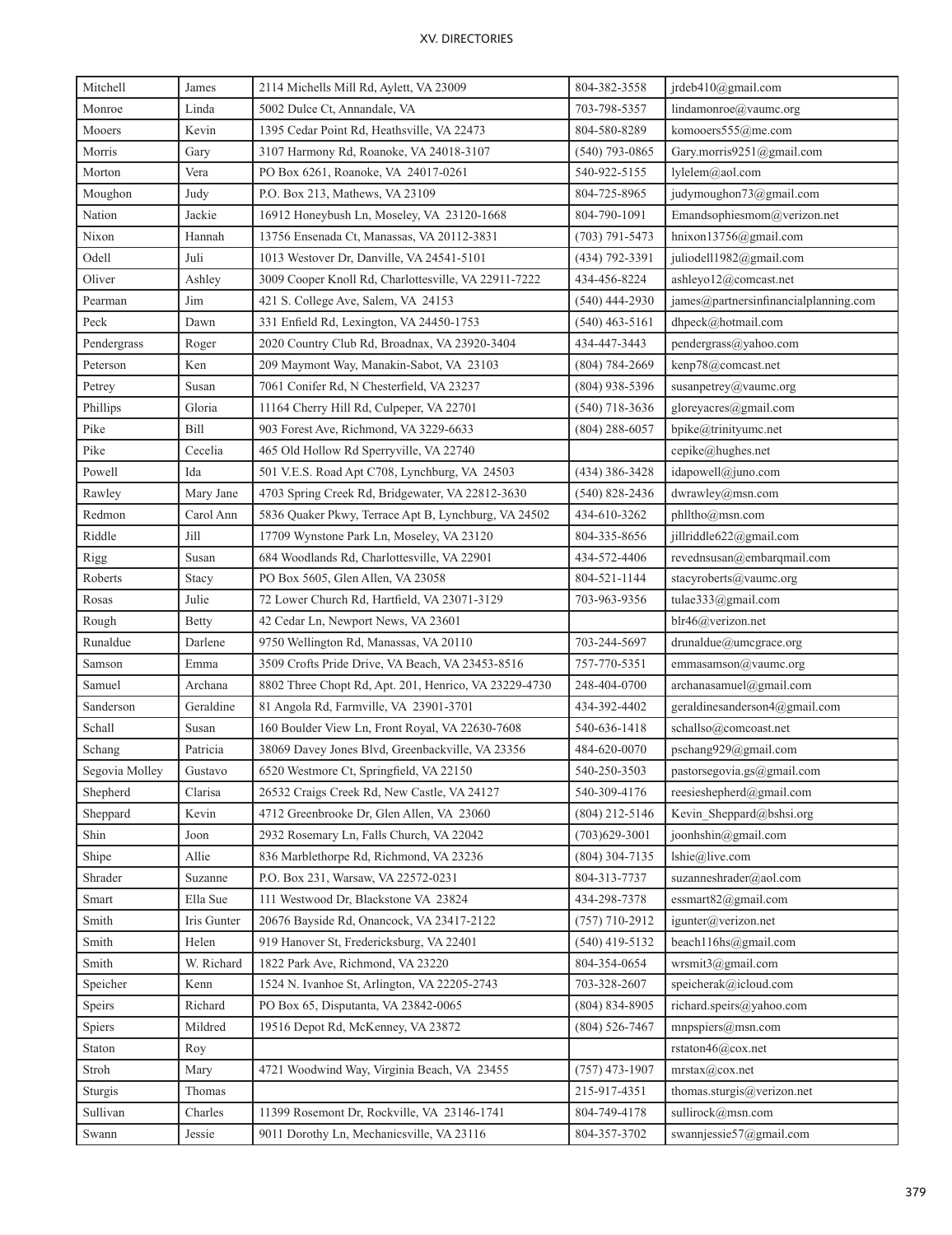| Talley, IV              | William         | P.O. Box 751, Petersburg, VA 23804                                                          |                    | wht4@whts.com                        |  |
|-------------------------|-----------------|---------------------------------------------------------------------------------------------|--------------------|--------------------------------------|--|
| Taylor                  | Ann             | 19809 Ivan Rd, South Chesterfield, VA 23803<br>$(804) 590 - 2007$<br>taylorjj $16@$ msn.com |                    |                                      |  |
| Turner                  | Emily           | 25 Signet Dr, Durham, NC 27704                                                              | 540-521-2157       | temily95@vt.edu                      |  |
| Urrutia                 | Tootie          | 5011 Prince Caspian Ln, Burke, VA 22015-2100<br>703-801-0751                                |                    | eburrutia@gmail.com                  |  |
| Valentine de<br>Segovia | Lori            | 6520 Westmore Ct, Springfield, VA 22150                                                     | 540-392-3514       | segovia.five@gmail.com               |  |
| Wall                    | Josepha         | PO Box 70142, Henrico, VA 23255                                                             |                    | jwall@umcdevelopmentcenter.org       |  |
| Webb                    | Janice          | 704 Wage Dr SW, Leesburg, VA 20175                                                          | 703-777-3116       | webbjshw@verizon.net                 |  |
| Weigand                 | Willie          | 18 Callaway Ct, Lynchburg, VA 24502-3902                                                    | $(434) 832 - 0757$ | wgweigand@verizon.net                |  |
| White                   | Harold          | PO Box 81, Temperanceville, VA 23442                                                        | 757-318-0745       | hwhitejr@gmail.com                   |  |
| White                   | Malcolm         | P.O. Box 294 Painter, VA 23420                                                              |                    | maly3@yahoo.com                      |  |
| White                   | Melissa         | 109 Dawson Cres, Seaford, VA 23696-25-5                                                     | 757-898-1861       | mel49white@yahoo.com                 |  |
| White                   | Ron             | 13706 Pebble Creek Ln, Midlothian, VA 23112-4724                                            | $(804)$ 307-4430   | harlem1962@gmail.com                 |  |
| White                   | Susan           | 715 Custer Dr, Lynchburg, VA 24502-4913                                                     | $(434)$ 237-5747   | fedsu2@aol.com                       |  |
| White Jr                | Harold          | PO Box 81, Temperanceville, VA 23442-0081                                                   | $(757)$ 318-0745   | hwhitejr@gmail.com                   |  |
| Williamson              | Christine       | 9648 Park St, Manassas, VA 20110                                                            | 703-407-0755       | Christine.Williamson@CohnReznick.com |  |
| Wilson                  | Amanda          | 3006 East Laburnum Ave, Richmond VA 23223                                                   | 434-298-1022       | awilson4jc@outlook.com               |  |
| Wise                    | Neal            | PO Box 533, McLean, VA 22101                                                                | $(703)$ 405-7169   | Ne wise@yahoo.com                    |  |
| Wolf                    | Susie           | PO Box 1077, Kenbridge, VA 23944-1077                                                       | $(434)$ 676-8936   | susieandrex@embarqmail.com           |  |
| Woodrum                 | Carolyn         |                                                                                             |                    | cayray36@aol.com                     |  |
| Yarbrought              | Nancy           | 131 Edsyl St, Newport News, VA 23602-6705                                                   | $(757)$ 877-2155   | nancyjane0405@aol.com                |  |
| Young                   | Kimberly        | 7624 Thomas Grant Dr, Alexandria, VA 22315-5922<br>703-899-5829                             |                    | kyoung5461@msn.com                   |  |
| Young                   | Linda           | 1108 Rittman Rd, Virginia Beach, VA 23464-5930                                              |                    | LindaYoung@vaumc.org                 |  |
| White                   | Malcolm         | P.O. Box 294 Painter, VA 23420                                                              | 757-442-3255       | maly3@yahoo.com                      |  |
| White                   | Ron             | 13706 Pebble Creek Lane, Midlothian, VA 23112                                               | 804-744-3644       | harlem1962@gmail.com                 |  |
| White                   | Harold          | PO Box 81, Temperanceville, VA 23442                                                        | 757-318-0745       | hwhitejr@gmail.com                   |  |
| Whitehurst              | <b>Betty</b>    | 1761 Princess Anne Rd, Virginia Beach, VA 23456                                             | 757-426-0230       | waltpungo@aol.com                    |  |
| Wilds                   | Samantha        | 272 Pioneer Trl, Collinsville, VA 24078                                                     | 434-822-3579       | samantha.wilds10@gmail.com           |  |
| Wilson-<br>Blackwell    | Sandi           | 28 Family Way Lane, Heathsville, VA 22473                                                   | 804-540-4971       | sandit14@outlook.com                 |  |
| Wise                    | Kathi<br>Hughes | 4598 Stella St, Keezletown, VA 22832                                                        |                    | khwyz1956@gmail.com                  |  |
| Wise                    | Neal E.         | PO Box 533, McLean, VA 22101-0533                                                           | 703-405-7169       | ne_wise@yahoo.com                    |  |
| Wolf                    | Susie           | PO Box 1077, Kenbridge, VA 23944                                                            | 434-676-8936       | susieandrex@embarqmail.com           |  |
| Woodrum                 | Carolyn         | 1529 Meadow Branch Ave, Winchester, VA 22601                                                | 540-336-4680       | cayray36@aol.com                     |  |
| Wright                  | Albert          | 485 Harbor Side Street,, Unit 707, Woodbridge, VA 22191                                     | 703-499-9244       | amwright $2@$ msn.com                |  |
| Wright                  | Pat             | 17378 Parson's Ridge Rd, Beaverdam, VA 23015                                                | 804-449-1267       | pgwright@allergyagents.com           |  |
| Yarborough              | Nancy           | 131 Edsyl Street, Newport News 23602                                                        | 757-877-2155       | nancyjane0405@aol.com                |  |
| Stephens                | Robert          | 4718 Archduke Rd, Glen Allen, VA 23060                                                      | 804-837-2304       | rls5353@msn.com                      |  |
| Fulcher                 | Sandra          | 240 Hill N Dale Rd, Martinsville, VA 24112                                                  | 276-340-3650       | DanvilleDistrict@vaumc.org           |  |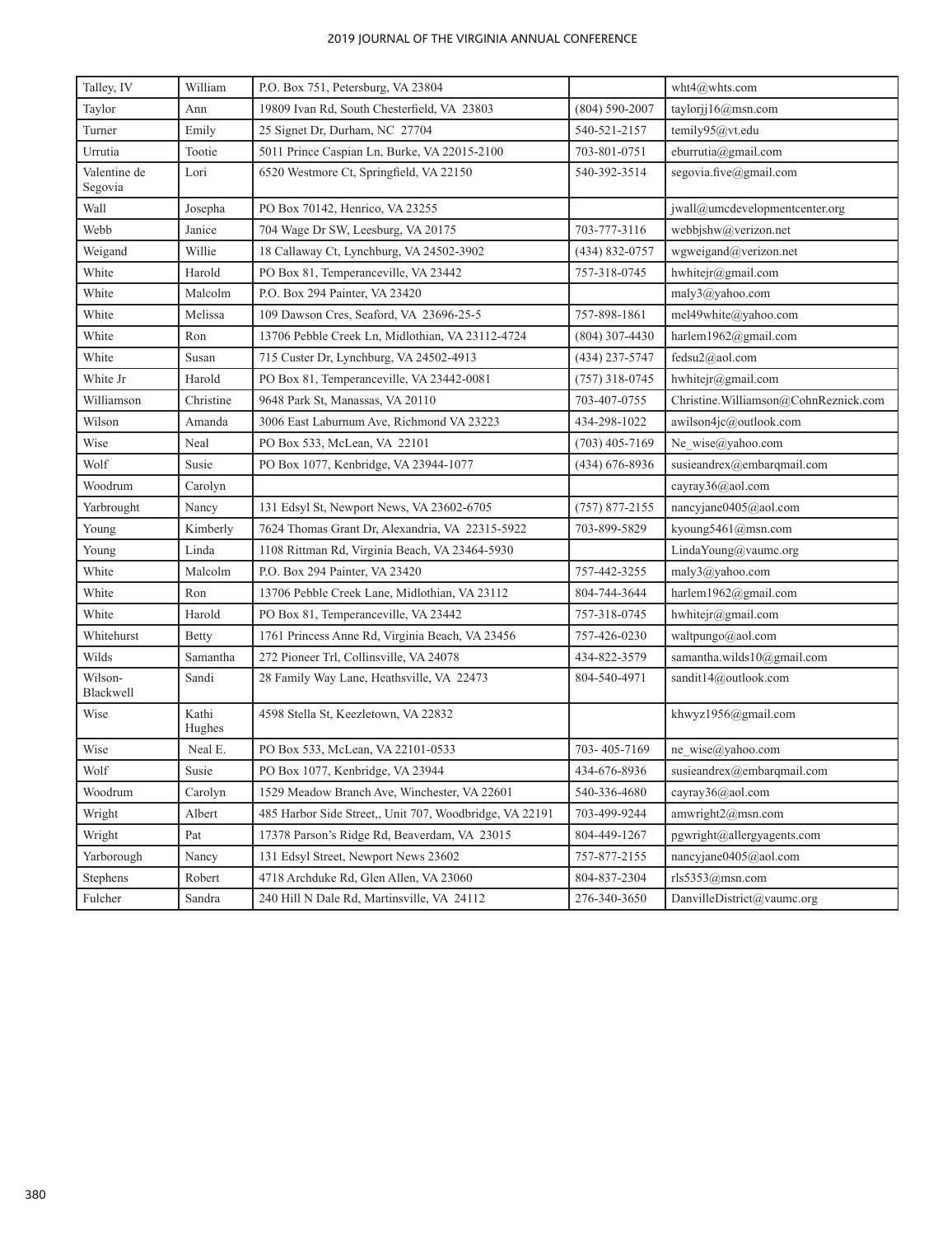# **C. WIDOW/WIDOWERS OF CLERGY/DIACONAL MINISTERS**

| Mrs. Betty Lou Bailey12100 Chancellors Village Ln Apt 1312, Fredericksburg, VA 22407-6595 (540) 785-3413 |  |
|----------------------------------------------------------------------------------------------------------|--|
| Mrs. Rosalie Bailey1491 Virginia Ave # 512, Harrisonburg, VA 22802-2433(540) 564-3712                    |  |
|                                                                                                          |  |
|                                                                                                          |  |
|                                                                                                          |  |
|                                                                                                          |  |
|                                                                                                          |  |
|                                                                                                          |  |
|                                                                                                          |  |
|                                                                                                          |  |
|                                                                                                          |  |
|                                                                                                          |  |
|                                                                                                          |  |
|                                                                                                          |  |
|                                                                                                          |  |
|                                                                                                          |  |
|                                                                                                          |  |
|                                                                                                          |  |
|                                                                                                          |  |
|                                                                                                          |  |
|                                                                                                          |  |
|                                                                                                          |  |
|                                                                                                          |  |
|                                                                                                          |  |
|                                                                                                          |  |
|                                                                                                          |  |
|                                                                                                          |  |
|                                                                                                          |  |
|                                                                                                          |  |
|                                                                                                          |  |
|                                                                                                          |  |
| Mrs. Mamie M. Cheseldine 3708 Troublesome Creek Rd, Dillwyn, VA 23936-2799 (434) 983-2140                |  |
|                                                                                                          |  |
|                                                                                                          |  |
|                                                                                                          |  |
|                                                                                                          |  |
|                                                                                                          |  |
|                                                                                                          |  |
| Mrs. Marguerite Cook1830 Avenida Del Mundo Unit 1201, Coronado, CA 92118-4023(619) 435-5724              |  |
|                                                                                                          |  |
|                                                                                                          |  |
|                                                                                                          |  |
|                                                                                                          |  |
|                                                                                                          |  |
|                                                                                                          |  |
|                                                                                                          |  |
|                                                                                                          |  |
|                                                                                                          |  |
|                                                                                                          |  |
|                                                                                                          |  |
|                                                                                                          |  |
|                                                                                                          |  |
| Mrs. Sally Davis3800 Treyburn Dr Apt D310, Williamsburg, VA 23185-6422 (757) 645-4662                    |  |
|                                                                                                          |  |
|                                                                                                          |  |
|                                                                                                          |  |
|                                                                                                          |  |
|                                                                                                          |  |
|                                                                                                          |  |
|                                                                                                          |  |
|                                                                                                          |  |
|                                                                                                          |  |
|                                                                                                          |  |
|                                                                                                          |  |
| Mrs. Lorraine Edmonson 4254 Willis Wharf Rd, PO Box 23, Willis Wharf, VA 23486-0023 (757) 824-3668       |  |
|                                                                                                          |  |
|                                                                                                          |  |
|                                                                                                          |  |
|                                                                                                          |  |
|                                                                                                          |  |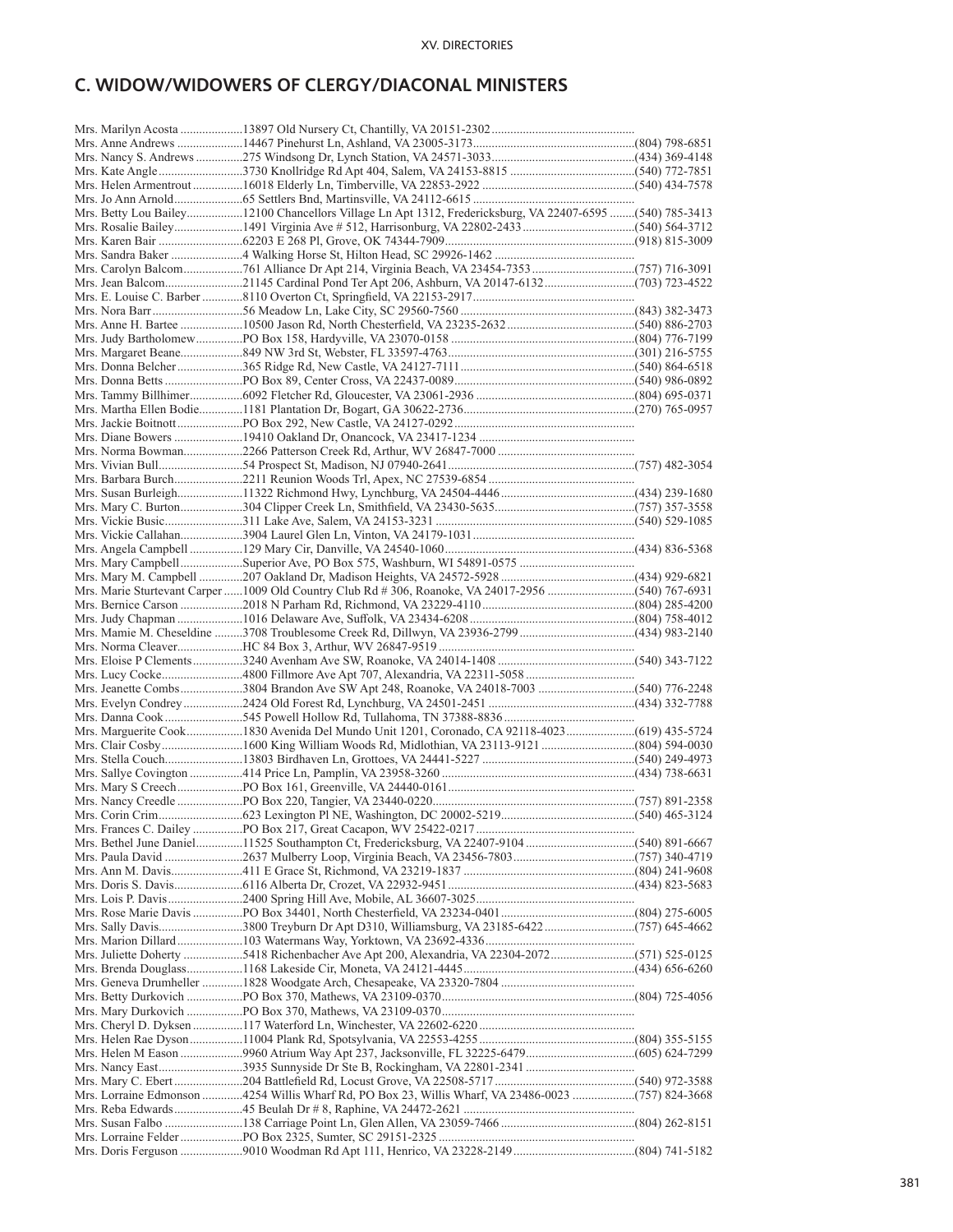| Mrs. Stella S Fritter2304 Cedarfield Pkwy Apt 3816, Henrico, VA 23233-1936(804) 968-5237           |  |
|----------------------------------------------------------------------------------------------------|--|
|                                                                                                    |  |
|                                                                                                    |  |
|                                                                                                    |  |
|                                                                                                    |  |
|                                                                                                    |  |
|                                                                                                    |  |
|                                                                                                    |  |
|                                                                                                    |  |
|                                                                                                    |  |
|                                                                                                    |  |
|                                                                                                    |  |
|                                                                                                    |  |
|                                                                                                    |  |
|                                                                                                    |  |
|                                                                                                    |  |
|                                                                                                    |  |
|                                                                                                    |  |
|                                                                                                    |  |
|                                                                                                    |  |
|                                                                                                    |  |
|                                                                                                    |  |
|                                                                                                    |  |
|                                                                                                    |  |
|                                                                                                    |  |
| Mrs. Judy Hough11845 NW Stone Mountain Ln Unit 202, Portland, OR 97229-6646                        |  |
|                                                                                                    |  |
|                                                                                                    |  |
|                                                                                                    |  |
|                                                                                                    |  |
|                                                                                                    |  |
|                                                                                                    |  |
|                                                                                                    |  |
| Mrs. Marvel Johnson 1775 Westchester Dr Apt 224, High Point, NC 27262-7281 (540) 774-6820          |  |
|                                                                                                    |  |
|                                                                                                    |  |
|                                                                                                    |  |
| Mrs. Yeon Jung 5006 Alexander Valley Dr Apt 304, Charlotte, NC 28270-1539 (757) 353-9497           |  |
|                                                                                                    |  |
|                                                                                                    |  |
|                                                                                                    |  |
|                                                                                                    |  |
|                                                                                                    |  |
|                                                                                                    |  |
|                                                                                                    |  |
|                                                                                                    |  |
|                                                                                                    |  |
|                                                                                                    |  |
|                                                                                                    |  |
|                                                                                                    |  |
|                                                                                                    |  |
|                                                                                                    |  |
| Mrs. RuthGray Lightner1130 Highlands Pl Apt 111, Rockingham, VA 22801-2310(540) 568-8646           |  |
|                                                                                                    |  |
|                                                                                                    |  |
| Mrs. Esther Galima Mabry 1009 Old Country Club Rd NW Rm 329, Roanoke, VA 24017-2927 (540) 448-3656 |  |
|                                                                                                    |  |
|                                                                                                    |  |
|                                                                                                    |  |
|                                                                                                    |  |
|                                                                                                    |  |
|                                                                                                    |  |
|                                                                                                    |  |
|                                                                                                    |  |
|                                                                                                    |  |
|                                                                                                    |  |
|                                                                                                    |  |
|                                                                                                    |  |
|                                                                                                    |  |
|                                                                                                    |  |
|                                                                                                    |  |
| Mrs. Norma Mitchell 2600 Croasdaile Farm Pkwy Apt A181, Durham, NC 27705-1436 (919) 384-2850       |  |
|                                                                                                    |  |
|                                                                                                    |  |
|                                                                                                    |  |
|                                                                                                    |  |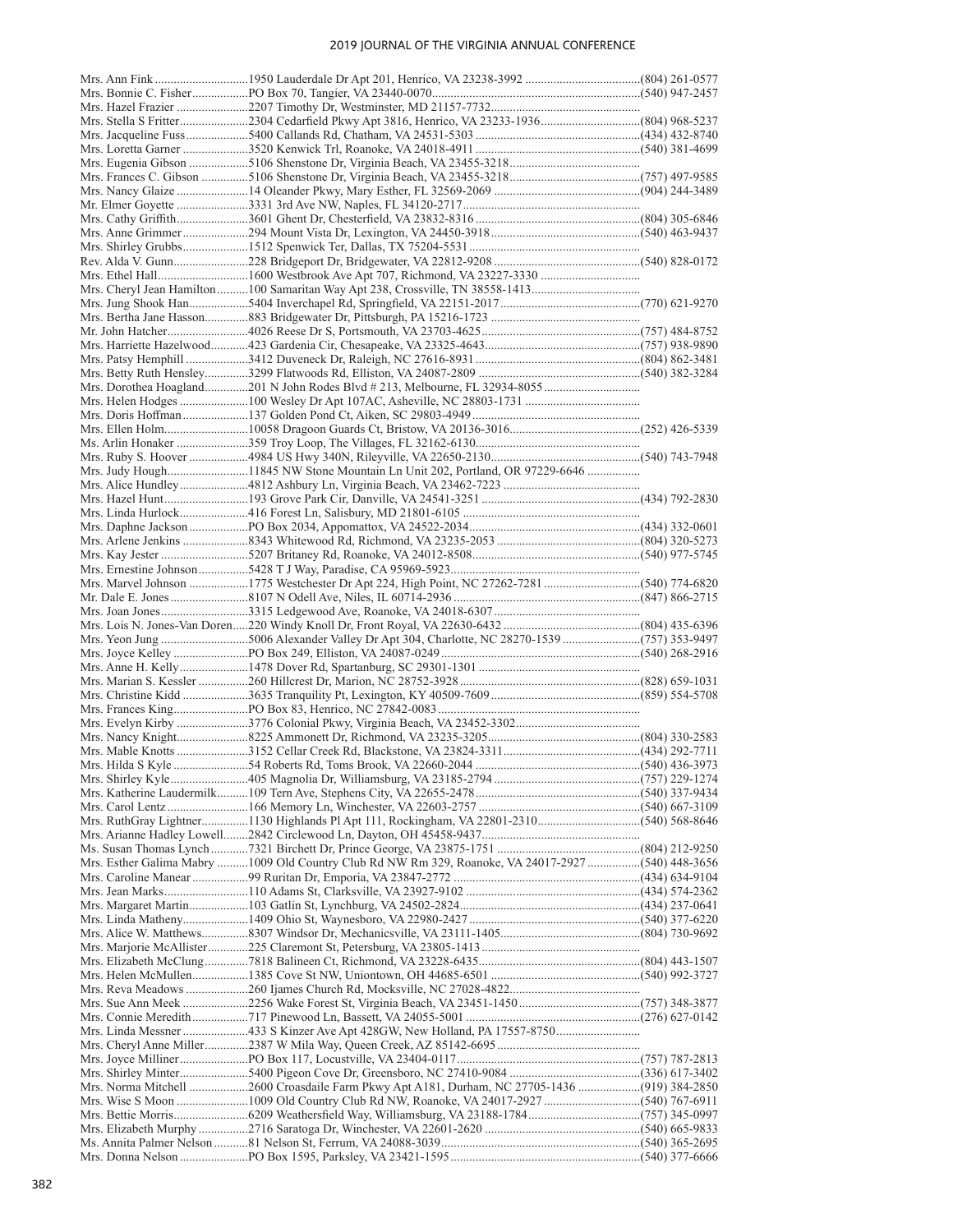| Mrs. Christine Pettyjohn 7090 Covenant Woods Dr Apt E 101, Mechanicsville, VA 23111-7035 (804) 569-8165 |  |
|---------------------------------------------------------------------------------------------------------|--|
|                                                                                                         |  |
|                                                                                                         |  |
|                                                                                                         |  |
|                                                                                                         |  |
|                                                                                                         |  |
|                                                                                                         |  |
|                                                                                                         |  |
|                                                                                                         |  |
| Mrs. Thelma RiceCourthouse Village Lot 21, PO Box 508, Mathews, VA 23109-0508                           |  |
|                                                                                                         |  |
|                                                                                                         |  |
|                                                                                                         |  |
|                                                                                                         |  |
|                                                                                                         |  |
|                                                                                                         |  |
|                                                                                                         |  |
|                                                                                                         |  |
|                                                                                                         |  |
| Mrs. Virginia Shelton 1025 Old Country Club Rd NW Apt 5, Roanoke, VA 24017-2958 (804) 369-4251          |  |
|                                                                                                         |  |
|                                                                                                         |  |
|                                                                                                         |  |
|                                                                                                         |  |
|                                                                                                         |  |
|                                                                                                         |  |
|                                                                                                         |  |
|                                                                                                         |  |
|                                                                                                         |  |
|                                                                                                         |  |
|                                                                                                         |  |
|                                                                                                         |  |
| Mrs. Fern E. Stewart9080 SW 213th Terrace Rd, Dunnellon, FL 34431-5747(804) 526-3070                    |  |
|                                                                                                         |  |
|                                                                                                         |  |
|                                                                                                         |  |
|                                                                                                         |  |
|                                                                                                         |  |
|                                                                                                         |  |
|                                                                                                         |  |
|                                                                                                         |  |
|                                                                                                         |  |
|                                                                                                         |  |
|                                                                                                         |  |
|                                                                                                         |  |
|                                                                                                         |  |
|                                                                                                         |  |
|                                                                                                         |  |
|                                                                                                         |  |
|                                                                                                         |  |
|                                                                                                         |  |
|                                                                                                         |  |
|                                                                                                         |  |
| Mrs. Betty Whitten114 Rappahannock Beach Dr, Tappahannock, VA 22560-5260 (804) 443-1339                 |  |
| Mrs. Ann S. Wicker1009 Old Country Club Rd NW Apt 111, Roanoke, VA 24017-2927 (540) 767-6805            |  |
|                                                                                                         |  |
|                                                                                                         |  |
|                                                                                                         |  |
|                                                                                                         |  |